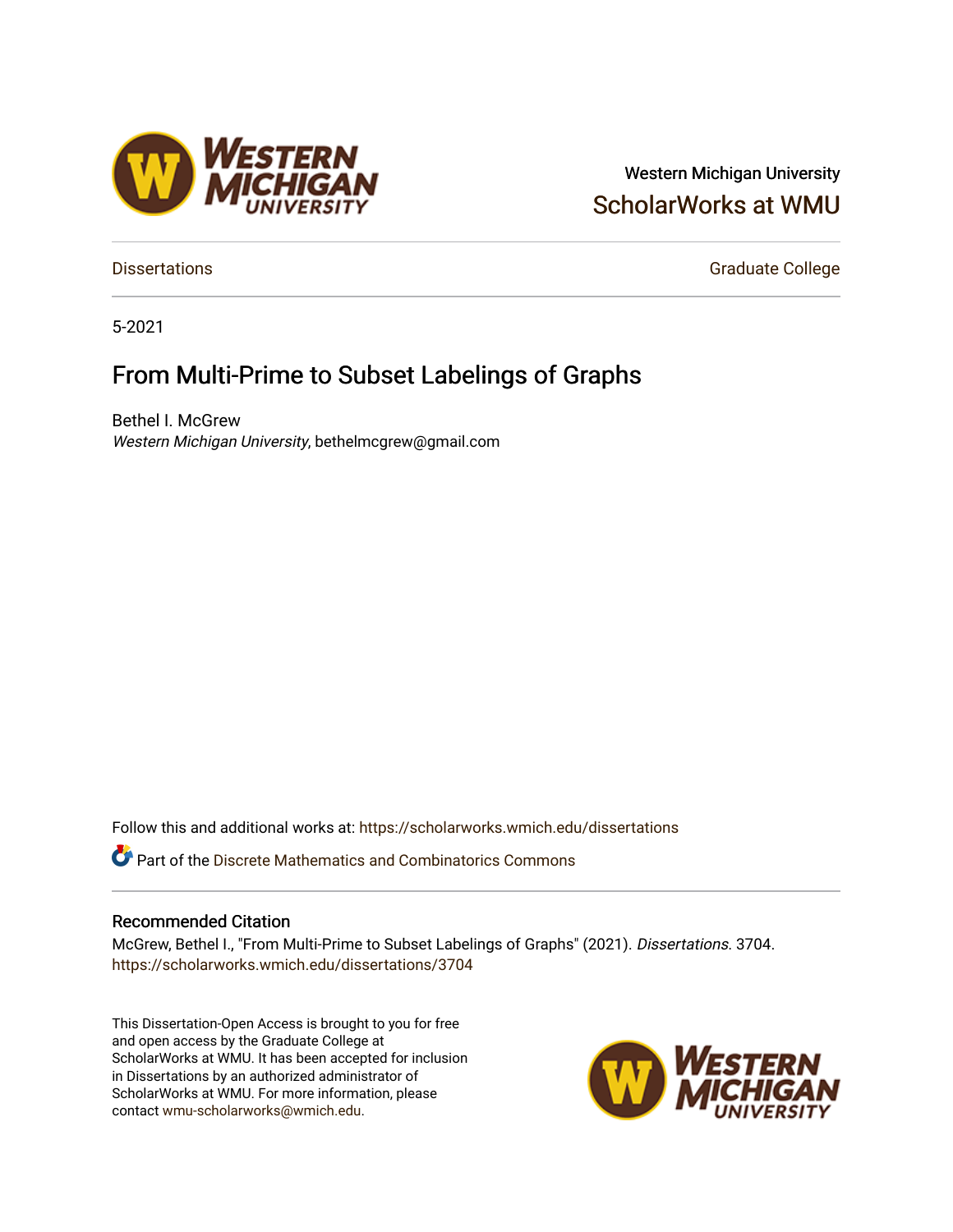#### FROM MULTI-PRIME TO SUBSET LABELINGS OF GRAPHS

by

Bethel I. McGrew

A dissertation submitted to the Graduate College in partial fulfillment of the requirements for the degree of Doctor of Philosophy Mathematics Western Michigan University May 2021

Doctoral Committee:

Ping Zhang, Ph.D., Chair Gary Chartrand, Ph.D. Patrick Bennett, Ph.D. Ebrahim Salehi, Ph.D.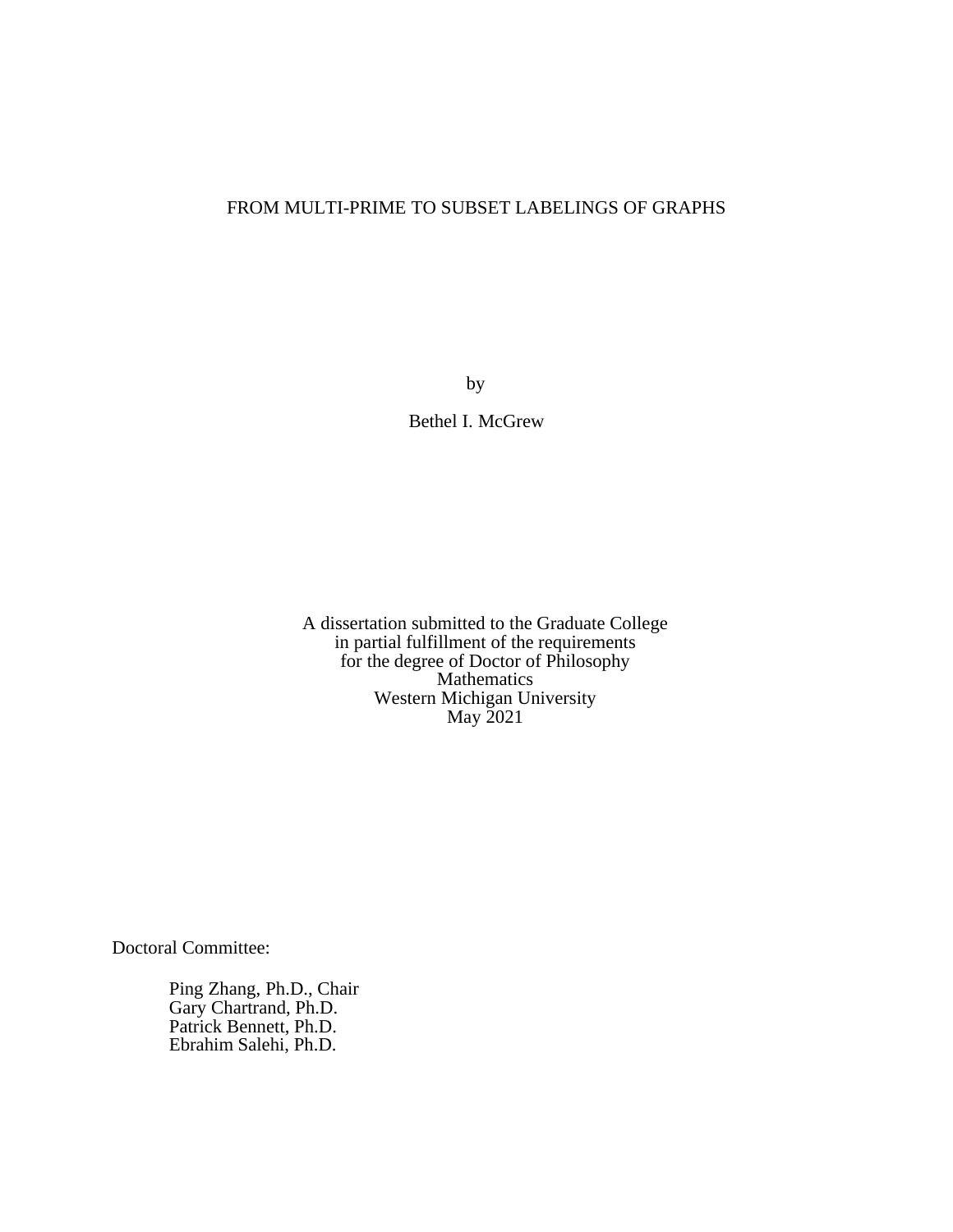#### FROM MULTI-PRIME TO SUBSET LABELINGS OF GRAPHS

Bethel I. McGrew, Ph.D.

Western Michigan University, 2021

A graph labeling is an assignment of labels (elements of some set) to the vertices or edges (or both) of a graph *G*. If only the vertices of *G* are labeled, then the resulting graph is a vertexlabeled graph. If only the edges are labeled, the resulting graph is an edge-labeled graph. The concept was first introduced in the 19<sup>th</sup> century when Arthur Cayley established Cayley's Tree Formula, which proved that there are  $n^{n-2}$  distinct labeled trees of order *n*. Since then, it has grown into a popular research area.

In this study, we first review several types of labelings, then turn to the particular problem of multi-prime labelings, where products of distinct primes are assigned as labels that are disjoint for adjacent vertices and intersecting for non-adjacent vertices. We express the problem in the equivalent language of *subset labelings*, denoting elements in a label by their indices 1, 2, … , *k*. A graph's *subset index* is the smallest number of elements *k* from which we can assign a subset labeling *f*, considered as a function with domain  $V(G)$  and range  $\mathcal{P}^*([k])$  (i.e., the power set of  $[k]$  with the empty set omitted).

It turns out that the problem of determining the subset index for graph classes such as paths and cycles is nontrivial. For paths of order *n*, we determine the index up to  $n = 24$ , and for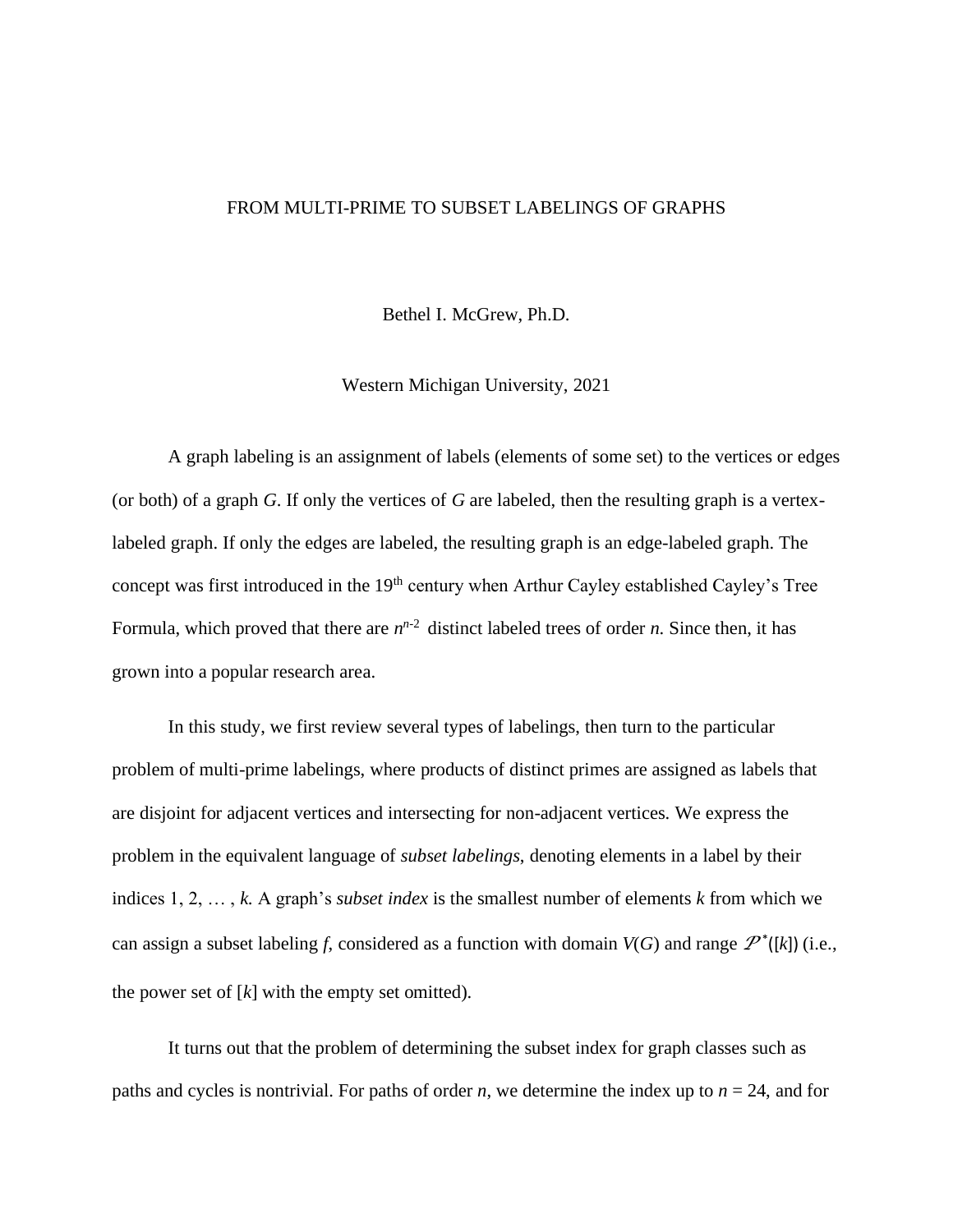cycles of order *n*, we determine it up to  $n = 18$ . We also describe the connection between the problem of determining the subset index of a graph and a combinatorics problem related to the so-called Erdős-Ko-Rado Theorem, namely the problem of determining the largest possible family of sets such that every set is disjoint from at most some fixed number of sets in the collection. Our work on subset labelings of cycles in particular has resulted in the correction of a significant research result in this area, reopening the problem for further research.

We also consider the problem of determining the subset index for other graph classes, including prisms and grids, for which we present upper bounds in terms of the subset indices of paths and cycles. We conclude by studying the problem for select graph unions.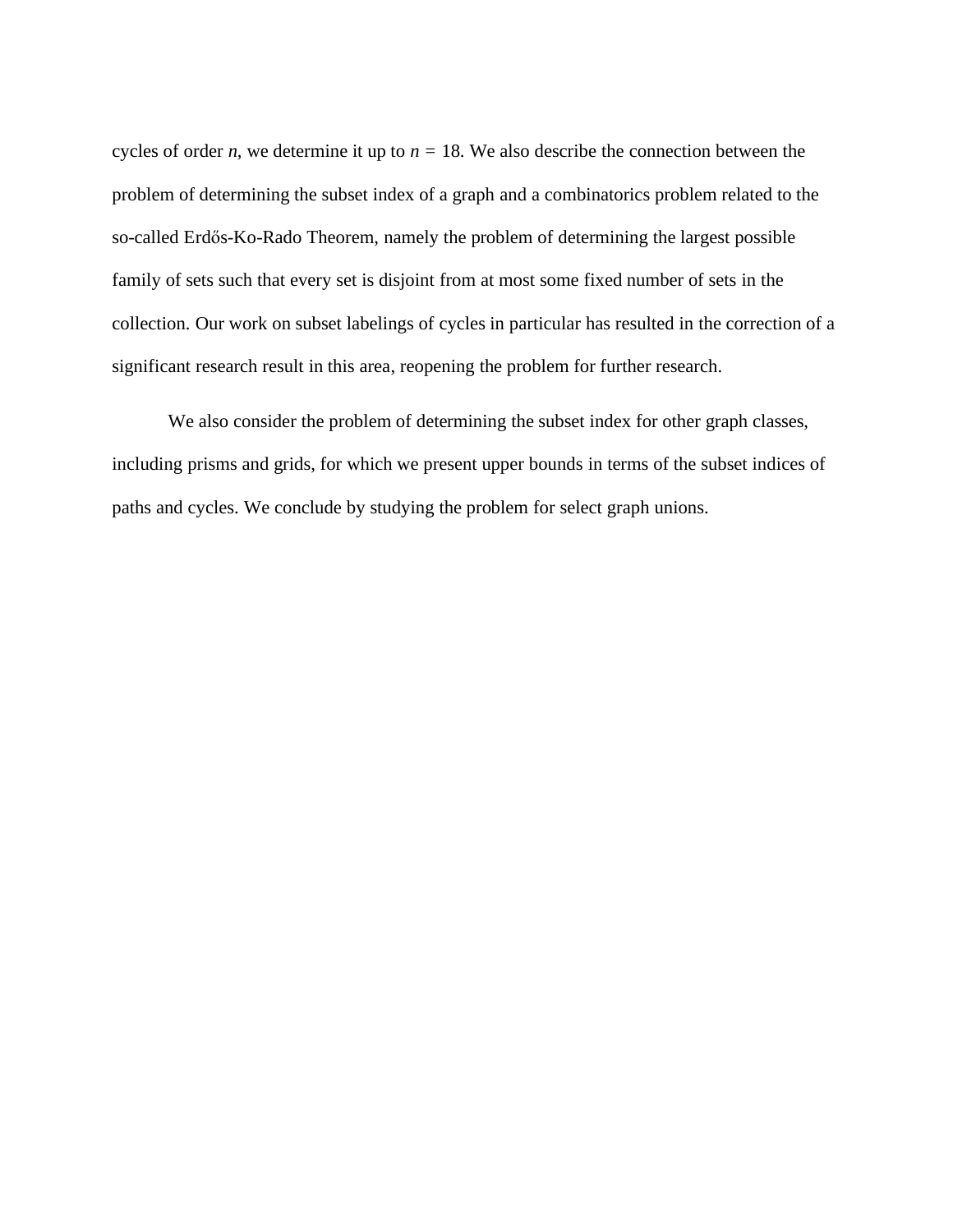© 2021 Bethel I. McGrew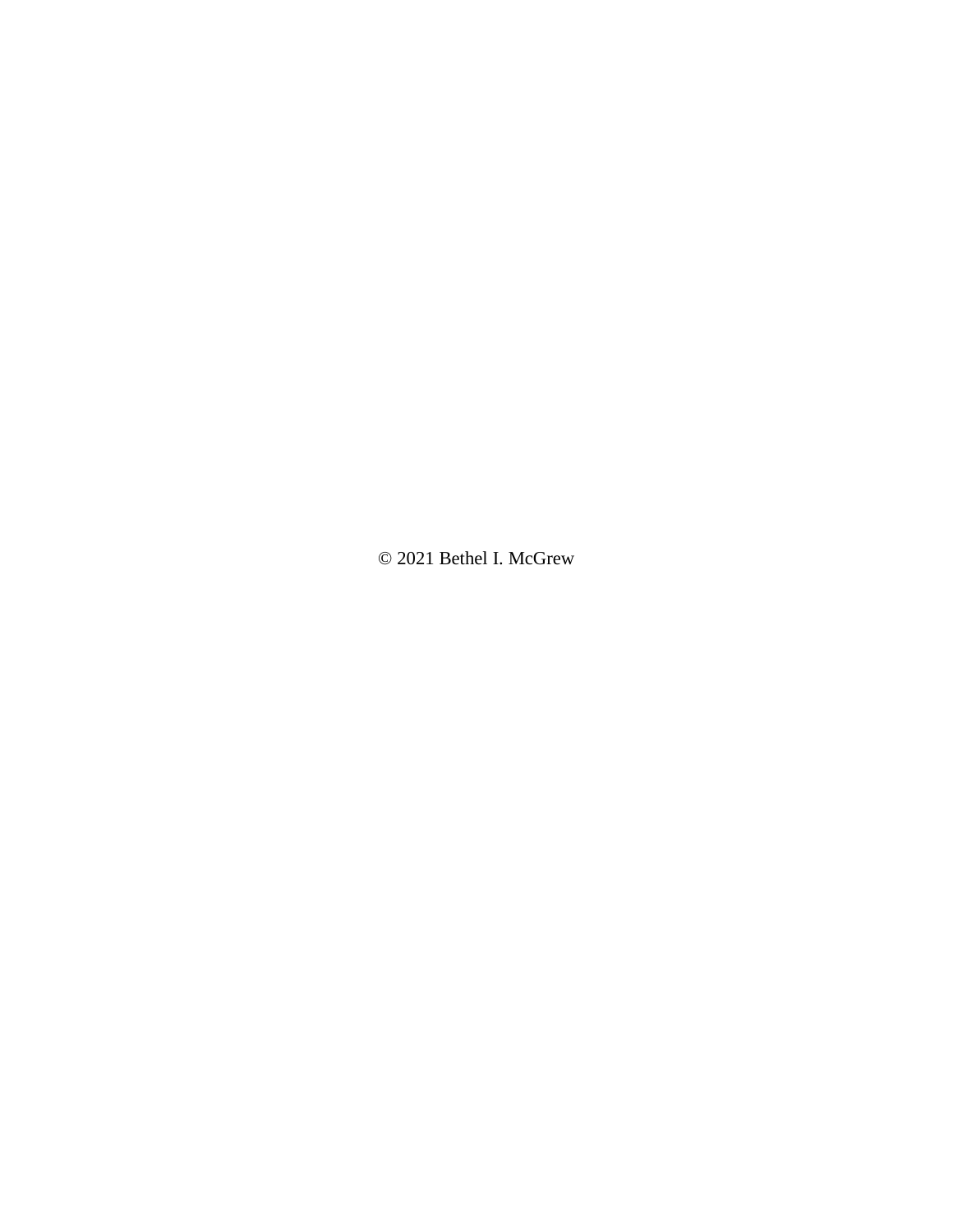#### ACKNOWLEDGMENTS

I would like to begin by thanking two professors who were a particular inspiration when I first sat under them as a young undergraduate at Western Michigan University and whose friendship has been a gift throughout my studies. For his gentle encouragement and spirit of wonder, and for showing me that mathematics could be beautiful, I thank Dr. Arthur White. For her relentless rigor and contagious passion in the classroom, I thank Dr. Niloufer Mackey. I can only aspire to be to my own students what these teachers were to me.

Secondly, I thank my advisor, Dr. Ping Zhang, for her dedication and countless hours spent reviewing this work. I additionally thank my first and second readers, Dr. Gary Chartrand and Dr. Patrick Bennett, for taking the time to discuss the manuscript with me, point out errors, and suggest improvements in key sections.

Lastly, I thank my parents, Drs. Timothy and Lydia McGrew, who first taught me the meaning of academic integrity and without whose steadfast support and love none of my work would be possible.

Bethel I. McGrew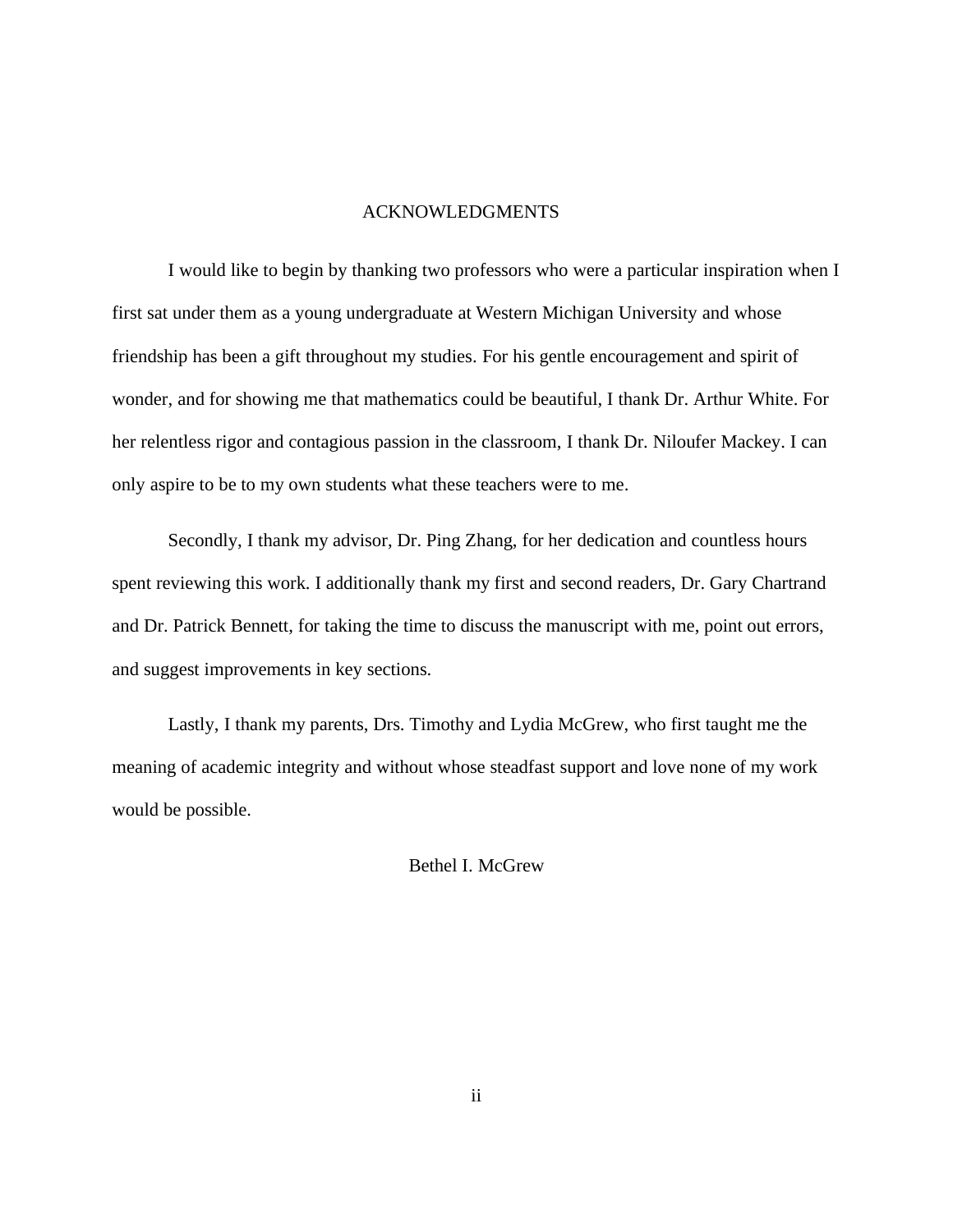### TABLE OF CONTENTS

| <b>CHAPTER</b> |
|----------------|
|                |
|                |
|                |
|                |
|                |
|                |
|                |
|                |
|                |
|                |
|                |
|                |
|                |
|                |
|                |
|                |
|                |
|                |
|                |
|                |
|                |
|                |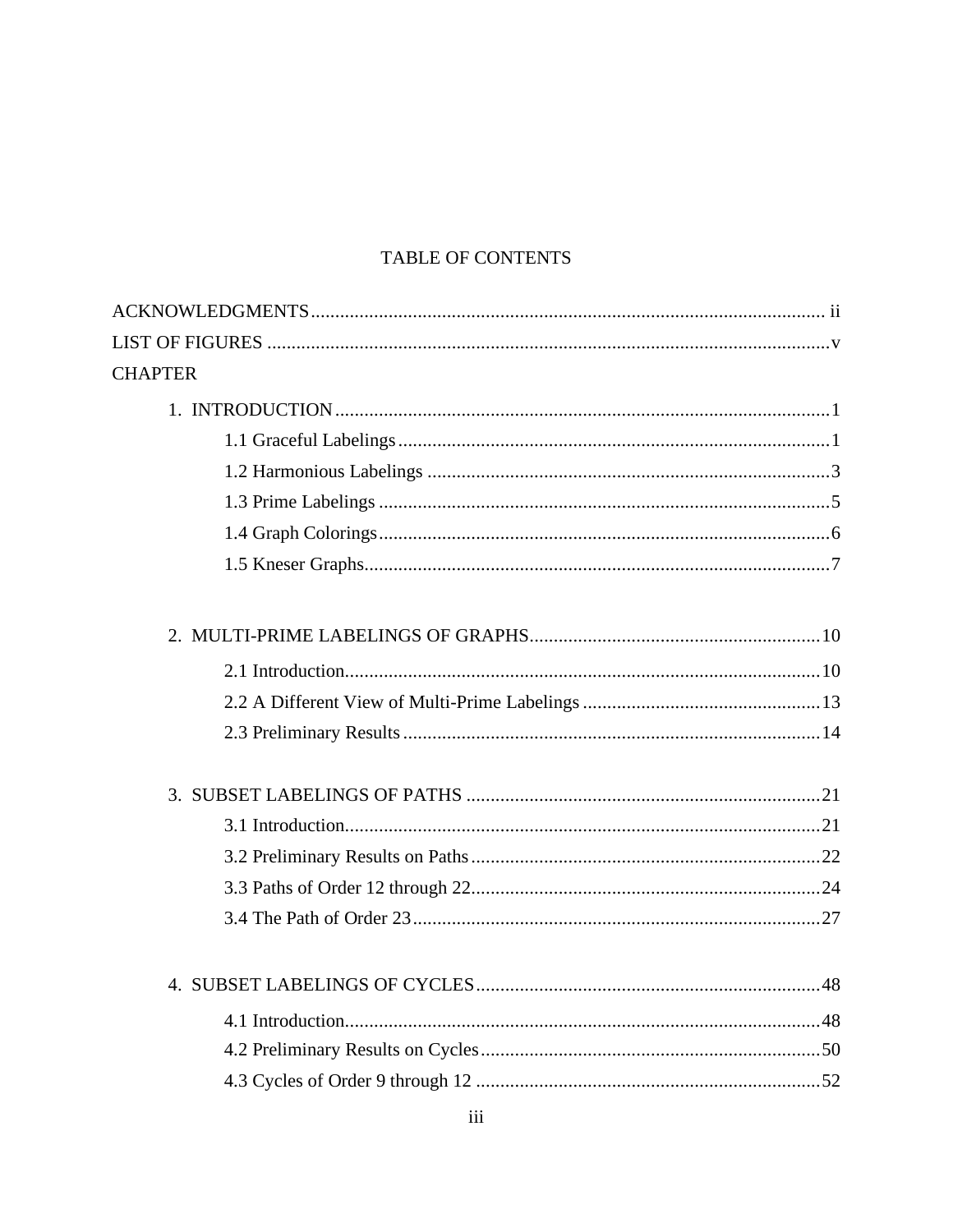#### Table of Contents—Continued

### **CHAPTER**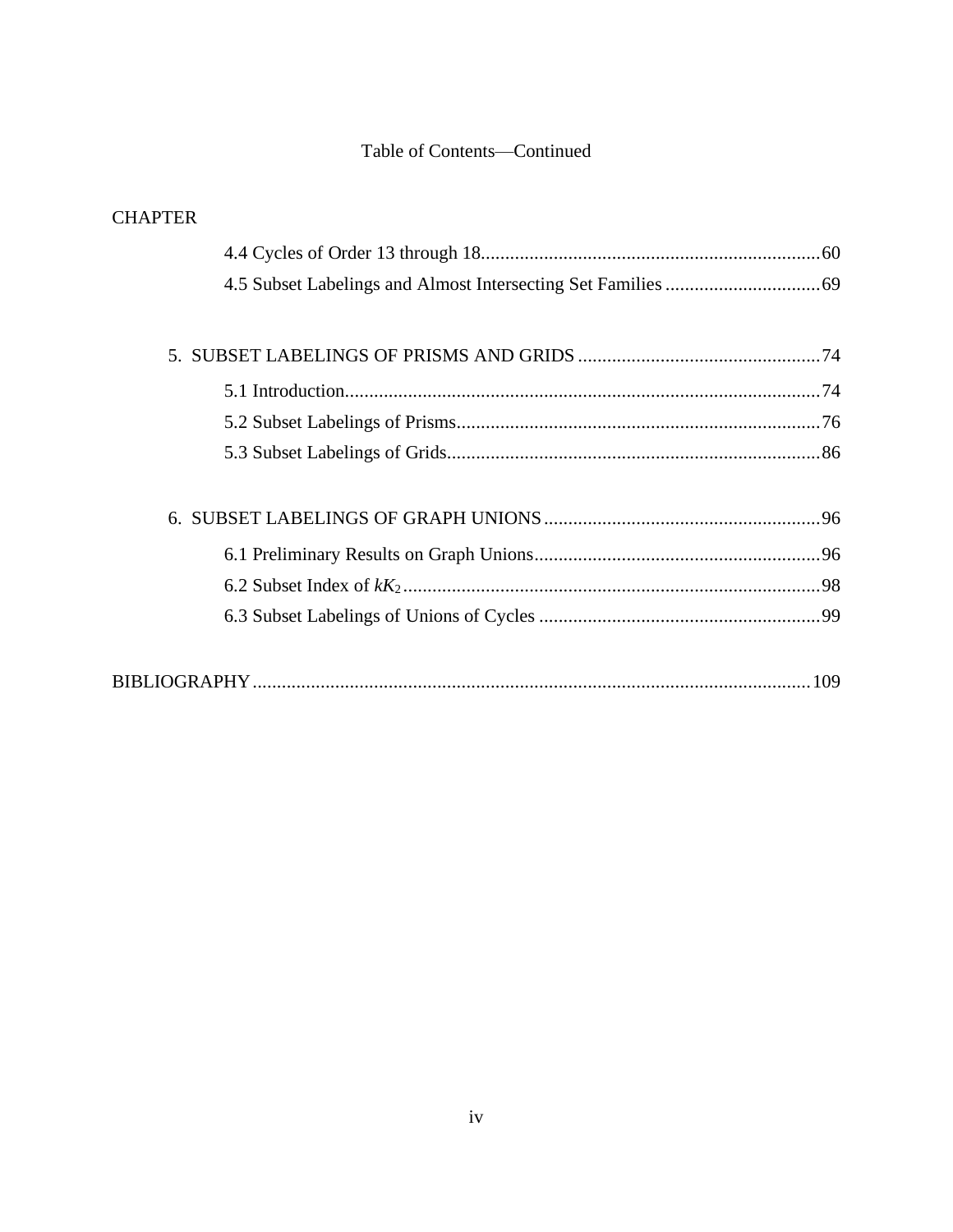#### **LIST OF FIGURES**

| 5.5: Illustrating the subset labelings of $P_n \square K_2$ for $n = 7, 8, 9$ described in the proof |
|------------------------------------------------------------------------------------------------------|
|                                                                                                      |
| 5.6: Constructing a subset labeling of $L_{n+1}$ as described in the proof of Theorem 5.3.795        |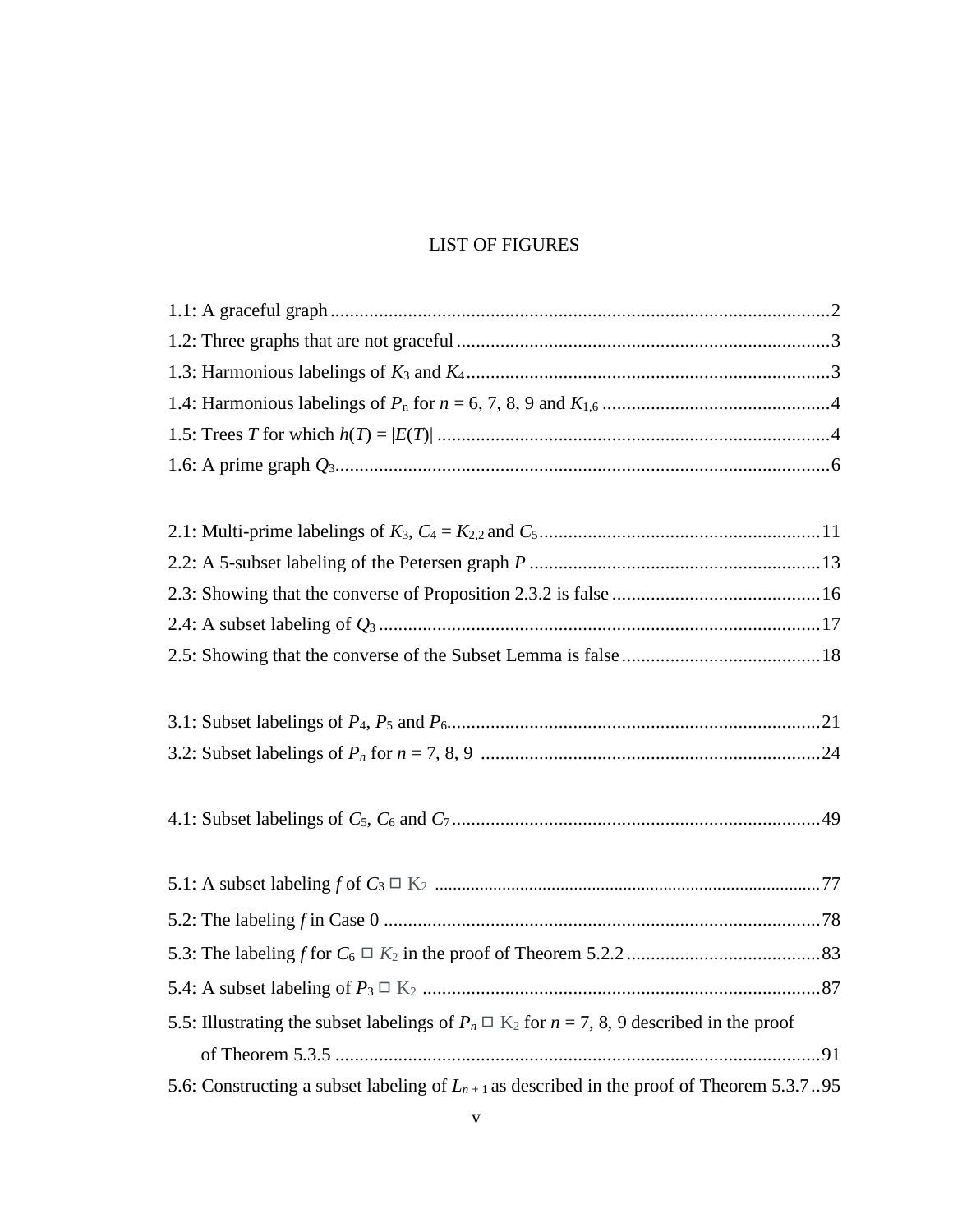## Chapter 1

# Introduction

A graph labeling is an assignment of labels (elements of some set) to the vertices or the edges (or both) of a graph  $G$ . If only the vertices of  $G$  are labeled, then the resulting graph is a vertex-labeled graph. In the case of edges, the resulting graph is edge-labeled. Graph labelings have been traced back to the 19th century, when the famous British mathematician Arthur Cayley proved that there are  $n^{n-2}$  distinct labeled trees of order n. This resulted in what is commonly called *Cayley's Tree Formula* (see [2]). Over the past few decades, the subject of graph labelings has grown into one of the most popular research areas of graph theory. Gallian [7] has compiled a periodically updated survey of many kinds of labelings and numerous results, obtained from well over a thousand referenced research articles. As an introduction, we will briefly review three of the most-studied graph labelings, namely graceful labelings, harmonious labelings, and prime labelings (see [2, 5, 18, 19] for more details). In particular, prime labelings are closely related to the research topic of this work. We refer to the books [2, 5] for graph theory notation and terminology not described in this work.

#### 1.1 Graceful Labelings

In 1966, Alexander Rosa presented a talk titled "On certain valuations of the vertices of a graph" at the Theory of Graphs International Symposium in Rome. One such valuation was the so-called  $\beta$ -valuation. For a graph G of size m, Rosa defined this vertex labeling as an injective function

$$
f: V(G) \to \{0, 1, \ldots, m\}
$$

for which the induced edge labeling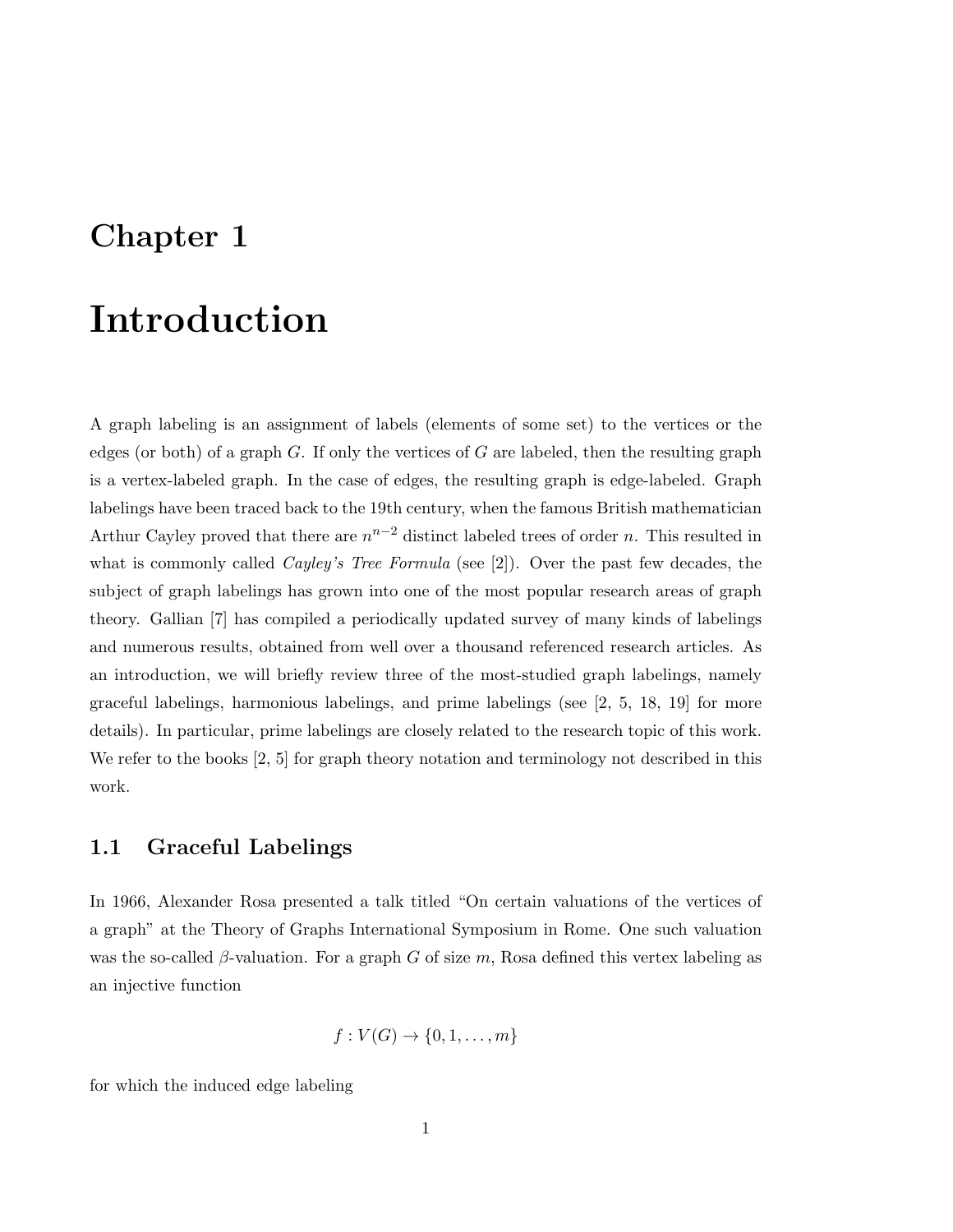$$
f': E(G) \to \{1, 2, \ldots, m\}
$$

defined by  $f'(uv) = |f(u) - f(v)|$  is bijective. In 1972, Golomb [9] referred to a  $\beta$ -valuation as a graceful labeling and a graph possessing a graceful labeling as a graceful graph. It is this terminology that has become standard. The graph G of order 5 and size 6 in Figure 1.1 is an example of a graceful graph, shown with one possible graceful labeling.



Figure 1.1: A graceful graph

The determination of which graphs are graceful is the major problem in this area. Among the results obtained on graceful graphs are the following (see [2, 7]):

- $\star$  The cycle  $C_n$  is graceful if and only if  $n \equiv 0 \pmod{4}$  or  $n \equiv 3 \pmod{4}$ .
- $\star$  The path  $P_n$  is graceful for all positive integers n
- $\star$  The complete graph  $K_n$  is graceful if and only if  $n\leq 4.$
- $\star$  The graph  $K_{s,t}$  is graceful for all positive integers s and t.
- $\star$  The  $n\text{-cube }Q_n$  is graceful for all positive integers  $n.$
- $\star$  Every caterpillar is graceful.
- $\star$  Every tree of order at most 27 is graceful.

The three graphs shown in Figure 1.2 are the only connected graphs of order 5 that are not graceful. In fact, it has been shown that almost all graphs are not graceful [6].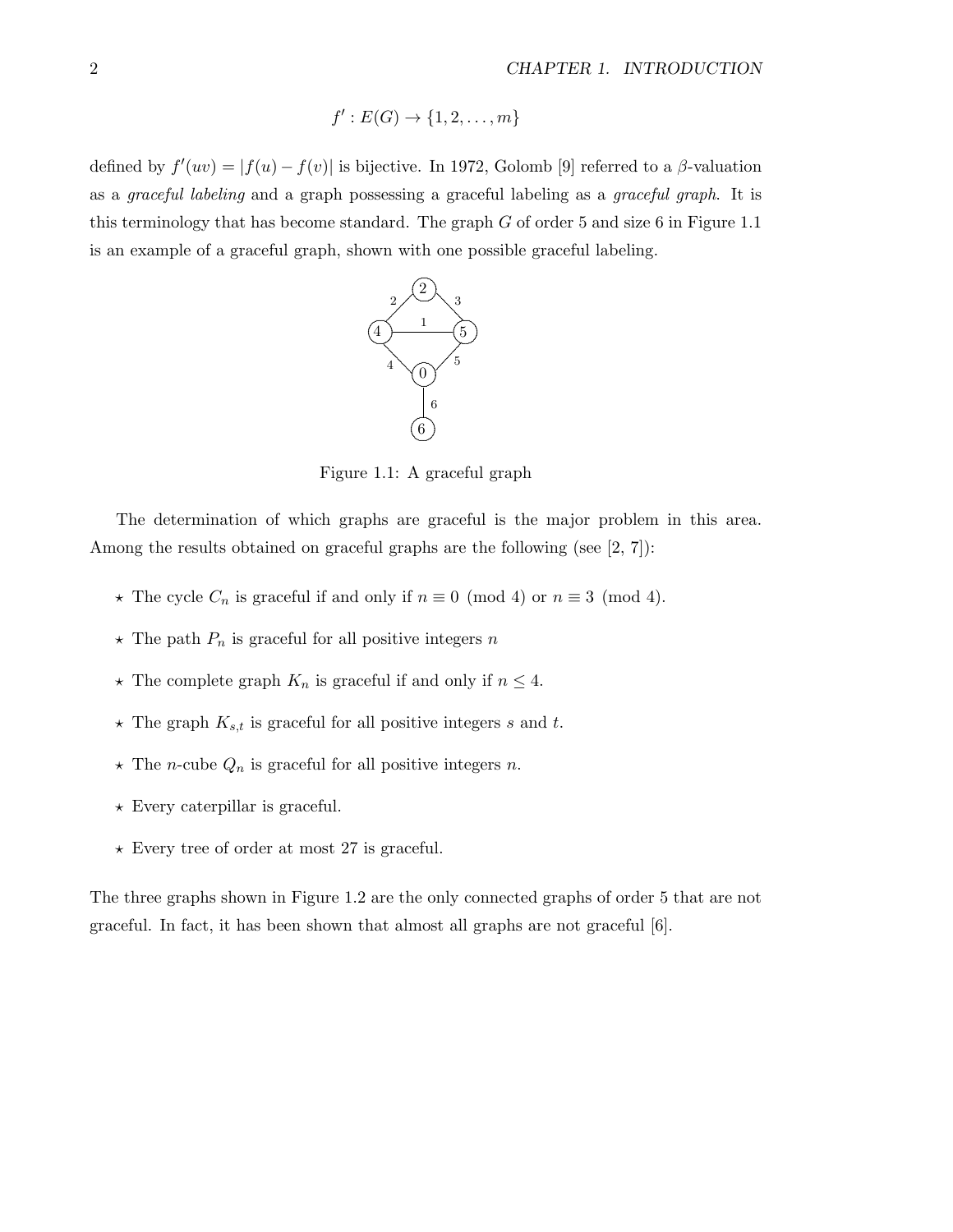

Figure 1.2: Three graphs that are not graceful

One of the best known conjectures dealing with graceful graphs involves trees and is due to Kotzig and Ringel (see [7]).

The Graceful Tree Conjecture Every nontrivial tree is graceful.

#### $1.2$ Harmonious Labelings

In 1980, Ronald Graham and Neil Sloane [10] introduced another graph labeling called a harmonious labeling. Let G be a connected graph of order n and size m. Then  $m \geq n-1$ . For  $m \geq n$ , a labeling  $\ell$  of G is harmonious if  $\ell : V(G) \to \mathbb{Z}_m$  is injective and the edge labeling  $\ell': E(G) \to \mathbb{Z}_m$  defined by  $\ell'(uv) = \ell(u) + \ell(v)$  is bijective. A graph that admits a harmonious labeling is called a *harmonious graph*. For example, the complete graphs  $K_3$  and  $K_4$  are harmonious. A harmonious labeling for each of  $K_3$  and  $K_4$  is shown in Figure 1.3.



Figure 1.3: Harmonious labelings of  $K_3$  and  $K_4$ 

For  $m = n - 1$ , the graph G is a tree and such a labeling is impossible. In this case, some element of  $\mathbb{Z}_m$  is assigned to two vertices of G, while all other elements of  $\mathbb{Z}_m$  are used exactly once. Here, the labeling  $\ell$  is not injective. Harmonious labelings of  $P_n$  for  $n = 6, 7, 8, 9$  and the star  $K_{1,6}$  are shown in Figure 1.4.

Many classes of trees have been shown to be harmonious (see  $[2, 7]$ ). For example, all paths and stars are harmonious. In fact, Graham and Sloane made the following conjecture.

The Harmonious Tree Conjecture Every nontrivial tree is harmonious.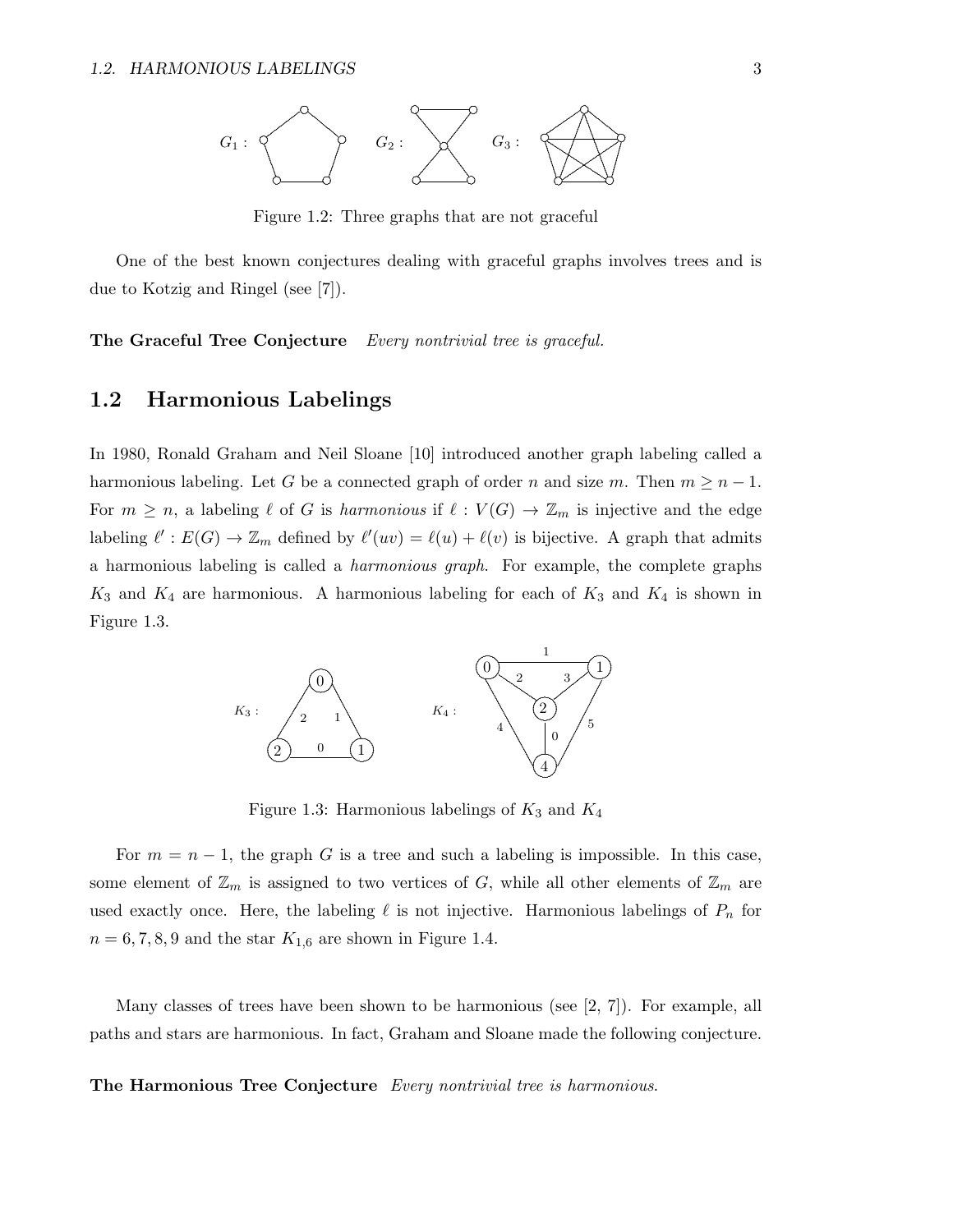

Figure 1.4: Harmonious labelings of  $P_n$  for  $n = 6, 7, 8, 9$  and  $K_{1,6}$ 

In 2018, a related harmonious concept of trees was introduced in  $[2]$ . For a nontrivial tree T of size m, the harmonious number  $h(T)$  of T is the number of elements of  $\mathbb{Z}_m$  that can be repeated in some harmonious labeling of T. Therefore,  $0 \leq h(T) \leq m$  for every tree T of size m. If the Harmonious Tree Conjecture is true, then  $1 \leq h(T) \leq m$ . It was observed in [2] that if T is a tree of even size m and the Harmonious Tree Conjecture is true, then  $h(T)$  is even and  $2 \leq h(T) \leq m$ . Figure 1.5 shows three trees  $T \in \{P_3, P_4, K_{1,3}\}\$ of size  $m \geq 2$  such that  $h(T) = m$ .



Figure 1.5: Trees T for which  $h(T) = |E(T)|$ 

The following question appeared in  $[2]$ :

Does there exist a class of trees T for which  $h(T) = 1$ ?

We show that in fact, no such tree of size 2 or more exists. Indeed, more can be said.

**Theorem 1.2.1** If T is a nontrivial harmonious tree of size m, then  $h(T) = m$ .

**Proof.** Since T is harmonious, there is a harmonious labeling  $\ell_0: V(T) \to \mathbb{Z}_m$  of T such that some element  $a \in \mathbb{Z}_m$  is assigned to exactly two vertices of T and all other elements of  $\mathbb{Z}_m$  are used exactly once. We show that the labeling  $\ell_1:V(T)\to\mathbb{Z}_m$  of T defined by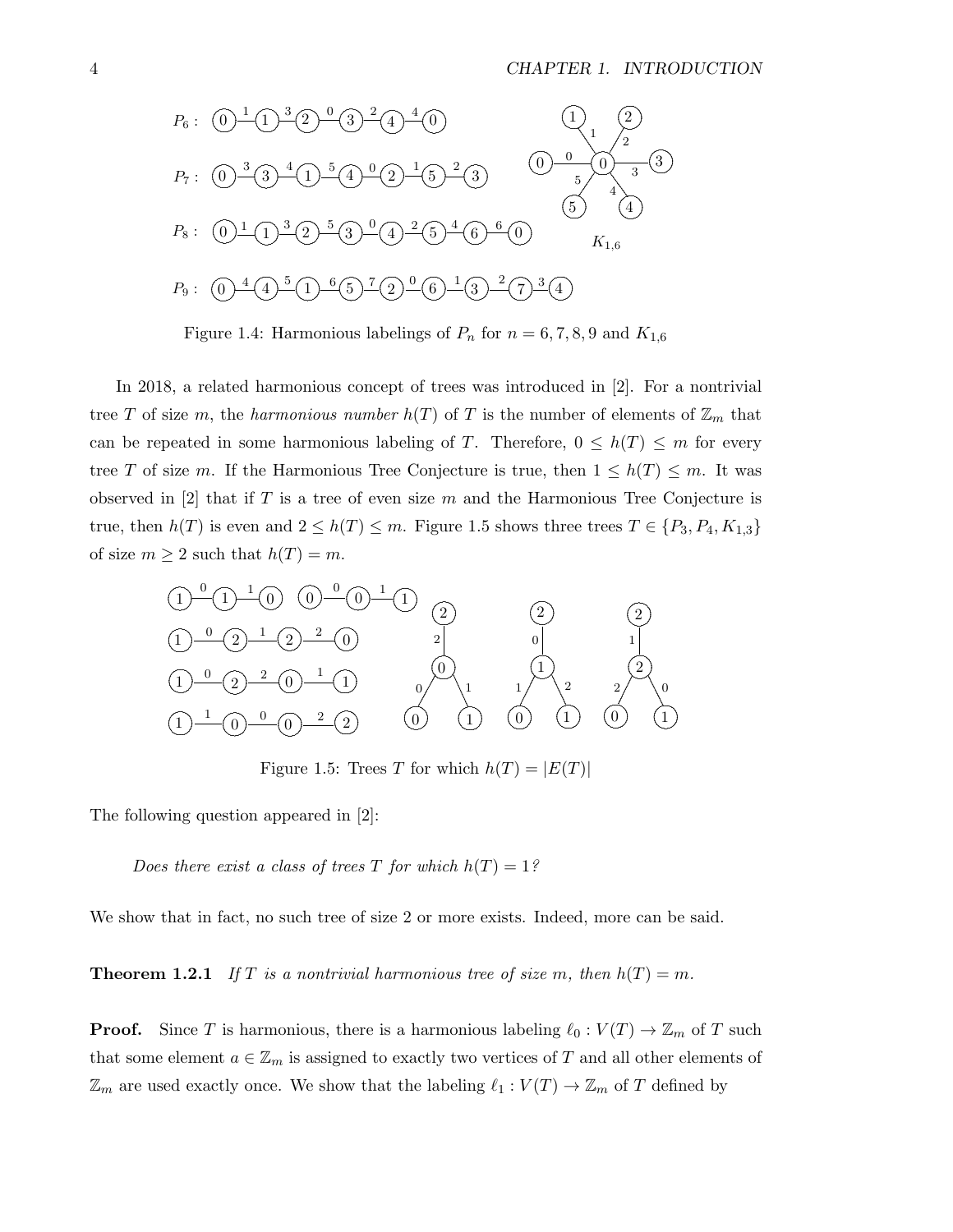$$
\ell_1(v) = \ell_0(v) + 1
$$
 for each vertex v of T

is also a harmonious labeling of T. First, we show that  $\ell_1$  assigns  $a+1$  to exactly two vertices of T and each of all other elements of  $\mathbb{Z}_m$  to exactly one vertex of T. If  $\ell_1(u) = \ell_1(v)$  in  $\mathbb{Z}_m$ where  $u, v \in V(T)$ , then  $\ell_0(u) + 1 = \ell_0(v) + 1$  in  $\mathbb{Z}_m$  and so  $\ell_0(u) = \ell_0(v)$  in  $\mathbb{Z}_m$ . Since  $\ell_0$ is harmonious, it follows that either

(i) 
$$
u = v
$$
 or (ii)  $u \neq v$  and  $\ell_0(u) = \ell_0(v) = a$ .

This implies that if  $\ell_1(u) = \ell_1(v)$  in  $\mathbb{Z}_m$ , then either

$$
u = v
$$
 or  $\ell_1(u) = \ell_1(v) = a + 1$ .

Next, we show that  $\ell'_1 : E(T) \to \mathbb{Z}_m$ , defined by  $\ell'_1(uv) = \ell_1(u) + \ell_1(v)$ , is bijective. First, observe that if  $e = uv \in E(T)$ , then

$$
\ell_1'(e) = \ell_1(u) + \ell_1(v) = (\ell_0(u) + 1) + (\ell_0(v) + 1) = \ell_0'(e) + 2.
$$

If  $\ell'_1(e) = \ell'_1(f)$  in  $\mathbb{Z}_m$  where  $e, f \in E(T)$ , then  $\ell'_0(e) + 2 = \ell'_0(f) + 2$  in  $\mathbb{Z}_m$ , and so  $\ell'_0(e) = \ell'_0(f)$  in  $\mathbb{Z}_m$ . Since  $\ell'_0$  is injective,  $e = f$  and  $\ell'_1$  is injective. Furthermore,  $|E(T)| =$  $|\mathbb{Z}_m| = m$ , and so  $\ell'_1$  is bijective. Therefore,  $\ell_1$  is a harmonious labeling of T. In  $\ell_1$ , the element  $a + 1$  is assigned to exactly two vertices of T and all other elements of  $\mathbb{Z}_m$  are used exactly once. By a finite induction, it follows that for each element  $x \in \mathbb{Z}_m$  there is a harmonious labeling of T in which x is repeated. Therefore,  $h(T) = m$ . П

#### 1.3 Prime Labelings

Around 1980, Roger Entringer (see [7]) introduced another graph labeling called a prime labeling. For a graph G of order n, a prime labeling of G is a vertex labeling of G with the distinct integers in the set  $[n] = \{1, 2, \ldots, n\}$  such that the labels of every two adjacent vertices of G are relatively prime. That is, a prime labeling is a bijective function  $f$ :  $V(G) \to [n]$  such that  $gcd(f(u), f(v)) = 1$  for each pair u, v of adjacent vertices of G. If there exists a prime labeling of  $G$ , then  $G$  is called a *prime graph*. For example, the graph  $Q_3$  of the cube is a prime graph. A prime labeling of this graph is shown in Figure 1.6. While adjacent vertices must have relatively prime labels, nonadjacent vertices may have relatively prime labels as well.

Determining which graphs are prime is a major research problem. Results obtained include the following (see [2, 7]):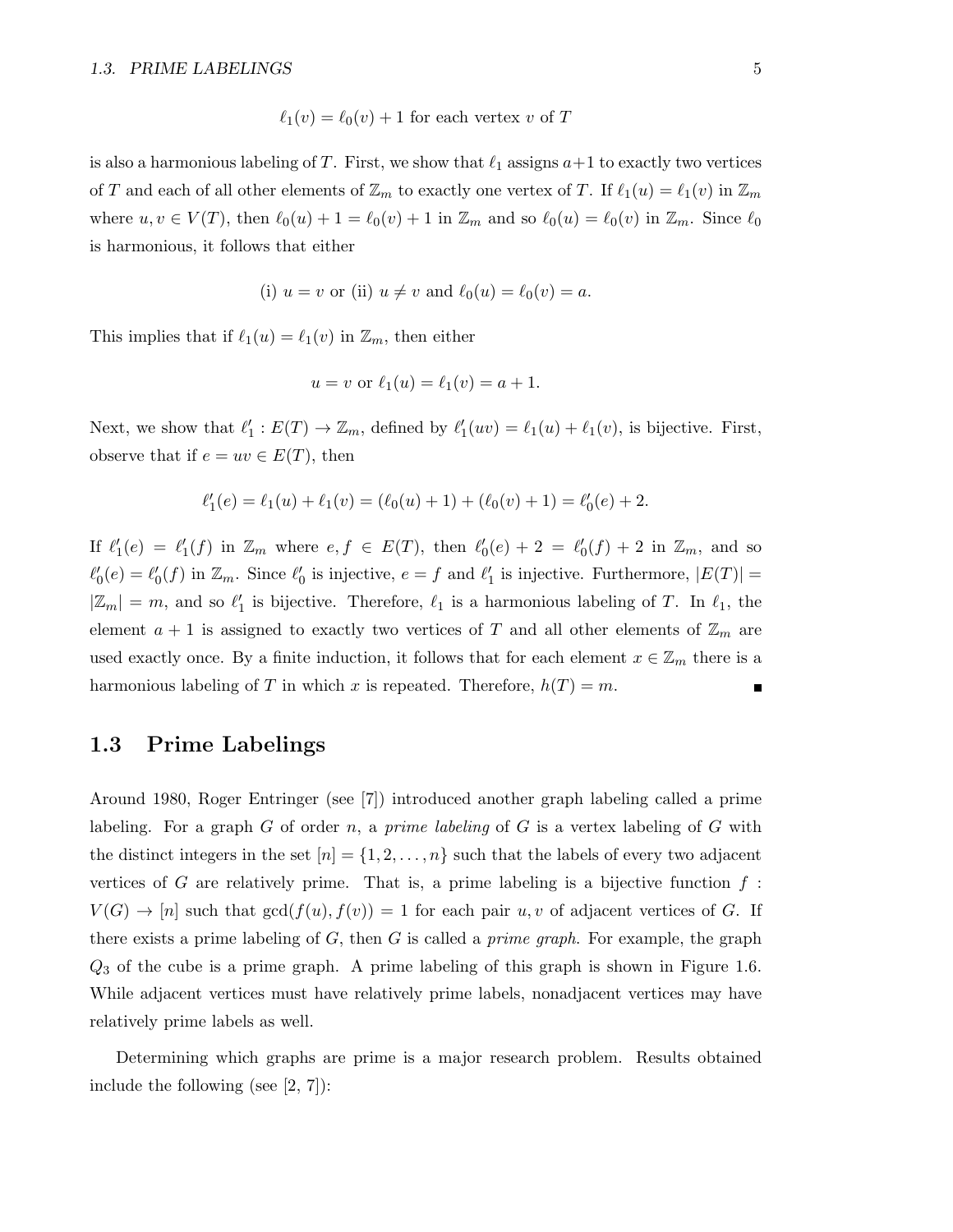

Figure 1.6: A prime graph  $Q_3$ 

- $\star$  Every cycle is a prime graph.
- $\star$  For each integer  $t \geq 2$ , the complete bipartite graph  $K_{2,t}$  is prime.
- $\star$  For each integer  $r \geq 3$ , the graph  $K_{r,r}$  is not prime.
- \* While  $K_{3,4}$ ,  $K_{3,5}$ , and  $K_{3,6}$  are prime,  $K_{3,t}$  is not prime for  $t \ge 7$ .
- $\star$  All paths and stars are prime.
- $\star$  All trees of order at most 50 are prime.
- $\star$  All caterpillars with maximum degree at most 5 are prime.

In fact, Entringer (see  $[7, 16]$ ) made the following conjecture in the 1980s.

#### The Prime Tree Conjecture Every nontrivial tree is prime.

In 2011, Haxell, Pikhurko, and Taraz [12] proved that all trees having a sufficiently large order are prime. The Prime Tree Conjecture remains open, however.

Over the past few decades, numerous types of graph labelings have been introduced and studied. Our work here is closely related to prime labelings of graphs.

#### **Graph Colorings**  $1.4$

The topic of graph colorings is an area of graph theory that is closely related to graph labelings. This section reviews some basic terms and definitions.

A vertex k-coloring of a graph G is a function  $c: V(G) \to [k] = \{1, 2, ..., k\}$  where k is a positive integer. The minimum k for which a proper (vertex) k-coloring of a graph G exists is the *chromatic number* of G and is denoted by  $\chi(G)$ . The following are some well-known results about the chromatic number of a graph.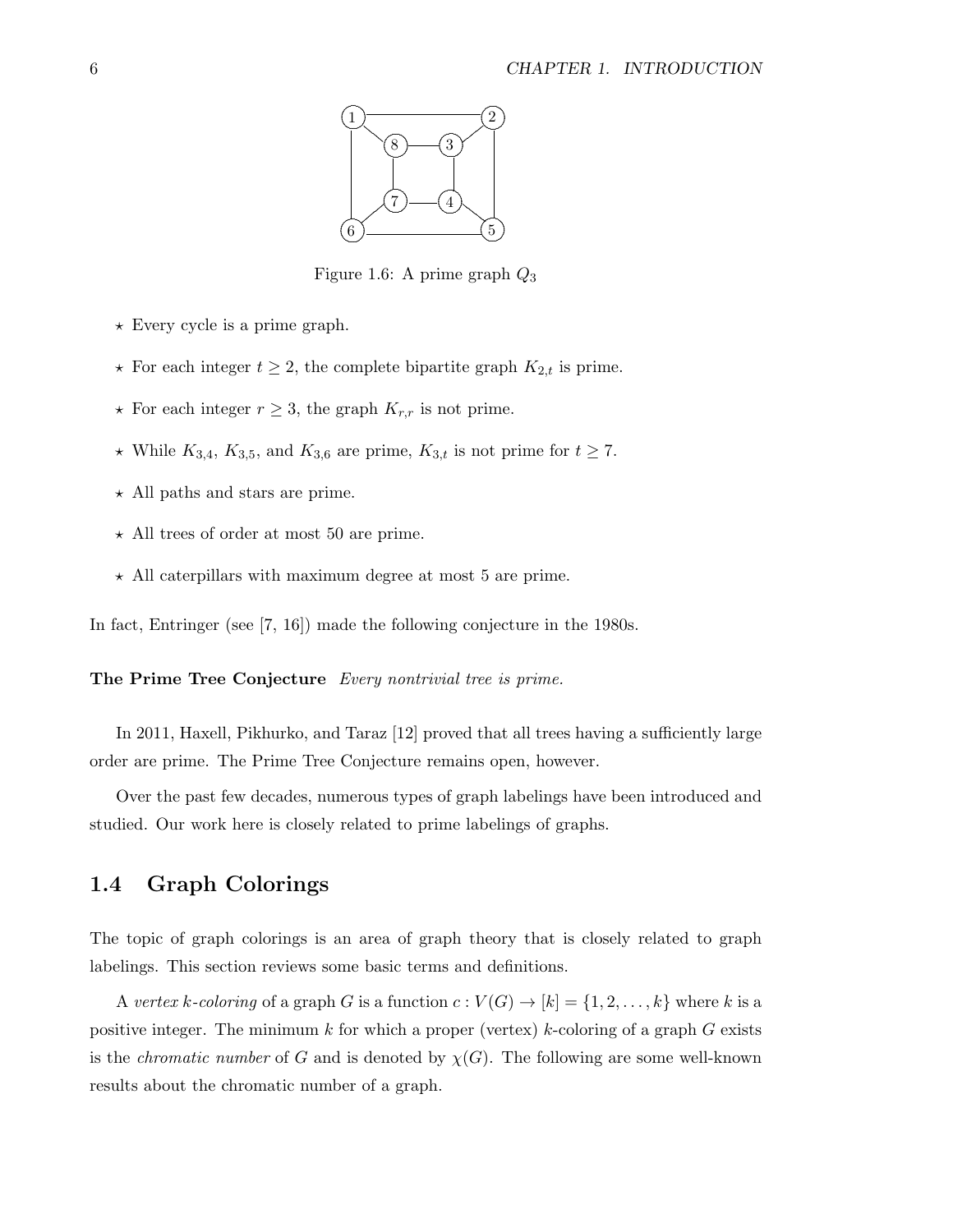**Proposition 1.4.1** If H is a subgraph of a graph G, then  $\chi(H) \leq \chi(G)$ .

The *clique number*  $\omega(G)$  of a graph G is the maximum order of a complete subgraph of G. In particular,  $\omega(K_n) = n$  and  $\omega(G) = 2$  for every nonempty bipartite graph G. Let  $\Delta(G)$  denote the maximum degree of G.

**Theorem 1.4.2** For every graph  $G$ ,  $\omega(G) \leq \chi(G) \leq \Delta(G) + 1$ .

For each odd integer  $n \geq 3$ , the connected graphs  $C_n$  and  $K_n$  have the property that  $\chi(C_n) = 3 = \Delta(C_n) + 1$  and  $\chi(K_n) = n = \Delta(K_n) + 1$ . Brooks [1] showed that these two classes of graphs are the only connected graphs with this property.

**Theorem 1.4.3** If  $G$  is a connected graph that is neither an odd cycle nor a complete graph, then  $\chi(G) \leq \Delta(G)$ .

A k-edge coloring of a graph G is a function  $c: E(G) \to [k]$  where k is a positive integer. If no two adjacent edges in  $G$  are colored the same, then  $c$  is referred to as a *proper edge coloring.* The minimum positive integer k for which G has a proper k-edge coloring is its *chromatic index*, denoted by  $\chi'(G)$ . By the definition of the chromatic index  $\chi'(G)$  of a nonempty graph G, it follows that  $\chi'(G) \geq \Delta(G)$ . The most famous theorem dealing with chromatic index was obtained by Vizing in [17].

**Theorem 1.4.4** For every nonempty graph  $G$ ,  $\chi'(G) \leq \Delta(G) + 1$ .

As a result of Vizing's theorem, the chromatic index of a nonempty graph G is one of two numbers, namely either  $\Delta(G)$  or  $\Delta(G) + 1$ . A graph G with  $\chi'(G) = \Delta(G)$  is called a class one graph while a graph G with  $\chi'(G) = \Delta(G) + 1$  is called a class two graph.

#### 1.5 Kneser Graphs

Listed below is a sequence of eight nonempty subsets of the set  $[6] = \{1, 2, \ldots, 6\}$ :

$$
\{1,2,3\},\{4,5\},\{1,6\},\{2,5\},\{3,4,6\},\{1,5\},\{2,4,6\},\{1,3,5\}
$$

For simplicity, we will refer to the subsets as 123, 45, 16, and so on.

There are two properties of this sequence that are of interest. First, every two consecutive terms in the sequence are disjoint. Second, no two non-consecutive terms are disjoint.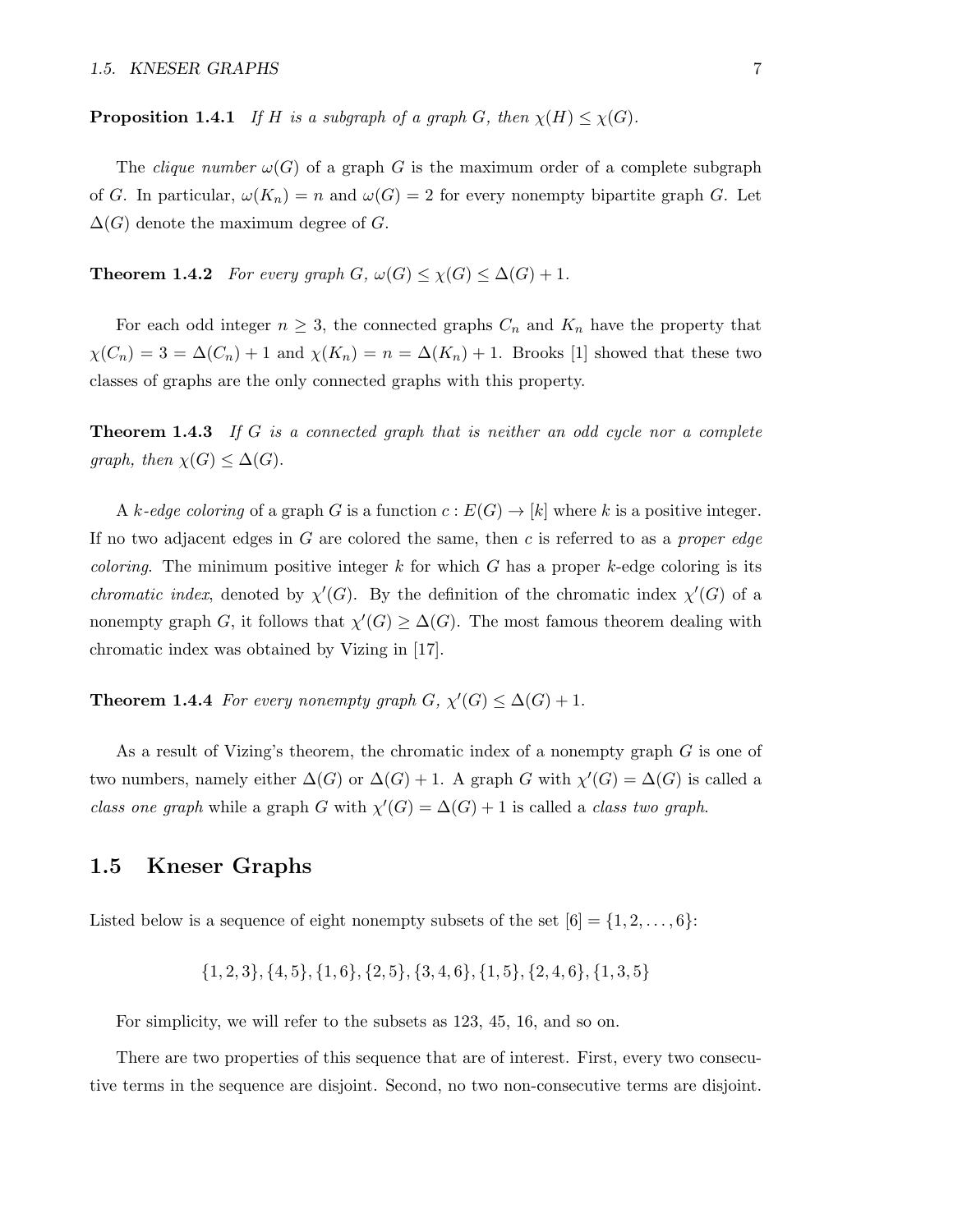There is nothing especially unique about these two properties as far as the set  $[6]$  is concerned. For example, if we were to add the integer 7 to any of the subsets that are not consecutive, then the resulting sequence still possesses the two properties mentioned above. We can continue doing this with the integers 8, 9, and so on. Consequently, the sequence

1237, 458, 1679, 25, 3468, 159, 246, 1359

consisting of eight nonempty subsets of the set [9] also has the properties. While we can construct such a sequence of nonempty subsets of [n] for every integer  $n \geq 6$ , can this be accomplished if  $n < 6$ ? We'll return to this question soon.

This sequence of eight nonempty subsets of the set [6] has the same two properties mentioned above, but the first and last subsets in the sequence are disjoint:

12, 456, 13, 256, 14, 236, 15, 346

As before, we can accomplish the same two properties by replacing [6] by any set  $[n]$ , when  $n \geq 6$ . But could we accomplish these properties by replacing the set [6] by some set [*n*] where  $n < 6$ ?

These sequences and the two properties they possess suggest a problem that can be expressed in terms of graphs. A graph  $G_1$  can be associated with the first sequence when  $V(G_1) = \{v_1, v_2, \ldots, v_8\}$  such that the vertex  $v_i$  corresponds to the *i*th term in the sequence and  $v_i v_j \in E(G_1)$  if the *i*th and *j*th subsets are disjoint. Hence,  $G_1 = P_8$ . Defining  $G_2$  from the second sequence in a similar manner results in  $G_2 = C_8$ . Consequently, the vertices of  $P_8$  can be labeled with nonempty subsets of  $[6]$  such that only adjacent vertices have disjoint labels. The vertices of  $C_8$  can be so labeled as well. For  $P_8$  and  $C_8$ , is [6] the smallest set with these properties? This question need not be restricted to  $P_8$  and  $C_8$ . A similar question can be asked of any graph, which suggests a labeling problem for graphs.

These questions are reminiscent of a famous class of graphs, namely the Kneser graphs. Let k and n be the two positive integers with  $n > 2k$ . It is possible to partition the  $\binom{n}{k}$  $\binom{n}{k}$ k-element subsets of  $[n]$  into  $n-2k+2$  classes so that no pair of disjoint k-element subsets belong to the same class. The Kneser graph  $KG_{n,k}$  has its vertex set consisting of the kelement subsets  $[n]$ , where two vertices are adjacent if these subsets are disjoint. The graph  $KG_{5,2}$  is the Petersen graph. While the observation above states that  $\chi(KG_{n,k}) \leq n-2k+2$ , Kneser believed that  $\chi(KG_{n,k}) = n - 2k + 2$ . This was verified by Lovász. In the case of Kneser graphs, one begins with a collection of subsets of the same size, and from this, a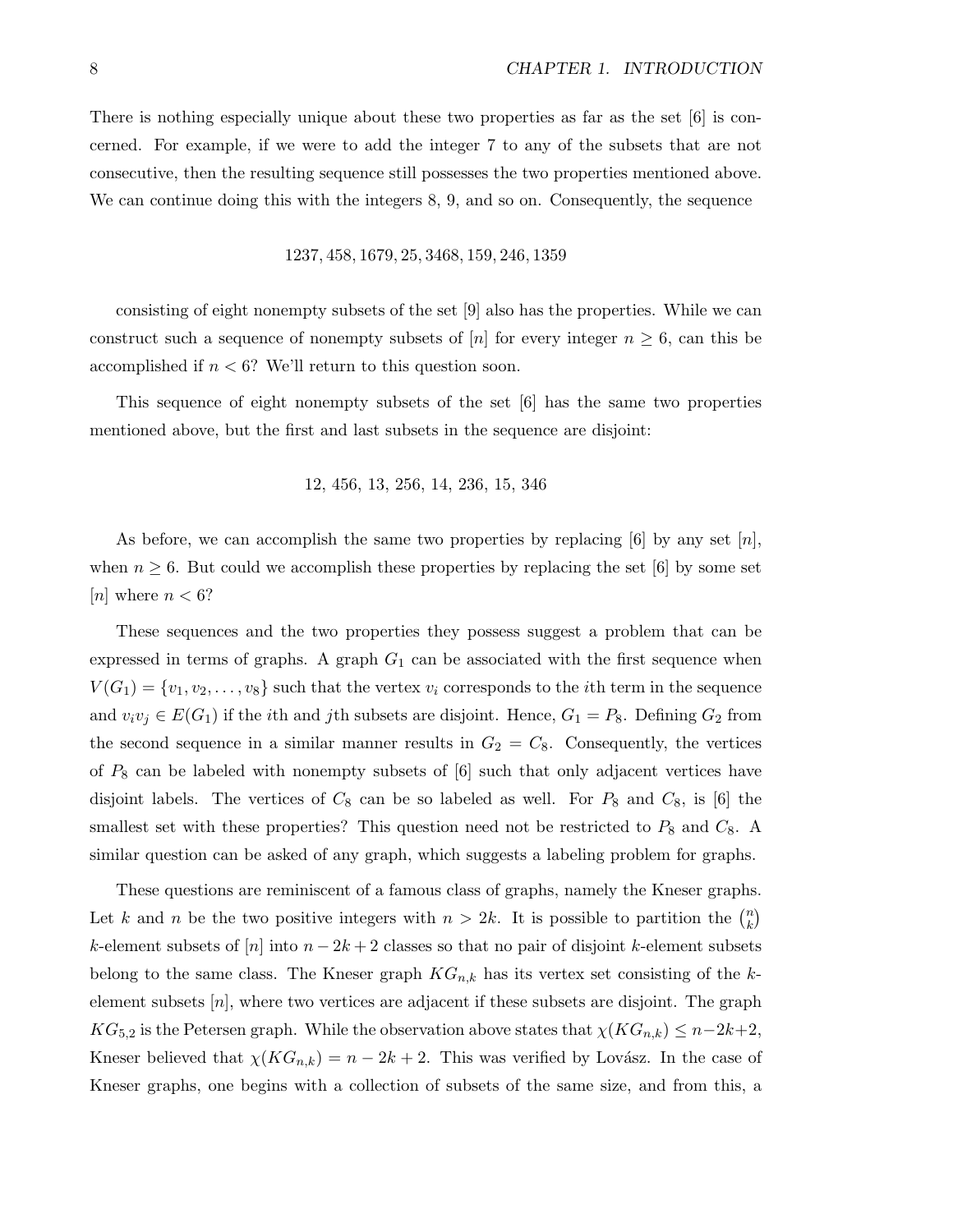graph is constructed. In our case, we begin with a graph  $G$  and assign each vertex of  $G$  a nonempty subset of a fixed set where the subsets can have any size, but any two vertices are assigned disjoint labels if and only if they are adjacent. While this can always be done, we are primarily concerned to determine the size of the smallest universal set that can accomplish this.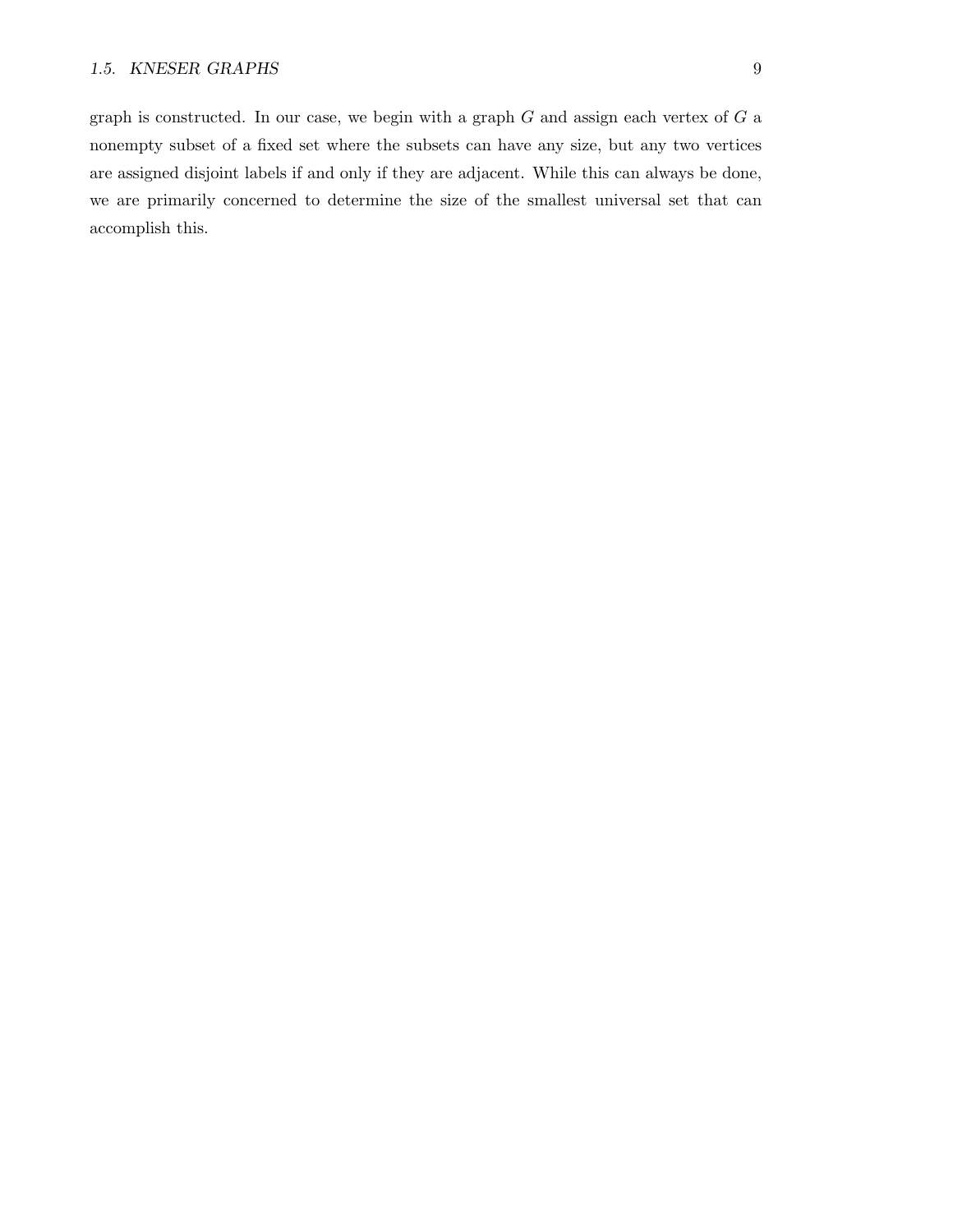### Chapter 2

# Multi-Prime Labelings of Graphs

#### 2.1 Introduction

As mentioned in Chapter 1, a *prime labeling* of a graph  $G$  of order  $n$  is a vertex labeling of G with distinct integers in the set  $[n] = \{1, 2, \ldots, n\}$  such that the labels of every two adjacent vertices of G are relatively prime. That is, a prime labeling is a bijective function  $f: V(G) \to [n]$  such that  $gcd(f(u), f(v)) = 1$  for each pair  $u, v$  of adjacent vertices of G. If there exists a prime labeling of  $G$ , then  $G$  is called a *prime graph*. Clearly, some graphs do not have prime labelings. For example, the complete graph  $K_4$  of order 4 is not prime. Regardless of how the vertices of  $K_4$  are labeled with distinct elements of [4], the two vertices labeled 2 and 4 cannot be be adjacent. Similarly, for each integer  $n \geq 4$ , the complete graph  $K_n$  is not prime. This concept has been studied extensively by many since Entringer introduced it in 1980 (see [2, 7], for example).

A related vertex labeling concept was introduced and studied in  $[2]$ . A vertex labeling f of a nontrivial connected graph G is a multi-prime labeling if  $f: V(G) \to [2,\infty)$  has the property that  $gcd(f(u), f(v)) = 1$  if and only if  $uv \in E(G)$ . By the definition, we can assume that the label  $f(v)$  of each vertex v of G is the product of *distinct* primes.

For example, a multi-prime labeling is shown in Figure 2.1 for each of the three graphs  $K_3$ ,  $C_4 = K_{2,2}$  and  $C_5$ . In general, a multi-prime labeling of the complete graph  $K_n$  of order  $n \geq 3$  can be obtained by assigning distinct primes to distinct vertices, while a multiprime labeling of a complete multipartite graph  $G$  can be obtained by assigning the same prime to two vertices of G if and only if these two vertices belong to the same partite set.

We list some of the major differences between a multi-prime labeling and a prime labeling.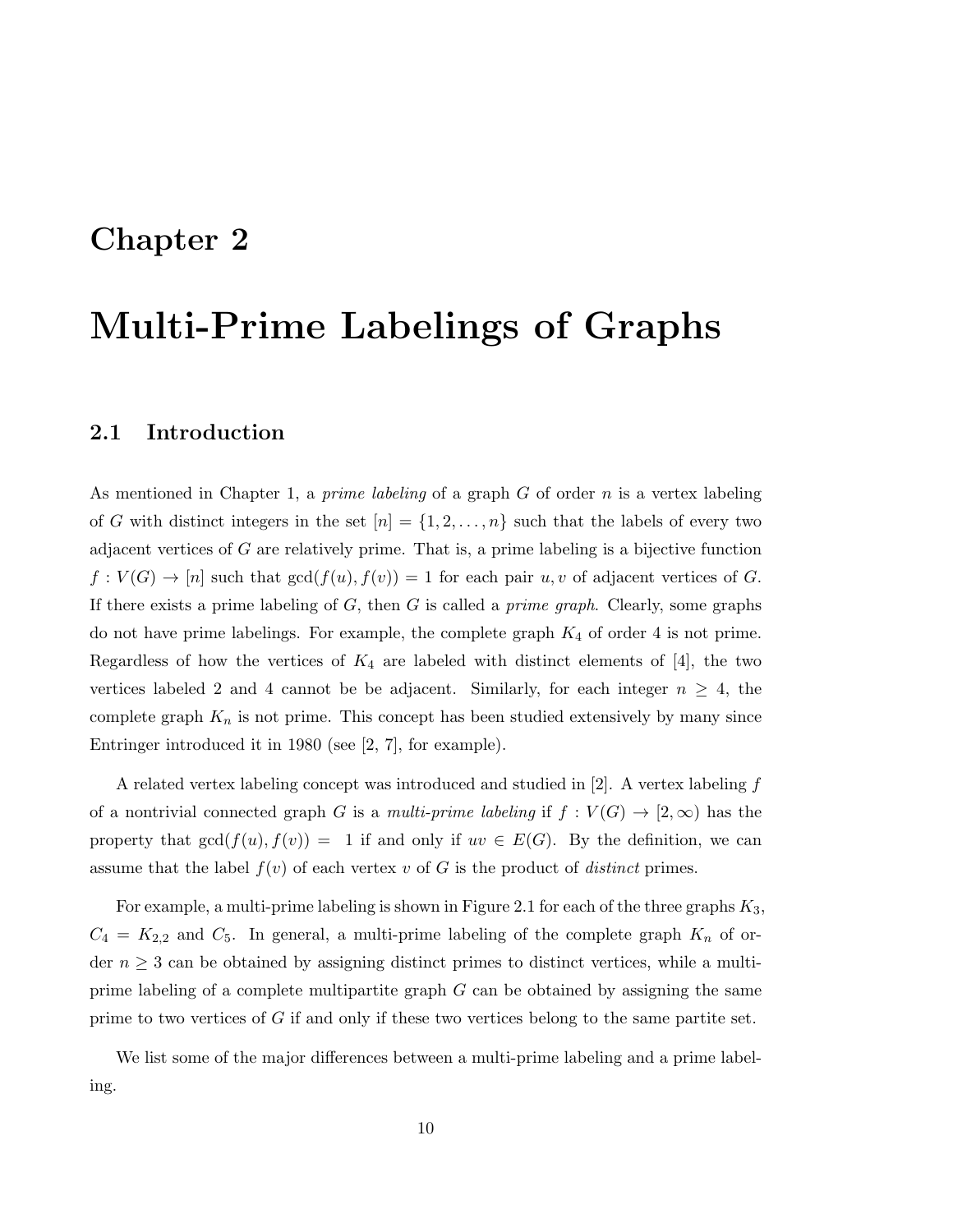

Figure 2.1: Multi-prime labelings of  $K_3$ ,  $C_4 = K_{2,2}$  and  $C_5$ 

- (1) In a prime labeling, the vertex labels come from the set  $[n]$  for some positive integer n; while in a multi-prime labeling, the vertex labels come from the set  $[2, \infty)$ .
- (2) A prime labeling is bijective; while a multi-prime labeling is not required to be injective. Thus, distinct vertices may be labeled the same in a multi-prime labeling.
- (3) In a prime labeling f, it is required that  $gcd(f(u), f(v)) = 1$  for each pair u, v of adjacent vertices of G. However, it is also possible that  $gcd(f(x), f(y)) = 1$  when x and y are nonadjacent vertices of G. In a multi-prime labeling, adjacent vertices are the only pairs of vertices whose labels are relatively prime.

Consequently, in a multi-prime labeling, 1 is not the label of any vertex, and so every vertex label is divisible by at least one prime. Furthermore, if  $u$  and  $v$  are two nonadjacent vertices, then their labels are not relatively prime, thus there is at least one prime that divides both labels. There is no requirement in a multi-prime labeling of a graph that distinct vertices must be assigned distinct labels. If two vertices are labeled the same, however, then these vertices cannot be adjacent.

A nontrivial connected graph  $G$  is a *multi-prime graph* if  $G$  has a multi-prime labeling. It was shown in [2] that every nontrivial connected graph has a multi-prime labeling. For completeness, we include a proof of this result here (see [2]).

#### **Theorem 2.1.1** Every nontrivial connected graph has a multi-prime labeling.

**Proof.** We proceed by induction on the order  $n$  of a connected graph. The result is immediate for small values of n, say  $n = 2, 3, 4$ . Assume that the statement is true for all connected graphs of order n for an integer  $n \geq 4$ . Let G be a connected graph of order  $n+1$ , let v be a non-cut-vertex of G, and let  $G' = G - v$ . Since G' is a connected graph of order n, it follows by the induction hypothesis that  $G'$  has a multi-prime labeling. Let such a labeling  $f'$  of  $G'$  be given using k primes, say  $p_1, p_2, \ldots, p_k$ . Suppose that  $V(G') = \{u_1, u_2, \ldots, u_n\}$ ,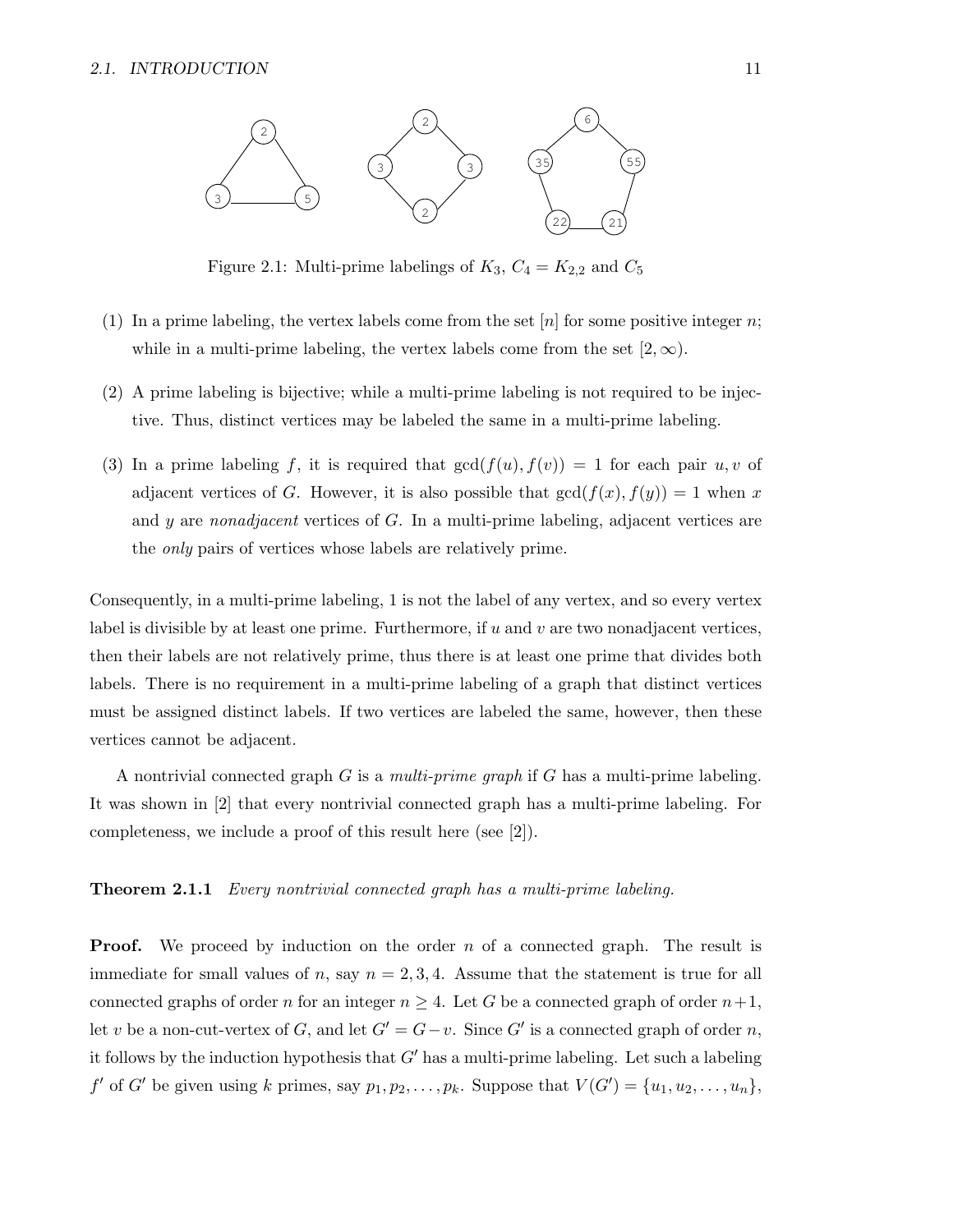where  $N(v) = \{u_1, u_2, \ldots, u_r\}, 1 \leq r \leq n$ . Define a vertex labeling f of G by

$$
f(x) = \begin{cases} p_{i+k} f'(u_i) & \text{if } x = u_i \text{ for } 1 \le i \le n \\ p_{n+k+1} \prod_{i=k+r+1}^{k+n} p_i & \text{if } x = v. \end{cases}
$$

Since  $xy \in E(G)$  if and only if  $gcd(f(x), f(y)) = 1$ , it follows that f is a multi-prime labeling of G.

The following observation is therefore a consequence of Theorem 2.1.1.

#### Observation 2.1.2 Every nontrivial connected graph is a multi-prime graph.

Observation 2.1.2 suggests a parameter dealing with multi-prime labelings, which was introduced and studied in  $[2]$ . Let G be a nontrivial connected graph. For a multi-prime labeling f of G, the multi-prime index  $\rho(f)$  of f is the number of primes p such that  $p \mid f(x)$  for at least one vertex x of G. The multi-prime index  $\rho(G)$  of the graph G itself is the minimum multi-prime index among all multi-prime labelings of G. The multi-prime indices of the cycles  $C_n$ ,  $3 \leq n \leq 5$ , are stated next (see [2]).

Example 2.1.3  $\rho(C_3) = 3$ ,  $\rho(C_4) = 2$ , and  $\rho(C_5) = 5$ .

As an illustration, we include an argument which shows that  $\rho(C_5) = 5$ . In the multiprime labeling  $f_0$  of  $C_5$  in Figure 2.1, each label is divisible by at least one of the five primes 2, 3, 5, 7, 11 and so  $\rho(f_0) = 5$ . Hence,  $\rho(C_5) \leq 5$ . It remains to show that  $\rho(C_5) \geq 5$ . That is, we show that  $\rho(f) \geq 5$  for every multi-prime labeling f of  $C_5$ . First, we observe that no label in a multi-prime labeling of  $C_5$  can be a single prime  $q$ , for otherwise, the labels of the two vertices not adjacent to a vertex having q as a label are both divisible by q. However, these two vertices are adjacent in  $C_5$  and their labels are not relatively prime, which is impossible.

Thus, every label must be divisible by at least two distinct primes, and the labels of two adjacent vertices must be divisible by a total of at least four distinct primes, say 2, 3, 5, 7. No vertex label can be divisible by three of these primes, for otherwise, the label of each neighbor of this vertex is divisible by a single prime, which we have seen is impossible. Therefore, in the cycle  $C_5 = (v_1, v_2, v_3, v_4, v_5, v_1)$ , each vertex label is divisible by exactly two primes, say  $f(v_1) = 2 \cdot 3$  and  $f(v_2) = 5 \cdot 7$ . We may assume that  $2 \mid f(v_3)$  and  $3 \mid f(v_4)$ . Also, we may assume that  $5 | f(v_4)$  and  $7 | f(v_5)$ . However, then,  $2 | f(v_5)$ , which is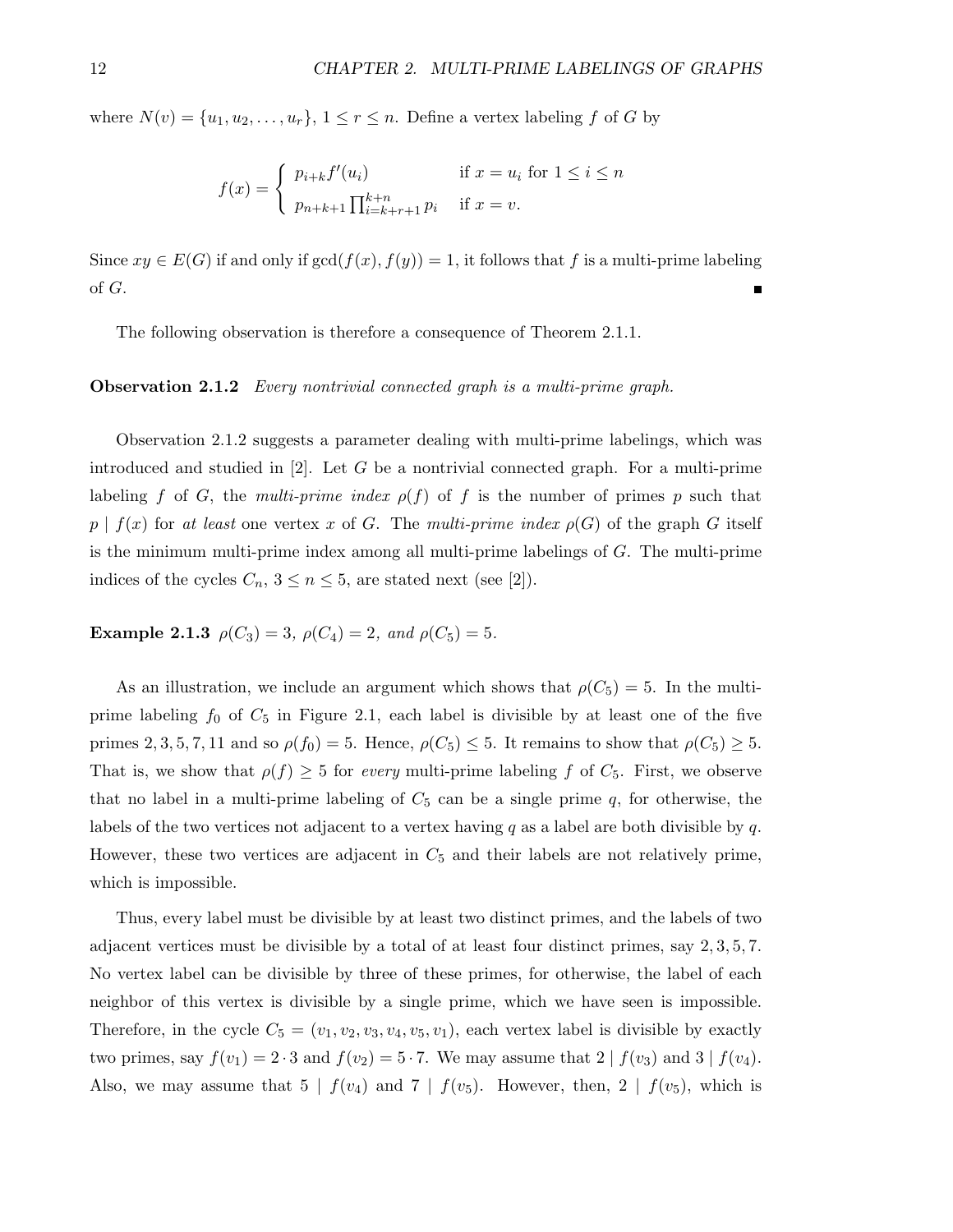impossible since  $v_1$  and  $v_5$  are adjacent and  $2 \mid f(v_1)$ . Therefore, every multi-prime labeling of  $C_5$  requires the use of at least five primes. Thus, five primes is the smallest number of primes that can be used in a multi-prime labeling of  $C_5$ . Hence,  $\rho(C_5) = 5$ , as desired.

The following two observations will be useful to us (see [2]).

**Observation 2.1.4** If G is a nontrivial connected graph, then  $\rho(G) \geq 2$ .

**Observation 2.1.5** If H is an induced subgraph of a graph G, then  $\rho(H) \leq \rho(G)$ .

#### 2.2 A Different View of Multi-Prime Labelings

As described in [2], multi-prime labelings of a nontrivial connected graph can be looked at in another way and can be considered as another type of vertex labeling of a graph. In order to describe this, we first introduce some additional definitions and notation.

For a positive integer r, let  $\mathcal{P}([r])$  denote the power set of  $[r]$ , while  $\mathcal{P}^*([r]) = \mathcal{P}([r]) - \{\emptyset\}$ denotes the set of nonempty subsets of [r]. Consequently,  $|\mathcal{P}^*(r)| = 2^r - 1$ . Let G be a nontrivial connected graph. For a positive integer r, a vertex labeling  $f: V(G) \to \mathcal{P}^*([r])$ of G is a *subset labeling* provided  $f(u) \cap f(v) = \emptyset$  if and only if  $uv \in E(G)$ . The minimum positive integer r for which G has such a subset labeling is the *subset index* of G. To illustrate these concepts, we consider the famous Petersen graph  $P$  of order 10. Figure 2.2 shows a 5-subset labeling of P. (For simplicity, we write the set  $\{a\}$  as a,  $\{a,b\}$  as ab,  $\{a, b, c\}$  as abc, and so on.) In fact, the subset index of the Petersen graph P is 5, as we will soon see.



Figure 2.2: A 5-subset labeling of the Petersen graph P

We now return to multi-prime labelings of nontrivial connected graphs. Let  $f$  be a multi-prime labeling of a nontrivial connected graph G. As before, let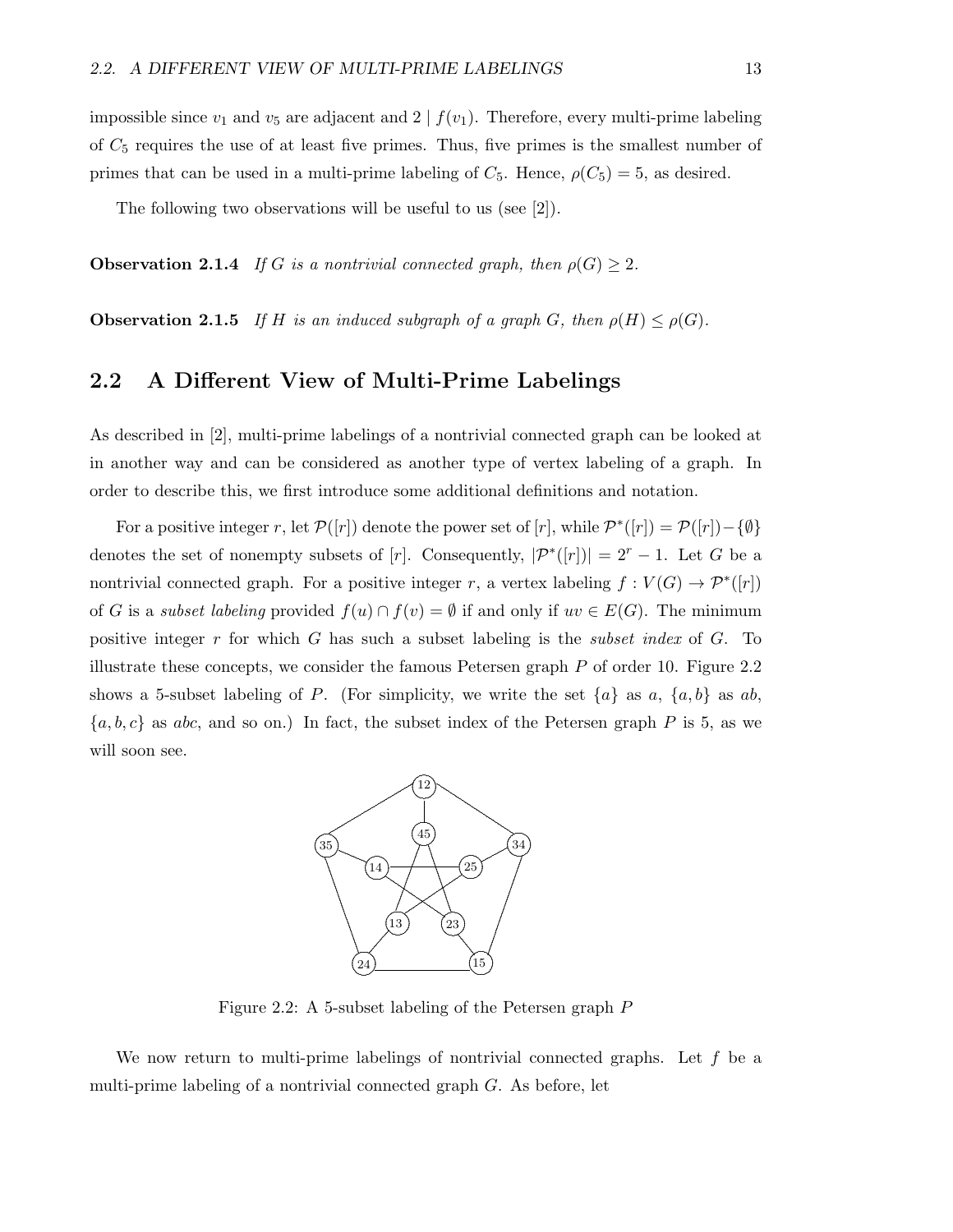$$
p_1 = 2, p_2 = 3, p_3 = 5, p_4 = 7, p_5 = 11, p_6 = 13,...
$$

be the sequence of all primes such that  $p_i < p_{i+1}$  for each positive integer i. If u and v are two vertices of  $G$ , then  $u$  and  $v$  are assigned labels

$$
f(u) = p_{i_1} p_{i_2} \cdots p_{i_k}
$$
 and  $f(v) = p_{j_1} p_{j_2} \cdots p_{j_\ell}$ ,

where  $p_{i_1}, p_{i_2}, \ldots, p_{i_k}$  are distinct primes and  $p_{j_1}, p_{j_2}, \ldots, p_{j_\ell}$  are distinct primes.

- $\star$  If  $uv \in E(G)$ , then all  $k + \ell$  primes  $p_{i_1}, p_{i_2}, \ldots, p_{i_k}, p_{j_1}, p_{j_2}, \ldots, p_{j_\ell}$  are distinct and so  $\{i_1, i_2, \ldots, i_k\} \cap \{j_1, j_2, \ldots, j_\ell\} = \emptyset.$
- $\star$  If  $uv \notin E(G)$ , then at least one of the primes  $p_{i_1}, p_{i_2}, \ldots, p_{i_k}$  is the same as one of the primes  $p_{j_1}, p_{j_2}, \ldots, p_{j_\ell}$ , that is,  $\{i_1, i_2, \ldots, i_k\} \cap \{j_1, j_2, \ldots, j_\ell\} \neq \emptyset$ .

This observation gives rise to a different view of multi-prime labelings of graphs. That is, multi-prime labelings can be considered as subset labelings. To see this, let  $f$  be a multi-prime labeling of  $G$ . Then  $f$  can be considered as a function

$$
f: V(G) \to \mathcal{P}^*([r])
$$
 for some integer  $r \geq 2$ 

such that  $f(u) \cap f(v) = \emptyset$  if and only if  $uv \in E(G)$ . Thus, rather than assigning the integer  $f(u) = p_{i_1} p_{i_2} \cdots p_{i_k}$  to a vertex u of G, we can assign the subset  $f(u) = \{i_1, i_2, \ldots, i_k\}$  of  $[r]$ to u. Hence, the concepts of multi-prime labeling and subset labeling are essentially the same concept. Consequently, the subset index of G and the multi-prime index  $\rho(G)$  of G are the same parameter. For this reason, we use  $\rho(G)$  for the subset index of G as well.

For a positive integer k, an integer is called a  $k$ -prime integer if it is the product of  $k$ distinct primes, and a k-element set is called a  $k\text{-}set$ . Thus, in a multi-prime labeling of a graph, the label of each vertex is a k-prime integer for some positive integer  $k$ ; while in a subset labeling, the label of each vertex is a  $k$ -set for some positive integer  $k$ .

To illustrate these concepts, we return to the Petersen graph P. Since P has the subset labeling shown in Figure 2.2, it follows that  $\rho(P) \leq 5$ . Since P contains the 5-cycle as an induced subgraph and  $\rho(C_5) = 5$  by Example 2.1.3, it follows that  $\rho(P) \geq 5$  by Observation 2.1.5. Hence,  $\rho(P) = 5$ , as we mentioned earlier.

#### 2.3 Preliminary Results

In this section, we present several preliminary results dealing with multi-prime labelings of graphs using the terminology of subset labelings. In fact, henceforth we will only be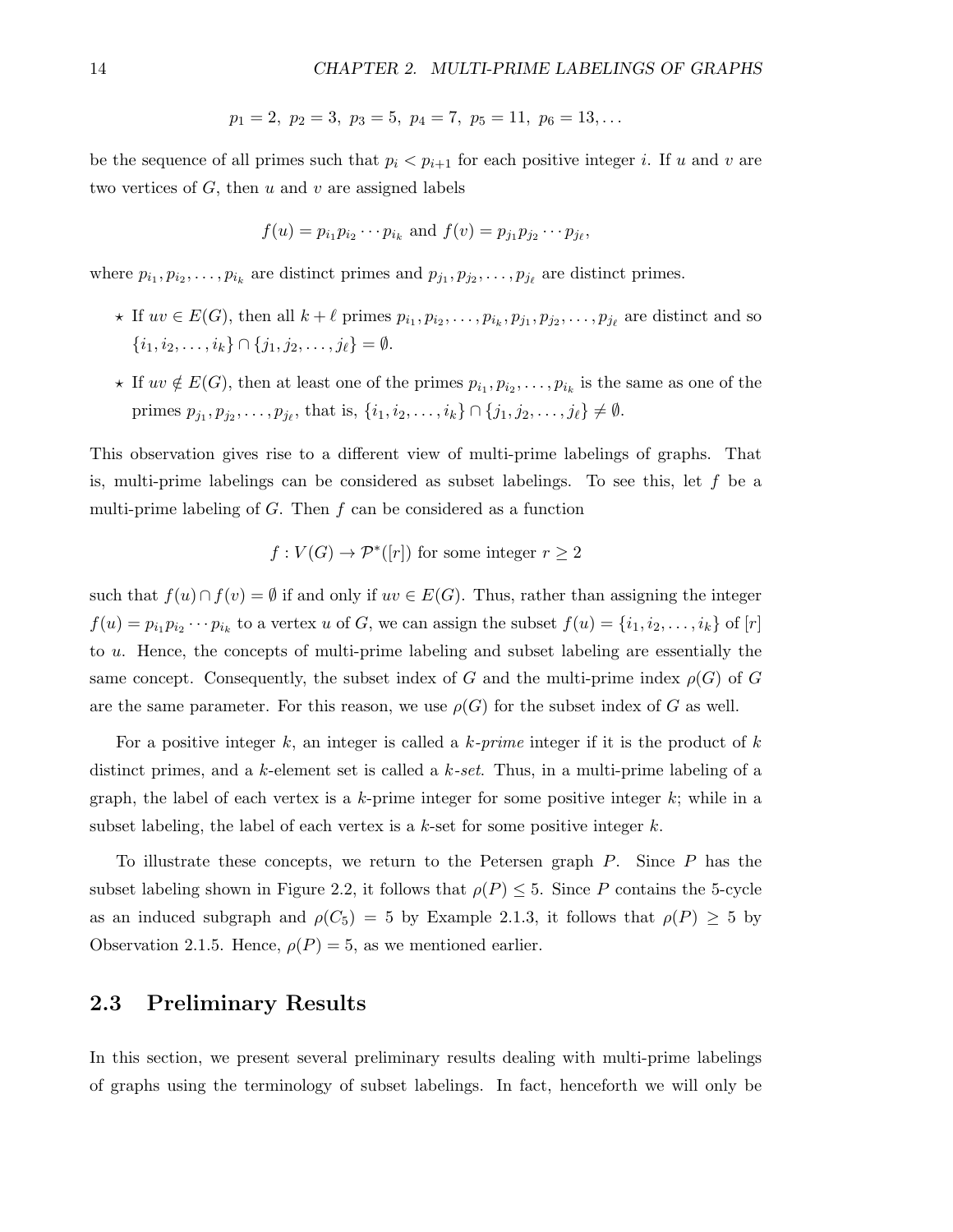discussing this topic in terms of subset labelings. Again, for simplicity, we write the set  $\{a\}$ as  $a, \{a, b\}$  as  $ab, \{a, b, c\}$  as  $abc$ , and so on.

The following observation is useful in determining the subset index of a graph.

**Observation 2.3.1** If a graph G has a subset labeling  $f : V(G) \rightarrow \mathcal{P}^*([k])$  for some integer  $k \geq 2$ , then G has a subset labeling  $g: V(G) \to \mathcal{P}^*([\ell])$  for each integer  $\ell \geq k$ .

According to Observation 2.3.1, establishing  $\rho(G) = k \geq 3$  for a graph G requires showing that there exists a subset labeling of G using integers from the set  $\mathcal{P}^*([k])$  but no subset labeling of G using integers from the set  $\mathcal{P}^*([k-1])$ .

For a vertex v of a graph G, let  $N_G(v)$  or  $N(v)$  (if the graph G is understood) denote the neighborhood of v.

**Proposition 2.3.2** Let f be a subset labeling of a nontrivial connected graph G. If  $u, v \in$  $V(G)$  such that  $N(u) \neq N(v)$ , then  $f(u) \neq f(v)$ .

**Proof.** Assume, to the contrary, that there are vertices x and y in G such that  $N(x) \neq$  $N(y)$  but  $f(x) = f(y)$ . Since  $f(x) = f(y)$ , it follows that  $xy \notin E(G)$ . Since  $N(x) \neq N(y)$ , we may assume that there exists  $z \in N(x) - N(y)$ . Thus,  $xz \in E(G)$  and  $yz \notin E(G)$ . This implies that  $f(x) \cap f(z) = \emptyset$  and  $f(y) \cap f(z) \neq \emptyset$ . However, then,  $\emptyset = f(x) \cap f(z) = \emptyset$  $f(y) \cap f(z) \neq \emptyset$ , which is impossible.  $\blacksquare$ 

The converse of Proposition 2.3.2 is false. If G is a nontrivial connected graph with  $\rho(G) = k$  and  $f: V(G) \to \mathcal{P}^*([k])$  is a subset labeling of G, it is possible that there exist vertices u and v of G such that  $f(u) \neq f(v)$  but  $N(u) = N(v)$ . For example, consider the three graphs  $G_1, G_2, G_3$  of Figure 2.3, where a subset labeling is given for each of these graphs. Thus,  $\rho(G_1) \leq 5$  and  $\rho(G_i) \leq 6$  for  $i = 2, 3$ . In [2], it was shown that  $\rho(P_6) = 5$  and  $\rho(P_8) = 6$ . Since  $P_6$  is an induced subgraph of  $G_1$ , it follows that  $\rho(G_1) = 5$ . For  $i = 2, 3$ , since  $P_8$  is an induced subgraph of  $G_i$ , it follows that  $\rho(G_i) = 6$ . In the subset labeling of  $G_i$  (i = 1, 2, 3) shown in Figure 2.3, the two solid vertices have different labels, but they have the same neighborhood.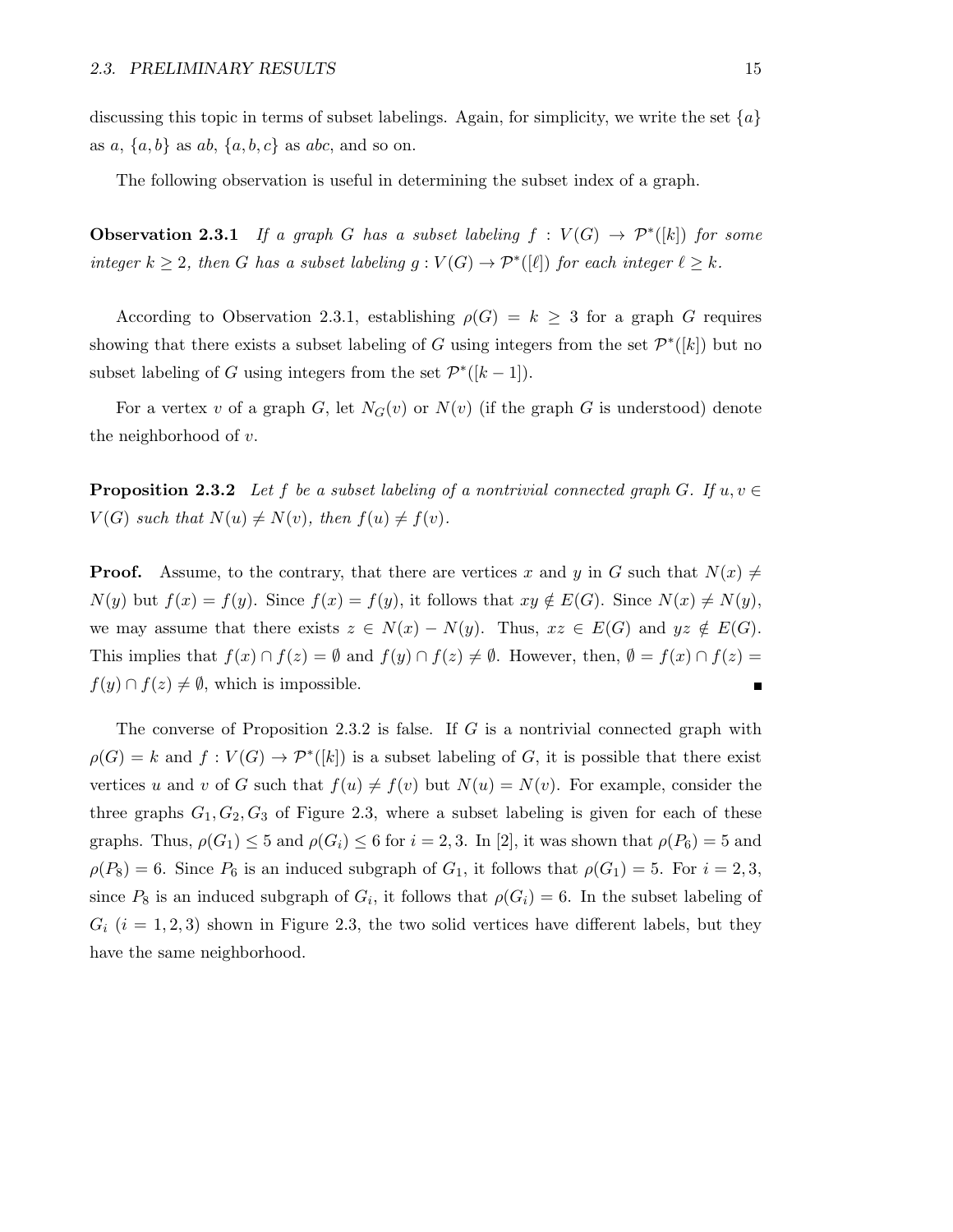

Figure 2.3: Showing that the converse of Proposition 2.3.2 is false

The *distance*  $d(u, v)$  between vertices u and v in a nontrivial connected graph G is the minimum length of a  $u - v$  path in G. A  $u - v$  path of length  $d(u, v)$  is a  $u - v$  geodesic in G. The eccentricity  $e(v) = \max\{d(v, w) : w \in V(G)\}\$  of a vertex v of G is the distance between  $v$  and a vertex farthest from  $v$  in  $G$ . The *diameter* 

$$
diam(G) = max{e(v) : v \in V(G)}
$$

of  $G$  is thus the largest eccentricity among the vertices of  $G$ , and the *radius* 

$$
rad(G) = min\{e(v) : v \in V(G)\}\
$$

is the smallest eccentricity among the vertices of  $G$ . Therefore, the diameter of  $G$  is the greatest distance between any two vertices of G. A vertex v with  $e(v) = rad(G)$  is called a central vertex of G and a vertex v with  $e(v) = \text{diam}(G)$  is called a peripheral vertex of G. Two vertices u and v of G with  $d(u, v) = \text{diam}(G)$  are antipodal vertices of G. Necessarily, if u and v are antipodal vertices in  $G$ , then both u and v are peripheral vertices.

**Proposition 2.3.3** Let f be a subset labeling of a nontrivial connected graph G. If  $u \in$  $V(G)$  such that  $e(u) \geq 3$ , then  $|f(u)| \geq 2$ . Consequently, if  $\text{rad}(G) \geq 3$ , then  $|f(u)| \geq 2$  for every vertex  $u$  of  $G$ .

**Proof.** Assume, to the contrary, that there exists  $x \in V(G)$  such that  $e(x) \geq 3$  but  $f(x) = \{a\}$  is a singleton subset. Since  $e(x) \geq 3$ , there exists a vertex y in G such that  $d(x, y) = 3$ . Let  $(x, u, v, y)$  be an  $x - y$  geodesic. Then  $v, y \notin N(x)$ , which implies that  $f(x) \cap f(v) \neq \emptyset$  and  $f(x) \cap f(y) \neq \emptyset$ . Since  $f(x) = \{a\}$ , it follows that  $a \in f(v) \cap f(y)$ . But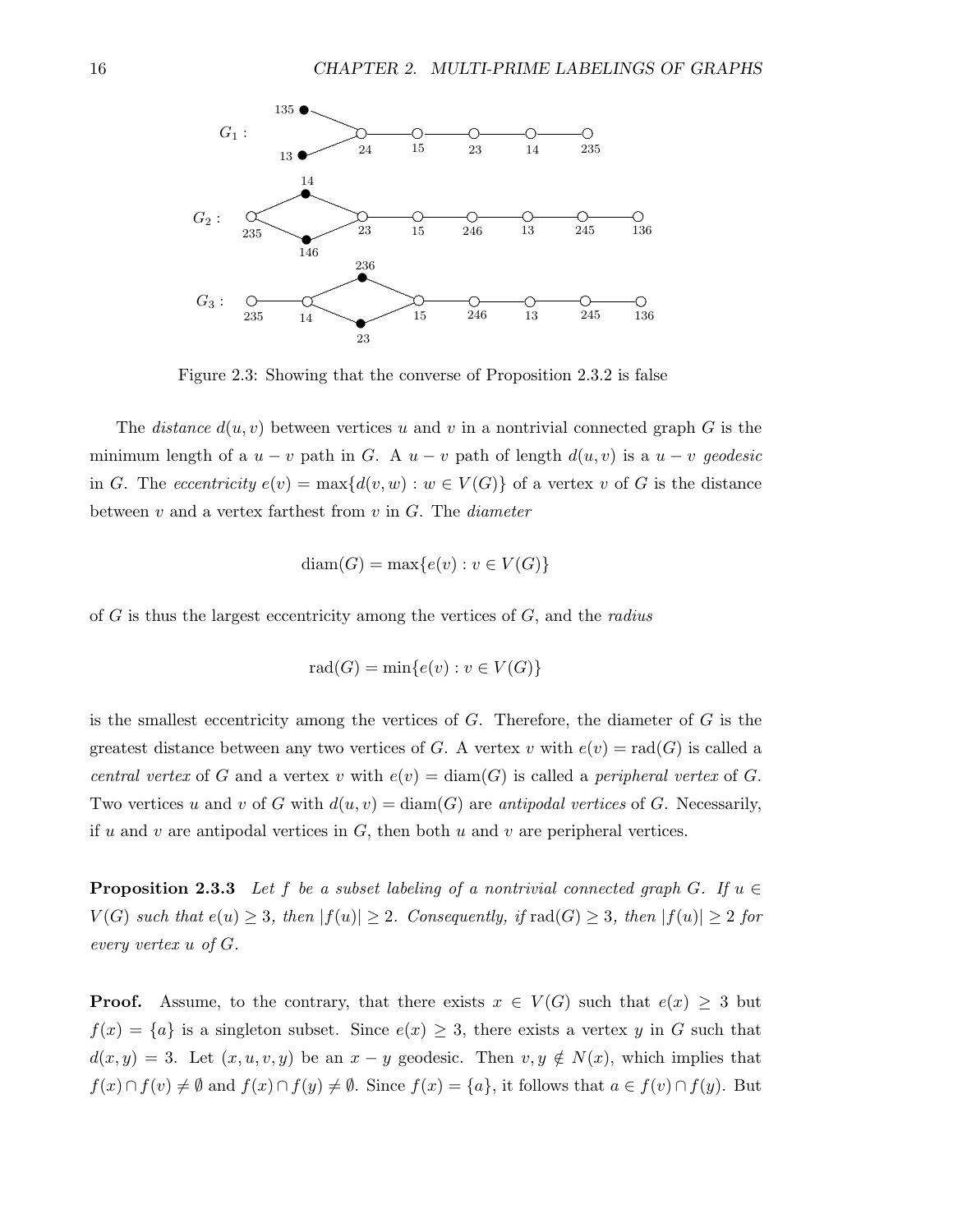this is impossible, since  $vy \in E(G)$ . Furthermore, if  $\text{rad}(G) \geq 3$ , then  $e(u) \geq 3$  for every vertex  $u$  of  $G$ , and the result follows.

We now illustrate these results by determining the subset index of the 3-cube  $Q_3$ .

**Example 2.3.4**  $\rho(Q_3) = 6$ .

**Proof.** Let  $Q_3 = C_4 \square K_2$ , where  $(u_1, u_2, u_3, u_4, u_1)$  and  $(v_1, v_2, v_3, v_4, v_1)$  are the two 4-cycles of  $Q_3$  and  $u_i v_i \in E(Q_3)$  for  $1 \leq i \leq 4$ . The subset labeling  $f: V(Q_3) \to \mathcal{P}^*([6])$  is defined by

$$
f(u_1) = 23
$$
,  $f(u_2) = 16$ ,  $f(u_3) = 24$ ,  $f(u_4) = 15$ ,  
 $f(v_1) = 14$ ,  $f(v_2) = 25$ ,  $f(v_3) = 13$ ,  $f(v_4) = 26$ ,

as shown in Figure 2.4. Thus,  $\rho(Q_3) \leq 6$ . It remains to show that  $\rho(Q_3) \geq 6$ .



Figure 2.4: A subset labeling of  $Q_3$ 

By Observation 2.3.1, it suffices to show that there is no subset labeling of  $Q_3$  using the nonempty subsets of  $[5]$ . Assume, to the contrary, that there is a subset labeling  $f$ :  $V(G) \to \mathcal{P}^*([5])$ . Since  $N(u) \neq N(v)$  for every pair  $u, v$  of distinct vertices of  $Q_3$ , it follows that  $f(u) \neq f(v)$  by Proposition 2.3.2. Furthermore, because  $e(v) = 3$  for every vertex v of  $Q_3$ , it follows by Proposition 2.3.3 that  $|f(v)| \geq 2$ . If  $|f(x)| = 3$  for some vertex x of  $Q_3$ , say  $f(x) = 123$ , then  $f(y) = 45$  for each of the three neighbors y of x, which is impossible. Thus, the label of every vertex of  $Q_3$  is a 2-set label. We may assume that  $f(u_1) = 12$ . This implies that each of  $f(u_2)$ ,  $f(v_1)$ , and  $f(u_4)$  is a 2-element subset of  $\{3, 4, 5\}$ . We may assume that  $f(u_2) = 34$  and  $f(v_1) = 35$ . However, then,  $f(v_2) = 12 = f(u_1)$ , which is a contradiction. Therefore,  $\rho(Q_3) = 6$ .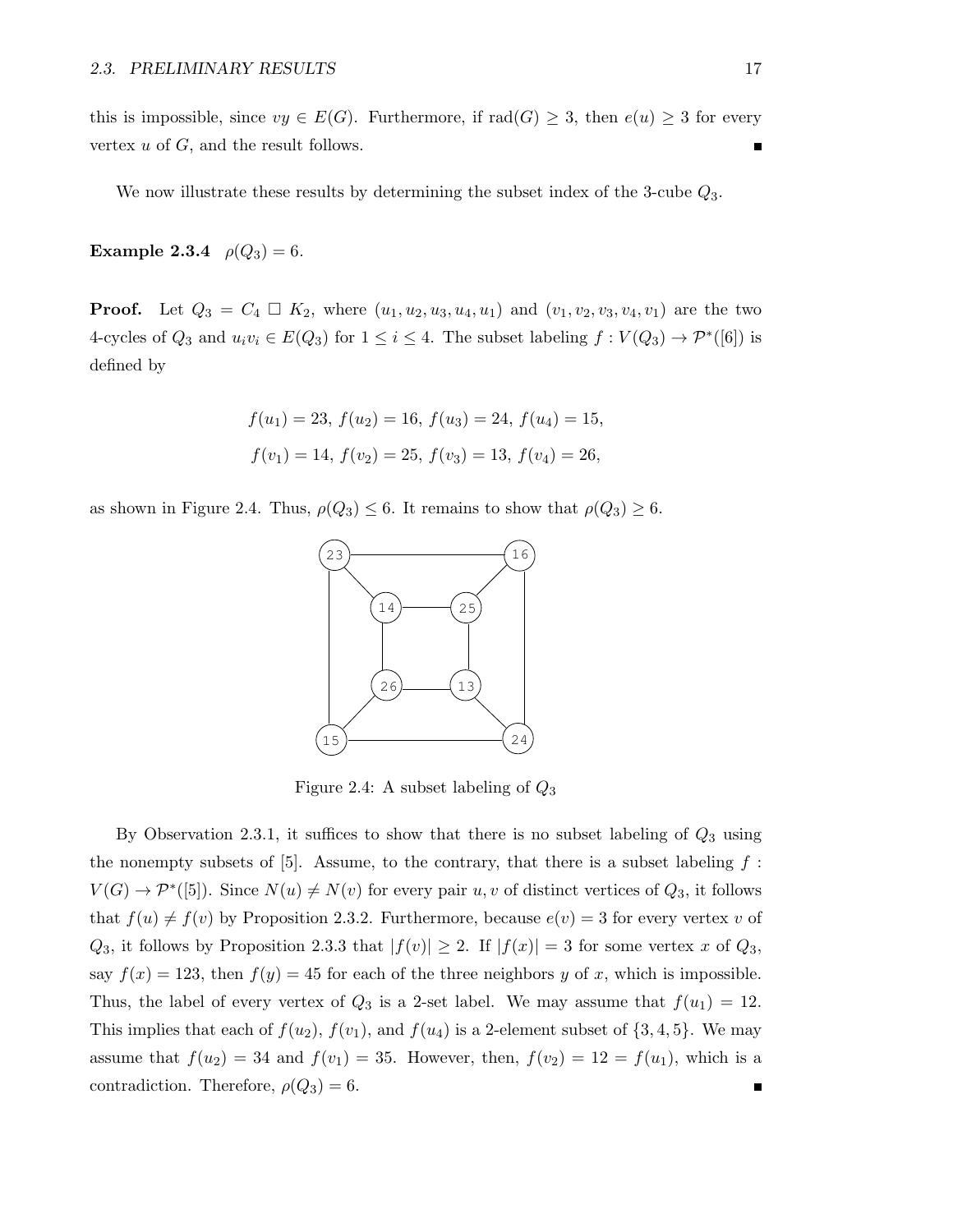We saw for the subset labeling f of  $C_5$  in Example 2.1.3 that  $|f(v)| \geq 2$  for every vertex v of  $C_5$  even though rad $(C_5) = 2$ . Therefore, the converse of Proposition 2.3.3 is false. However, for each vertex x of  $C_5$ , there is an induced path  $P_4$  with initial vertex x in  $C_5$ . In fact, the proof of Proposition 2.3.3 gives the following observation.

Let f be a subset labeling of a nontrivial connected graph G. If  $u \in V(G)$  such that u is the initial vertex of an induced path of length 3, then  $|f(u)| \geq 2$ .

The following observation will be used repeatedly in subsequent sections.

**Proposition 2.3.5 The Subset Lemma.** Let f be a subset labeling of a nontrivial connected graph G. If  $u, v \in V(G)$  such that  $N(u) - N(v) \neq \emptyset$ , then  $f(v) \nsubseteq f(u)$ .

**Proof.** Assume, to the contrary, that there exist  $x, y \in V(G)$  such that  $N(x) - N(y) \neq \emptyset$ but  $f(y) \subseteq f(x)$ . Let  $z \in N(x) - N(y)$ . Then  $xz \in E(G)$  but  $yz \notin E(G)$ . Since  $f(y) \subseteq f(x)$ and  $f(z)\cap f(y)\neq \emptyset$ , it follows that  $f(z)\cap f(y)\subseteq f(z)\cap f(x)$ , and so  $f(z)\cap f(x)\neq \emptyset$ , which is impossible since  $xz \in E(G)$ .

The contrapositive of the Subset Lemma can be stated as follows.

Let f be a subset labeling of a nontrivial connected graph G. If  $u, v \in V(G)$  such that  $f(v) \subseteq f(u)$ , then  $N(u) \subseteq N(v)$ .

The converse of the Subset Lemma is false. For example, consider the subset labeling  $f$ :  $V(P_8) \rightarrow \mathcal{P}^*([6])$  of  $P_8$  shown in Figure 2.5. We have seen that  $\rho(P_8) = 6$ . For the two vertices u and v of  $P_8$ , it follows that  $N(u) \subseteq N(v)$ , but  $f(v) = \{2, 3, 6\} \not\subseteq \{2, 3, 5\} = f(u)$ .



Figure 2.5: Showing that the converse of the Subset Lemma is false

The following observation is a useful consequence of the Subset Lemma.

**Proposition 2.3.6** If  $\rho(G) = r$ , then for any two adjacent vertices  $u, v \in V(G)$  such that  $N(u) - N(v) \neq \emptyset$  and  $N(v) - N(u) \neq \emptyset$ , it is impossible to have  $|f(u) \cup f(v)| = r$ .

**Proof.** Suppose, to the contrary, that there exist adjacent vertices u and v with either  $N(u) - N(v) \neq \emptyset$  or  $N(v) - N(u) \neq \emptyset$  such that  $|f(u) \cup f(v)| = r$ . Say that there exists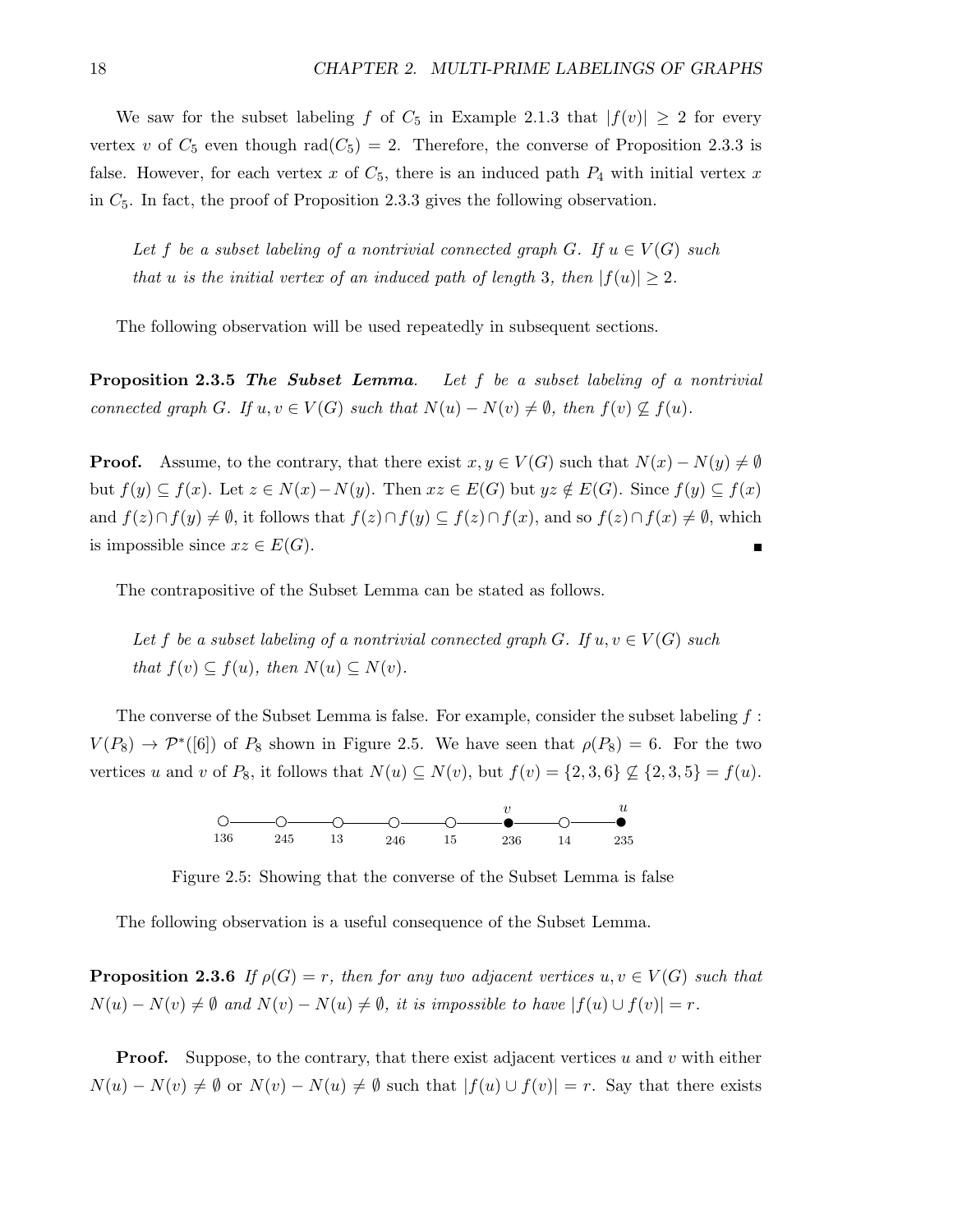some vertex  $w \in N(v) - N(u)$ . If  $|f(w)| = |f(u)|$ , then  $f(w) = f(u)$ . If  $|f(w)| < |f(u)|$ , then  $f(w) \subset f(u)$ . Either way, we contradict the Subset Lemma. п

The *clique number*  $\omega(G)$  of a graph G is the maximum order of a complete subgraph of G. A graph without triangles is called *triangle-free*. The *girth*  $g(G)$  of a graph G with cycles is the length of a smallest cycle in G. Consequently, if  $g(G) \geq 4$ , then G is triangle-free. If G is a connected graph of order at least 3 with  $\omega(G) = \omega$ ,  $g(G) = g \geq 3$ , and  $\text{diam}(G) = d$ , then G contains an induced complete graph  $K_{\omega}$  of order  $\omega$ , an induced cycle  $C_g$  of order g, and an induced path  $P_d$  of order  $d + 1$ . It was shown in [2] that  $\rho(K_\omega) = \omega$ . Thus, as an immediate consequence of Proposition 2.1.5, we have a lower bound for the subset index of a connected graph that is related to its clique number, its girth and its diameter.

**Proposition 2.3.7** If G is a connected graph of order at least 3 having clique number  $\omega(G) = \omega$ , girth  $g(G) = g \geq 3$ , and diameter diam(G) = d, then

$$
\rho(G) \ge \max{\omega(G), \ \rho(C_g), \ \rho(P_{d+1})}.
$$

There is another related distance concept involving induced paths in a connected graph that provides an improved lower bound for the subset index of the graph. For two vertices  $u$ and v in a connected graph  $G$ , the *induced detour distance* between u and v is the length of a longest induced  $u - v$  path in G, which is denoted by  $d^*(u, v)$ . An induced  $u - v$  path of length  $d^*(u, v)$  is called an *induced*  $u - v$  *detour.* The *induced detour diameter* of G, denoted by  $\text{diam}^*(G)$ , is the length of a longest induced path in G. This concept was introduced by Chartrand, Johns, and Tian in  $[4]$ . Thus, for every connected graph G and every two vertices  $u$  and  $v$  of  $G$ , it follows that

$$
d^*(u, v) \ge d(u, v) \text{ and } \text{diam}^*(G) \ge \text{diam}(G).
$$

A graph G is called a *detour graph* if  $d(u, v) = d^*(u, v)$  for every two vertices u and v of G. Hence, if G is a detour graph, then  $\text{diam}(G) = \text{diam}^*(G)$ . For example, every tree is a detour graph. A characterization of detour graphs has been established in [4]. Again, the following lower bound for the subset index of a connected graph is an immediate consequence of Proposition 2.1.5.

**Proposition 2.3.8** If G is a connected graph having induced detour diameter  $d^*$ , then

$$
\rho(G) \ge \rho(P_{d^*+1}).
$$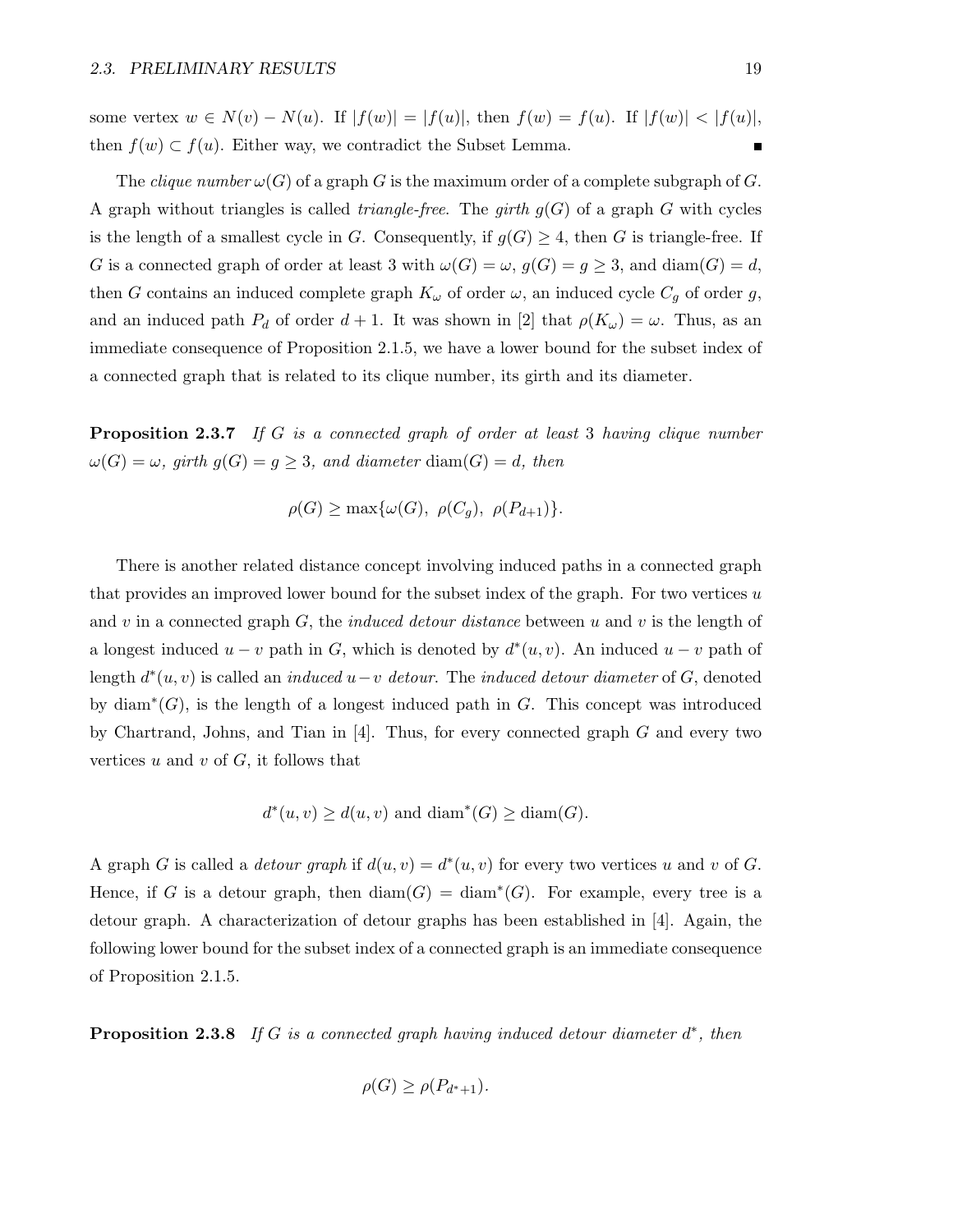Although there are many connected graphs  $G$  having induced detour diameter  $d^*$  such that  $\rho(G) = \rho(P_{d^*+1})$ , the inequalities in Propositions 2.3.7 and 2.3.8 can be strict, which we will discuss in Chapters 3 and 4. By Propositions 2.3.7 and 2.3.8, it will be useful to study the subset indices of paths and cycles, which are the topics of Chapters 3 and 4.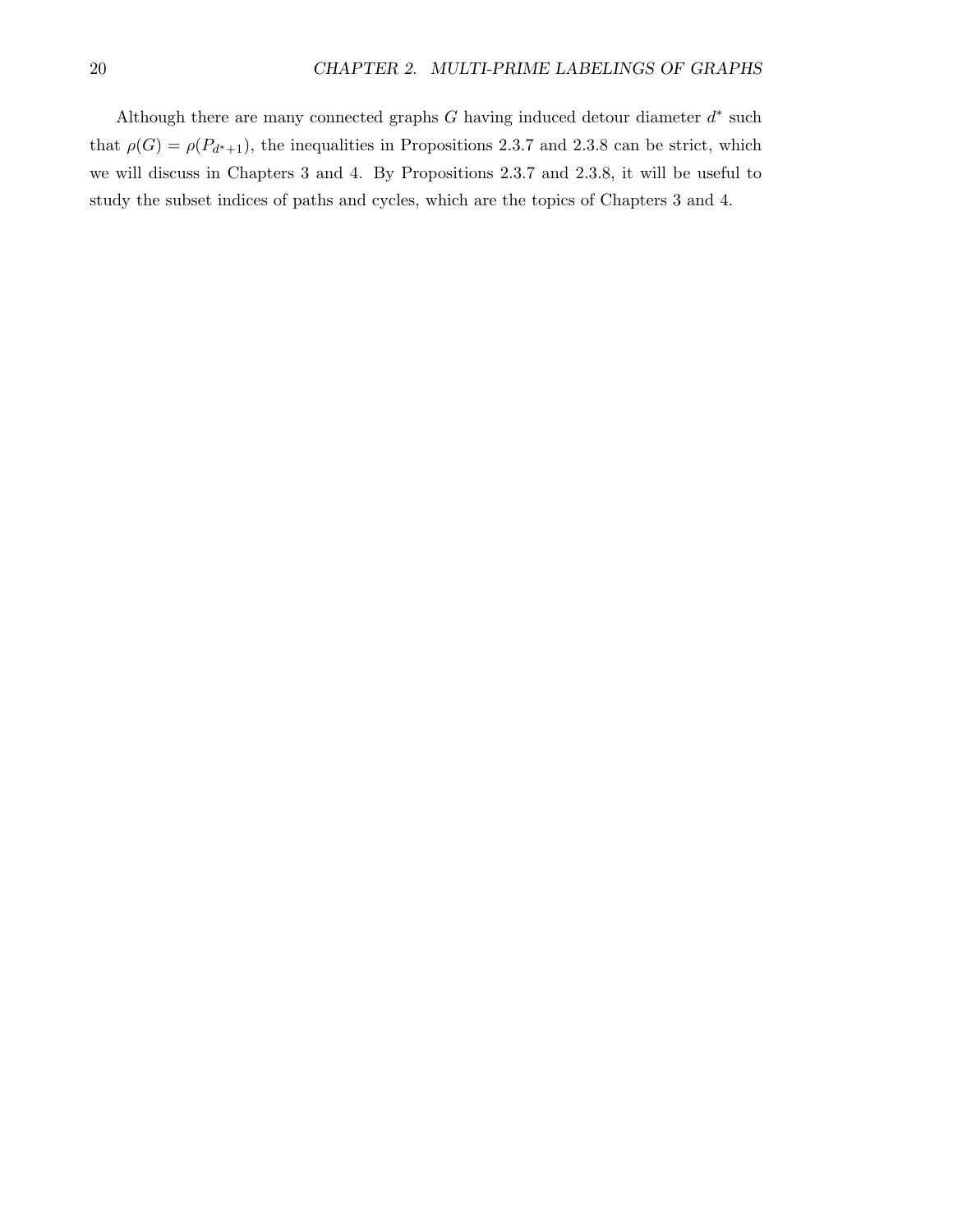## Chapter 3

# Subset Labelings of Paths

#### 3.1 Introduction

In Proposition 2.3.7, we saw that if  $G$  is a connected graph of order at least 3 having girth  $g(G) = g$  and diameter d, then

$$
\rho(G) \ge \rho(C_g)
$$
 and  $\rho(G) \ge \rho(P_{d+1}).$ 

Therefore, it is of interest to study the subset indices of paths and cycles. Figure 3.1 shows subset labelings of  $P_n$  for  $n = 4, 5, 6$ . In fact,  $\rho(P_n) = n - 1$  if  $n = 4, 5, 6$ .

|  | $P_4: \begin{array}{c} 12 & 3 & 1 \\ 0 & 0 & 0 \end{array}$ | - 23                                                                                                                                                                                                                                                                                                                                                                                                                                                                  |  |
|--|-------------------------------------------------------------|-----------------------------------------------------------------------------------------------------------------------------------------------------------------------------------------------------------------------------------------------------------------------------------------------------------------------------------------------------------------------------------------------------------------------------------------------------------------------|--|
|  |                                                             | $P_5: \begin{array}{cccc} 12 & 34 & 1 & 23 & 14 \\ \hline 0 & 0 & 0 & 0 & 0 \end{array}$                                                                                                                                                                                                                                                                                                                                                                              |  |
|  |                                                             | $P_6: \begin{array}{cccc} 12 & 34 & 15 & 23 & 14 & 235 \\ \odot & \odot & \odot & \odot & \odot & \odot \qquad \odot \qquad \odot \qquad \odot \qquad \odot \qquad \odot \qquad \odot \qquad \odot \qquad \odot \qquad \odot \qquad \odot \qquad \odot \qquad \odot \qquad \odot \qquad \odot \qquad \odot \qquad \odot \qquad \odot \qquad \odot \qquad \odot \qquad \odot \qquad \odot \qquad \odot \qquad \odot \qquad \odot \qquad \odot \qquad \odot \qquad \od$ |  |

Figure 3.1: Subset labelings of  $P_4$ ,  $P_5$  and  $P_6$ 

The subset indices (multi-prime indices) of paths was a topic discussed in [2], where the following result was stated.

**Theorem 3.1.1** If  $n \geq 3$ , then  $\rho(P_n) \leq \rho(P_{n+1}) \leq \rho(P_n) + 1$ . Furthermore,

$$
\lim_{n\to\infty}\rho(P_n)=\infty.
$$

Consequently, for each integer  $r \geq 3$ , there exists an integer  $n_r$  (possibly many such integers) for which  $\rho(P_{n_r}) = r$ . However, the problem of determining the exact value of the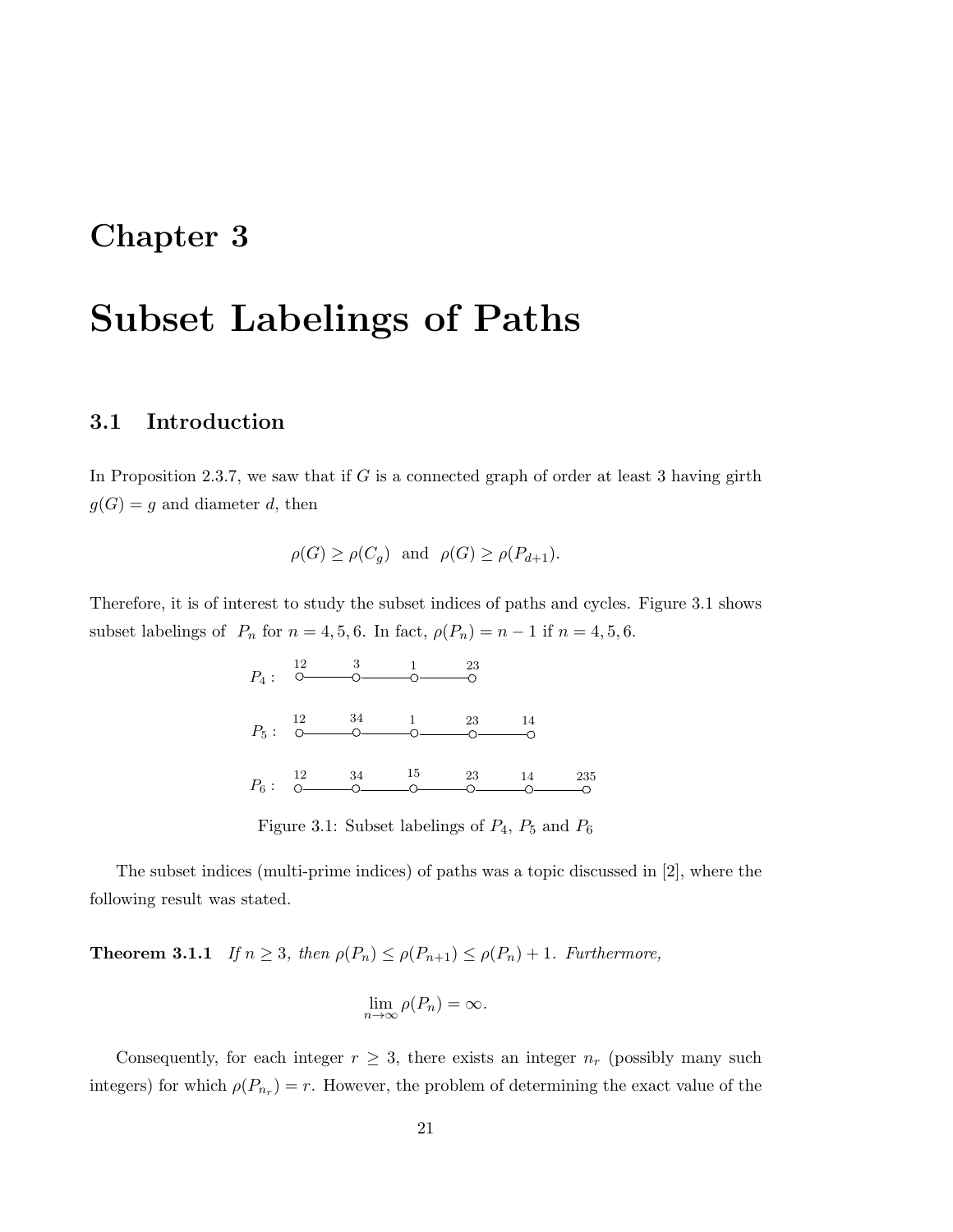subset index of a given path in general remains open. In fact, the values of  $\rho(P_n)$  were only stated for  $3 \leq n \leq 11$  in [2], namely:

$$
\star \text{ if } 3 \le n \le 6, \text{ then } \rho(P_n) = n - 1;
$$

$$
\star \ \rho(P_7)=5;
$$

$$
\star \text{ if } 8 \le n \le 11, \text{ then } \rho(P_n) = 6.
$$

In particular, the subset index of  $P_{12}$  was not given. We now investigate  $\rho(P_n)$  for some integers  $n \geq 12$ . It is convenient to introduce some additional terminology and notation before proceeding further. Let  $P_n = (v_1, v_2, \ldots, v_n)$  be a path of order  $n \geq 3$  and let f be a vertex labeling of  $P_n$ . The *label sequence* of f is defined as

$$
\mathcal{S}_f(P_n)=(f(v_1),f(v_2),\ldots,f(v_n)).
$$

#### 3.2 Preliminary Results on Paths

We first present several preliminary results on the subset labelings of paths in general. If  $u$ and v are two distinct vertices of the path  $P_n$  of order  $n \geq 3$ , then  $N(u) \neq N(v)$ . Hence, the following result is an immediate consequence of Proposition 2.3.2.

**Proposition 3.2.1** If f is a subset labeling of the path  $P_n$  of order  $n \geq 3$ , then  $f(u) \neq f(v)$ for every two distinct vertices u and v of  $P_n$ .

Consequently, if  $\rho(P_n) = k$  for an integer  $n \geq 3$ , then k is the minimum positive integer for which there exists a sequence S of n distinct nonempty subsets of  $[k]$  such that every two consecutive terms in S are disjoint and every two nonconsecutive terms in S are not disjoint.

For each positive integer *n*, the radius of  $P_n$  is  $rad(P_n) = \frac{n}{2}$  $\frac{n}{2}$ ; therefore, if  $n \geq 6$ , then  $e(u) \geq 3$  for every vertex u of  $P_n$ . Thus, the following result is an immediate consequence of Proposition 2.3.3.

**Proposition 3.2.2** If f is a subset labeling of  $P_n$  of order  $n \geq 6$ , then  $|f(u)| \geq 2$  for every vertex u of  $P_n$ .

We also have the following consequence of the Subset Lemma.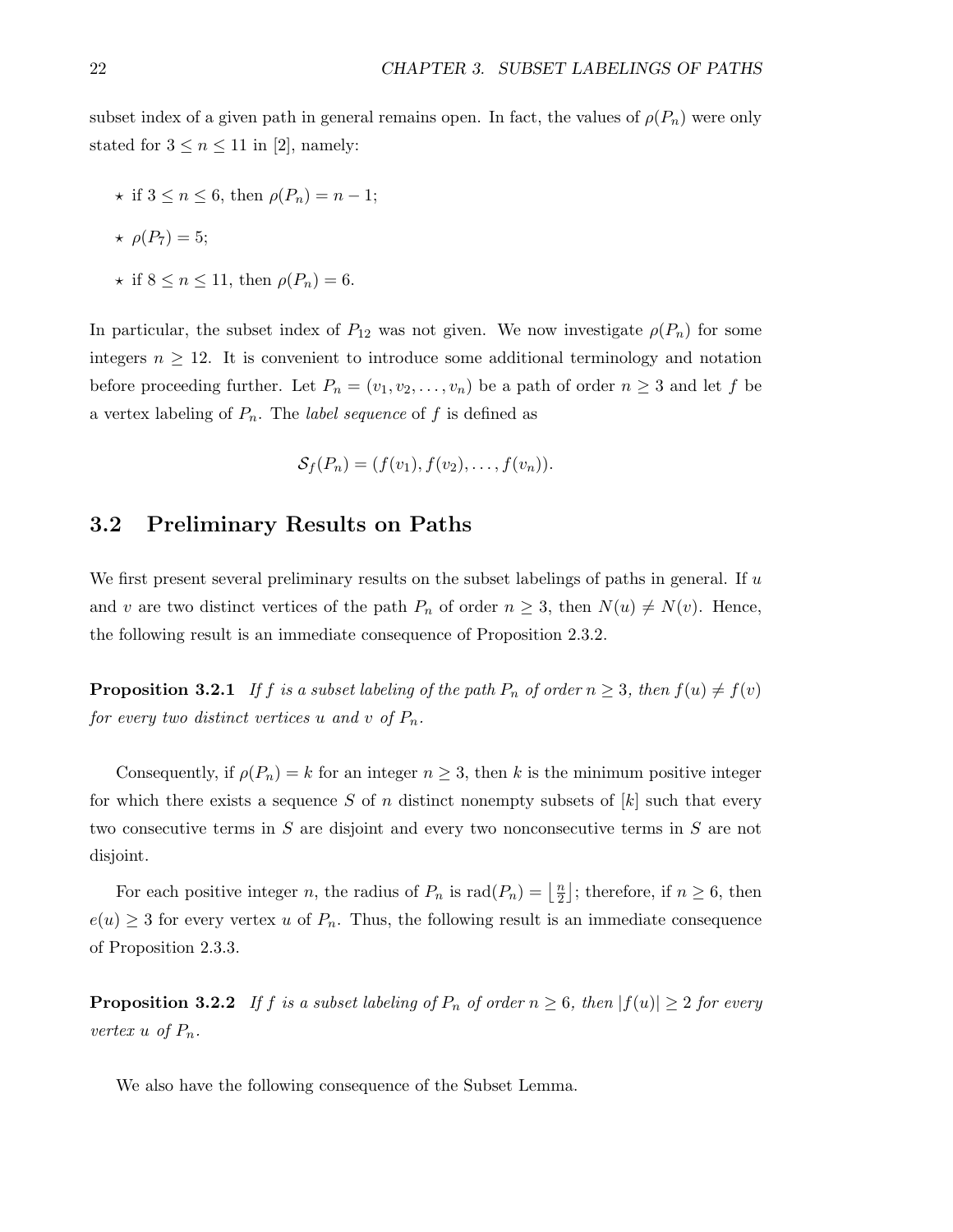**Proposition 3.2.3** Let  $P_n = (v_1, v_2, \ldots, v_n)$  be a path of order  $n \geq 4$  and let f be a subset labeling of  $P_n$ . Suppose that  $v_i$  and  $v_j$  are two vertices of  $P_n$  where  $1 \le i, j \le n$ . If deg  $v_j = 2$  or  $d(v_i, v_j) \geq 3$ , then  $f(v_i) \nsubseteq f(v_j)$ .

**Proof.** Suppose that  $v_i$  and  $v_j$  are two vertices of  $P_n$ ,  $1 \leq i, j \leq n$ , such that deg  $v_j = 2$ or  $d(v_i, v_j) \geq 3$ . First, suppose that deg  $v_j = 2$ . Then either  $v_{j-1} \in N(v_j) - N(v_i)$  or  $v_{j+1} \in N(v_j) - N(v_i)$ . In either case,  $N(v_j) - N(v_i) \neq \emptyset$ . Next, suppose that  $d(v_i, v_j) \geq 3$ . If  $j < i$ , then  $v_{j+1} \in N(v_j) - N(v_i)$ ; while if  $i < j$ , then  $v_{j-1} \in N(v_j) - N(v_i)$ . In either case,  $N(v_i) - N(v_i) \neq \emptyset$ . Thus,  $f(v_i) \not\subseteq f(v_j)$  by the Subset Lemma.

**Proposition 3.2.4** Let  $P_n = (v_1, v_2, \ldots, v_n)$  be a path of order  $n \geq 4$  and let f be a subset labeling of  $P_n$ . Suppose that  $v_i \in V(P_n)$  where  $1 \leq i \leq n$  such that  $f(v_i) = \{a, b\}$ .

 $\star$  If  $i + 2k + 1 \in [n]$  for some positive integer k, then

$$
\{f(v_{i+2k}) \cap f(v_i), f(v_{i+2k+1}) \cap f(v_i)\} = \{\{a\}, \{b\}\}.
$$

Furthermore, if  $f(v_{i+2}) \cap f(v_i) = \{a\}$ , then

$$
f(v_{i+2k}) \cap f(v_i) = \{a\}
$$
 and  $f(v_{i+2k+1}) \cap f(v_i) = \{b\}$  for each positive integer k.

 $\star$  If  $i - 2k - 1 \in [n]$  for some positive integer k, then

$$
\{f(v_{i-2k}) \cap f(v_i), f(v_{i-2k-1}) \cap f(v_i)\} = \{\{a\}, \{b\}\}.
$$

Furthermore, if  $f(v_{i-2}) \cap f(v_i) = \{a\}$ , then

$$
f(v_{i-2k}) \cap f(v_i) = \{a\}
$$
 and  $f(v_{i-2k-1}) \cap f(v_i) = \{b\}$  for each positive integer k.

**Proof.** We may assume, without loss of generality, that  $1 \leq i \leq \left\lfloor \frac{n}{2} \right\rfloor$  $\frac{n}{2}$  and  $i \neq 3$ . Since  $f(v_{i+2}) \cap f(v_i) \neq \emptyset$ ,  $f(v_{i+3}) \cap f(v_i) \neq \emptyset$ , and  $f(v_{i+2}) \cap f(v_{i+3}) = \emptyset$ , we may assume, without loss of generality, that  $f(v_{i+2}) \cap f(v_i) = \{a\}$  and  $f(v_{i+3}) \cap f(v_i) = \{b\}$ . Similarly,  $f(v_{i+2k}) \cap f(v_i) \neq \emptyset$ ,  $f(v_{i+2k+1}) \cap f(v_i) \neq \emptyset$ , and  $f(v_{i+2k}) \cap f(v_{i+2k+1}) = \emptyset$ . Because  $f(v_{i+2}) \cap f(v_i) = \{a\}$  and  $f(v_{i+3}) \cap f(v_i) = \{b\}$ , it follows that  $f(v_{i+2k}) \cap f(v_i) = \{a\}$  and  $f(v_{i+2k+1}) \cap f(v_i) = \{b\}$  for each positive integer k when  $i + 2k + 1 \in [n]$ .

Using a similar argument to the above, we see that if  $f(v_{i-2}) \cap f(v_i) = \{a\}$  and  $f(v_{i-3}) \cap f(v_i)$  $f(v_i) = \{b\}$  (if  $i - 3 \in [n]$ ), then  $f(v_{i-2k}) \cap f(v_i) = \{a\}$  and  $f(v_{i-2k-1}) \cap f(v_i) = \{b\}$  for each positive integer k when  $i - 2k - 1 \in [n]$ .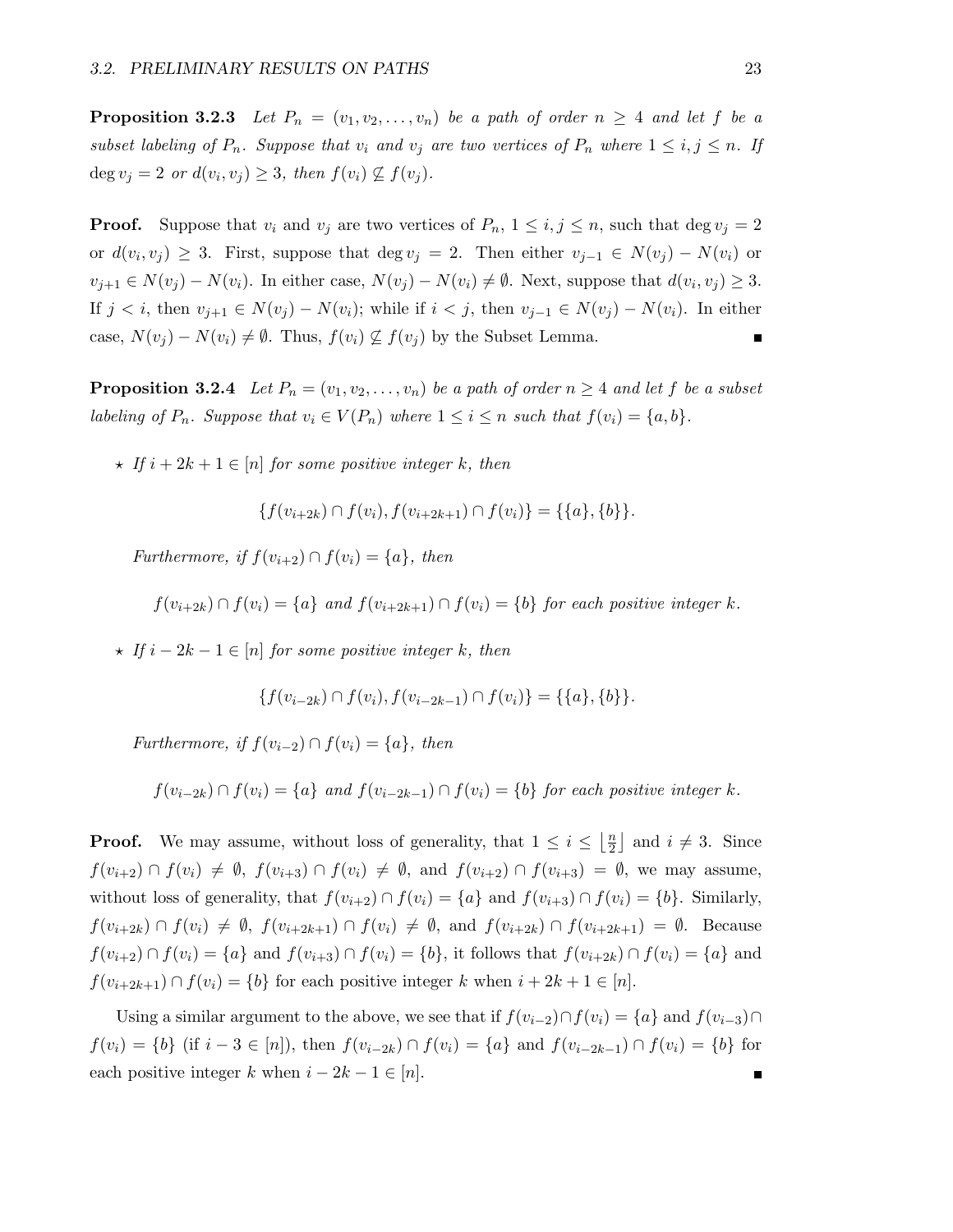**Proposition 3.2.5** Let  $P_n = (v_1, v_2, \ldots, v_n)$  be a path of order  $n \geq 4$  and let f be a subset labeling of the path  $P_n$ . If  $v_i$  and  $v_j$  are vertices of  $P_n$  such that  $d(v_i, v_j) \geq 5$  and  $d(v_i, v_j)$ is odd, then either  $|f(v_i)| \neq 2$  or  $|f(v_j)| \neq 2$ .

**Proof.** Assume, to the contrary, that there are vertices  $v_i$  and  $v_j$  of  $P_n$  such that  $d(v_i, v_j) \ge$ 5 is odd but  $|f(v_i)| = |f(v_j)| = 2$ . We may assume, without loss of generality, that  $i < j$ . Since  $d(v_i, v_j) = j - i \geq 5$  is odd, it follows that i and j are of opposite parity and  $v_i$  and  $v_j$ are not adjacent. Hence,  $f(v_i) \cap f(v_j) \neq \emptyset$ . We may assume that  $f(v_i) = ab$  and  $f(v_j) = ac$ , where then  $b \neq c$  by Proposition 3.2.1.

First, we apply Proposition 3.2.4 to  $f(v_i) = ab$ . Since  $f(v_j) = ac$ , it follows that  $a \notin f(v_{j-1})$ . By Proposition 3.2.4 then,  $f(v_i) \cap f(v_t) = \{b\}$  for each integer  $t \in \{j-1, j-1\}$ 3, ...,  $i + 2$ . In particular,  $a \notin f(v_{i+2})$ . Next, we apply Proposition 3.2.4 to  $f(v_j) = ac$ . Since  $f(v_i) = ab$ , it follows that  $a \notin f(v_{i+1})$ . By Proposition 3.2.4 then,  $f(v_i) \cap f(v_t) = \{c\}$ for each integer  $t \in \{i+1, i+3, \ldots, j-2\}$ . In particular,  $c \in f(v_{i+1})$ , and so  $c \notin f(v_{i+2})$ . Consequently,  $f(v_{i+2}) \cap f(v_i) = \emptyset$ .

On the other hand,  $d(v_i, v_j) = j - i \geq 5$ , and so  $v_{i+2}$  is not adjacent to  $v_j$ . Hence,  $f(v_{i+2}) \cap f(v_i) \neq \emptyset$ , producing a contradiction. П

To illustrate these properties, Figure 3.2 shows a subset labeling of  $P_n$  for each integer  $n = 7, 8, 9.$ 



Figure 3.2: Subset labelings of  $P_n$  for  $n = 7, 8, 9$ 

#### 3.3 Paths of Order 12 through 22

For each integer n with  $12 \le n \le 22$ , we present a subset labeling  $f: V(P_n) \to \mathcal{P}^*([7])$  by means of the label sequence of f as follows (where, as before, a set  $\{a, b, c\}$  is written as abc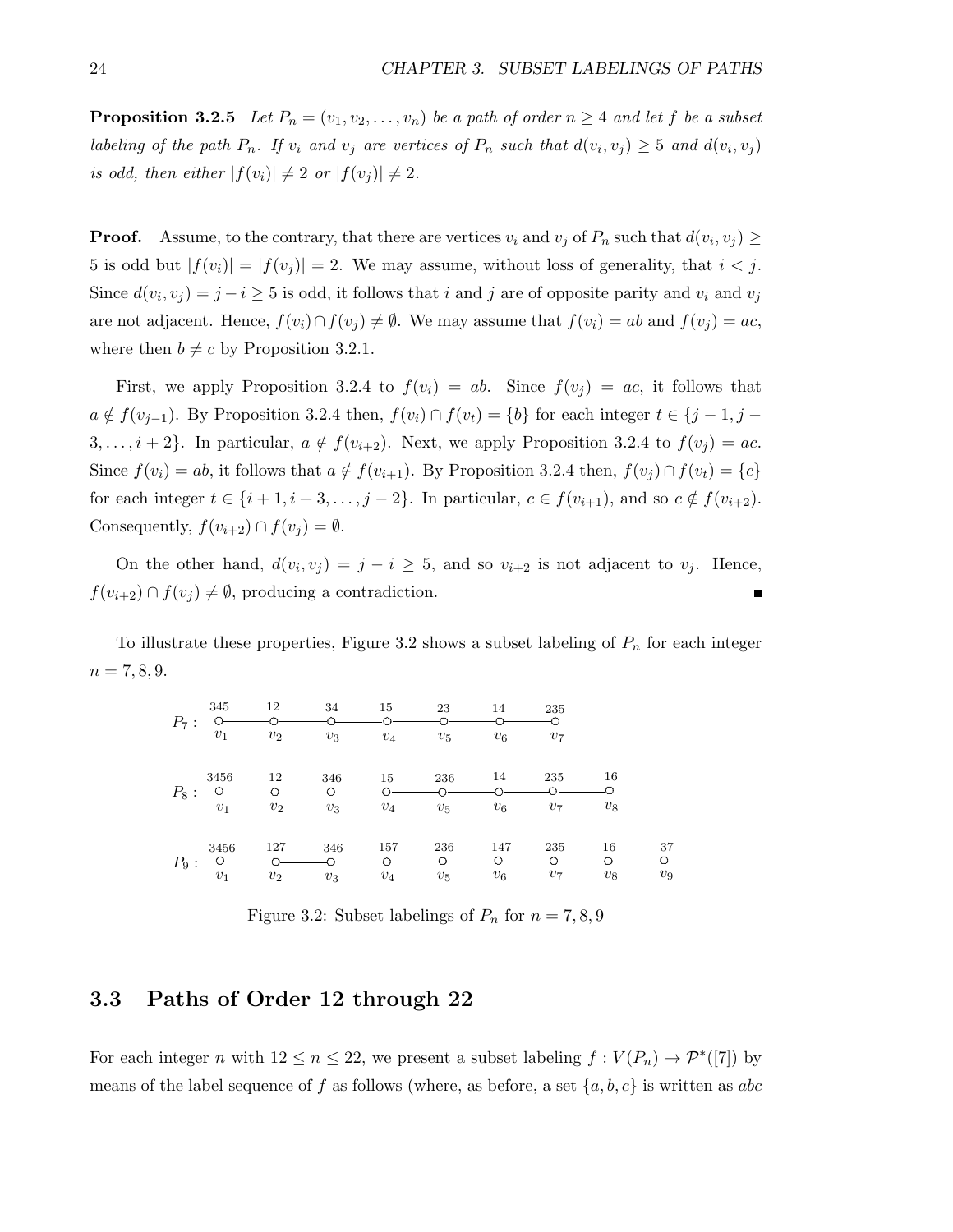and  $\{a, b, c, d\}$  as abcd):

$$
S_f(P_{12}) = (1234, 567, 123, 457, 126, 347, 156, 237, 146, 235, 167, 2345)
$$
\n
$$
S_f(P_{13}) = (1234, 567, 123, 457, 126, 347, 156, 237, 146, 235, 167, 245, 1367)
$$
\n
$$
S_f(P_{14}) = (1234, 567, 123, 457, 126, 347, 156, 237, 146, 235, 167, 245, 137, 2456)
$$
\n
$$
S_f(P_{15}) = (1234, 567, 123, 457, 126, 347, 156, 237, 146, 235, 167, 245, 137, 246, 1357)
$$
\n
$$
S_f(P_{16}) = (1234, 567, 123, 457, 126, 347, 156, 237, 146, 235, 167, 245, 137, 246, 135, 2467)
$$
\n
$$
S_f(P_{17}) = (1234, 567, 123, 457, 126, 347, 156, 237, 146, 235, 167, 245, 137, 246, 135, 2467)
$$
\n
$$
S_f(P_{18}) = (4567, 123, 567, 124, 367, 125, 347, 126, 345, 267, 135, 247, 136, 257, 146, 235, 147, 2356)
$$
\n
$$
S_f(P_{19}) = (4567, 123, 567, 124, 367, 125, 347, 126, 345, 267, 135, 247, 136, 257, 146, 235, 147, 236, 1457)
$$

$$
S_f(P_{21}) = (2457, 136, 245, 367, 125, 347, 156, 234, 567, 123, 456, 127, 345, 267,
$$
  

$$
135, 246, 357, 146, 235, 147, 236),
$$

 $S_f(P_{22}) = (2457, 136, 245, 367, 125, 347, 156, 234, 567, 123, 456, 127, 345, 267,$ 135, 246, 357, 146, 235, 147, 236, 1457)

In fact, for  $12 \le n \le 21$ , a subset labeling  $f: V(P_n) \to \mathcal{P}^*([7])$  of  $P_n$  can be obtained from a subset labeling  $g: V(P_{n+1}) \to \mathcal{P}^*([7])$  of  $P_{n+1}$  by deleting  $g(v_{n+1})$  and replacing  $g(v_n)$  by [7]  $-g(v_{n-1})$ . That is,  $f(v_i) = g(v_i)$  for  $1 \le i \le n-1$  and  $f(v_n) = [7] - g(v_{n-1})$ . Since each of these labelings was done with seven integers, it follows that  $\rho(P_n) \leq 7$  for  $12 \leq n \leq 22$ . In fact,  $\rho(P_n) = 7$  for  $12 \le n \le 22$ , as we show next.

**Theorem 3.3.1** If  $12 \le n \le 22$ , then  $\rho(P_n) = 7$ .

235, 147, 236, 157, 2346)

**Proof.** Since  $\rho(P_{12}) \leq \rho(P_{13}) \leq \cdots \leq \rho(P_{22})$  by Theorem 3.1.1, it suffices to show that  $\rho(P_{12}) \ge 7$  and  $\rho(P_{22}) \le 7$ . We have shown that there is a subset labeling  $f : V(P_{22}) \to V(P_{22})$  $\mathcal{P}^*([7])$  defined by

$$
S_f(P_{22}) = (2457, 136, 245, 367, 125, 347, 156, 234, 567, 123, 456, 127, 345, 267,
$$
  

$$
135, 246, 357, 146, 235, 147, 236, 1457),
$$

and so  $\rho(P_{22}) \leq 7$ .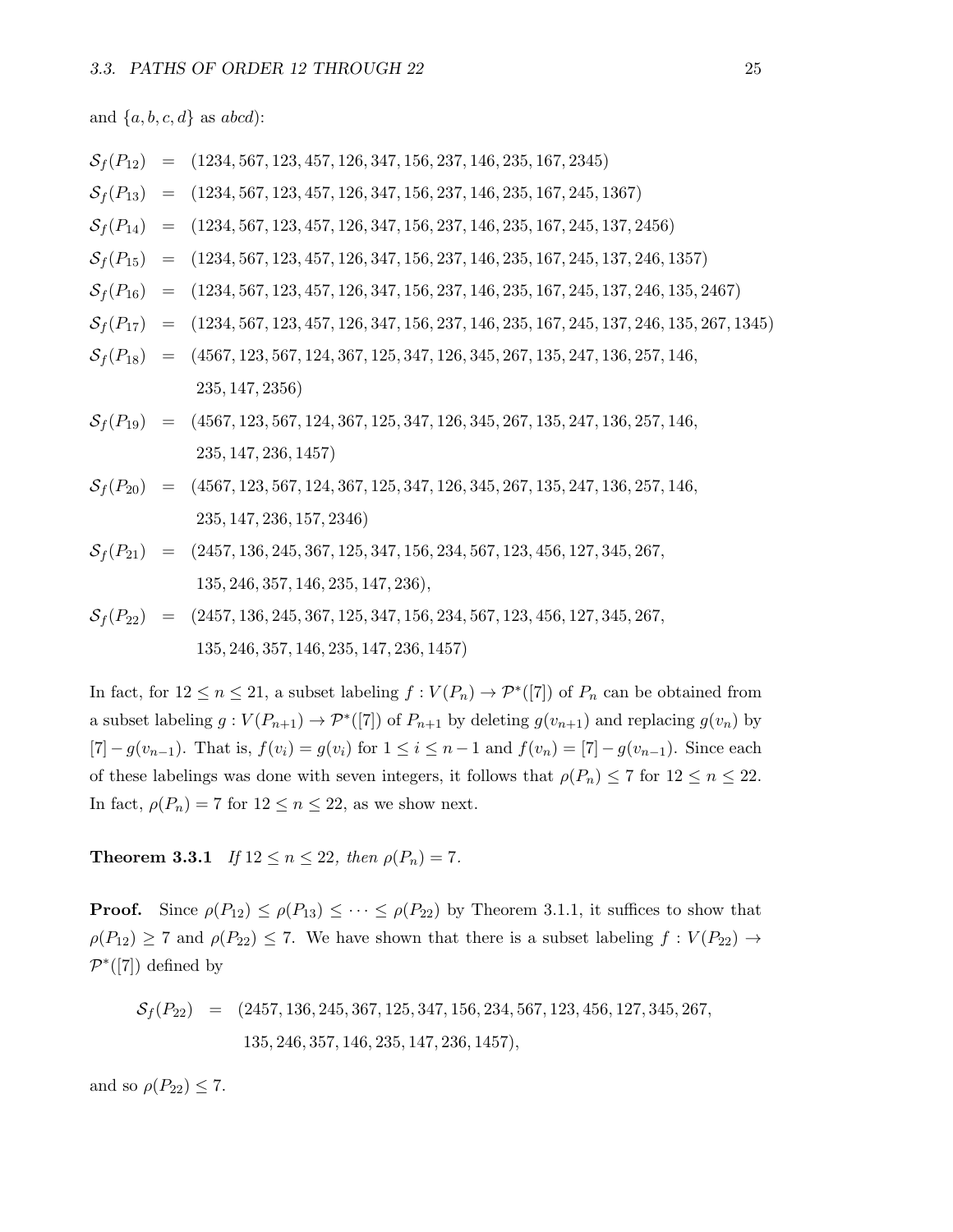Next, we show that  $\rho(P_{12}) \ge 7$ . Since  $\rho(P_{12}) \ge \rho(P_{11}) = 6$ , we need only show that  $\rho(P_{12}) \neq 6$ . Assume, to the contrary, that  $\rho(P_{12}) = 6$ . Then there exists a subset labeling f:  $V(P_{12}) \rightarrow \mathcal{P}^*([6])$  of  $P_{12}$ . By Proposition 3.2.2, no vertex of  $P_{12}$  can have a 1-set label. First, we verify the following four facts about the interior vertices of  $P_{12}$ :

**Fact 1:** No interior vertex of  $P_{12}$  can have a 4-set label.

Fact 2: No two adjacent interior vertices can have 3-set labels.

Fact 3: Of every two adjacent interior vertices, at least one has a 2-set label.

Fact 4: No element in [6] can belong to five 2-set labels of interior vertices.

**Proof of Fact 1:** Assume, to the contrary, that there is an interior vertex  $v_i$  such that  $f(v_i)$  of  $P_{12}$  is a 4-set. We may assume, without loss of generality, that  $2 \leq i \leq 6$  and that  $f(v_i) = \{1, 2, 3, 4\}$ . Since  $f(v_{i-1}) \cap f(v_i) = f(v_i) \cap f(v_{i+1}) = \emptyset$ , it follows that  $f(v_{i-1}) \subseteq \{5,6\}$  and  $f(v_{i+1}) \subseteq \{5,6\}$ . Since, by Proposition 3.2.2,  $|f(v)| \geq 2$  for every vertex v of  $P_{12}$ , it follows that  $f(v_{i-1}) = \{5, 6\} = f(v_{i+1})$ . By Proposition 3.2.1, this is impossible. Therefore, Fact 1 is true.

**Proof of Fact 2:** Assume, to the contrary, that there are adjacent interior vertices  $v_i$  and  $v_{i+1}$  such that  $f(v_i)$  and  $f(v_{i+1})$  are both 3-set labels. Then  $|f(v_i) \cup f(v_{i+1})| = 6$ . We may assume, without loss of generality, that  $2 \leq i \leq 6$ . Then, since  $N(v_i) - N(v_{i+1}) \neq \emptyset$  and  $N(v_{i+1}) - N(v_i) \neq \emptyset$ , by Proposition 2.3.6 we cannot have  $|f(v_i) \cup f(v_{i+1})| = 6$ . This is a contradiction. Therefore, Fact 2 is true.

Fact 3 is then a consequence of Facts 1 and 2.

**Proof of Fact 4:** Assume, to the contrary, there is an element in  $[6]$ , say 1, that belongs to five 2-set labels of interior vertices of  $P_{12}$ . Since  $P_{12}$  has ten interior vertices, it follows by **Fact 3** that at least five of these ten interior vertices of  $P_{12}$  have 2-set labels. Of course, no element of  $[6]$  can belong to two adjacent vertices of  $P_{12}$ . Thus, we may assume, without loss of generality, that 1 belongs to the labels of five interior vertices of  $P_{12}$  no two of which are adjacent. Since no two vertices have identical labels by Proposition 3.2.1, and since at least one of every two adjacent interior vertices has a 2-set label, we may assume that  $f(v_3) = 12$ ,  $f(v_5) = 13$ ,  $f(v_7) = 14$ ,  $f(v_9) = 15$ ,  $f(v_{11}) = 16$ . Then, since  $f(v_2) \cap f(v_j) \neq \emptyset$ for  $j \in \{5, 7, 9, 11\}$  but  $\{1, 2\} \nsubseteq f(v_2)$ , it follows that  $f(v_2) = 3456$ , which contradicts Fact 1. Therefore, **Fact 4** is true.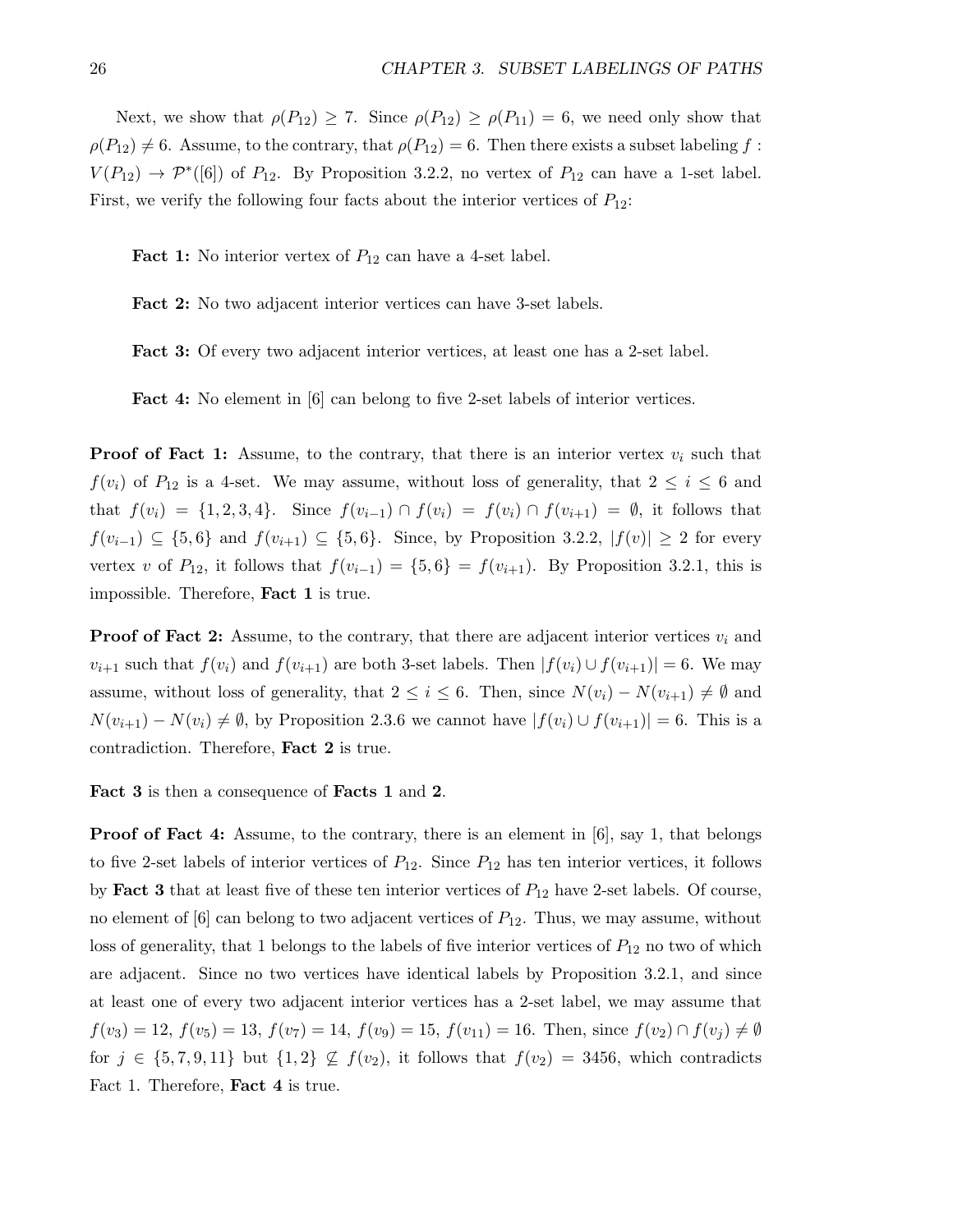By Fact 3, at least one of every two adjacent interior vertices has a 2-set label. Thus, we may assume that (1) one of  $f(v_2)$  and  $f(v_{11})$  is a 2-set label or (2) one of  $f(v_3)$  and  $f(v_{10})$  is a 2-set label. We consider these two cases.

Case 1. Either  $f(v_2)$  or  $f(v_{11})$  is a 2-set label, say  $f(v_2) = 12$  is a 2-set label. Since  $d(v_2, v_{11}) = 9$  is odd, it follows by Proposition 3.2.5 that  $f(v_{11})$  is a 3-set label. We may assume that  $1 \in f(v_i)$  for each  $i \in \{4, 6, 8, 10, 12\}$  and  $2 \in f(v_i)$  for each  $i \in \{5, 7, 9, 11\}$ . Since  $d(v_2, v_7) = 5$ ,  $d(v_2, v_9) = 7$ , and  $d(v_2, v_{11}) = 9$  are odd and  $|f(v_2)| = 2$ , it follows by Proposition 3.2.5 that  $|f(v_7)| = |f(v_9)| = |f(v_{11})| = 3$ . It then follows by **Fact 3** that  $|f(v_6)| = |f(v_8)| = |f(v_{10})| = 2$ . Since  $d(v_3, v_{10}) = 7$  and  $d(v_5, v_{10}) = 5$  are odd, it follows by Proposition 3.2.5 that  $|f(v_3)| = |f(v_5)| = 3$ . This implies that  $|f(v_4)| = 2$ . Thus, 1 belongs to five 2-set labels of interior vertices of  $P_{12}$ , namely  $1 \in f(v_i)$  for  $i = 2, 4, 6, 8, 10$ , which is impossible by **Fact 4**.

Case 2.  $f(v_3)$  or  $f(v_{10})$  is a 2-set label, say  $f(v_3) = 12$  is a 2-set label. Since  $d(v_3, v_{10}) =$ 7 is odd, it follows by Proposition 3.2.5 that  $f(v_{10})$  is a 3-set label, which implies that  $f(v_{11})$ is a 2-set label. Then the argument in Case 1 (replacing  $v_2$  by  $v_{11}$ ) produces a contradiction.

Hence, there is no subset labeling  $f: V(P_{12}) \to \mathcal{P}^*([6])$  of  $P_{12}$ , and so we conclude that  $\rho(P_{12}) \geq 7$ . Therefore,  $\rho(P_{12}) = 7$ . П

There are many subset labelings  $f: V(P_{20}) \to \mathcal{P}^*([7])$  in which  $|f(v)| = 3$  for every vertex  $v$  of  $P_{20}$ . Three of these labelings are listed below.

 $S_f(P_{20}) = (136, 245, 367, 125, 347, 156, 234, 567, 123, 456, 127, 345, 267,$ 135, 246, 357, 146, 235, 147, 236)  $S_f(P_{20}) = (247, 136, 257, 146, 235, 147, 236, 157, 246, 137, 456, 123, 567,$ 124, 367, 125, 347, 126, 345, 167)  $S_f(P_{20}) = (237, 456, 123, 567, 124, 367, 125, 347, 126, 345, 167, 235, 147,$ 236, 157, 246, 135, 247, 136, 257).

#### 3.4 The Path of Order 23

We saw in Theorem 3.3.1 that  $\rho(P_n) = 7$  for  $12 \leq n \leq 22$ . The path  $P_{22}$  is the path of largest order whose subset index is 7. In this section, we show that  $\rho(P_{23}) = 8$ . To establish this fact, we first present several preliminary results.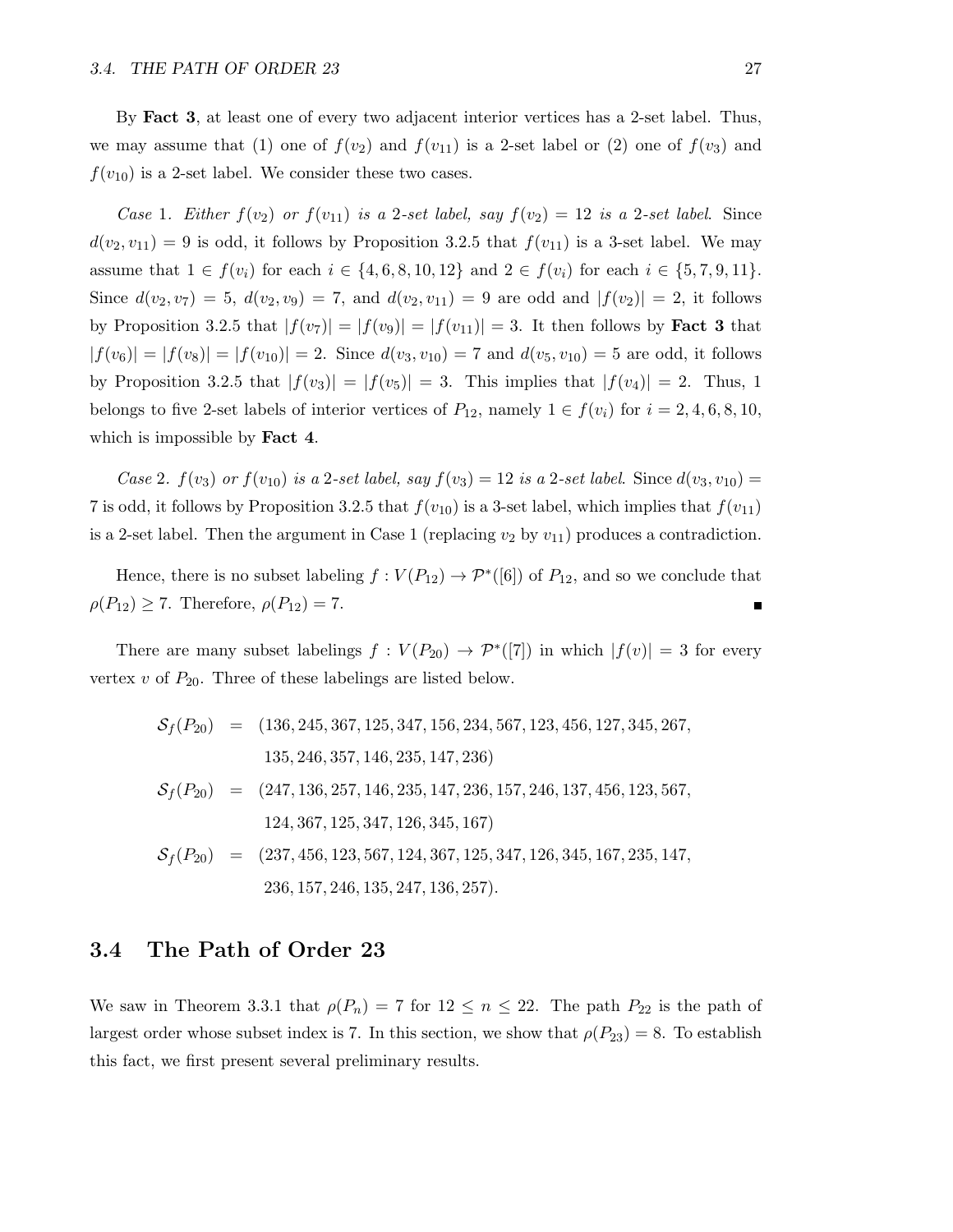**Proposition 3.4.1** Let  $P_n = (v_1, v_2, \ldots, v_n)$  be a path of order  $n \geq 4$  and let f be a subset labeling of  $P_n$ . Suppose that  $v_i$  and  $v_j$  are two distinct vertices of  $P_n$  such that  $|f(v_i)| = |f(v_j)| = 2$  and i and j are of the same parity.

- $\star$  If i and j are both odd, then  $f(v_i) \cap f(v_j) \subseteq f(v_p)$  for each odd integer p.
- $\star$  If i and j are both even, then  $f(v_i) \cap f(v_j) \subseteq f(v_p)$  for each even integer p.

**Proof.** Since  $d(v_i, v_j) = |i - j| \ge 2$ , it follows that  $v_i$  and  $v_j$  are not adjacent in  $P_n$ . Thus,  $f(v_i) \cap f(v_j) \neq \emptyset$ . Assume, without loss of generality, that  $i < j$  and  $1 \leq i \leq \lfloor \frac{n}{2} \rfloor$  $\frac{n}{2}$ . Let  $f(v_i) = ab$  and  $f(v_j) = ac$ . Then  $b \neq c$  by Proposition 3.2.1 and so  $f(v_i) \cap f(v_j) = \{a\}.$ Since i and j are of the same parity, it follows that  $j = i + 2t$  for some positive integer t. Because  $a \in f(v_i)$  and  $a \in f(v_{i+2t})$ , the argument used in the proof of Proposition 3.2.4 shows that  $a \in f(v_{i+2k})$  for each integer k for which  $i + 2k \in [n]$ . Since i and  $i + 2k$  are of the same parity, the result follows. П

To simplify the terminology in the proofs, we refer to the subscript of a vertex as the index of the vertex. We say that a vertex  $v_i$  is even-indexed if its subscript i is even and is odd-indexed otherwise.

**Proposition 3.4.2** There is no subset labeling  $f: V(P_{23}) \to \mathcal{P}^*([7])$  of  $P_{23}$  such that three or more vertices of  $P_{23}$  have 2-set labels.

**Proof.** Assume, to the contrary, that there exists a subset labeling  $f : V(P_{23}) \to \mathcal{P}^*([7])$ of  $P_{23}$  such that at least three vertices of  $P_{23}$  have a 2-set label. Let  $v_i, v_j, v_k$  be the first three vertices of  $P_{23}$  such that  $|f(v_i)| = |f(v_j)| = |f(v_k)| = 2$  (that is, *i*, *j*, *k* are the smallest distinct subscripts such that  $|f(v_i)| = |f(v_j)| = |f(v_k)| = 2$ . We may assume, without loss of generality, that  $1 \leq i < j < k \leq 23$  and  $j \leq 12$ . We consider three cases, according to the locations of the vertices  $v_i, v_j$ , and  $v_k$  on  $P_{23}$ .

Case 1. The three vertices  $v_i, v_j, v_k$  are consecutive on  $P_{23}$ . Thus,  $\{i, j, k\} = \{i, i +$  $1, i + 2$ . We may assume, without loss of generality, that  $f(v_i) = 12, f(v_{i+1}) = 45$ , and  $f(v_{i+2}) = 13$ . Here, i can either be odd or even. We will only consider the situation when  $i$  is odd, since the argument is similar when  $i$  is even. By Proposition 3.4.1, it follows that  $f(v_i) \cap f(v_\ell) = \{1\}$  for all odd integers  $\ell$  and  $\{2, 3\} \subset f(v_\ell)$  for all even integers  $\ell$ ,  $\ell \neq i - 1, i + 3$ . By Proposition 3.2.4, we may further assume, without loss of generality, that  $f(v_{i+1}) \cap f(v_\ell) = \{4\}$  for all even integers  $\ell \geq i + 3$ . Thus,  $\{2, 3, 4\} \subseteq f(v_\ell)$  for all even integers  $\ell \geq i + 3$ . In particular, since  $j = i + 1 \leq 12$ , it follows that  $\{2, 3, 4\} \subseteq f(v_{\ell})$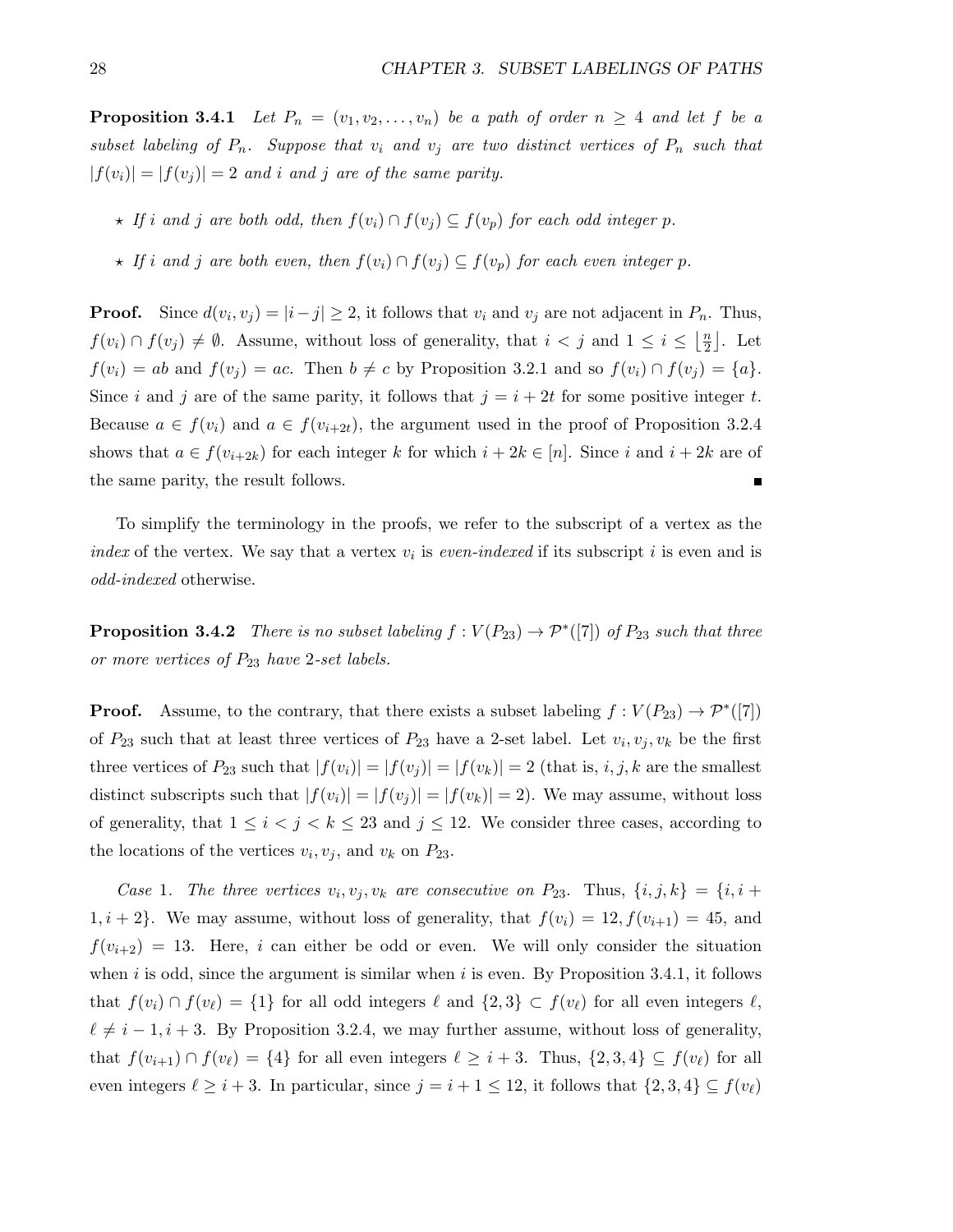for each  $\ell \in \{14, 16, 18, 20, 22\}$ . However, there are only three distinct labels (namely  $\{2,3,4\}, \{2,3,4,6\}, \{2,3,4,7\}$  that are available for these vertices, which is a contradiction by Proposition 3.2.1.

Case 2. Exactly two of  $v_i, v_j, v_k$  are consecutive on  $P_{23}$ . We may assume, without loss of generality, that  $v_i$  and  $v_j$  are adjacent while  $v_j$  and  $v_k$  are not adjacent. Thus,  ${i, j, k} = {i, i+1, k}$ , where  $k \ge i+3$ . We may further assume that  $f(v_i) = 12, f(v_{i+1}) = 34$ , and  $f(v_k) = 13$ . Here, i can be odd or even. We will only consider the situation when i is odd, since the argument is similar when i is even. Since either  $d(v_i, v_k)$  is odd or  $d(v_{i+1}, v_k)$ is odd, it follows by Proposition 3.2.5 that  $k = i + 3$  or  $k = i + 4$ . We consider these two subcases.

Subcase 2.1.  $k = i+3$ . In this subcase,  $i+1$  and  $i+3$  are both even. By Proposition 3.4.1, this forces  $f(v_{i+1}) \cap f(v_\ell) = \{3\}$  for all  $v_\ell, \ell$  even and  $\{1, 4\} \subseteq f(v_\ell)$  for all  $v_\ell, \ell$  odd such that  $v_{\ell} \notin N(v_{i+1}) \cup N(v_{i+3})$ . Furthermore, we observe by Proposition 3.2.4 that for each even integer  $\ell \in [i + 5, 22]$ , it follows that  $f(v_i) \cap f(v_\ell) = \{1\}$ , and for each odd integer  $\ell \in [i + 6, 21], f(v_i) \cap f(v_\ell) = \{2\}.$  So for all odd integers  $\ell \in [i + 6, 21], \{2, 4\} \subseteq f(v_\ell),$ and for all even integers  $\ell \in [i+5, 22], \{1, 3\} \subseteq f(v_{\ell}).$  But, by Propositions 3.2.1 and 3.2.3, this is impossible since  $f(v_k) = 13$  and there is at least one interior vertex  $v_\ell \notin N(v_k)$ . Indeed, since  $j \leq 12$ , we have that  $v_{k+2}$  is an interior even-indexed vertex. Hence, we have  $f(v_k) \subseteq f(v_{k+2})$ , which is impossible.

Subcase 2.2.  $k = i + 4$ . In this subcase, i and  $i + 4$  are both odd. Again, by Proposition 3.4.1, this forces  $f(v_i) \cap f(v_\ell) = 1$  for all odd integers  $\ell$  and  $\{2, 3\} \subseteq f(v_\ell)$ , while  $1 \notin f(v_\ell)$  for all  $v_\ell \notin N(v_i) \cup N(v_{i+4})$  such that  $\ell$  is even. On the other hand, we observe by Proposition 3.2.4 that for odd integers  $\ell \in [i + 6, 22]$ ,  $f(v_{i+1}) \cap f(v_{\ell}) = \{3\}$ . So  $3 \in f(v_{\ell})$ for all odd  $\ell \in [i + 6, 22]$ . But this is impossible, since we just showed that  $3 \in f(v_{\ell})$  for all even  $\ell \in [i + 6, 22]$ , which is a contradiction.

Case 3. None of  $v_i, v_j, v_k$  are consecutive on  $P_{23}$ . We consider two subcases.

Subcase 3.1. All three vertex indices have the same parity. By Proposition 3.4.1, all of  $f(v_i), f(v_j), f(v_k)$  must share the same element. Without loss of generality, let i, j, k be odd, and let  $f(v_i) = 12, f(v_j) = 13$ , and  $f(v_k) = 14$ . Then all even-indexed vertices not in  $N(v_i) \cup N(v_j) \cup N(v_k)$  must include the subset  $\{2,3,4\}$  and exclude the element  $\{1\}$ . Since  $|N(v_i) \cup N(v_i) \cup N(v_k)| \leq 6$ , there remain at least five even-indexed vertices to label. No vertex label can have cardinality at least 5, and only three 4-sets and a triple satisfy this condition, namely 2345, 2346, 2347, and 234. By Proposition 3.2.1, no label can be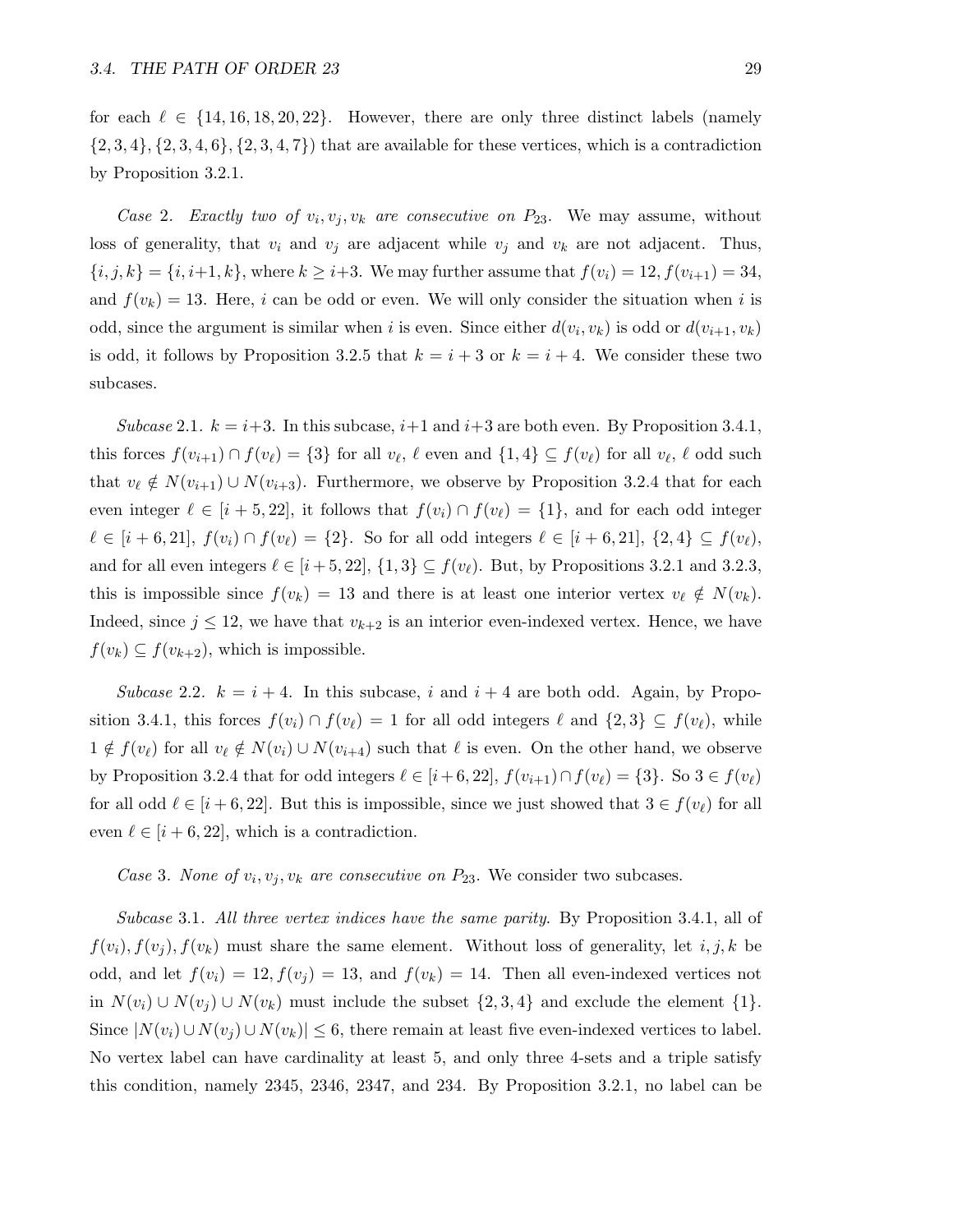duplicated. Thus, there are more even-indexed vertices than possible labels, which is a contradiction.

Subcase 3.2. Two vertex indices are even and one vertex index is odd or two vertex indices are odd and one vertex index is even. Without loss of generality, we may assume that i and k are both odd and j is even. By Proposition 3.2.5, we cannot have  $d(v_i, v_j) \geq 5$ or  $d(v_j, v_k) \geq 5$ . Hence, we must have  $d(v_i, v_j) = 3 = d(v_j, v_k)$ , so that  $j = i + 3$  and  $k = i + 6$ . Since  $i + 3$  and  $i + 6$  are of opposite parity, it follows by Proposition 3.2.4 that if  $f(v_i) = ab$  and  $f(v_i) \cap f(v_{i+3}) = \{a\}$ , then we must have  $f(v_i) \cap f(v_{i+6}) = \{b\}$ . Thus, it's impossible that all three vertex labels should share the same element. So if  $f(v_{i+3}) = ac$ , then we must have  $f(v_{i+6}) = bc$ . Without loss of generality, let  $f(v_i) = 12, f(v_{i+3}) = 13$ , and  $f(v_{i+6}) = 23$ .

Since we assumed that  $j \leq 12$ , it follows that  $i + 8 \leq j + 8 \leq 22$ , and so  $v_{i+8}$  is an interior vertex. By Proposition 3.2.3, we cannot have  $f(v_{i+6}) \subseteq f(v_{i+8})$ . Since  $f(v_{i+3}) \cap$  $f(v_{i+6}) = \{3\}$ , it follows that  $1 \in f(v_{i+7})$ . Therefore, since  $f(v_i) \cap f(v_{i+8}) \neq \emptyset$  and  $f(v_{i+3}) \cap f(v_{i+8}) \neq \emptyset$ , it follows that  $\{2,3\} \subseteq f(v_{i+8})$ . However, then  $f(v_{i+6}) \subseteq f(v_{i+8})$ , which, as we just noted, is impossible.

By Cases 1–3, the proof is complete.

**Proposition 3.4.3** There is no subset labeling  $f: V(P_{23}) \to \mathcal{P}^*([7])$  of  $P_{23}$  such that for some integer i with  $3 \leq i \leq 21$ , the vertex  $v_i$  has a 4-set label.

**Proof.** Assume, to the contrary, that  $f(v_i) = 4567$  for some integer i with  $3 \leq i \leq 21$ . We may further assume that  $i$  is odd since the argument is similar when  $i$  is even. Because the complement of 4567 is 123, it follows by Propositions 3.2.1 and 3.2.3 that  $|f(v_{i-1})| =$  $2 = |f(v_{i+1})|$ . Without loss of generality, suppose that  $f(v_{i-1}) = 12$  and  $f(v_{i+1}) = 13$ . By Proposition 3.2.4, all labels of even-indexed vertices contain the element 1, while all labels of odd-indexed vertices that are not adjacent to  $v_{i-1}$  or  $v_{i+1}$  include the subset  $\{2,3\}$  and exclude the element 1. By Proposition 3.4.2, we must have  $|f(v_j)| \geq 3$  for all integers j with  $j \neq i - 1, i + 1$ . Furthermore, no other vertex can have a 4-set label, for otherwise, this would result in at least three 2-set labels. Hence, we conclude that  $|f(v_j)| = 3$  for all integers j with  $j \neq i - 1, i, i + 1$ . However, there are only four triples containing the subset  $\{2,3\}$  (namely 234, 235, 236, 237), but there are at least eight odd-indexed vertices whose vertex labels contain  $\{2, 3\}$ , which is a contradiction.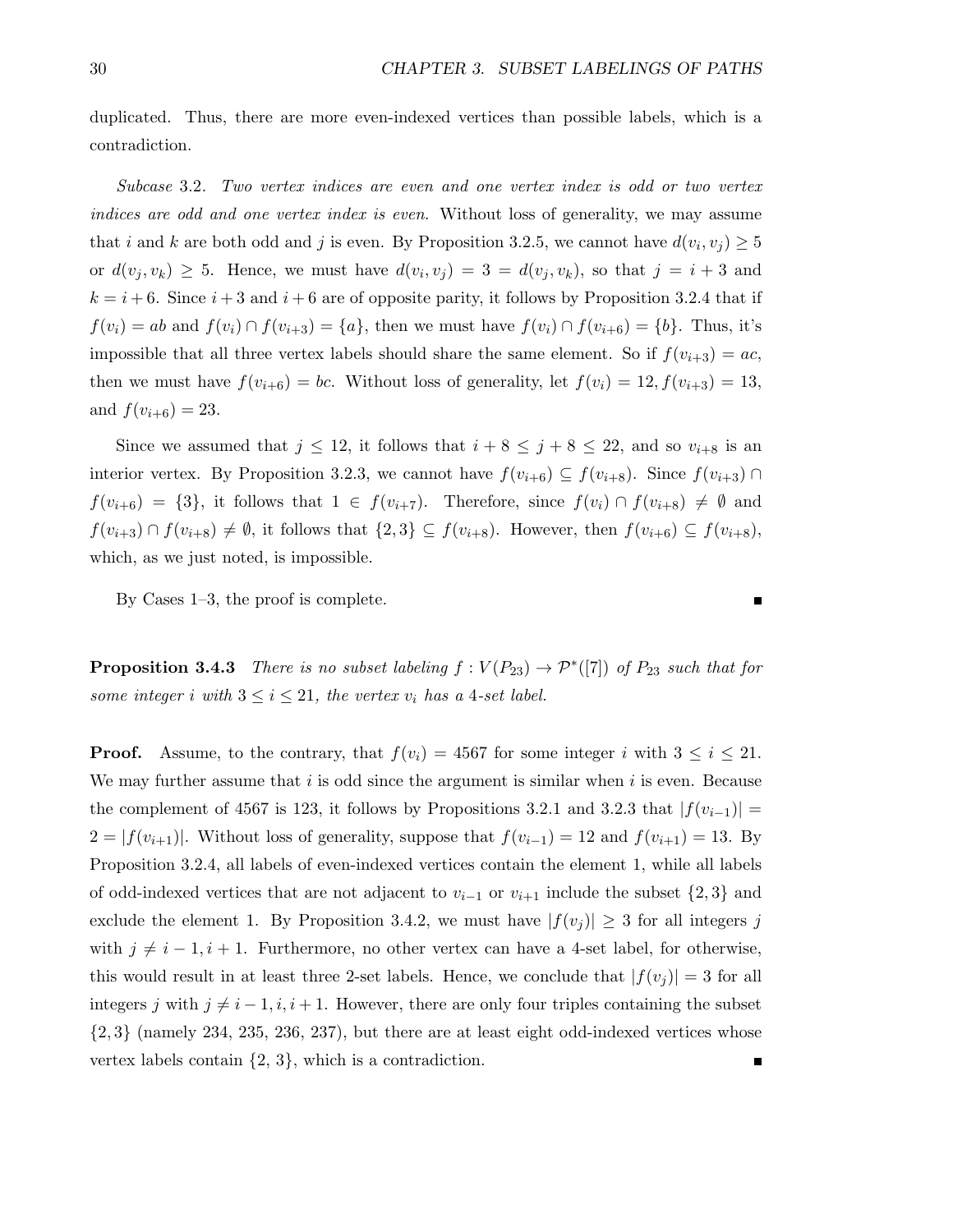**Proposition 3.4.4** There is no subset labeling  $f: V(P_{23}) \rightarrow \mathcal{P}^*([7])$  of  $P_{23}$  such that exactly two vertices of  $P_{23}$  have 2-set labels.

**Proof.** Suppose, to the contrary, that there exist exactly two vertices  $v_i$  and  $v_j$  such that  $|f(v_i)| = |f(v_j)| = 2$ . We may assume, without loss of generality, that  $1 \leq i < j \leq 23$  and  $i \le 11$ . Thus,  $|f(v_k)| \ge 3$  for each integer  $k \in [23] - \{i, j\}$ . By Proposition 3.4.3, at most two interior vertices, namely  $v_2$  and  $v_{22}$ , can have 4-set labels. Hence, at least seventeen interior vertices have 3-set labels. We consider two cases, depending on the adjacency of  $v_i$ and  $v_i$ .

Case 1. The two vertices  $v_i$  and  $v_j$  are adjacent. Thus,  $j = i + 1$ . Suppose, without loss of generality, that  $f(v_i) = 12$  and  $f(v_{i+1}) = 34$ . By Proposition 3.2.3, we may further assume that if  $k \neq i - 1, i + 2$ , then  $f(v_k)$  must include exactly one element from  $f(v_i)$  and exactly one element from  $f(v_{i+1})$ . There are twelve total triples satisfying these conditions, namely

{135, 136, 137, 235, 236, 237, 145, 146, 147, 245, 246, 247}.

However, by the reasoning above, at least seventeen interior vertices of  $P_{23}$  must be labeled with triples, which is a contradiction.

Case 2. The two vertices  $v_i$  and  $v_j$  are not adjacent. Suppose, without loss of generality, that  $f(v_i) = 12$  and  $f(v_j) = 13$ . By Proposition 3.2.5, either  $d(v_i, v_j) = 3$ , or  $d(v_i, v_j) \ge 2$ is even. We consider these two subcases. We consider only the case when  $i$  is odd, since the proof is similar when  $i$  is even.

Subcase 2.1.  $d(v_i, v_j) = 3$  and so  $j = i+3$ . By Proposition 3.2.4, if  $k \in [j+2, 22]$  and k is even, then  $f(v_i) \cap f(v_k) = \{1\}$ ; while if  $k \in [j+3, 21]$  and k is odd, then  $f(v_i) \cap f(v_k) = \{2\}$ . This implies that  $f(v_{i+3}) \cap f(v_k) = \{3\}$  for all odd integers  $k \in [j+3, 21]$ . Thus,  $\{2, 3\} \subseteq$  $f(v_k)$  for all odd integers  $k \in [j+3, 21]$  but  $1 \notin f(v_k)$  for all odd integers  $k \in [j+3, 21]$ . Similarly, if  $k \in [3, i-2]$  is odd, then  $f(v_{i+3}) \cap f(v_k) = \{1\}$ ; while if  $k \in [2, i-1]$  is even, then  $f(v_{i+3}) \cap f(v_k) = \{3\}$ . This implies that  $f(v_i) \cap f(v_k) = \{2\}$  for all even integers  $k \in [2, i-3]$ . Thus,  $\{2,3\} \subseteq f(v_k)$  for all even integers  $k \in [2, i-3]$  but  $1 \notin f(v_k)$  for all even integers  $k \in [2, i-3]$ . Thus, there are at least five integers  $k \in [2, i-3] \cup [j+3, 21]$ such that  $|f(v_k)| = 3$  and  $\{2,3\} \subseteq f(v_k)$ . On the other hand, there are only four triples containing the subset  $\{2, 3\}$ , namely  $234, 235, 236, 237$ . This is a contradiction.

Subcase 2.2.  $d(v_i, v_j)$  is even. Since i and j are odd in this case, it follows by Proposition 3.4.1 that  $1 \in f(v_k)$  for all odd integers k and  $\{2,3\} \subseteq f(v_k)$  for all even integers k such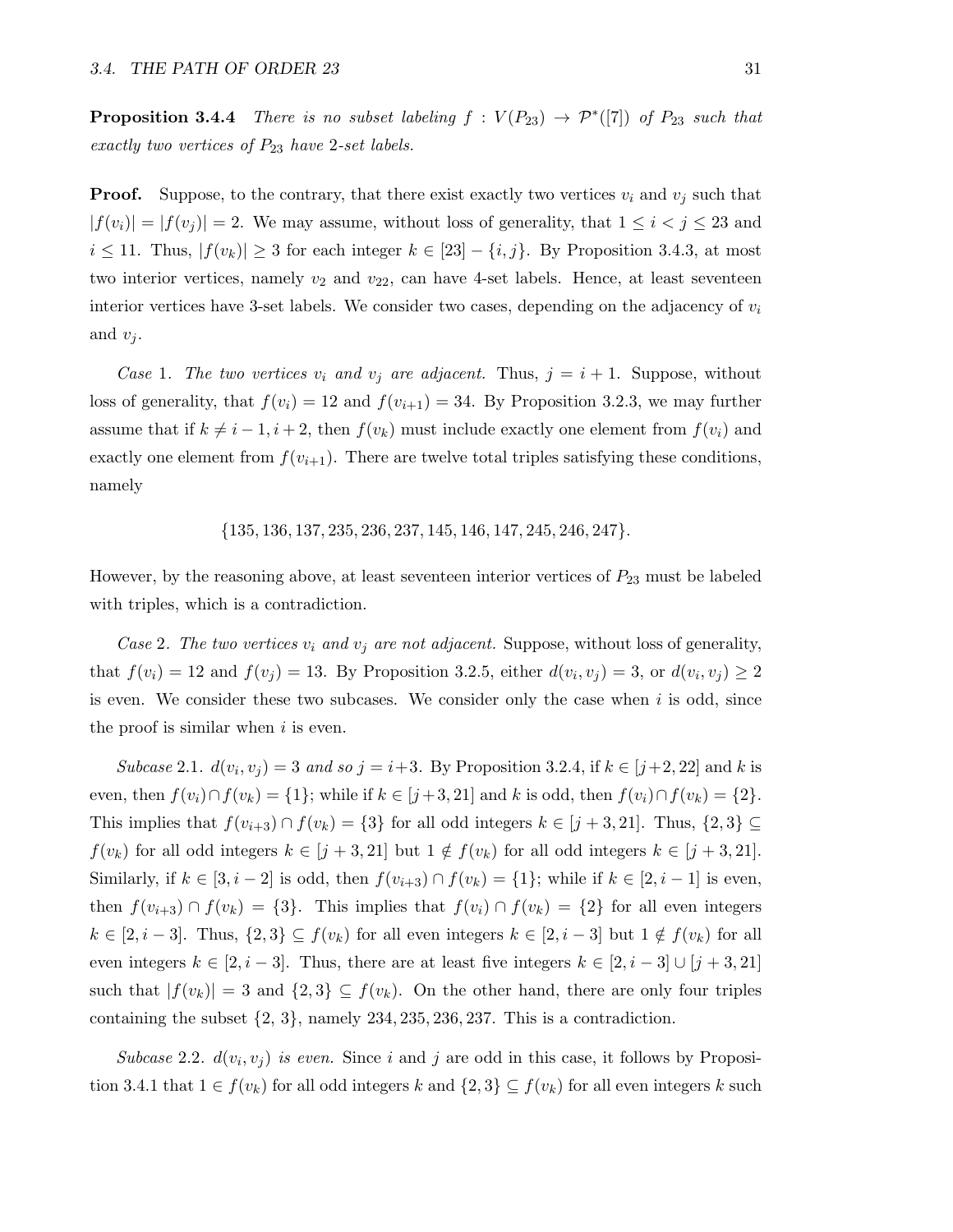that  $v_k \notin N(v_i) \cup N(v_j)$ . Then there are at least fifteen interior vertices  $v_k \notin N(v_i) \cup N(v_j)$ to label in the case that  $v_i$  and  $v_j$  have disjoint neighborhoods contained in the interior of  $P_{23}$ . By Proposition 3.4.3, at least thirteen of these vertices must be labeled with triples. Since we have shown that  $|f(v_i)| < 4$  for  $i \notin \{2, 22\}$ , it follows that we must label at least eight odd-indexed vertices and five even-indexed vertices with triples. But there are only four triples containing  $\{2,3\}$  without the element 1, namely 234, 235, 236, and 237. Thus, the five vertices with even index whose labels must be triples containing  $\{2, 3\}$  but not 1 cannot all be labeled with triples. This is a contradiction. (Note that had we chosen  $i$  and  $j$  to be even integers instead, we would have needed to label at least seven even-indexed and six odd-indexed interior vertices with triples.)

By Cases 1 and 2, we conclude that  $|f(v_i)| = 2$  for at most one vertex in a subset labeling  $f: V(P_{23}) \to \mathcal{P}^*([7])$  of  $P_{23}$ . Г

**Proposition 3.4.5** There is no subset labeling  $f : V(P_{23}) \to \mathcal{P}^*([7])$  of  $P_{23}$  such that  $v_2$ or  $v_{22}$  has a 4-set label.

**Proof.** Assume, to the contrary, that  $f(v_2) = 4567$  say. Since the complement of 4567 is the triple 123, and since duplicate labels are disallowed, this forces  $|f(v_3)| = 2$  and either  $f(v_3) = 12$  or  $f(v_3) = 13$ . We now claim that  $f(v_1) = 123$  is forced. If this were not the case, then either

- (1)  $|f(v_1)| = 2 = |f(v_3)|$ , which is impossible by Proposition 3.4.4, or
- (2)  $f(v_3) = 123$  and  $f(v_1) \subset f(v_3)$ , which is impossible by Proposition 3.2.3.

From this, it follows that  $|f(v_{22})| < 4$ , for otherwise, it would force  $|f(v_{21})| = 2$ . Thus,  $|f(v_k)| = 3$  for all  $4 \leq k \leq 22$ . Without loss of generality, let  $f(v_4) = 345$ . Suppose further, without loss of generality, that  $1 \in f(v_k)$  for all odd integers  $k \in [5, 21]$  and  $2 \in f(v_k)$  for all even integers  $k \in [6, 22]$ . This then forces  $f(v_5) = 167$ . For all remaining odd integers  $k \in [7, 21]$ , there are  $\binom{5}{2}$  $2^{5}_{2}$ ) – 1 = 9 choices of triples for  $f(v_k)$ , namely

$$
\{134, 135, 136, 137, 145, 146, 147, 156, 157\}.
$$

Since the triple 267 was eliminated by choosing  $f(v_4) = 345$  and  $f(v_5) = 167$ , it follows for even integers  $k \in [6, 22]$  that there are also  $\binom{5}{2}$  $2^{5}_{2}$ ) – 1 = 9 choices of triples for  $f(v_k)$ , namely

$$
{234, 235, 236, 237, 245, 246, 247, 256, 257}.
$$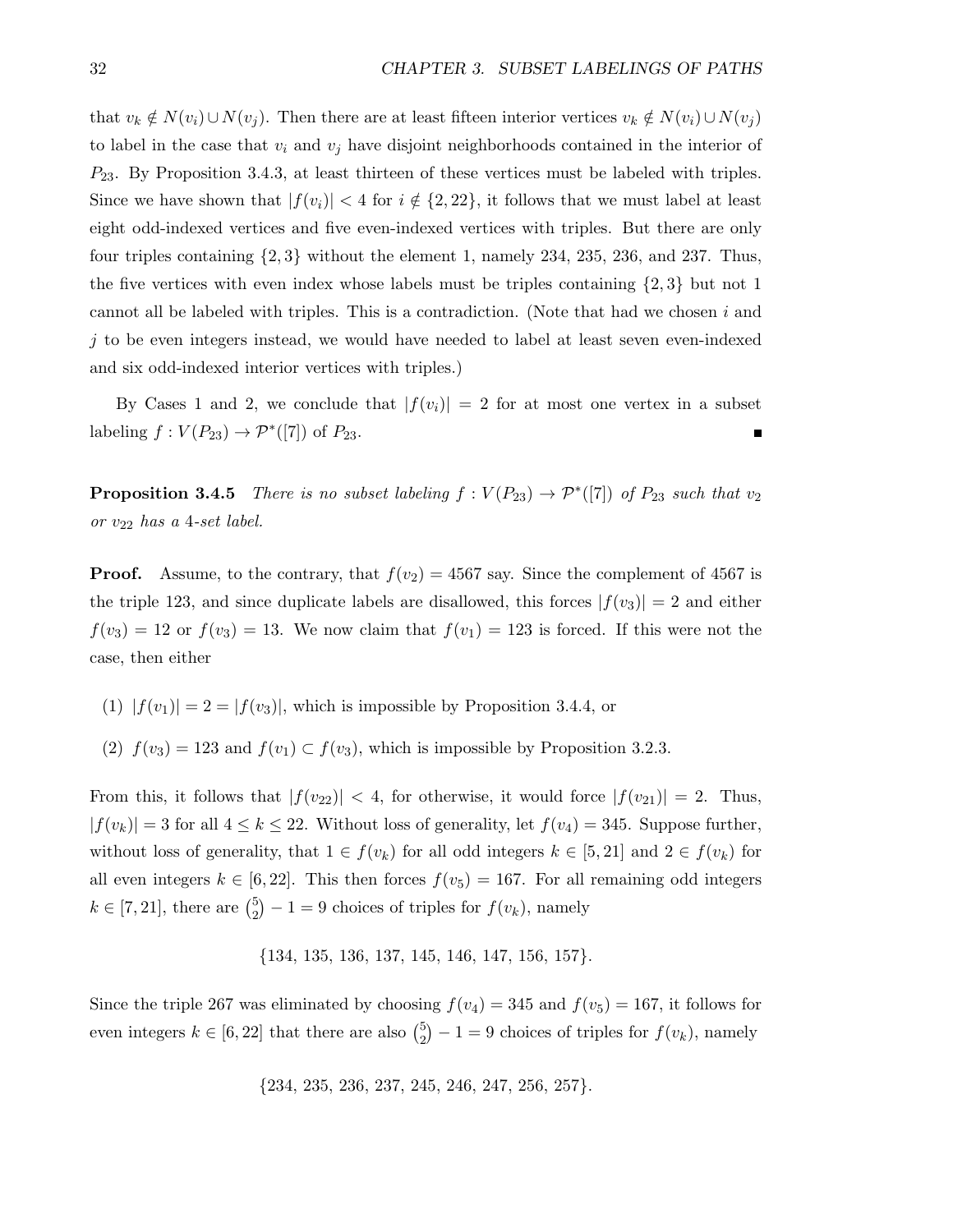In particular,  $f(v_6) \in \{234, 235, 245\}$ . Whichever triple is chosen, the other two will be eliminated from consideration for the labels of  $f(v_k)$  where  $k \in [8, 22]$ . Then there are sixteen remaining interior vertices to label, including eight even-indexed vertices. But the set  $\{267, 234, 235, 245\}$  of triples has been eliminated, leaving only six choices. This is a contradiction.

This completes the proof that  $|f(v_i)| \neq 4$  for  $i = 2, 22$  in a subset labeling  $f : V(P_{23}) \rightarrow$  $\mathcal{P}^*([7])$  of  $P_{23}$ .

We are now prepared to present the following result.

**Theorem 3.4.6** If  $f: V(P_{23}) \to \mathcal{P}^*([7])$  is a subset labeling of  $P_{23}$ , then  $|f(v)| \neq 2$  for every vertex v of  $P_{23}$ .

**Proof.** Assume, to the contrary, that there exists a subset labeling  $f : V(P_{23}) \to \mathcal{P}^*([7])$ such that  $|f(v_i)| = 2$  for some vertex  $v_i$  of  $P_{23}$ . Thus,  $v_i$  is the only vertex of  $P_{23}$  having a 2-set label by Propositions 3.4.2 and 3.4.4. We may assume that  $f(v_i) = 12$  is a 2-set label for exactly one integer i with  $1 \leq i \leq 12$ . Observe that there are precisely 20 triples from  $\mathcal{P}^*([7])$  containing exactly one of 1 and 2, namely

{134, 135, 136, 137, 145, 146, 147, 156, 157, 167, 234, 235, 236, 237, 245, 246, 247, 256, 257, 267}.

We consider three cases, according to whether  $i = 1$ ,  $i = 2$ , or  $3 \le i \le 12$ .

Case 1.  $i = 1$ . Without loss of generality, let  $f(v_1) = 12$ . Then by Proposition 3.2.4, for  $i = 3, 4, \ldots, 23$ , we may assume that  $f(v_1) \cap f(v_j) = \{1\}$  for all odd integers  $j \geq 3$ , while  $f(v_1) \cap f(v_i) = \{2\}$  for all even integers  $j \geq 4$ . Now, as we have shown in Propositions 3.4.3, 3.4.4, and 3.4.5, it must be the case that  $|f(v_j)| = 3$  for  $j \in [3, 22]$ . There are precisely ten triples from [7] containing 1 and excluding 2 and vice versa, all of which must be used for the twenty interior vertices. Without loss of generality, assume that  $f(v_3) = 134$ . Then  $f(v_5) \in \{135, 136, 137, 145, 146, 147\}$ . The choice of  $f(v_5)$  will then force the choice of  $f(v_4)$ , which will eliminate a third additional unused triple consisting of elements from  $f(v_3) \cup f(v_5)$ . Thus, sixteen possible label choices will remain to label seventeen interior vertices. This is a contradiction.

Case 2.  $i = 2$ . Without loss of generality, let  $f(v_2) = 12$ . Again, by Proposition 3.2.4, assume that  $f(v_2) \cap f(v_j) = \{1\}$  for all odd integers  $j \notin N(v_i)$ , while  $f(v_2) \cap$  $f(v_i) = \{2\}$  for all even integers j. Then we must label the nineteen vertices  $v_4, v_5, \ldots, v_{22}$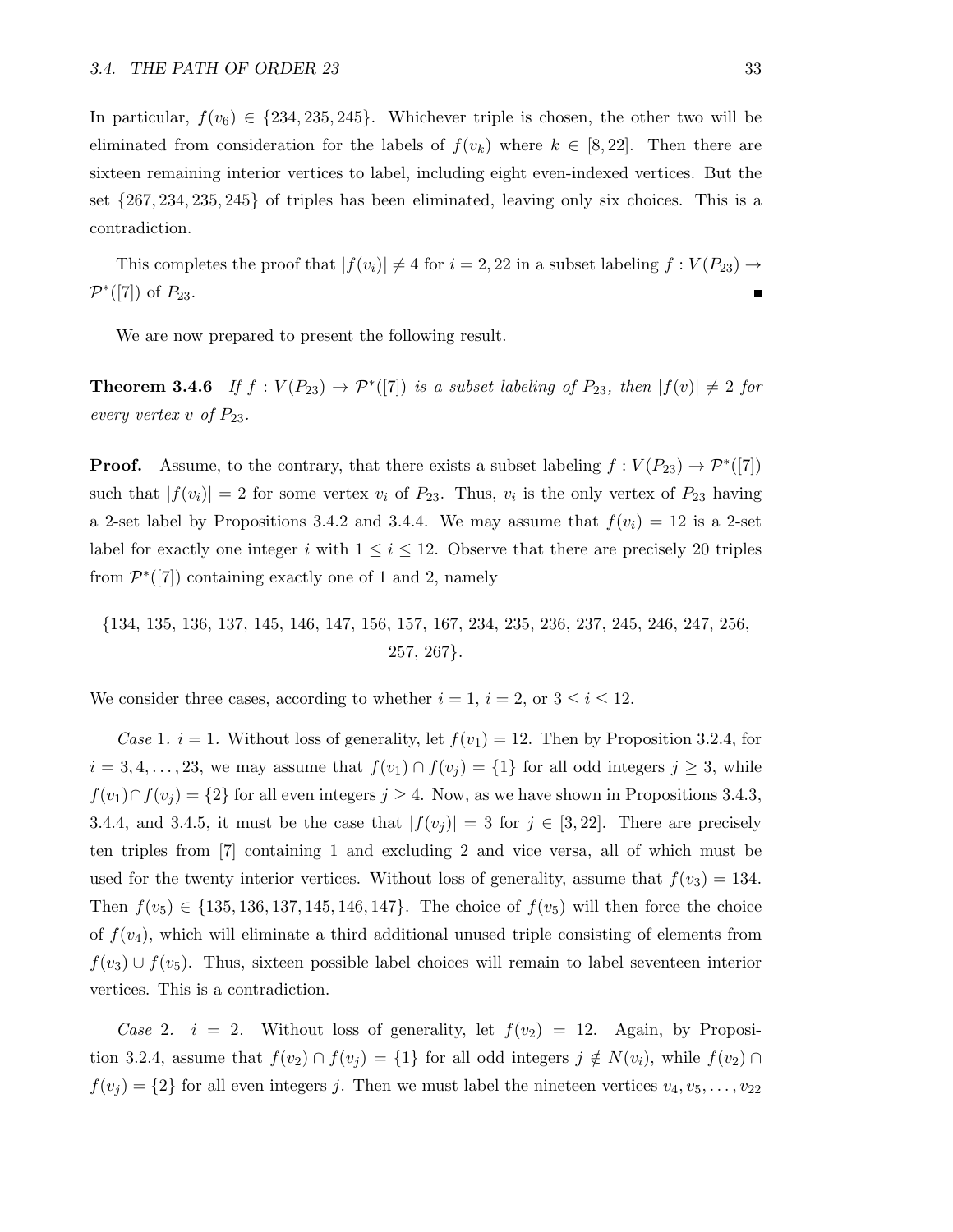with triples. Similarly to Case 1, we may label  $f(v_4) = 134$  and note that  $f(v_6) \in$  $\{135, 136, 137, 145, 146, 147\}$ . Again, we note that any of these choices will force  $f(v_5)$ , which in turn will eliminate yet a third unused triple of elements containing 1 from  $f(v_4) \cup f(v_6)$ . Furthermore,  $f(v_6)$  will eliminate all triples of elements in its complement from the choices for  $f(v_k)$ ,  $k > 8$ , including the other two triples whose intersection with  $f(v_2)$  equals 2. Then exactly three triples whose intersection with  $f(v_2)$  equals 1 and three triples whose intersection with  $f(v_2)$  equals 2 have been eliminated, or six triples in total. Thus, only fourteen triples remain to label the remaining fifteen interior vertices. This is a contradiction.

Case 3.  $i \in [3, 12]$ . Recall that there are two lists of triples whose intersection with  $f(v_i)$  equals 1 or 2, respectively, namely

> {134, 135, 136, 137, 145, 146, 147, 156, 157, 167} and  $\{234, 235, 236, 237, 245, 246, 247, 256, 257, 267\}.$

If  $i$  is even, then it remains to label ten even-indexed interior vertices with all ten triples from one list and eight odd-indexed interior vertices with eight triples from the other list. If  $i$  is odd, it remains to label nine even-indexed interior vertices and nine odd-indexed interior vertices with nine triples from each of the two lists above. Either way, one of 1 or 2 is in  $f(v_i)$ for at least nine interior vertices  $v_i$ . Since the proof is similar if i is even, we will assume that i is odd and that  $f(v_i) \cap f(v_j) = \{1\}$  for all odd-indexed vertices  $v_j$ . Now, notice for any two odd-indexed vertex labels that share a pair that there is exactly one triple from the list of ten containing the element 2 that may be drawn from the complements for both labels. Indeed, given a set  $\{a_1, a_2, \ldots, a_7\}$ , if the elements of  $f(v_j)$  are  $\{a_1, a_2, a_3\}$  and the elements of  $f(v_k)$ are  $\{a_1, a_2, a_4\}$ , then the complements are  $\{a_4, a_5, a_6, a_7\}$  and  $\{a_3, a_5, a_6, a_7\}$ , respectively. There are four possible triples of elements from each complementary set. Exactly one triple is shared, namely  $\{a_5, a_6, a_7\}$ . For example, if  $i \in [5, 19]$  and  $f(v_{i-2}) = 137$  while  $f(v_{i+2}) = 157$ , then the complement of 137 is 2456 and includes triples 245, 246, and 256. The complement of 157 is 2346 and includes the triples 234, 236 and 246. Precisely one triple, namely 246, is shared.

Notice further that for any two odd-indexed vertex labels that share only one element, no triples from the list of ten containing 2 are shared between their complements. Again, given the set  $\{a_1, a_2, \ldots, a_7\}$ , if the elements of  $f(v_j)$  are  $\{a_1, a_2, a_3\}$  and the elements of  $f(v_k)$ are  $\{a_1, a_4, a_5\}$ , then the complements are  $\{a_4, a_5, a_6, a_7\}$  and  $\{a_2, a_3, a_6, a_7\}$ , respectively. Each complementary set yields a list of four possible triples. No triples are shared. For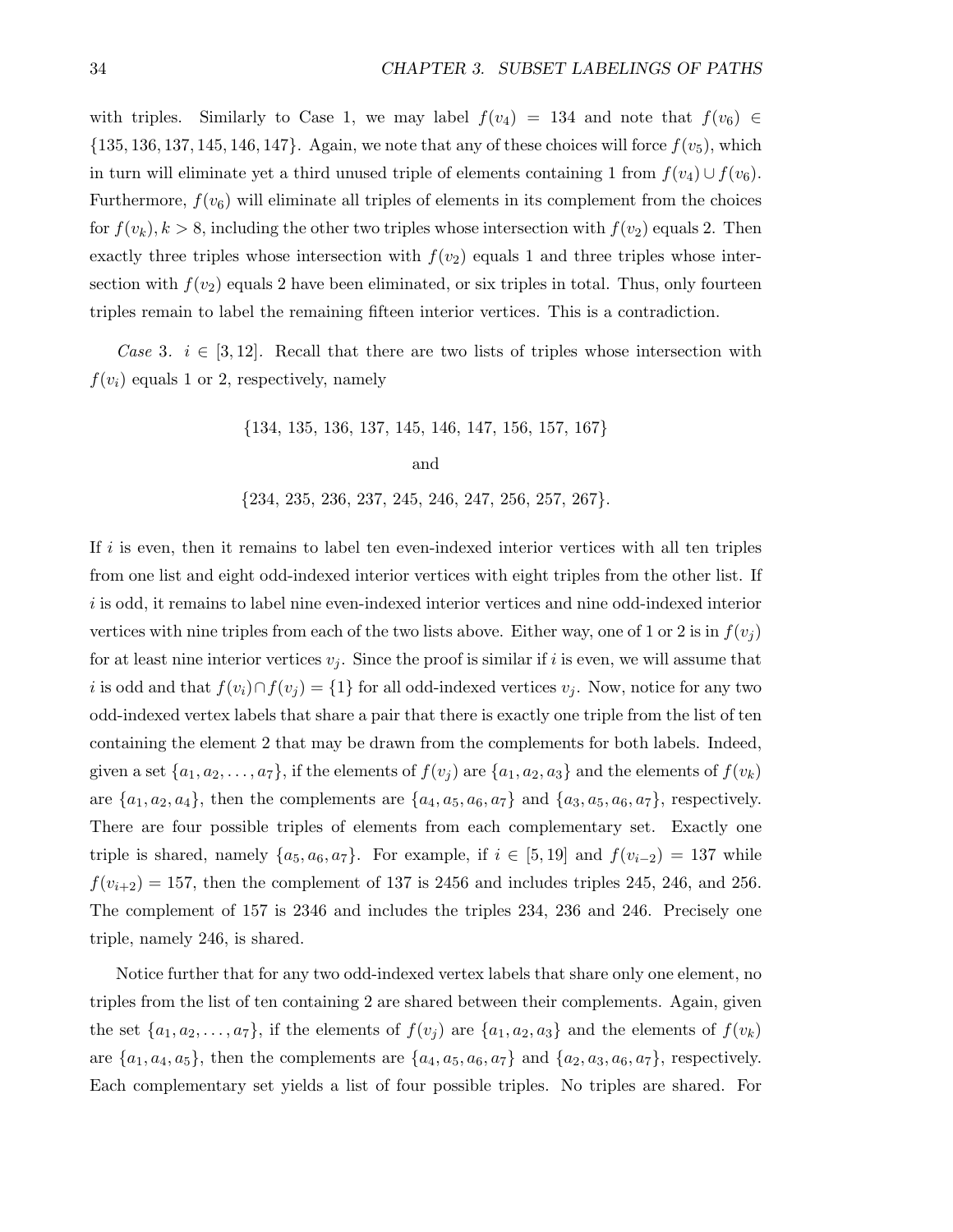example, if  $f(v_{i+2}) = 146$  rather than  $f(v_{i+2}) = 157$ , then its complement includes the triples 257, 235, and 237, which has no overlap with the list of triples 245, 246, and 256 from the complement of  $f(v_{i-2}) = 137$ .

Since more triples are thus eliminated from consideration by two vertices  $v_j$  and  $v_k$  such that  $|f(v_j) \cap f(v_k)| = 1$  than by two vertices such that  $|f(v_j) \cap f(v_k)| = 2$ , it suffices to obtain a contradiction in the case that every two odd-indexed vertex labels share a pair of elements. Without loss of generality, consider two vertices  $v_j$  and  $v_k$  where  $j, k$  are odd integers in [5, 19]. We may assume that  $\{f(v_j), f(v_k)\} = \{137, 157\}$ . Then, whichever triple is selected for  $f(v_{j-1})$  and  $f(v_{k+1})$  respectively, the other two triples in {245, 246, 256} and {234, 236, 246} will be eliminated. Thus, a total of at most thirteen triples from our original list of twenty remain to label fourteen interior vertices, which is a contradiction.

By Cases 1–3, we conclude that  $|f(v_i)| > 2$  for all integers i in any subset labeling  $f: V(P_{23}) \to \mathcal{P}^*([7])$  of  $P_{23}$ . Г

**Theorem 3.4.7** There is no subset labeling  $f : V(P_{23}) \to \mathcal{P}^*([7])$  of  $P_{23}$  such that at least one of the two end-vertices of  $P_{23}$  has a 4-set label and all interior vertices of  $P_{23}$  have 3-set labels.

**Proof.** Let  $P_{23} = (v_1, v_2, \ldots, v_{23})$ . Assume, to the contrary, that there exists a subset labeling  $f: V(P_{23}) \to \mathcal{P}^*([7])$  of  $P_{23}$  such that one of the end-vertices of  $P_{23}$  has a 4-set label and every interior vertex has a 3-set label. We may assume that  $|f(v_1)| = 4$  and  $|f(v_i)| = 3$  for  $2 \le i \le 22$ . Since there are 35 3-element subsets of [7] and  $P_{23}$  has 21 interior vertices, it follows that exactly 21 of these 3-element subsets are used by  $f$  for the interior vertices of  $P_{23}$  and exactly 14 of them are not used by f for the interior vertices of  $P_{23}$ . To simplify the notation, we once again refer to a 3-set  $\{a, b, c\}$  as the triple abc. We show that at least 15 triples in [7] cannot be used as the labels of the interior vertices of  $P_{23}$  by f, producing a contradiction.

We may assume that  $f(v_1) = 4567$ ,  $f(v_2) = 123$ , and  $f(v_3) = 456$ . Hence,  $f(v) \notin$  $\{457, 467, 567\}$  for every vertex v of  $P_{23}$  (and so 457, 467, 567 are eliminated). We may assume that  $f(v_4) = 127$ , eliminating 137 and 237. We may assume that  $f(v_5) = 345$ , eliminating 346 and 356. So far, the seven triples in the set

$$
\{ 457, 467, 567, 137, 237, 346, 356 \}
$$

are eliminated. Thus,  $f(v_6) \in \{126, 167, 267\}$ . Since each of these three triples contains 6,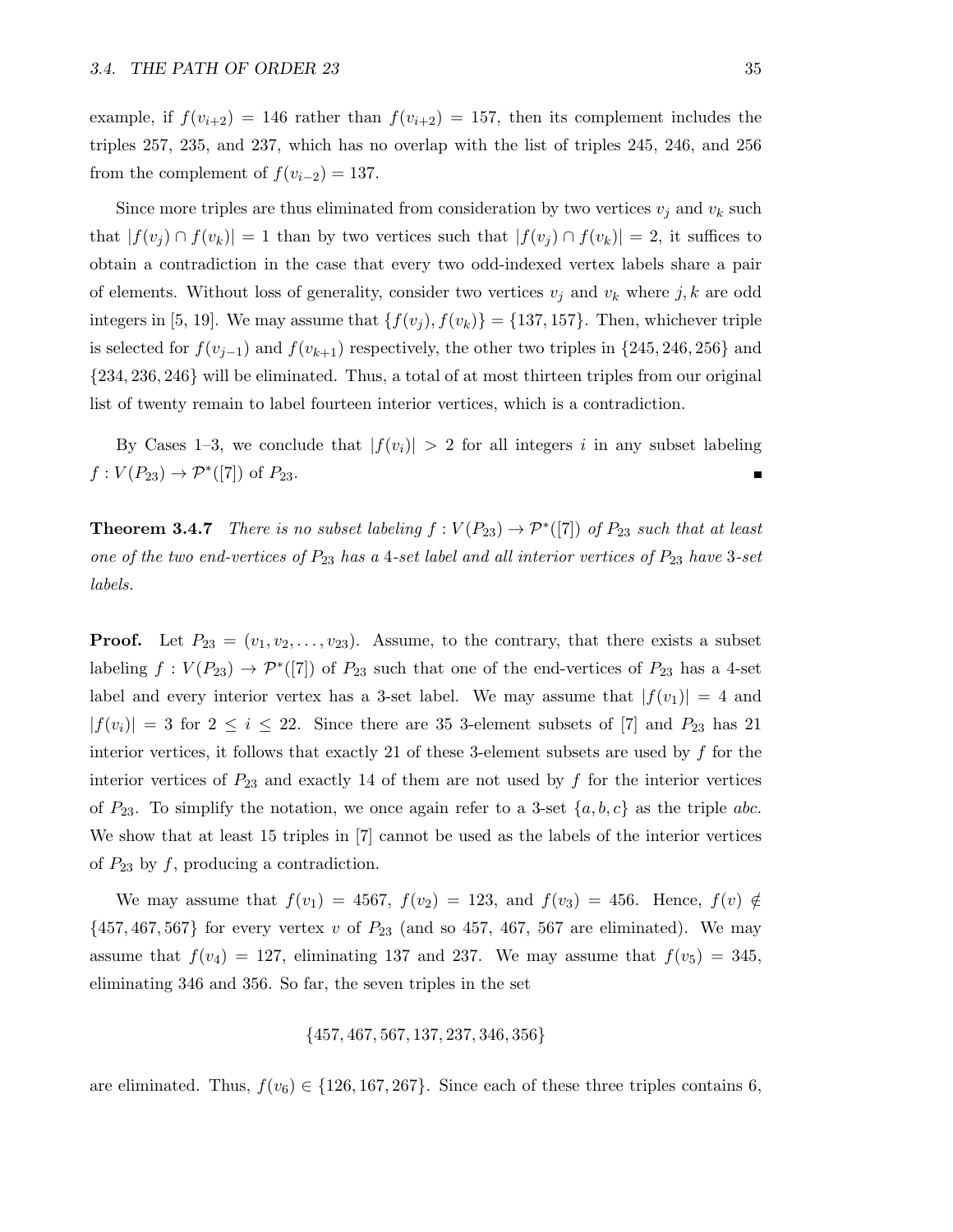and 167 and 267 are equivalent, we may assume that  $f(v_6) = 126$  or  $f(v_6) = 167$ . We consider these two cases.

Case 1.  $f(v_6) = 126$  while 167, 267 are eliminated as possible labels. Thus, the nine triples in the set

{457, 467, 567, 137, 237, 346, 356, 167, 267}

are eliminated. Now,  $f(v_7) \in \{347, 357, 457\}$ . Since 457 is eliminated while 347 and 357 are equivalent, we may assume that  $f(v_7) = 347$  and eliminate 357. Next,  $f(v_8) \in$  $\{125, 156, 256\}$ . Since 156 and 256 are equivalent, we may assume that  $f(v_8) = 125$  or  $f(v_8) = 156$ . There are two subcases.

Subcase 1.1.  $f(v_8) = 125$  and 156, 256 are eliminated as possible labels. So far, the 12 triples in the set

{457, 467, 567, 137, 237, 346, 356, 167, 267, 357, 156, 256}

are eliminated and  $f(v_i)$  is defined for  $1 \leq i \leq 8$  as follows:

 $f(v_1) = 4567, 123, 456, 127, 345, 126, 347, f(v_8) = 125.$ 

Since  $f(v_9) \in \{346, 367, 467\}$  and 346, 347 are eliminated,  $f(v_9) = 367$ . Thus,  $f(v_{10}) \in$  $\{124, 145, 245\}$ . Since 145 and 245 are equivalent, we may assume that  $f(v_{10}) = 124$  or  $f(v_{10}) = 145.$ 

Subcase 1.1.1.  $f(v_{10}) = 124$  and 145, 245 are eliminated as possible labels. Now  $f(v_i)$  is defined for  $1 \leq i \leq 10$  as follows:

 $f(v_1) = 4567, 123, 456, 127, 345, 126, 347, 125, 367, 124 = f(v_{10}).$ 

However, then, there is no triple for  $f(v_{11})$ . Thus, Subcase 1.1.1 cannot occur.

Subcase 1.1.2.  $f(v_{10}) = 145$  and 124, 245 are eliminated as possible labels. So far, the 14 triples in the set

{457, 467, 567, 137, 237, 346, 356, 167, 267, 357, 156, 256, 124, 245}

are eliminated and  $f(v_i)$  is defined for  $1 \leq i \leq 10$  as follows:

 $f(v_1) = 4567, 123, 456, 127, 345, 126, 347, 125, 367, 145 = f(v_{10}).$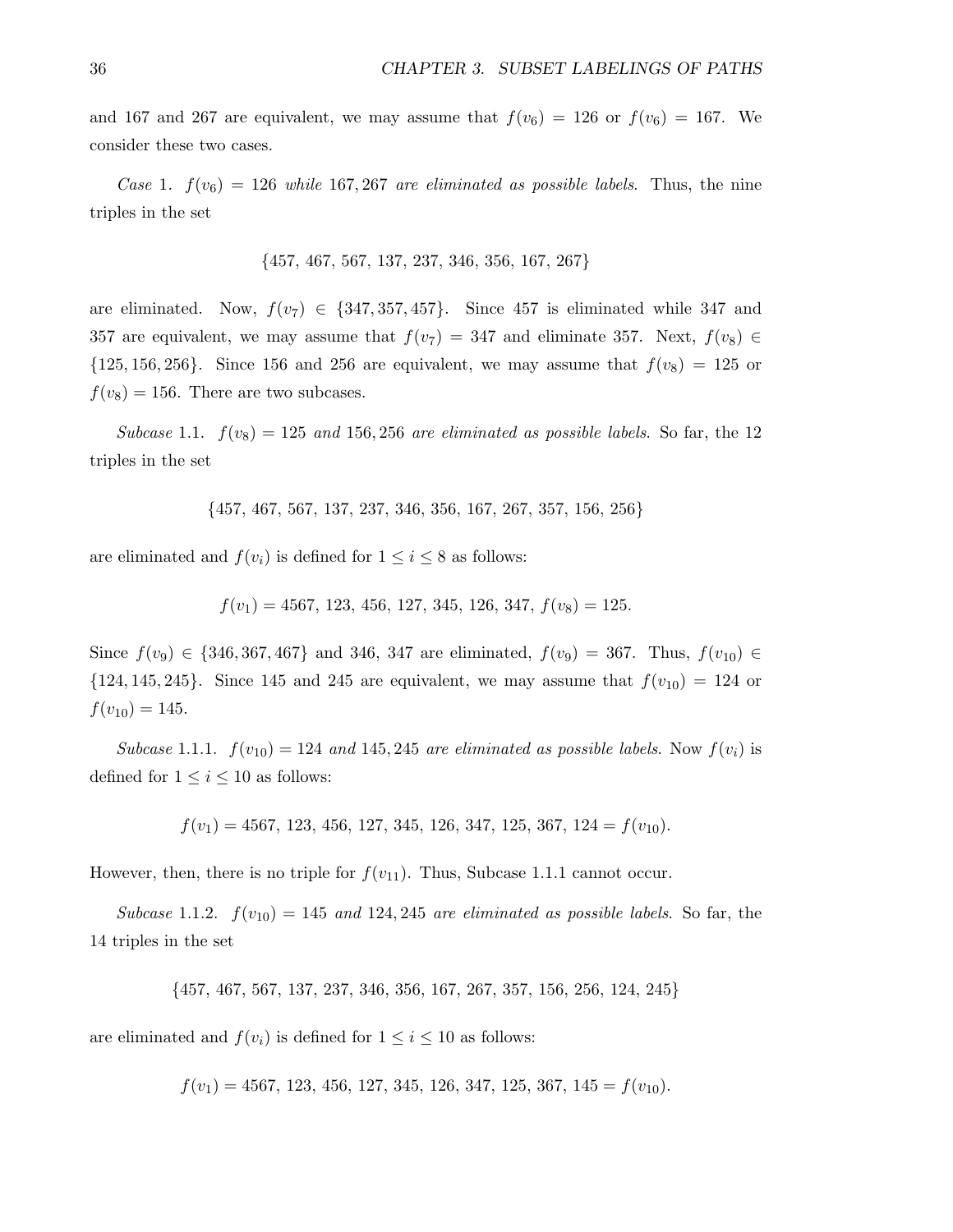The only choice for  $f(v_{11})$  is 236. Thus, we have

$$
f(v_1) = 4567, 123, 456, 127, 345, 126, 347, 125, 367, 145, 236 = f(v_{11}).
$$

Hence,  $f(v_{12}) \in \{147, 157\}$ . Whichever of 147 and 157 is selected for  $f(v_{12})$ , the other is eliminated, giving 15 triples eliminated in total, which is a contradiction. Thus, Subcase 1.1.2 cannot occur. Consequently, Subcase 1.1 cannot occur.

Subcase 1.2.  $f(v_8) = 156$  and 125, 256 are eliminated as possible labels. So far, the 12 triples in the set

$$
\{457, 467, 567, 137, 237, 346, 356, 167, 267, 357, 125, 256\}
$$

are eliminated and the labels  $f(v_i)$  are defined for  $1 \leq i \leq 8$  as follows:

 $f(v_1) = 4567, 123, 456, 127, 345, 126, 347, 156 = f(v_8).$ 

Since 237 is eliminated, it follows that  $f(v_9) = 234$  or  $f(v_9) = 247$ . We consider these two subcases.

Subcase 1.2.1.  $f(v_9) = 234$  while 247 is eliminated as a possible label. So far, the 13 triples in the set

{457, 467, 567, 137, 237, 346, 356, 167, 267, 357, 125, 256, 247}

are eliminated and  $f(v_i)$  is defined for  $1 \leq i \leq 9$  as follows:

 $f(v_1) = 4567, 123, 456, 127, 345, 126, 347, 156, 234 = f(v_9).$ 

Thus, 157 is the only choice for  $f(v_{10})$ . Thus, the labels  $f(v_i)$  are defined for  $1 \le i \le 10$ :

$$
f(v_1) = 4567, 123, 456, 127, 345, 126, 347, 156, 234, 157 = f(v_{10}).
$$

Hence,  $f(v_{11}) = 236$  or  $f(v_{11}) = 246$ .

 $\star$  If  $f(v_{11}) = 236$ , then 246 is eliminated and so 14 triples are eliminated in total. Now,  $f(v_i)$  is defined for  $1 \leq i \leq 11$ :

 $f(v_1) = 4567, 123, 456, 127, 345, 126, 347, 156, 234, 157, 236 = f(v_{11}).$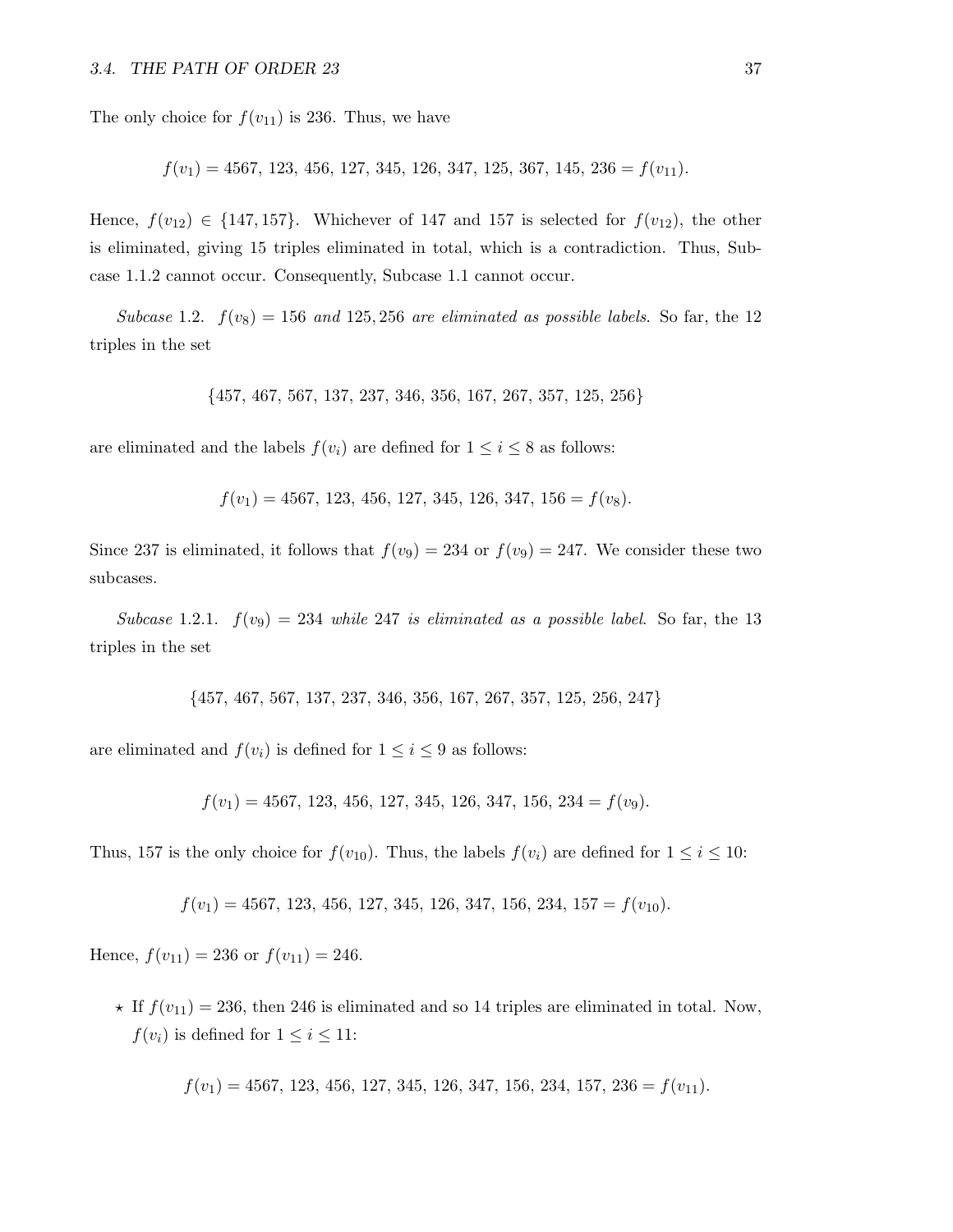Hence,  $f(v_{12}) \in \{145, 147\}$ . Whichever of 145 and 147 is selected for  $f(v_{12})$ , the other is eliminated, giving 15 triples eliminated in total.

 $\star$  If  $f(v_{11}) = 246$ , then 236 is eliminated and so 14 triples are eliminated in total. Now,  $f(v_i)$  is defined for  $1 \leq i \leq 11$  as follows:

 $f(v_1) = 4567, 123, 456, 127, 345, 126, 347, 156, 234, 157, 246 = f(v_{11}).$ 

The only choice for  $f(v_{12})$  is 135. However, then, there is no triple available for  $f(v_{13})$ .

Thus, Subcase 1.2.1 cannot occur.

Subcase 1.2.2.  $f(v_9) = 247$  while 234 is eliminated as a possible label. So far, the 13 triples in the set

{457, 467, 567, 137, 237, 346, 356, 167, 267, 357, 125, 256, 234}

are eliminated and  $f(v_i)$  is defined for  $1 \leq i \leq 9$  as follows:

$$
f(v_1) = 4567, 123, 456, 127, 345, 126, 347, 156, 247 = f(v_9).
$$

Hence,  $f(v_{10}) \in \{135, 136\}.$ 

- $\star$  If  $f(v_{10}) = 135$ , then 136 is eliminated and so 14 triples are eliminated in total. This forces  $f(v_{11}) = 246$ ,  $f(v_{12}) = 157$ ,  $f(v_{13}) = 236$ , and  $f(v_{14}) \in \{145, 147\}$ . Whichever of 145 and 147 is selected for  $f(v_{14})$ , the other is eliminated, giving 15 triples eliminated in total.
- $\star$  If  $f(v_{10}) = 136$ , then 135 is eliminated and so 14 triples are eliminated in total. Then  $f(v_{11}) \in \{245, 257\}$ . Whichever of 245 and 257 is selected for  $f(v_{11})$ , the other is eliminated, giving 15 triples eliminated in total.

Thus, Subcase 1.2.2. (and so Subcase 1.2) cannot occur, completing the proof of Case 1.

Case 2.  $f(v_6) = 167$  while 126, 267 are eliminated as possible labels. Thus, the 9 triples in the set

$$
\{457, 467, 567, 137, 237, 346, 356, 126, 267\}
$$

are eliminated and  $f(v_i)$  is defined for  $1 \leq i \leq 6$  as follows: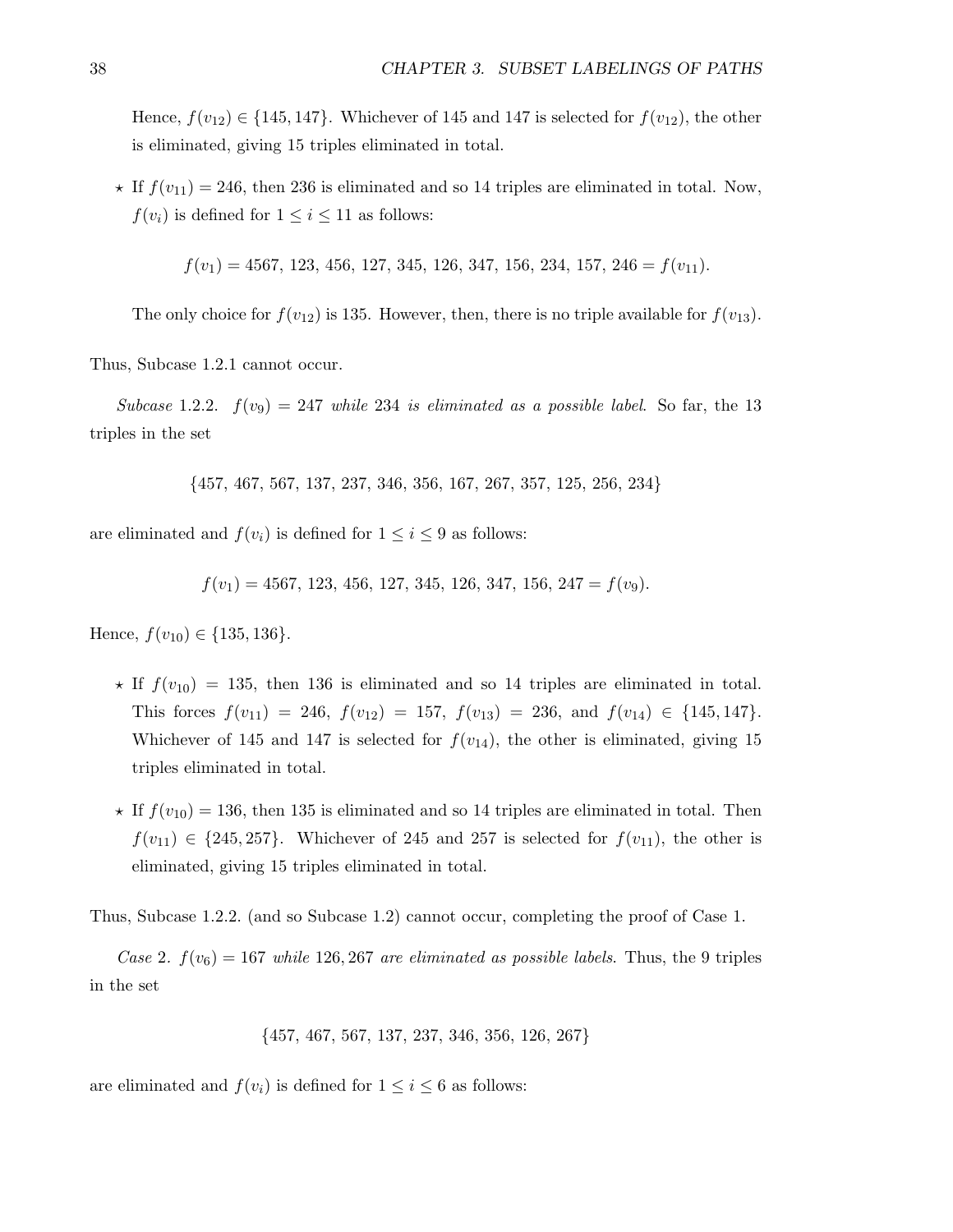$$
f(v_1) = 4567, 123, 456, 127, 345, 167 = f(v_6).
$$

Now,  $f(v_7) \in \{234, 235, 245\}$ . We consider three subcases.

Subcase 2.1.  $f(v_7) = 234$  while 235, 245 are eliminated as possible labels. Thus, the 11 triples in the set

{457, 467, 567, 137, 237, 346, 356, 126, 267, 235, 245}

are eliminated and  $f(v_i)$  is defined for  $1 \leq i \leq 7$  as follows:

$$
f(v_1) = 4567, 123, 456, 127, 345, 167, 234 = f(v_7).
$$

Hence,  $f(v_8) = 156$  or  $f(v_8) = 157$ . We consider two subcases.

Subcase 2.1.1.  $f(v_8) = 156$  while 157 is eliminated as a possible label. Thus, the 12 triples in the set

{457, 467, 567, 137, 237, 346, 356, 126, 267, 235, 245, 157}

are eliminated and  $f(v_i)$  is defined for  $1 \leq i \leq 8$  as follows:

$$
f(v_1) = 4567, 123, 456, 127, 345, 167, 234, 156 = f(v_8).
$$

Hence,  $f(v_9) \in \{247, 347\}.$ 

 $\star$  If  $f(v_9) = 247$ , then 347 is eliminated. Thus, the 13 triples in the set

{457, 467, 567, 137, 237, 346, 356, 126, 267, 235, 245, 157, 347}

are eliminated and  $f(v_i)$  is defined for  $1 \leq i \leq 9$  as follows:

 $f(v_1) = 4567, 123, 456, 127, 345, 167, 234, 156, 247 = f(v_9).$ 

Hence,  $f(v_{10}) = 135$  or  $f(v_{10}) = 136$ .

• If  $f(v_{10}) = 135$ , then 136 is eliminated and so the 14 triples in the set

{457, 467, 567, 137, 237, 346, 356, 126, 267, 235, 245, 157, 347, 136}

are eliminated and  $f(v_i)$  is defined for  $1 \leq i \leq 10$  as follows: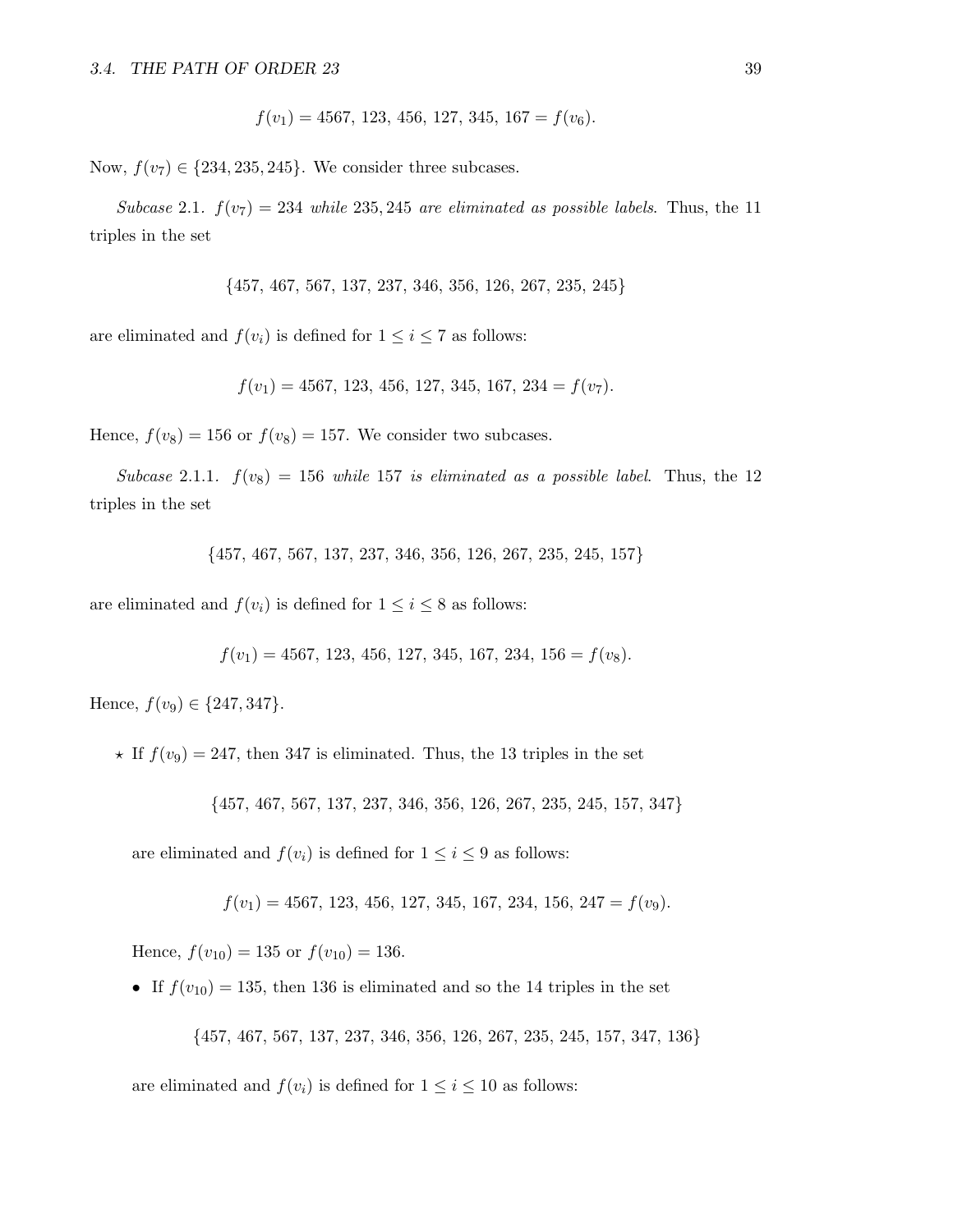$f(v_1) = 4567, 123, 456, 127, 345, 167, 234, 156, 247, 135 = f(v_{10}).$ 

This forces  $f(v_{11}) = 246$ ,  $f(v_{12}) = 357$ , and  $f(v_{13}) \in \{124, 146\}$ . Whichever of 124 and 146 is selected for  $f(v_{13})$ , the other is eliminated, giving 15 triples eliminated in total.

• If  $f(v_{10}) = 136$ , then 135 is eliminated and so the 14 triples in the set

$$
\{457, 467, 567, 137, 237, 346, 356, 126, 267, 235, 245, 157, 347, 135\}
$$

are eliminated and  $f(v_i)$  is defined for  $1 \leq i \leq 10$  as follows:

 $f(v_1) = 4567, 123, 456, 127, 345, 167, 234, 156, 247, 136 = f(v_{10}).$ 

This forces  $f(v_{11}) = 257$  and  $f(v_{12}) \in \{134, 146, 346\}$ . Whichever of 134, 146, 346 is selected for  $f(v_{12})$ , the other two are eliminated, giving 16 triples eliminated in total.

 $\star$  If  $f(v_9) = 347$ , then 247 is eliminated. Thus, the 13 triples in the set

{457, 467, 567, 137, 237, 346, 356, 126, 267, 235, 245, 157, 247}

are eliminated and  $f(v_i)$  is defined for  $1 \leq i \leq 9$  as follows:

 $f(v_1) = 4567, 123, 456, 127, 345, 167, 234, 156, 347 = f(v_9).$ 

Hence,  $f(v_{10}) = 125$  or  $f(v_{10}) = 256$ .

• If  $f(v_{10}) = 125$ , then 256 is eliminated and so the 14 triples in the set

{457, 467, 567, 137, 237, 346, 356, 126, 267, 235, 245, 157, 247, 256}

are eliminated and  $f(v_i)$  is defined for  $1 \leq i \leq 10$  as follows:

$$
f(v_1) = 4567, 123, 456, 127, 345, 167, 234, 156, 347, 125 = f(v_{10}).
$$

Then  $f(v_{11}) \in \{346, 367\}$ . Whichever of 346, 367 is selected for  $f(v_{11})$ , the other is eliminated, giving 15 triples eliminated in total.

• If  $f(v_{10}) = 256$ , then 125 is eliminated and so the 14 triples in the set

{457, 467, 567, 137, 237, 346, 356, 126, 267, 235, 245, 157, 247, 125}

are eliminated and  $f(v_i)$  is defined for  $1 \leq i \leq 10$  as follows: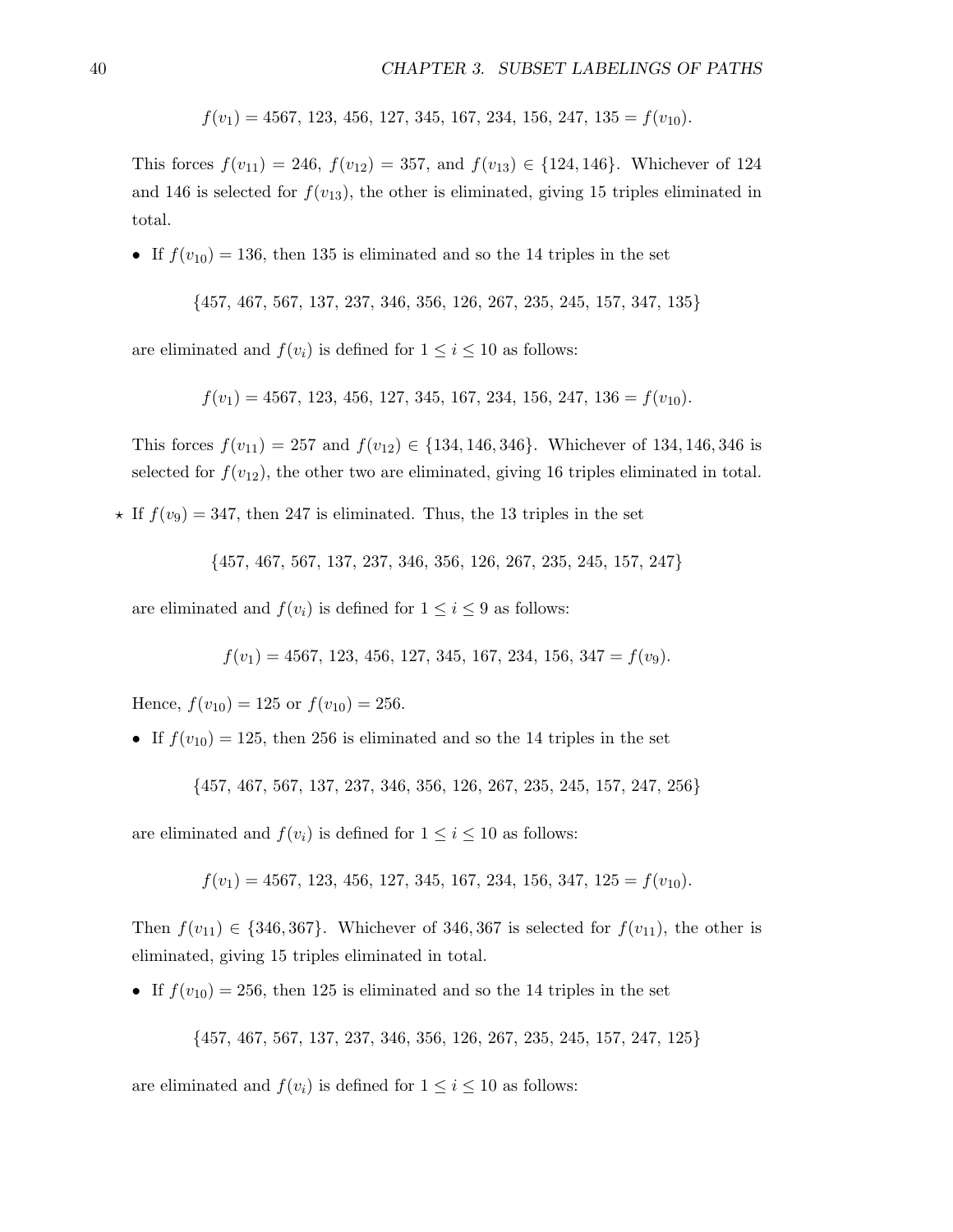$f(v_1) = 4567, 123, 456, 127, 345, 167, 234, 156, 347, 256 = f(v_{10}).$ 

Then  $f(v_{11}) \in \{134, 147\}$ . Whichever of 134, 147 is selected for  $f(v_{11})$ , the other is eliminated, giving 15 triples eliminated in total.

Thus, Subcase 2.1.1 cannot occur.

Subcase 2.1.2.  $f(v_8) = 157$  and 156 is eliminated. Thus, the 12 triples in the set

{457, 467, 567, 137, 237, 346, 356, 126, 267, 235, 245, 156}

are eliminated and  $f(v_i)$  is defined for  $1 \leq i \leq 8$  as follows:

$$
f(v_1) = 4567, 123, 456, 127, 345, 167, 234, 157 = f(v_8).
$$

Hence,  $f(v_9) \in \{236, 246, 346\}$ . Whichever of 236, 246, 346 is selected for  $f(v_9)$ , the other two are eliminated, giving 14 triples eliminated in total.

- $\star$  If  $f(v_9) = 236$ , then 246, 346 are eliminated and  $f(v_{10}) \in \{145, 147\}$ . Whichever of 145, 147 is selected for  $f(v_{10})$ , the other is eliminated, giving 15 triples eliminated in total.
- $\star$  If  $f(v_9) = 246$ , then 236, 346 are eliminated and  $f(v_{10}) \in \{135, 357\}$ . Whichever of 135, 357 is selected for  $f(v_{10})$ , the other is eliminated, giving 15 triples eliminated in total.
- $\star$  If  $f(v_9) = 346$ , then 236, 246 are eliminated and  $f(v_{10}) \in \{125, 127, 257\}$ . Whichever of 125, 127, 257 is selected for  $f(v_{10})$ , the other two are eliminated, giving 16 triples eliminated in total.

Thus, Subcase 2.1 cannot occur.

Subcase 2.2.  $f(v_7) = 235$  and 234, 245 are eliminated. Thus, the 11 triples in the set

{457, 467, 567, 137, 237, 346, 356, 126, 267, 234, 245}

are eliminated and  $f(v_i)$  is defined for  $1 \leq i \leq 7$  as follows:

$$
f(v_1) = 4567, 123, 456, 127, 345, 167, 235 = f(v_7).
$$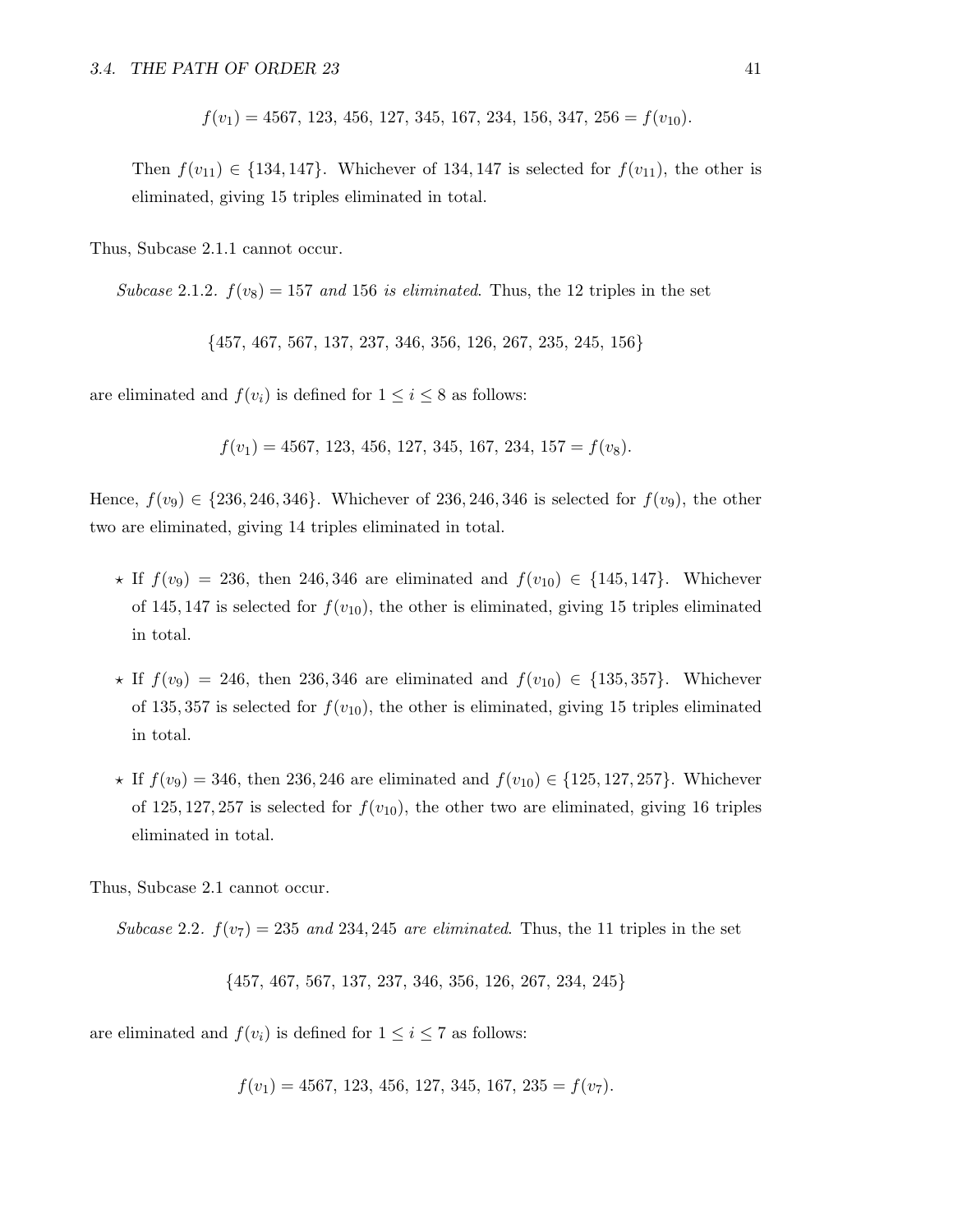Hence,  $f(v_8) = 146$  or  $f(v_8) = 147$ . We consider these two subcases.

Subcase 2.2.1.  $f(v_8) = 146$  and 147 is eliminated. Thus, the 12 triples in the set

{457, 467, 567, 137, 237, 346, 356, 126, 267, 234, 245, 147}

are eliminated and  $f(v_i)$  is defined for  $1 \leq i \leq 8$  as follows:

 $f(v_1) = 4567, 123, 456, 127, 345, 167, 235, 146 = f(v_8).$ 

Hence,  $f(v_9) \in \{257, 357\}.$ 

- $\star$  If  $f(v_9) = 257$ , then 357 is eliminated, giving 13 triples eliminated. Then  $f(v_{10}) \in$  ${134, 136}.$ 
	- If  $f(v_{10}) = 134$ , then 136 is eliminated, giving 14 triples eliminated. This forces  $f(v_{11}) = 256$ ,  $f(v_{12}) = 347$ , and  $f(v_{13}) \in \{125, 156\}$ . Whichever of 125, 156 is selected for  $f(v_{13})$ , the other is eliminated, giving 15 triples eliminated in total.
	- If  $f(v_{10}) = 136$ , then 134 is eliminated, giving 14 triples eliminated. This forces  $f(v_{11}) = 247$  and  $f(v_{12}) \in \{135, 156\}$ . Whichever of 135, 156 is selected for  $f(v_{12})$ , the other is eliminated, giving 15 triples eliminated in total.
- $\star$  If  $f(v_9) = 357$ , then 257 is eliminated, giving 13 triples eliminated. Then  $f(v_{10}) \in$  ${124, 246}.$

• If  $f(v_{10}) = 124$ , then 246 is eliminated, giving 14 triples eliminated. This forces  $f(v_{11}) = 367$  and  $f(v_{12}) \in \{125, 145\}$ . Whichever of 125, 145 is selected for  $f(v_{12})$ , the other is eliminated, giving 15 triples eliminated in total.

• If  $f(v_{10}) = 246$ , then 124 is eliminated, giving 14 triples eliminated. Then  $f(v_{11}) \in$  $\{135, 157\}$ . Whichever of 135, 157 is selected for  $f(v_{11})$ , the other is eliminated, giving 15 triples eliminated in total.

Thus, Subcase 2.2.1 is impossible.

Subcase 2.2.2.  $f(v_8) = 147$  and 146 is eliminated. Thus, the 12 triples in the set

{457, 467, 567, 137, 237, 346, 356, 126, 267, 234, 245, 146}

are eliminated and  $f(v_i)$  is defined for  $1 \leq i \leq 8$  as follows:

$$
f(v_1) = 4567, 123, 456, 127, 345, 167, 235, 147 = f(v_8).
$$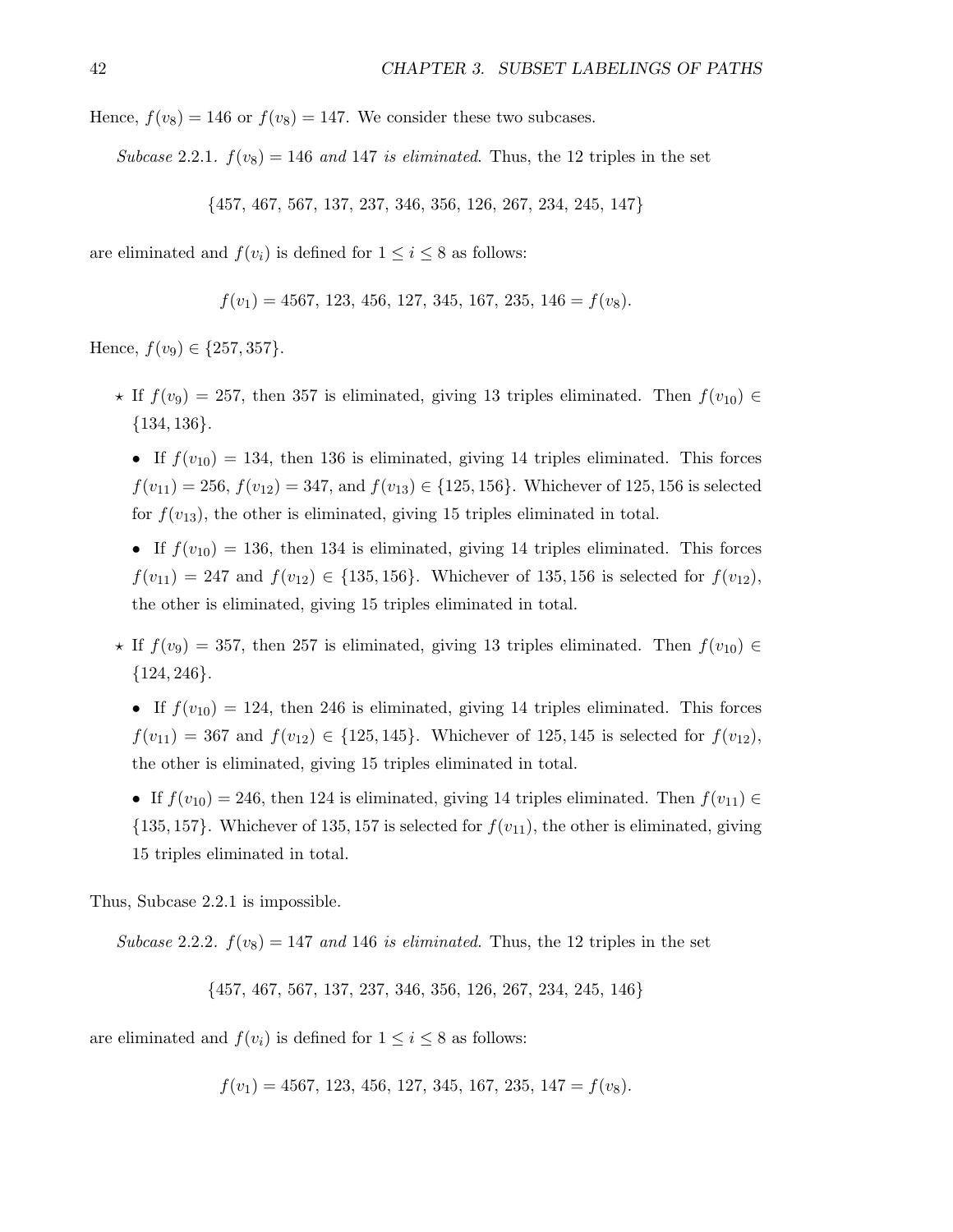Hence,  $f(v_9) \in \{236, 256\}.$ 

- $\star$  If  $f(v_9) = 236$ , then 256 is eliminated, giving 13 triples eliminated. Then  $f(v_{10}) \in$  ${145, 157}.$ 
	- If  $f(v_{10}) = 145$ , then 157 is eliminated, giving 14 triples eliminated. This forces  $f(v_{11}) = 367$  and  $f(v_{12}) \in \{124, 125\}$ . Whichever of 124, 125 is selected for  $f(v_{12})$ , the other is eliminated, giving 15 triples eliminated in total.
	- If  $f(v_{10}) = 157$ , then 145 is eliminated, giving 14 triples eliminated. This forces  $f(v_{11}) = 246$  and  $f(v_{12}) \in \{135, 357\}$ . Whichever of 135, 357 is selected for  $f(v_{12})$ , the other is eliminated, giving 15 triples eliminated in total.
- $\star$  If  $f(v_9) = 256$ , then 236 is eliminated, giving 13 triples eliminated. Then  $f(v_{10}) \in$  ${134, 347}.$ 
	- If  $f(v_{10}) = 134$ , then 347 is eliminated, giving 14 triples eliminated. This forces  $f(v_{11}) = 257$  and  $f(v_{12}) \in \{136, 146\}$ . Whichever of 136, 146 is selected for  $f(v_{12})$ , the other is eliminated, giving 15 triples eliminated in total.
	- If  $f(v_{10}) = 347$ , then 134 is eliminated, giving 14 triples eliminated. Then  $f(v_{11}) \in$  $\{125, 156\}$ . Whichever of 125, 156 is selected for  $f(v_{11})$ , the other is eliminated, giving 15 triples eliminated in total.

Thus, Subcase 2.2.2 is impossible. Consequently, Subcase 2.2 cannot occur.

Subcase 2.3.  $f(v_7) = 245$  and 234, 235 are eliminated. Thus, the 11 triples in the set

{457, 467, 567, 137, 237, 346, 356, 126, 267, 234, 235}

are eliminated and  $f(v_i)$  is defined for  $1 \leq i \leq 7$  as follows:

$$
f(v_1) = 4567, 123, 456, 127, 345, 167, 245 = f(v_7).
$$

Hence,  $f(v_8) = 136$  or  $f(v_8) = 367$ . We consider these two subcases.

Subcase 2.3.1.  $f(v_8) = 136$  and 367 is eliminated. Thus, the 12 triples in the set

{457, 467, 567, 137, 237, 346, 356, 126, 267, 234, 235, 367}

are eliminated and  $f(v_i)$  is defined for  $1 \leq i \leq 8$  as follows:

$$
f(v_1) = 4567, 123, 456, 127, 345, 167, 245, 136 = f(v_8).
$$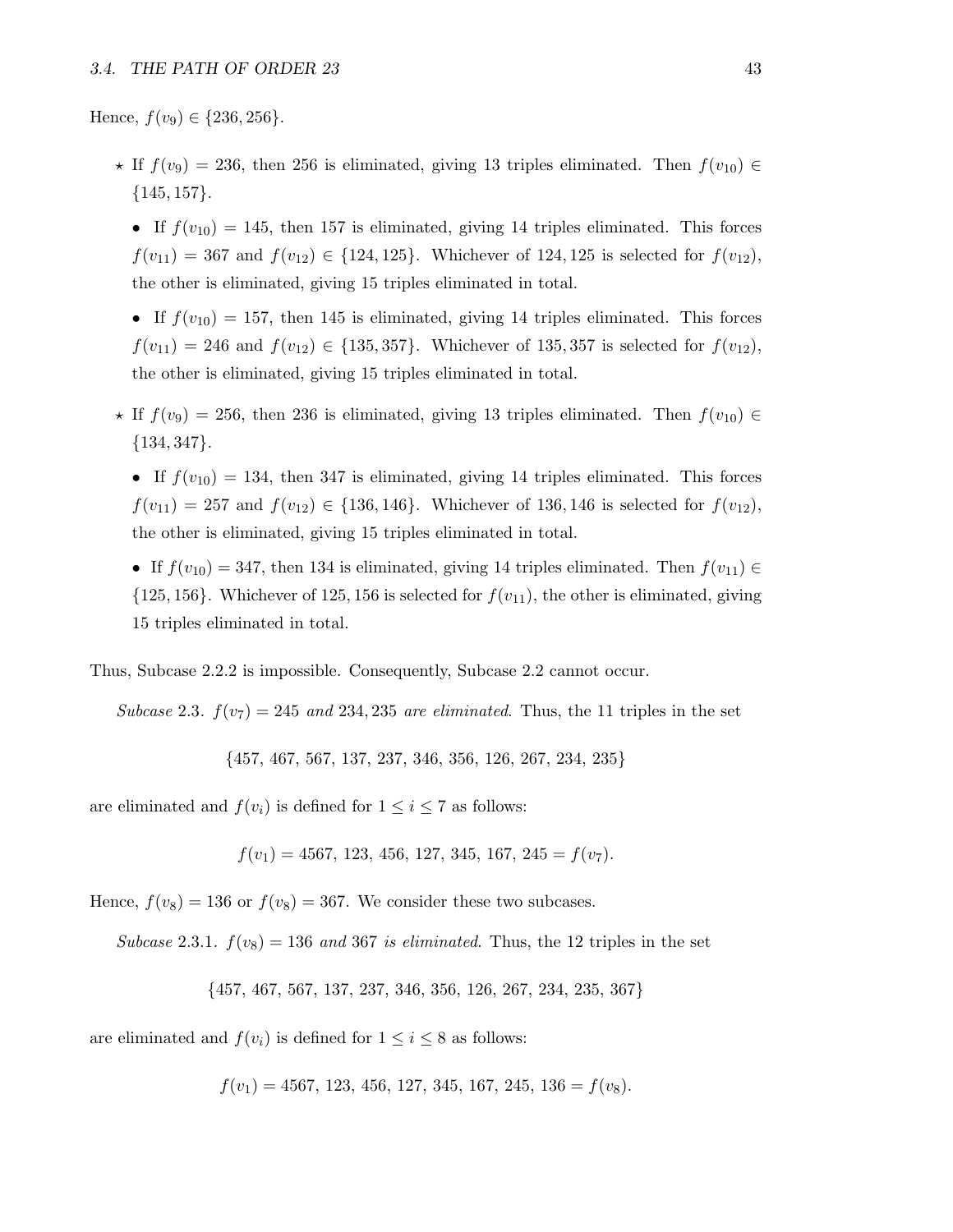Hence,  $f(v_9) \in \{247, 257\}$ .

- $\star$  If  $f(v_9) = 247$ , then 257 is eliminated, giving 13 triples eliminated. Then  $f(v_{10}) \in$  $\{135, 156\}.$ 
	- If  $f(v_{10}) = 135$ , then 156 is eliminated, giving 14 triples eliminated. This forces  $f(v_{11}) = 246$  and  $f(v_{12}) \in \{157, 357\}$ . Whichever of 157, 357 is selected for  $f(v_{12})$ , the other is eliminated, giving 15 triples eliminated in total.
	- If  $f(v_{10}) = 156$ , then 135 is eliminated, giving 14 triples eliminated. This forces  $f(v_{11}) = 347$  and  $f(v_{12}) \in \{125, 256\}$ . Whichever of 125, 256 is selected for  $f(v_{12})$ , the other is eliminated, giving 15 triples eliminated in total.
- $\star$  If  $f(v_9) = 257$ , then 247 is eliminated, giving 13 triples eliminated. Then  $f(v_{10}) \in$ {134, 146}.
	- If  $f(v_{10}) = 134$ , then 146 is eliminated, giving 14 triples eliminated. This forces  $f(v_{11}) = 256$  and  $f(v_{12}) \in \{147, 347\}$ . Whichever of 147, 347 is selected for  $f(v_{12})$ , the other is eliminated, giving 15 triples eliminated in total.
	- If  $f(v_{10}) = 146$ , then 134 is eliminated, giving 14 triples eliminated. This forces  $f(v_{11}) = 357$  and  $f(v_{12}) \in \{124, 246\}$ . Whichever of 124, 246 is selected for  $f(v_{12})$ , the other is eliminated, giving 15 triples eliminated in total.

Thus, Subcase 2.3.1 cannot occur.

Subcase 2.3.2.  $f(v_8) = 367$  and 136 is eliminated. Thus, the 12 triples in the set

{457, 467, 567, 137, 237, 346, 356, 126, 267, 234, 235, 136}

are eliminated and  $f(v_i)$  is defined for  $1 \leq i \leq 8$  as follows:

$$
f(v_1) = 4567, 123, 456, 127, 345, 167, 245, 367 = f(v_8).
$$

Hence,  $f(v_9) \in \{124, 125, 145\}.$ 

 $\star$  If  $f(v_9) = 124$ , then 125, 145 are eliminated. Thus, the 14 triples in the set

{457, 467, 567, 137, 237, 346, 356, 126, 267, 234, 235, 136, 125, 145}

are eliminated and  $f(v_i)$  is defined for  $1 \leq i \leq 9$  as follows:

 $f(v_1) = 4567, 123, 456, 127, 345, 167, 245, 367, 124 = f(v_9).$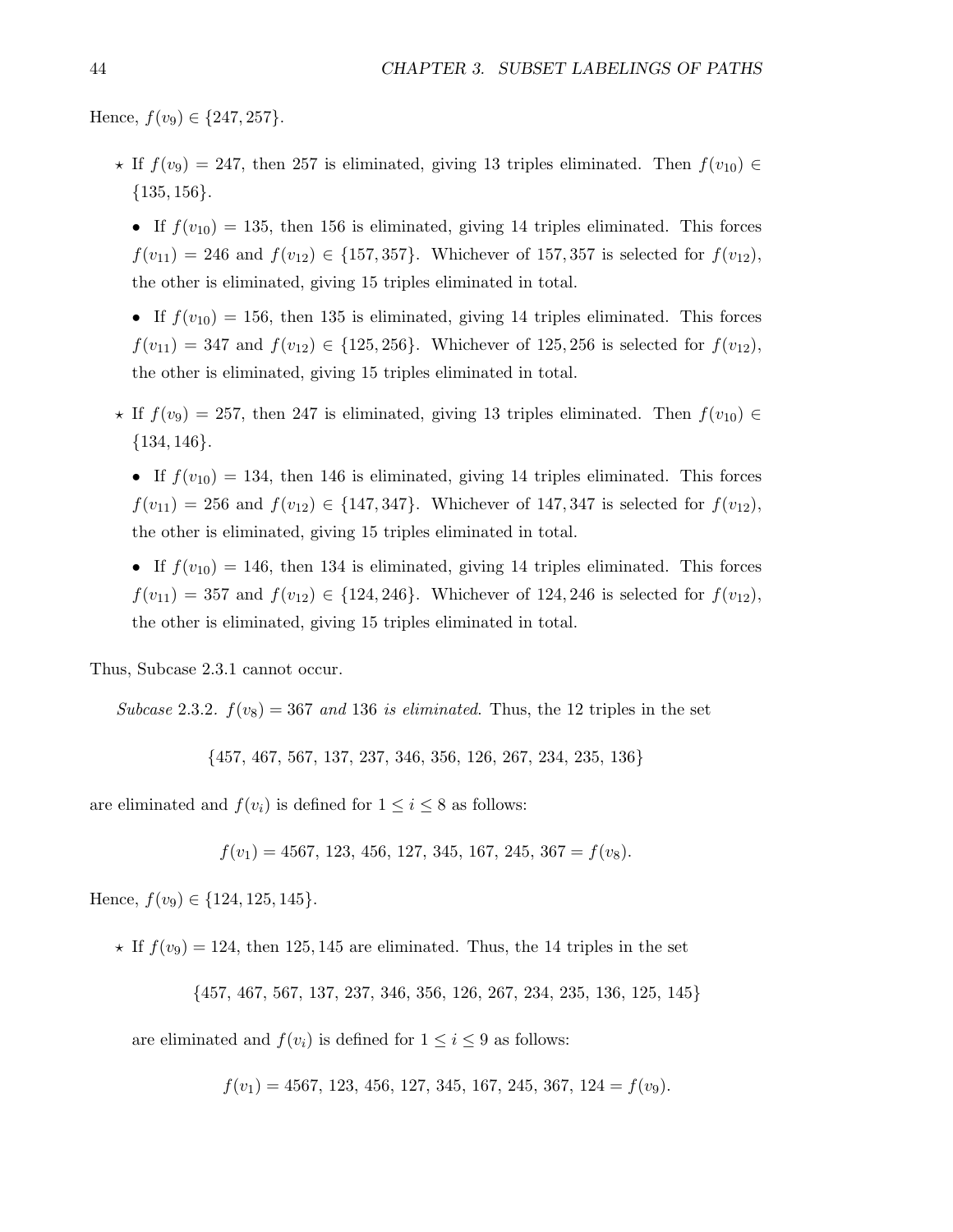This forces  $f(v_{10}) = 357$  and  $f(v_{11}) \in \{146, 246\}$ . Whichever of 146, 246 is selected for  $f(v_{11})$ , the other is eliminated, giving 15 triples eliminated in total.

 $\star$  If  $f(v_9) = 125$ , then 124, 145 are eliminated. Thus, the 14 triples in the set

{457, 467, 567, 137, 237, 346, 356, 126, 267, 234, 235, 136, 124, 145}

are eliminated and  $f(v_i)$  is defined for  $1 \leq i \leq 9$  as follows:

 $f(v_1) = 4567, 123, 456, 127, 345, 167, 245, 367, 125 = f(v_9).$ 

This forces  $f(v_{10}) = 347$  and  $f(v_{11}) \in \{156, 256\}$ . Whichever of 156, 256 is selected for  $f(v_{11})$ , the other is eliminated, giving 15 triples eliminated in total.

 $\star$  If  $f(v_9) = 145$ , then 124, 125 are eliminated. Thus, the 14 triples in the set

{457, 467, 567, 137, 237, 346, 356, 126, 267, 234, 235, 136, 124, 125}

are eliminated and  $f(v_i)$  is defined for  $1 \leq i \leq 9$  as follows:

 $f(v_1) = 4567, 123, 456, 127, 345, 167, 245, 367, 145 = f(v_9).$ 

This forces  $f(v_{10}) = 236$  and  $f(v_{11}) \in \{147, 157\}$ . Whichever of 147, 157 is selected for  $f(v_{11})$ , the other is eliminated, giving 15 triples eliminated in total.

Thus, Subcase 2.3.2 (and so Subcase 2.3) cannot occur. Consequently, the proof of Case 2 is completed.

We are now prepared to present the following result.

Theorem 3.4.8  $\rho(P_{23}) = 8$ .

**Proof.** Let  $P_{23} = (v_1, v_2, \ldots, v_{23})$ . Since there is a subset labeling of  $P_{23}$  using labels in the set  $\mathcal{P}^*([8])$  defined by

$$
S_f(P_{23}) = (2457, 136, 245, 367, 125, 347, 156, 234, 567, 123, 456, 127, 345, 267, 135, 246, 357, 146, 235, 1478, 236, 1457, 2368),
$$

it follows that  $\rho(P_{23}) \leq 8$ . Since  $\rho(P_{23}) \geq 7$ , it remains to show that  $\rho(P_{23}) \neq 7$ . By Proposition 3.2.2, no vertex of  $P_{23}$  can have a 1-set label, and by Proposition 3.2.1, we have  $f(u) \neq f(v)$  for any subset labeling f for every two distinct vertices of  $P_{23}$ . We now assume, to the contrary, that there exists a subset labeling  $f: V(P_{23}) \to \mathcal{P}^*([7])$  of  $P_{23}$ . First, we present the following facts: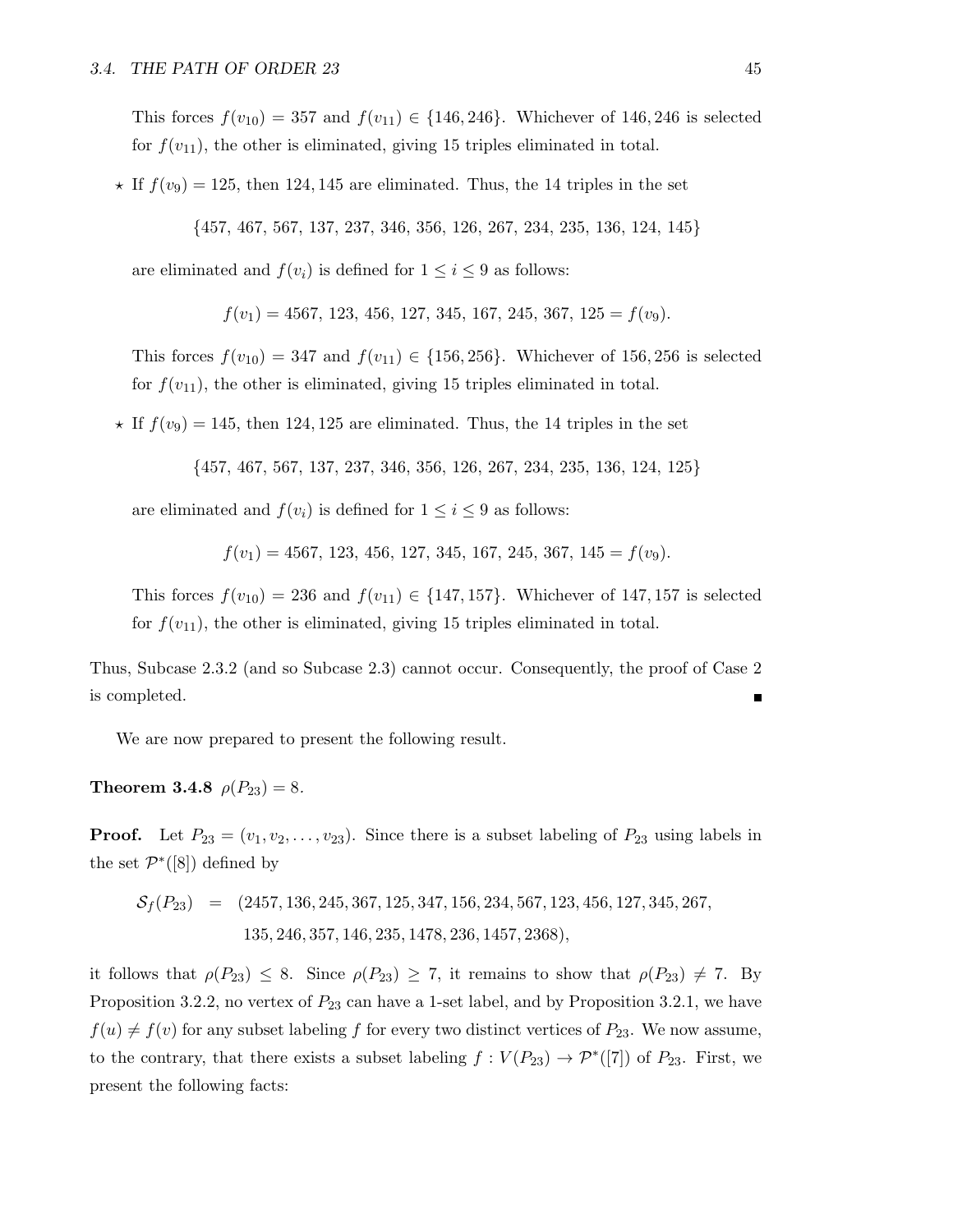**Fact 1:** No vertex of  $P_{23}$  can have a 2-set label by Theorem 3.4.6.

**Fact 2:** No vertex of  $P_{23}$  can have a 5-set label.

**Fact 3:** No interior vertex of  $P_{23}$  can have a 4-set label.

**Fact 4:** It is impossible that (1)  $|f(v_1)| = 4$  or (2)  $|f(v_2)| = 4$  and  $|f(v_i)| = 3$  for  $2 \leq i \leq 22$  by Theorem 3.4.7.

**Proof of Fact 2:** Suppose that  $|f(v_i)| = 5$  for some integer i with  $1 \leq i \leq n$ . We may assume that  $1 \leq i \leq \left\lfloor \frac{n}{2} \right\rfloor$  $\frac{n}{2}$  and  $f(v_i) = [5]$ . However, then,  $f(v_{i+1}) = 67$ , which is impossible by Fact 1.

**Proof of Fact 3:** Suppose that  $|f(v_i)| = 4$  for some integer i with  $2 \le i \le n - 1$ . We may assume that  $2 \leq i \leq \left\lfloor \frac{n}{2} \right\rfloor$  $\frac{n}{2}$  and  $f(v_i) = [4]$ . Since every two 4-element subsets of [7] have at least one element in common, it follows that  $|f(v_{i-1})| \neq 4$  and  $|f(v_{i+1})| \neq 4$ . Furthermore, by Fact 1,  $|f(v_{i-1})| \neq 2$  and  $|f(v_{i+1})| \neq 2$ . Hence,  $|f(v_{i-1})| = |f(v_{i+1})| = 3$ . However, then,  $f(v_{i-1}) = 567 = f(v_{i+1})$ , which is a contradiction by Proposition 3.2.1.

By Proposition 3.2.2 and **Facts 1** and 2, it follows that  $|f(v)| \notin \{1,2,5\}$  for every vertex v of  $P_{23}$ . By Facts 3 and 4, it follows that  $|f(v)| = 3$  for each vertex v of  $P_{23}$ . We may assume that  $f(v_1) = 123$  and  $f(v_2) = 456$ . Since f is a subset labeling of  $P_{23}$ , it follows that  $f(v_1) \cap f(v_i) \neq \emptyset$  for  $3 \leq i \leq 23$ . However, then, the subset labeling  $g: V(P_{23}) \to \mathcal{P}^*([7])$ of  $P_{23}$  defined by  $g(v_1) = f(v_1) \cup \{7\}$  and  $g(v_i) = f(v_i)$  for  $2 \leq i \leq 23$  is also a subset labeling, which contradicts Fact 4.

We conclude that  $\rho(P_{23}) \geq 8$ . Consequently,  $\rho(P_{23}) = 8$ .

П

Finally, we present a subset labeling  $f : V(P_{24}) \to \mathcal{P}^*([8])$ :

 $S_f(P_{24}) = (1234, 567, 123, 458, 2367, 158, 2467, 358, 1467, 235, 1678, 245,$ 1378, 256, 3478, 125, 3468, 257, 1346, 278, 1345, 268, 1357, 2468)

We now summarize the values of  $\rho(P_n)$  for  $3 \leq n \leq 23$  as follows:

$$
\rho(P_n) = \begin{cases}\n n - 1 & \text{if } 3 \le n \le 6 \\
 5 & \text{if } n = 7 \\
 6 & \text{if } 8 \le n \le 11 \\
 7 & \text{if } 12 \le n \le 22 \\
 8 & \text{if } n = 23, 24.\n\end{cases}
$$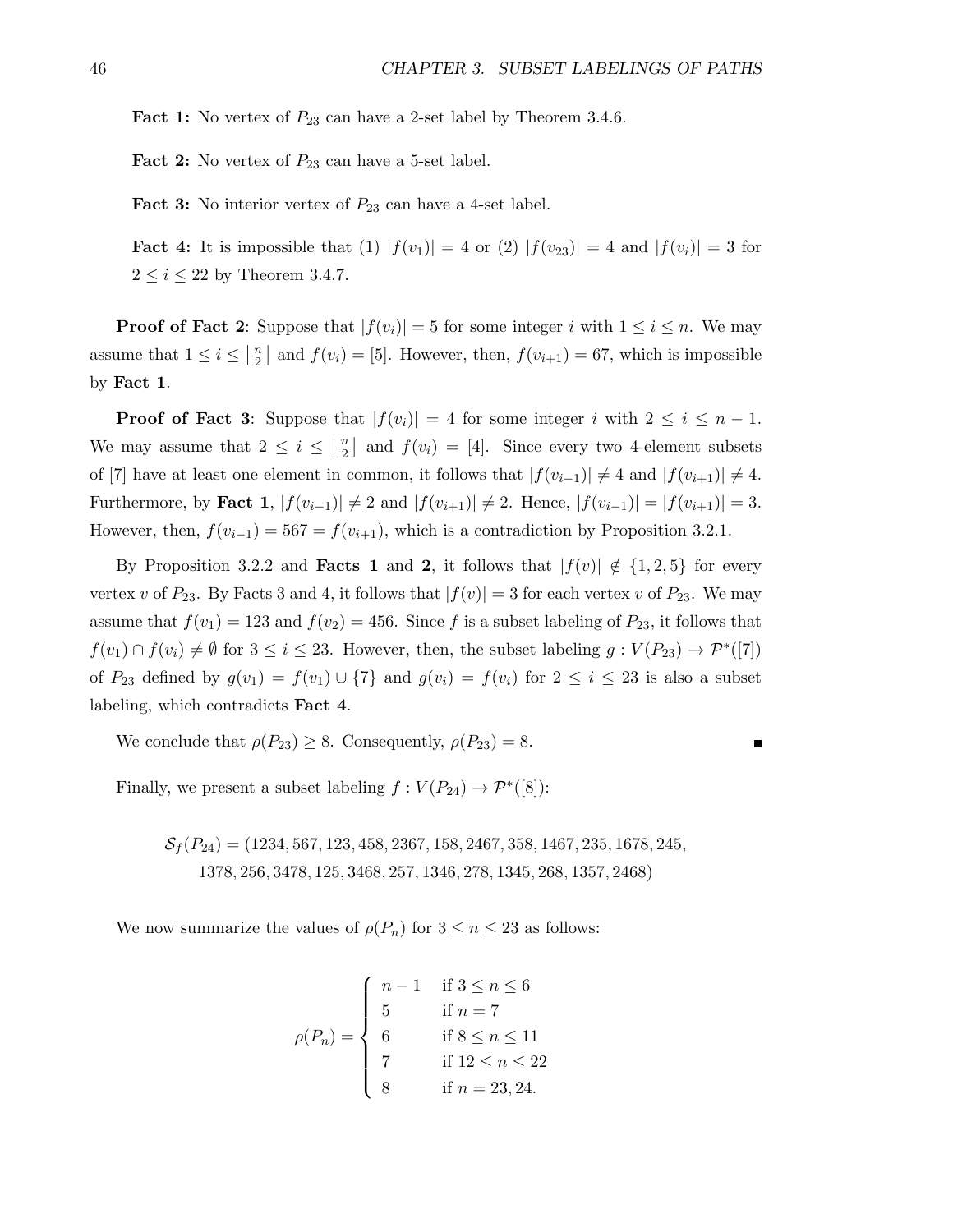We have seen that  $\rho(P_{n+1}) \leq \rho(P_n) + 1$  for  $n \geq 3$  by Theorem 3.1.1. Therefore, the following is a consequence of Theorems 3.1.1 and 3.4.8.

Corollary 3.4.9 If  $n \ge 23$ , then  $8 \le \rho(P_n) \le n - 15$ .

It remains to establish sharp lower and upper bounds for the subset index of paths.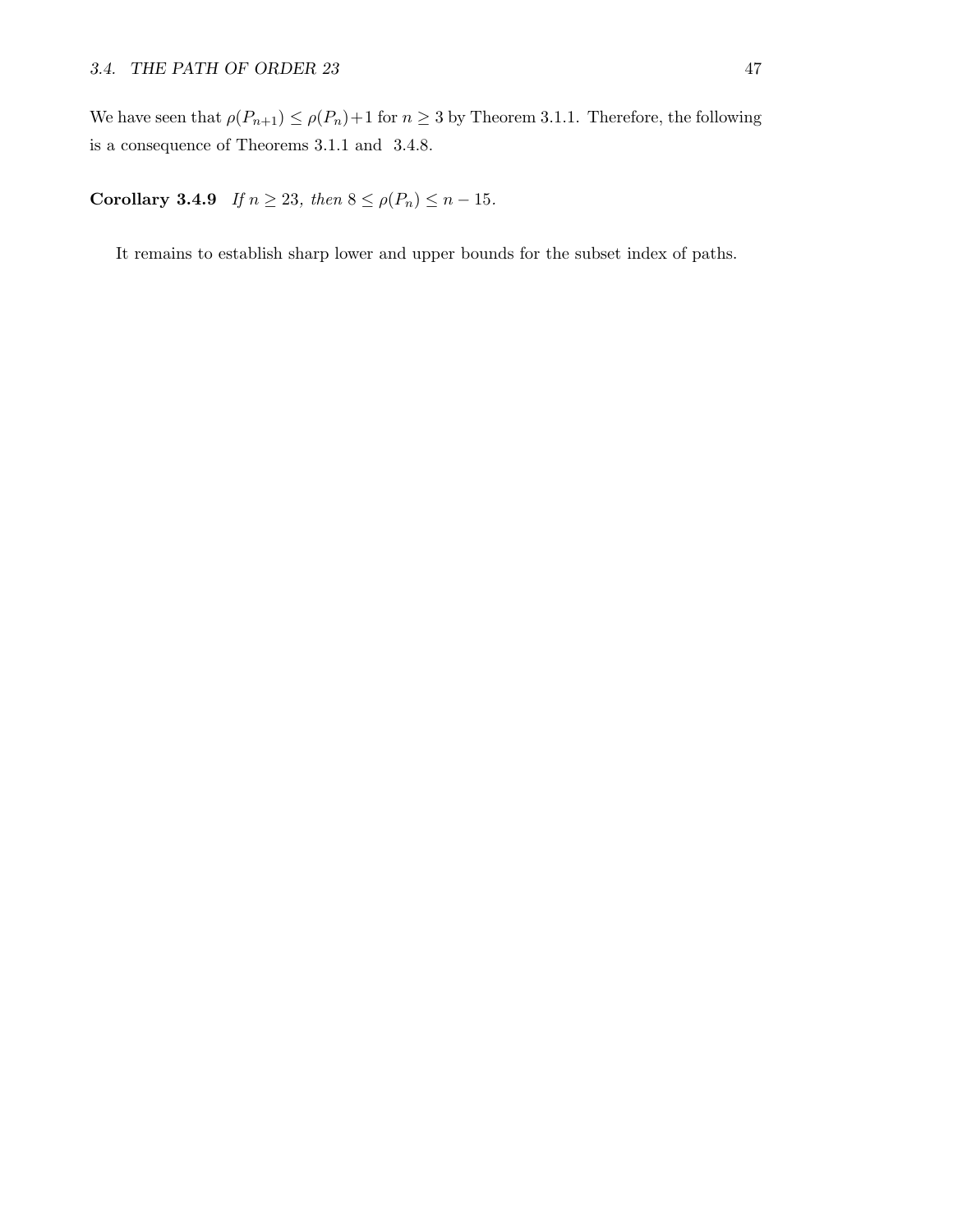# Chapter 4

# Subset Labelings of Cycles

### 4.1 Introduction

In this chapter, we turn our attention to subset labelings of cycles. For each integer  $n \geq 3$ , the path  $P_{n-1}$  of order  $n-1$  is an induced subgraph of the cycle  $C_n$  of order n. By Observation 2.1.5, it follows that

$$
\rho(C_n) \ge \rho(P_{n-1})
$$
 for every integer  $n \ge 3$ .

Since  $\rho(P_n) \leq \rho(P_{n+1}) \leq \rho(P_n) + 1$  by Theorem 3.1.1, it follows that

$$
\rho(C_n) \ge \rho(P_n) - 1
$$
 for every integer  $n \ge 3$ .

Consequently, there is a (probably expected) connection between subset labelings of cycles and paths. The following is a consequence of Theorem 3.1.1 (see [2]).

 $\textbf{Proposition 4.1.1} \lim_{n \to \infty} \rho(C_n) = \infty.$ 

Since  $C_3 = K_3$  is the complete graph of order 3,  $C_4 = K_{2,2}$  is the complete bipartite graph of order 4, and the subset indices of these two classes of graphs are known, we consider cycles of order 5 or more. Exact values of  $\rho(C_n)$  have been determined in [2] for  $n = 5, 6, 7$ .

**Proposition 4.1.2**  $\rho(C_5) = \rho(C_6) = 5$  and  $\rho(C_7) = 7$ .

Figure 4.1 shows a subset labeling of  $C_n$  of order n for each integer  $n = 5, 6, 7$ .

While  $\lim_{n\to\infty} \rho(C_n) = \infty$  by Proposition 4.1.1, it follows by Proposition 4.1.2 that there is no result for cycles corresponding to Theorem 3.1.1 for paths, namely,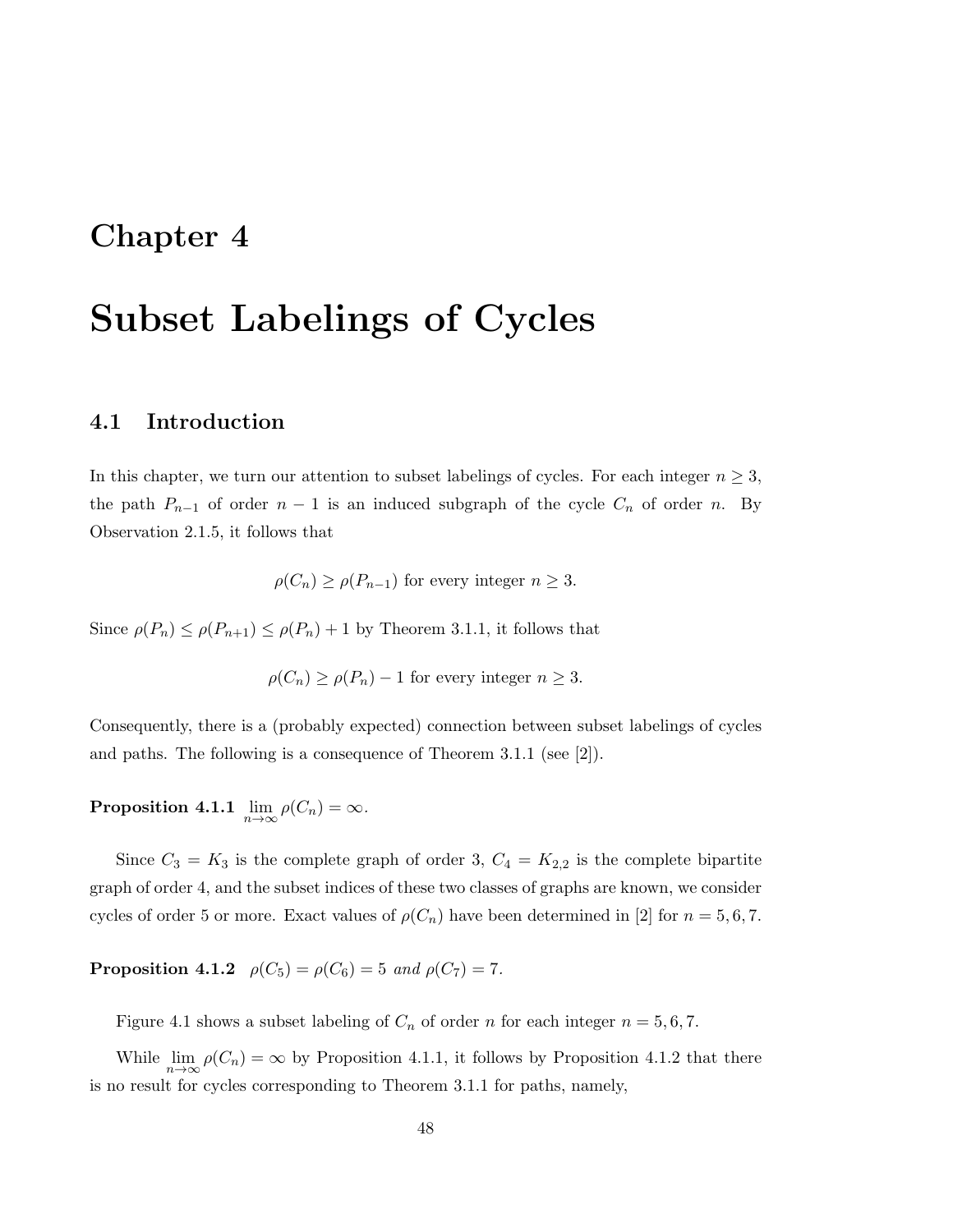

Figure 4.1: Subset labelings of  $C_5$ ,  $C_6$  and  $C_7$ 

$$
\rho(P_n) \le \rho(P_{n+1}) \le \rho(P_n) + 1
$$
 for each integer  $n \ge 3$ .

Perhaps surprisingly,  $\{\rho(C_n)\}_{i=3}^{\infty}$  is not even a monotone sequence. For example, even though  $5 = \rho(C_6) < \rho(C_7) = 7$  by Proposition 4.1.2, it turns out that  $\rho(C_8) = 6$ , which we will show. This implies that  $\{\rho(C_n)\}_{i=3}^{\infty}$  fails to be a monotone sequence. In general, when defining our labels we continue to refer to subset  $\{a\}$  as a, subset  $\{a, b\}$  as ab, subset  $\{a, b, c\}$ as abc, and so forth. Also, as a preliminary observation, we note that since the eccentricity of every vertex of  $C_n$  is at least 4 for  $n \geq 8$ , by Proposition 2.3.3 we have  $|f(v)| \geq 2$  for every  $v \in C(n)$ ,  $n \geq 8$ .

Proposition 4.1.3  $\rho(C_8) = 6$ .

**Proof.** Let  $C_8 = (v_1, v_2, \dots, v_8, v_1)$ . Since the labeling  $f: V(C_8) \to \mathcal{P}^*([6])$  defined by

$$
(f(v_1), f(v_2), \ldots, f(v_8)) = (12, 456, 13, 256, 14, 236, 15, 346)
$$

is a subset labeling of  $C_8$ , it follows that  $\rho(C_8) \leq 6$ . It remains to show that  $\rho(C_8) \geq 6$ . Assume, to the contrary, that there is a subset labeling  $f : V(C_8) \to \mathcal{P}^*([5])$ . Since  $N(u) \neq N(v)$  for every two distinct vertices u and v and diam( $C_8$ ) = 4 > 3, it follows that  $f(u) \neq f(v)$  and  $|f(x)| \in \{2,3\}$  for every vertex x of  $C_8$ . If  $|f(x)| = 3$  for some vertex x of  $C_8$ , then the two neighbors of x have the same label, which is impossible. Thus,  $|f(x)| = 2$ for every vertex x of  $C_8$ . We may assume, without loss of generality, that  $f(v_8) = 35$ ,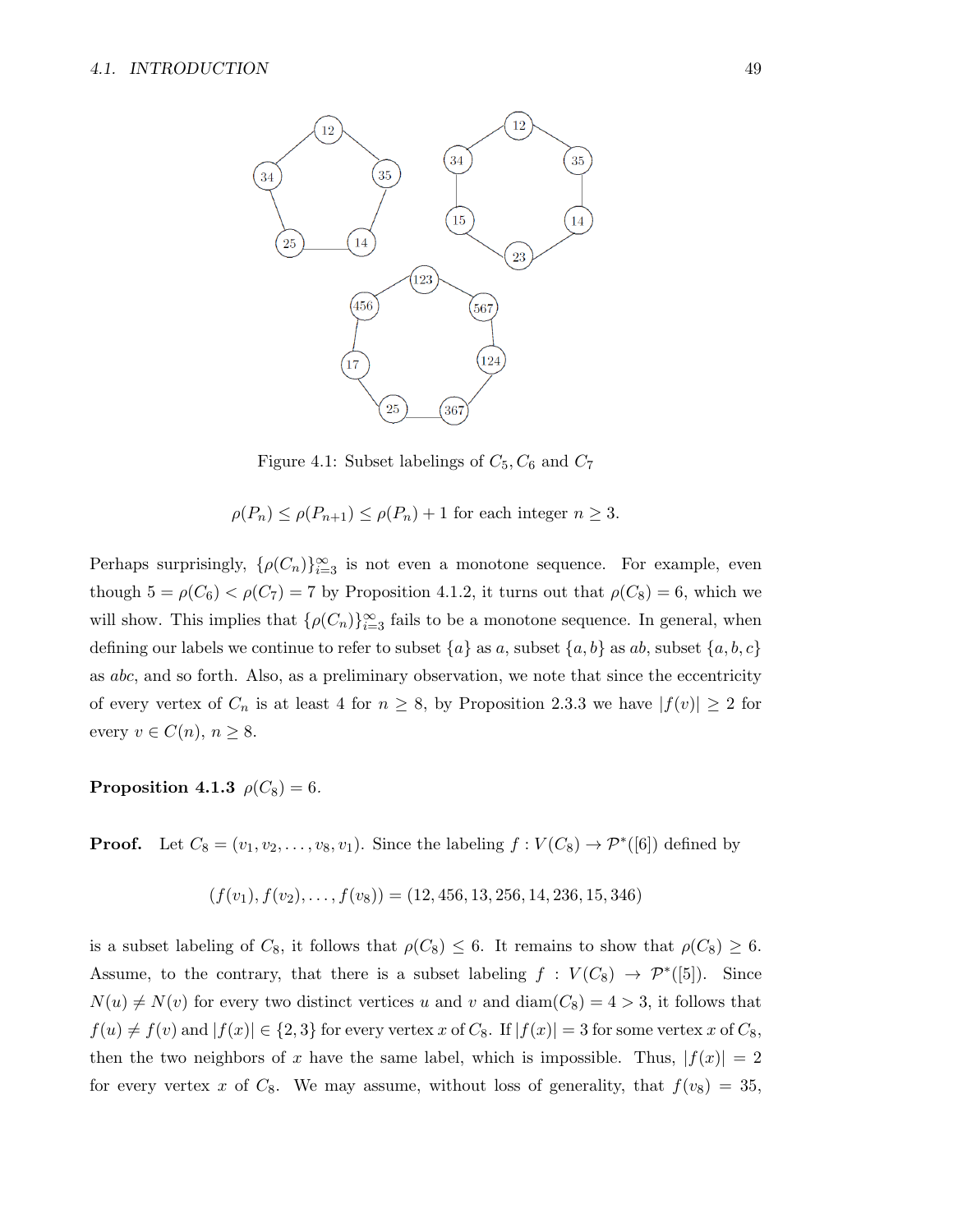$f(v_1) = 12, f(v_2) = 34, \text{ and } f(v_3) = 15. \text{ Since } f(v_4) \cap f(v_3) = \emptyset \text{ and } f(v_4) \cap f(v_8) \neq \emptyset, \text{ this}$ forces  $f(v_4) = 23$ . Similarly, since  $f(v_5) \cap f(v_4) = \emptyset$  and  $f(v_5) \cap f(v_4) \neq \emptyset$  for  $i = 1, 8$ , this forces  $f(v_5) = 15 = f(v_3)$ , which is impossible. Thus,  $\rho(C_8) \geq 6$ . We conclude  $\rho(C_8) = 6$ .

We now proceed to investigate  $\rho(C_n)$  for integers  $n \geq 9$ . As with  $P_n$ , we introduce the notation of a *label sequence* for cycle  $C_n$ . Let  $C_n = (v_1, v_2, \ldots, v_n, v_1)$  be a cycle of order  $n \geq 3$ , and let f be a vertex labeling of  $C_n$ . Then the label sequence of f is defined as

$$
\mathcal{S}_f(C_n)=(f(v_1),f(v_2),\ldots,f(v_n)).
$$

#### 4.2 Preliminary Results

We begin with some preliminary observations on subset labelings of cycles in general. First, we note that for all integers  $n \geq 5$  and for any two vertices u and v in  $V(C_n)$ , we have both  $N(u) - N(v) \neq \emptyset$  and  $N(v) - N(u) \neq \emptyset$ . Thus, if f is a subset labeling of a cycle  $C_n$ of order  $n \geq 5$ , it follows by the Subset Lemma that neither  $f(v) \subseteq f(u)$  nor  $f(u) \subseteq f(v)$ .

The following three results discuss some properties that a subset labeling f of a cycle  $C_n$ may possess for *n* sufficiently large when  $f(v)$  is a 2-element set for some  $v \in V(C_n)$ .

**Proposition 4.2.1** Let  $C_n = (v_1, v_2, \ldots, v_n, v_1)$  be an odd cycle of order  $n \geq 5$  and let f be a subset labeling of  $C_n$ . If  $f(v_i) = ab$  for some integer i with  $1 \leq i \leq n$ , then either

- $\star$   $(f(v_\ell) \cap f(v_i))_{\ell=i+2}^{i-2} = (a, b, a, b, \dots, a, b)$  or
- $\star$  (f(v<sub>l</sub>) ∩ f(v<sub>i</sub>))<sup>i-2</sup><sub>l=i+2</sub> = (b, a, b, a, . . . , b, a),

where the subscript of each vertex of  $C_n$  is expressed as one of  $1, 2, \ldots, n$ .

**Proof.** Suppose, without loss of generality, that  $f(v_1) = ab$ . By the Subset Lemma, no vertex label can be duplicated and no other vertex label can include the subset  $\{a, b\}$ . Furthermore,  $f(v_1) \cap f(v_3) = \{a\}$  or  $f(v_1) \cap f(v_3) = \{b\}$ . We will only consider the situation when  $f(v_1) \cap f(v_3) = \{a\}$ , since the argument is similar if  $f(v_1) \cap f(v_3) = \{b\}$ . Since  $f(v_1) \cap f(v_3) = \{a\}$ , this forces  $f(v_1) \cap f(v_4) = \{b\}$ , which in turn forces  $f(v_1) \cap f(v_5) =$  ${a}$ , and so on. If *n* is even, then we will eventually obtain  $f(v_1) \cap f(v_{n-2}) = {b}$  and  $f(v_1) \cap f(v_{n-1}) = \{a\}.$  If n is odd, then we will eventually obtain  $f(v_1) \cap f(v_{n-2}) = \{a\}$ and  $f(v_1) \cap f(v_{n-1}) = \{b\}.$ П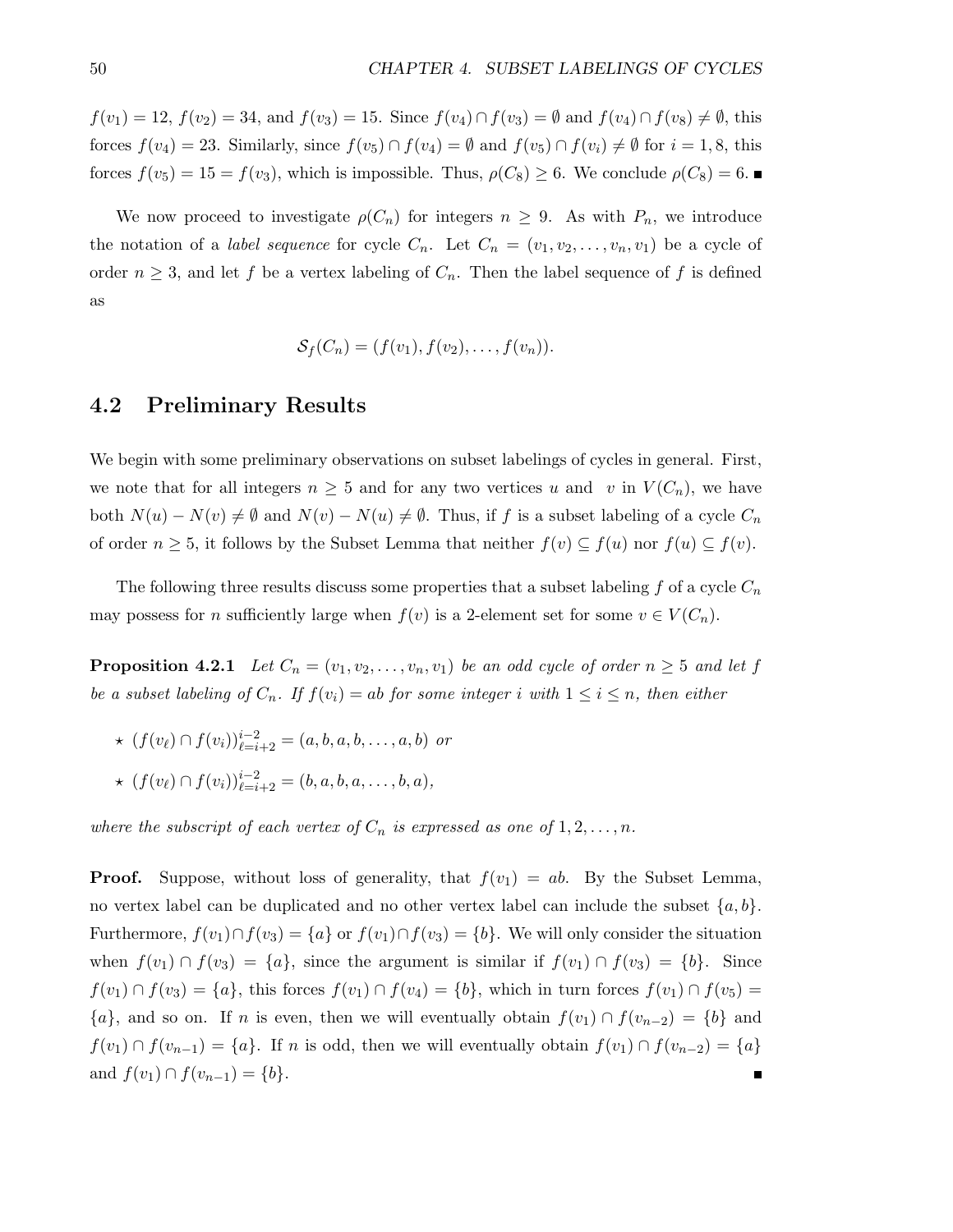**Proposition 4.2.2** Let  $C_n = (v_1, v_2, \ldots, v_n, v_1)$  be an even cycle of order  $n \geq 6$  and let f be a subset labeling of  $C_n$ . If  $f(v) = ab$  for some vertex v of  $C_n$ , then either

- $\star$   $f(v_i) \cap f(v) = \{a\}$  for every vertex  $v_i$  of  $C_n$  such that  $d(v_i, v) \geq 2$  and i is odd and  $f(v) \cap f(w) = \{b\}$  for every neighbor w of  $v_i$  that is not a neighbor of v, or
- $\star$   $f(v_i) \cap f(v) = \{b\}$  for every vertex  $v_i$  of  $C_n$  such that  $d(v_i, v) \geq 2$  and i is odd and  $f(v) \cap f(w) = \{a\}$  for every neighbor w of  $v_i$  that is not a neighbor of v.

**Proof.** Suppose, without loss of generality, that  $f(v_1) = ab$ . By the Subset Lemma, no vertex label can be duplicated and no other vertex label can include the subset  $\{a, b\}$ . Furthermore,  $f(v_1) \cap f(v_3) = \{a\}$  or  $f(v_1) \cap f(v_3) = \{b\}$ . First, suppose that  $f(v_1) \cap f(v_3) =$  ${a}.$  This forces  $f(v_1) \cap f(v_4) = {b}$ , which in turn forces  $f(v_1) \cap f(v_5) = {a}$ , and so on. Since *n* is even, we will eventually obtain  $f(v_1) \cap f(v_{n-2}) = \{b\}$  and  $f(v_1) \cap f(v_{n-1}) = \{a\}.$ Thus, we obtain  $f(v_1) \cap f(v_i) = \{a\}$  for all odd integers i and  $f(v_1) \cap f(v_i) = \{b\}$  for all even integers  $i \neq 2$ . Next, suppose that  $f(v_1) \cap f(v_3) = \{b\}$ . Using a similar argument, we obtain that  $f(v_1) \cap f(v_i) = \{b\}$  for all even integers  $i \neq 2$ , and  $f(v_1) \cap f(v_i) = \{a\}$  for all odd integers i. П

**Proposition 4.2.3** Let  $C_n$  be a cycle of order  $n \geq 8$  and let f be a subset labeling of  $C_n$ .

- (i) If  $n \geq 9$  is odd, then there do not exist two vertices u and v with  $d(u, v) = 2$  or  $d(u, v) \geq 4$  such that  $|f(u)| = 2 = |f(v)|$ .
- (ii) If  $n \geq 8$  is even, then there do not exist two vertices u and v for which  $d(u, v)$  is odd and  $|f(u)| = 2 = |f(v)|$ .

**Proof.** We first verify (i). Let  $n \geq 9$  be an odd integer. Suppose, to the contrary, that there exist two vertices u and v with  $d(u, v) = 2$  or  $d(u, v) \ge 4$  such that  $|f(u)| = 2 = |f(v)|$ . Thus,  $f(u) \cap f(v) \neq \emptyset$ . Let  $f(u) = ab$  and  $f(v) = ac$ . Since n is odd, there is a  $u-v$  path P of odd length and a  $u - v$  path P' of even length on  $C_n$ . By assumption, the length of P is at least 5. We may assume that  $P = (u = v_1, v_2, v_3, \dots, v_{k-1}, v_k = v)$  for some even integer  $k \geq 6$ . Since  $f(v_1) = ab$  and  $f(v_2) \cap f(v_k) \neq \emptyset$ , it follows that  $c \in f(v_2)$ . Similarly, since  $f(v_k) = ac$  and  $f(v_{k-1}) \cap f(v_1) \neq \emptyset$ , it follows that  $b \in f(v_{k-1})$ . This implies that  $c \in f(v_i)$  for each even integer i with  $2 \leq i \leq k-2$  and  $b \in f(v_i)$  for each odd integer i with  $3 \leq i \leq k-1$ . Since  $f(v_4) \cap f(v_1) \neq \emptyset$ , but  $b \in f(v_3) \cap f(v_5)$ , we have  $a \in f(v_4)$  forced,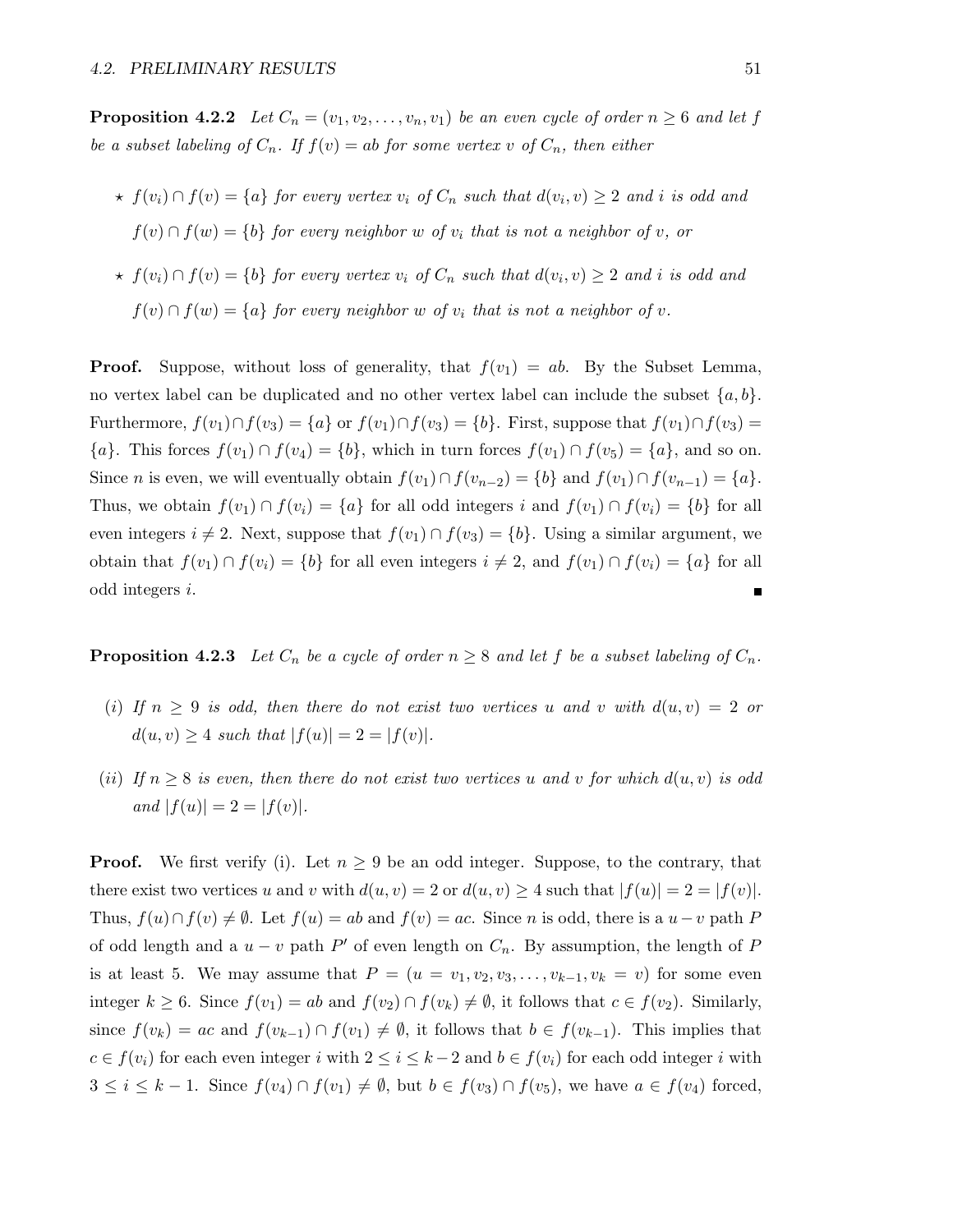so that  $\{a, c\} \subseteq f(v_4)$ . However, then,  $a, c \notin f(v_3)$ , and so  $f(v_3) \cap f(v_k) = \emptyset$ , which is a contradiction.

Next, we verify (ii). Let  $n \geq 8$  be an even integer. Suppose, to the contrary, that there exist two vertices u and v for which  $d(u, v)$  is odd and  $|f(u)| = 2 = |f(v)|$ . Since  $d(u, v)$  is odd, the two  $u - v$  paths on  $C_n$  are both odd, and at least one of these two  $u - v$  paths has length 5 or more. An argument similar to that employed in (i) produces a contradiction here as well. Ē

#### 4.3 Cycles of Order 9 through 12

In this section, we determine the subset indices of the cycles  $C_n$  for  $9 \leq n \leq 12$ . Let

$$
C_n = (v_1, v_2, \dots, v_n, v_{n+1} = v_1)
$$

be a cycle of order  $n \geq 3$ .

We first investigate  $\rho(C_n)$  for  $n \in \{9, 10, 12\}$ . We will see soon that  $\rho(C_{11})$  is a special case.

## **Proposition 4.3.1**  $\rho(C_9) = 7$ ,  $\rho(C_{10}) = 6$ , and  $6 \leq \rho(C_{12}) \leq 7$ .

**Proof.** Since  $\rho(P_n) = 6$  for  $8 \le n \le 11$ , it follows that  $\rho(C_n) \ge \rho(P_8) = 6$  for  $n = 9, 10, 12$ . For  $n = 9, 10, 12$ , there is a subset labeling  $f: V(C_n) \to \mathcal{P}^*([k])$ , where  $k = 7$  if  $n = 9, 12$ and  $k = 6$  if  $n = 10$ , defined by

$$
S_f(C_9) = (123, 456, 137, 246, 135, 247, 356, 124, 567)
$$
  
\n
$$
S_f(C_{10}) = (12, 345, 16, 234, 15, 246, 13, 256, 14, 356)
$$
  
\n
$$
S_f(C_{12}) = (123, 456, 237, 156, 347, 125, 367, 245, 136, 257, 134, 567).
$$

Thus,  $\rho(C_{10}) = 6$  and  $6 \leq \rho(C_n) \leq 7$  for  $n = 9, 12$ .

Next, we show that  $\rho(C_9) = 7$ . Since  $\rho(C_9) \in \{6, 7\}$ , it remains to show that  $\rho(C_9) \neq 6$ . Let  $C_9 = (v_1, v_2, \ldots, v_9, v_1)$ . Assume, to the contrary, that there exists a subset labeling  $f: V(C_9) \to \mathcal{P}^*([6])$  of  $C_9$ . Then  $|f(v)| \geq 2$  for every vertex v of  $C_9$ . First, we make three observations.

(1) No vertex label can be a 4-set.

If (1) is false, then we may assume that  $f(v_1) = 1234$ . However, then,  $f(v_2) = 56$  $f(v_9)$ , which is impossible by the Subset Lemma.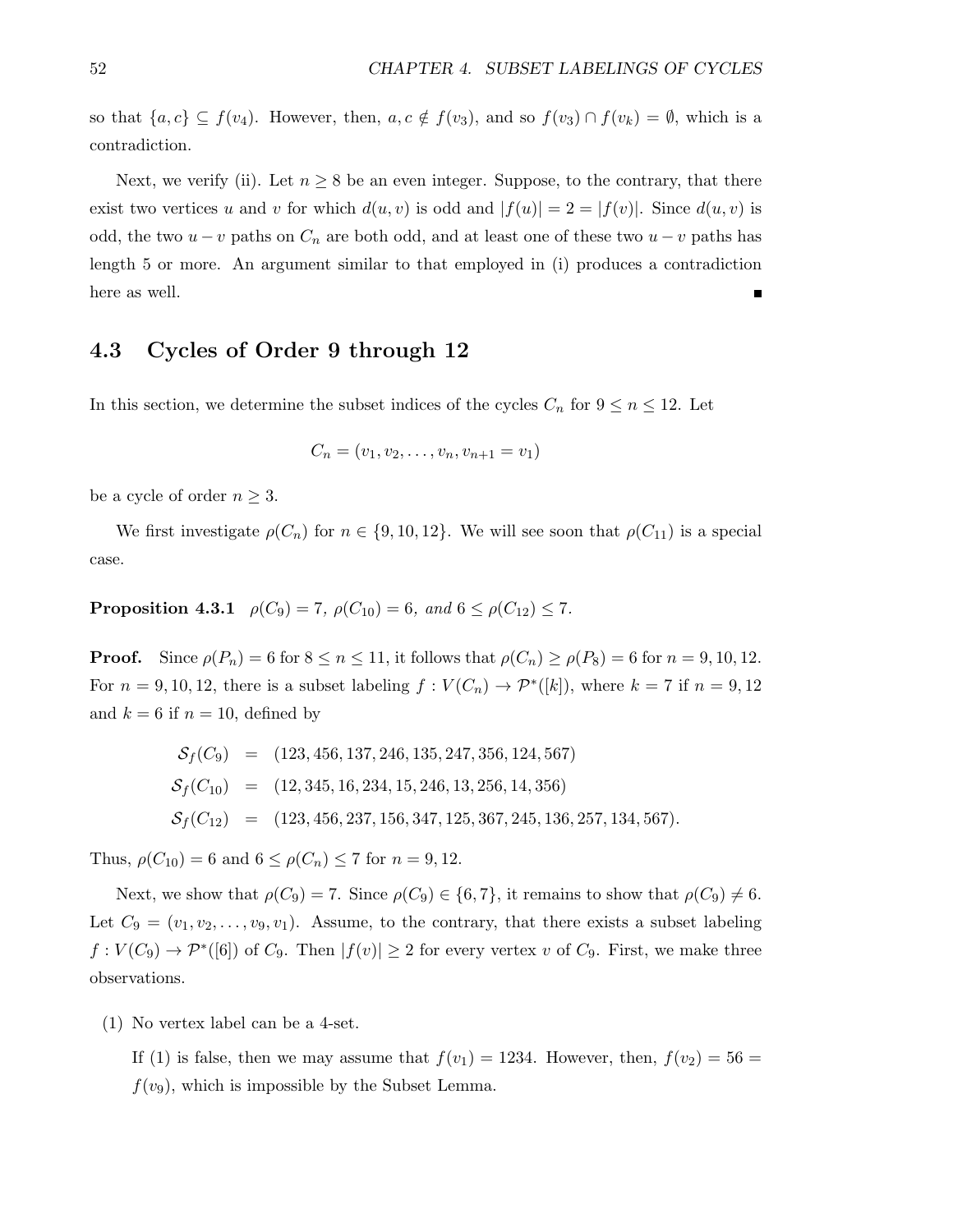(2) No two consecutive vertex labels can be 3-sets.

This is an immediate consequence of Proposition 2.3.6.

(3) No two consecutive vertex labels can be 2-sets.

If (3) is false, then we may assume that  $f(v_1) = 12$  and  $f(v_2) = 34$ . By Proposition 4.2.1, we may further assume that  $1 \in f(v_i)$  for each (odd) integer  $i \in \{3, 5, 7\}$ and  $2 \in f(v_i)$  for each (even) integer  $i \in \{4,6,8\}$ . Similarly, we may assume that  $4 \in f(v_i)$  for each (odd) integer  $i \in \{5, 7, 9\}$  and  $3 \in f(v_i)$  for each (even) integer  $i \in \{4, 6, 8\}$ . This implies that  $\{2, 3\} \subseteq f(v_i)$  for  $i \in \{4, 6, 8\}$  and  $\{1, 4\} \subseteq f(v_i)$  for  $i \in \{5, 7\}$ . By the Subset Lemma, no two vertices can have the same label, and no vertex label can be a subset of another vertex label. Thus, each of  $f(v_4)$ ,  $f(v_6)$ , and  $f(v_8)$  is a 3-set label containing the subset  $\{2, 3\}$ . Since  $\{1, 4\}$  is a subset of  $f(v_5)$  and  $f(v_7)$ , it follows that 5 and 6 are the only possibilities for the third element of  $f(v_4)$ ,  $f(v_6)$ , and  $f(v_8)$ . However, then, at least two of  $f(v_4)$ ,  $f(v_6)$ , and  $f(v_8)$  are the same, which, again, is impossible by the Subset Lemma.

By  $(1)-(3)$ , we conclude that the vertex labels of  $C_9$  alternate between 2-sets and 3-sets along the cycle  $C_9$ . Since  $C_9$  is an odd cycle, this is impossible. Therefore,  $\rho(C_9) = 7$ .

By Proposition 4.3.1, it follows that  $\rho(C_9) = 7$ ,  $\rho(C_{10}) = 6$ , and  $6 \leq \rho(C_{12}) \leq 7$ . We will return to  $\rho(C_{12})$  later. Before this, however, we show that  $\rho(C_{11}) = 8$ , which again illustrates that  $\{\rho(C_n)\}_{i=3}^{\infty}$  is not a monotone sequence. In order to show that  $\rho(C_{11}) = 8$ , we first present some preliminary results on subset labelings of  $C_{11}$ .

**Proposition 4.3.2** If  $f: V(C_{11}) \to \mathcal{P}^*([7])$  is a subset labeling of  $C_{11}$ , then  $|f(v)| \neq 4$  for every vertex v of  $C_{11}$ .

**Proof.** Let  $C_{11} = (v_1, v_2, \ldots, v_{11}, v_1)$  and suppose, to the contrary, that  $|f(v)| = 4$  for some vertex v of  $C_{11}$ . We may assume that  $f(v_1) = 1234$ . Thus, each of  $f(v_2)$  and  $f(v_{11})$ is a subset of  $\{5,6,7\}$ . By the Subset Lemma,  $f(v_2) \nsubseteq f(v_{11})$  and  $f(v_1) \nsubseteq f(v_2)$ . Thus, each of  $f(v_2)$  and  $f(v_{11})$  is a 2-set label. However, since  $n = 11$  is odd and  $d(v_2, v_{11}) = 2$ , this is impossible by Proposition 4.2.3. п

**Theorem 4.3.3** If  $f: V(C_{11}) \rightarrow \mathcal{P}^*([7])$  is a subset labeling of  $C_{11}$ , then at most one vertex of  $C_{11}$  has a 2-set label.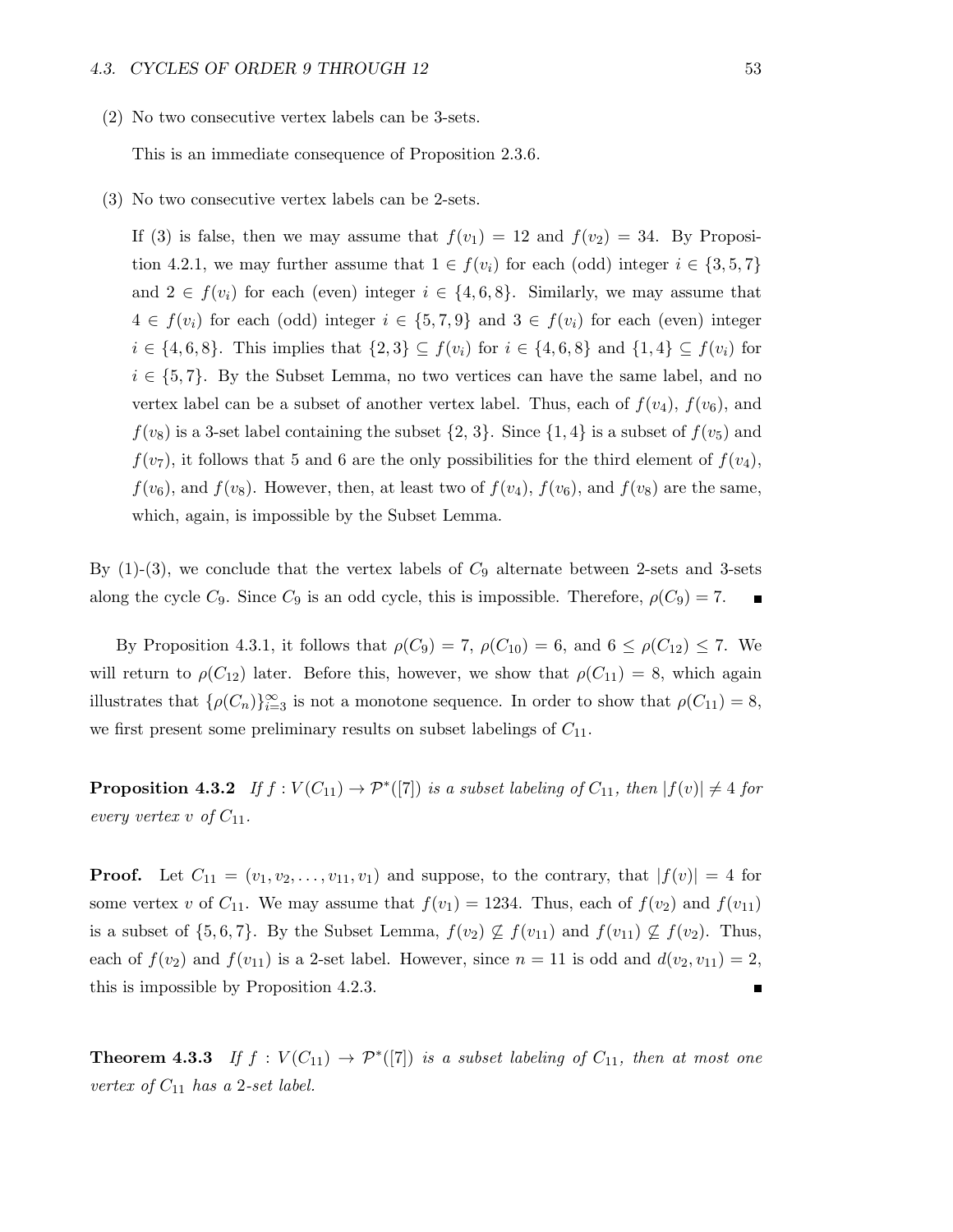**Proof.** Let  $C_{11} = (v_1, v_2, \ldots, v_{11}, v_1)$ . Suppose, to the contrary, that there are at least two vertices u and v such that  $|f(u)| = |f(v)| = 2$ . By Proposition 4.2.3, either  $d(u, v) = 1$ or  $d(u, v) = 3$ , and u and v are the only two vertices of  $C_n$  with 2-set labels. We consider two cases, according to whether  $d(u, v) = 1$  or  $d(u, v) = 3$ .

Case 1.  $d(u, v) = 1$ . Without loss of generality, let  $f(v_1) = 12$  and  $f(v_2) = 34$ . We may further assume that  $1 \in f(v_3)$ , which forces  $2 \in f(v_4)$ . Similarly, we may assume that  $3 \in f(v_4)$ . Thus,  $\{2,3\} \subseteq f(v_4)$ , and so  $\{1,4\} \subseteq f(v_5)$ . Furthermore,  $\{2,3\} \subseteq f(v_i)$  for  $i = 6, 8, 10$ . There are two subcases, depending on whether  $|f(v_4)| = 3$  or  $|f(v_4)| = 2$ .

*Subcase* 1.1.  $|f(v_4)| = 3$ . By Proposition 4.3.2,  $|f(v_i)| = 3$  for  $i \in [5, 11]$ . We thus have a total of four 3-set labels containing the subset  $\{2,3\}$ , but since the third element must be drawn from  $\{5, 6, 7\}$ , there are only three possible labels. This is a contradiction.

Subcase 1.2.  $|f(v_4)| = 2$ . In this case,  $f(v_4) = 23$ , which excludes the triples 145, 146 from consideration for  $f(v_7)$  and  $f(v_9)$ , leaving only the possibility of 147. This is a contradiction.

Case 2.  $d(u, v) = 3$ . Without loss of generality, let  $f(v_1) = 12$  and  $f(v_4) = 13$ . This implies that  $3 \in f(v_2)$  and  $2 \in f(v_3)$ . We may assume that  $f(v_2) = 345$  and  $f(v_3) = 267$ . By Proposition 4.3.2,  $|f(v_i)| = 3$  for  $i \in [5, 11]$ . We have  $(f(v_i) \cap (f(v_1) \cup f(v_4))_{i=5}^{11} =$  $({2}, {1}, {2}, {3}, {1}, {2}, {3}, {1}, {3})$ . The triple 167 is excluded because  $f(v_2) = 345$ , and the triple 145 is excluded because  $f(v_3) = 267$ . This means that we cannot assign the labels 234 and 235 to the vertices  $v_7$  and  $v_9$  (or vice versa), for otherwise this would force  $f(v_8) = 167$ . Similarly, we cannot assign the labels 236 and 237 to  $v_7$  and  $v_9$  (or vice versa), for otherwise this would force  $f(v_8) = 145$ . This leaves four possible subcases.

Subcase 2.1.  $f(v_7) = 236$  and  $f(v_9) = 234$ . This forces  $f(v_8) = 157$ . Then  $|f(v_8) \cap$  $|f(v_{10})| = 2$  and 167 is excluded, so  $f(v_{10}) = 156$  is forced. Then  $f(v_{11}) = 347$  is forced. Similarly,  $|f(v_8) \cap f(v_6)| = 2$  and 145 is excluded, so 147 is forced for  $f(v_6)$ . Then  $f(v_5) =$ 256 is forced. However, then,  $f(v_5) \cap f(v_{11}) = \emptyset$ . This is a contradiction.

Subcase 2.2.  $f(v_7) = 237$  and  $f(v_9) = 234$ . This forces  $f(v_8) = 156$ . Then  $|f(v_8) \cap$  $|f(v_{10})| = 2$ , but 167 is excluded, so  $f(v_{10}) = 157$  is forced. Then  $f(v_{11}) = 346$  is forced. Similarly,  $|f(v_8) \cap f(v_6)| = 2$ , but 145 is excluded, so 146 is forced for  $f(v_6)$ . Then  $f(v_5) =$ 257 is forced. However, then,  $f(v_5) \cap f(v_{11}) = \emptyset$ . This is a contradiction.

Subcase 2.3.  $f(v_7) = 237$  and  $f(v_9) = 235$ . This forces  $f(v_8) = 146$ . Then  $|f(v_8) \cap$  $|f(v_{10})| = 2$ , but 167 is excluded, so  $f(v_{10}) = 147$  is forced. Then  $f(v_{11}) = 356$  is forced.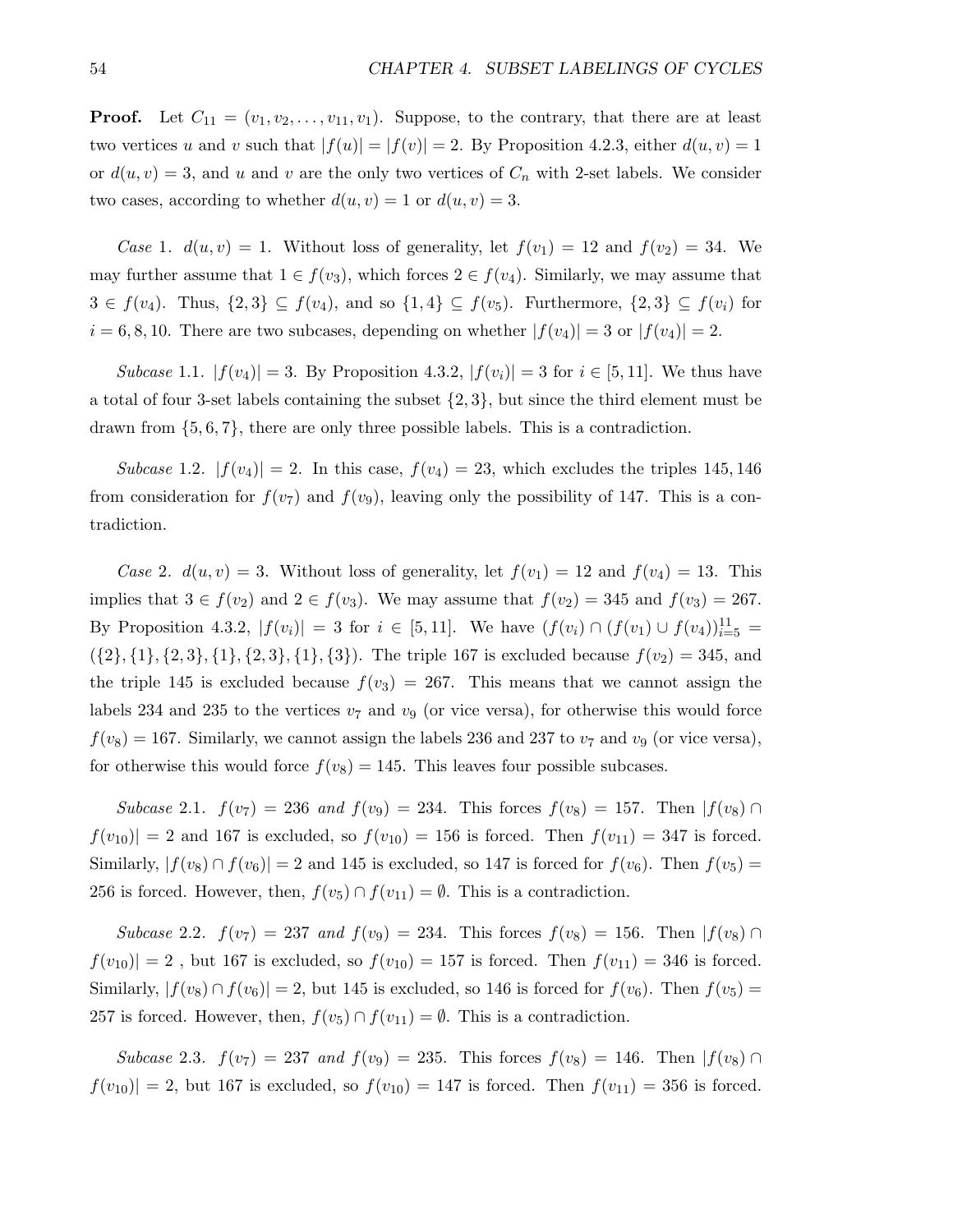Similarly,  $|f(v_8) \cap f(v_6)| = 2$ , but 145 is excluded, so 156 is forced for  $f(v_6)$ . Then  $f(v_5) =$ 247 is forced. However, then,  $f(v_5) \cap f(v_{11}) = \emptyset$ . This is a contradiction.

Subcase 2.4.  $f(v_7) = 236$  and  $f(v_9) = 235$ . This forces  $f(v_8) = 147$ . Then  $|f(v_8) \cap$  $|f(v_{10})| = 2$ , but 167 is excluded, so  $f(v_{10}) = 146$  is forced. Then  $f(v_{11}) = 357$  is forced. Similarly,  $|f(v_8) \cap f(v_6)| = 2$ , but 145 is excluded, so 157 is forced for  $f(v_6)$ . Then  $f(v_5) =$ 246 is forced. However, then,  $f(v_5) \cap f(v_{11}) = \emptyset$ . This is a contradiction.

Consequently, at most one vertex of  $C_{11}$  can have a 2-set label.

**Proposition 4.3.4** If  $f: V(C_{11}) \to \mathcal{P}^*([7])$  is a subset labeling of  $C_{11}$ , then  $|f(v)| \neq 2$  for every vertex v of  $C_{11}$ .

**Proof.** Let  $C_{11} = (v_1, v_2, \ldots, v_{11}, v_1)$ . Assume, to the contrary, that there is a vertex v with a 2-set label, say  $f(v_1) = 12$ . By Proposition 4.3.3, we have  $|f(v_i)| = 3$  for all  $i \neq 1$ , say

$$
f(v_2) = 345
$$
,  $f(v_3) = 167$ ,  $f(v_4) = 234$ ,  $f(v_5) = 156$ , and  $f(v_6) = 247$ .

This implies that  $1 \in f(v_i)$  for  $i \in \{7,9\}$  and  $2 \in f(v_i)$  for  $i \in \{8,10\}$ . Among the triples containing either 1 or 2, notice that in addition to the labels used, we have excluded the set

$$
\{127, 157, 267, 235, 245, 237\}.
$$

There are two possibilities for  $f(v_7)$ , that is  $f(v_7) = 135$  or  $f(v_7) = 136$ . We consider these two cases.

Case 1.  $f(v_7) = 135$ . This forces  $f(v_8) = 246$ , since the elements of  $f(v_8)$  must come from  $\{2, 4, 6, 7\}$ , but 267 and 247 are excluded. Then the elements of  $f(v_9)$  must come from  $\{1,3,5,7\}$ , but 157 and 135 have been excluded, so 137 is forced. Then the elements of  $f(v_{10})$  must come from  $\{2, 4, 5, 6\}$ , but 245 and 246 have been excluded, so 256 is forced. This then forces  $f(v_{11}) = 347$ . However, then,  $f(v_{11}) \cap f(v_5) = \emptyset$ , which is a contradiction.

Case 2.  $f(v_7) = 136$ . This forces  $f(v_8) = 257$ , since the elements of  $f(v_8)$  must come from  $\{2, 4, 5, 7\}$ , but 245 and 247 are excluded. Then the elements of  $f(v_9)$  must come from  $\{1, 3, 4, 6\}$ . There are two possible subcases.

Subcase 2.1.  $f(v_9) = 134$ . This forces  $f(v_{10}) = 256$ , since the elements must come from  $\{2, 5, 6, 7\}$ , but 257 and 267 are excluded. This then forces  $f(v_{11}) = 347$ . However, then,  $f(v_{11}) \cap f(v_5) = \emptyset$ , which is a contradiction.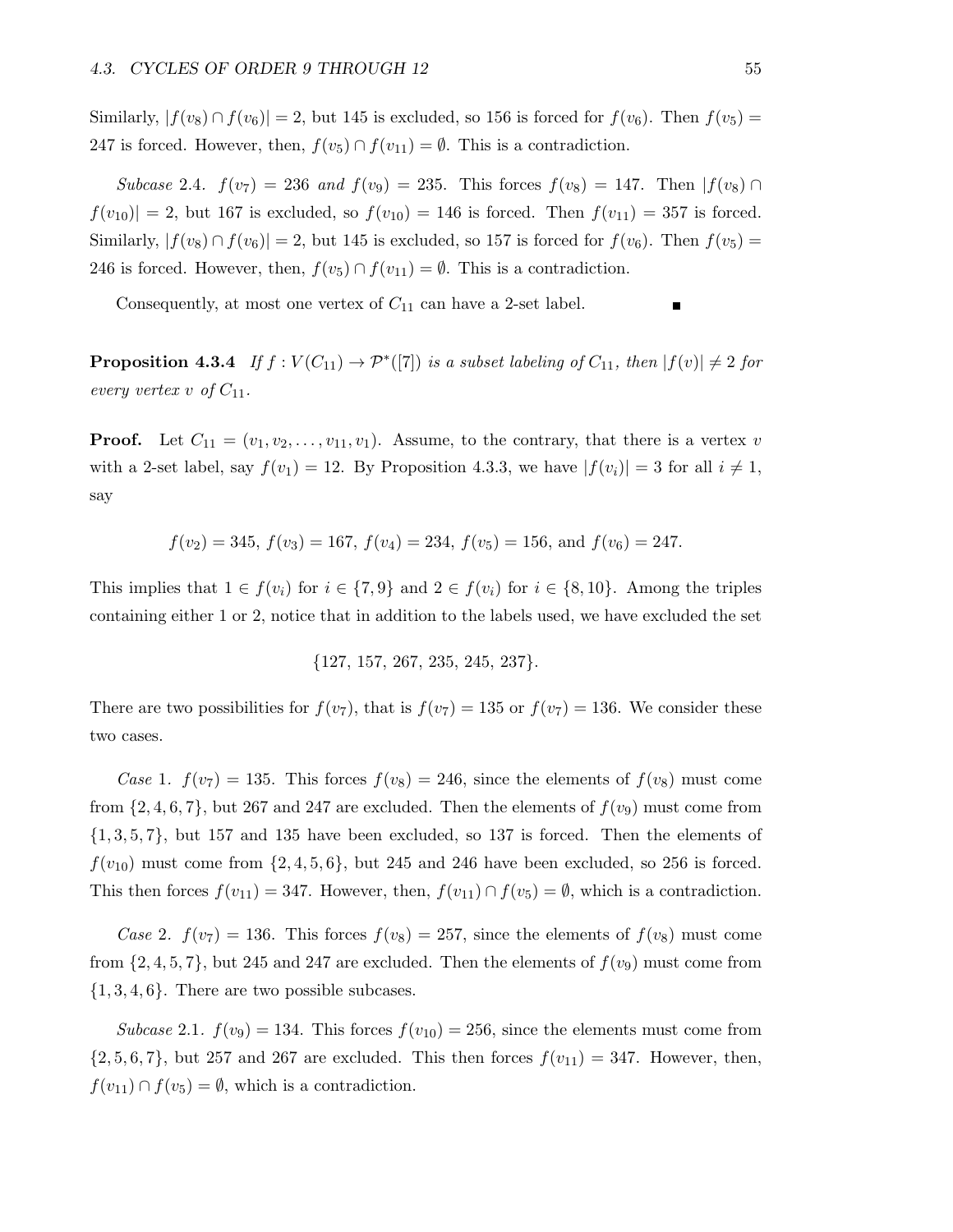Subcase 2.2.  $f(v_9) = 146$ . The elements of  $f(v_{10})$  must then be drawn from  $\{2,3,5,7\}$ ; yet all three triples 235, 237, and 257 have been excluded, which is a contradiction.

By Cases 1 and 2, we conclude that  $|f(v)| \neq 2$  for every vertex v of  $C_n$ .

We are now prepared to show that  $\rho(C_{11}) = 8$ .

**Theorem 4.3.5**  $\rho(C_{11}) = 8$ 

**Proof.** The subset labeling  $g: V(C_{11}) \to \mathcal{P}^*([8])$  defined by

 $S<sub>a</sub>(C<sub>11</sub>) = (123, 456, 1278, 345, 167, 245, 367, 145, 236, 147, 568)$ 

shows that  $\rho(C_{11}) \leq 8$ . Next, we show that  $\rho(C_{11}) \geq 8$ . Assume, to the contrary, that there is a subset labeling  $f: V(C_{11}) \to \mathcal{P}^*([7])$  of  $C_{11}$ . First, we present the following three facts:

**Fact 1:** No vertex of  $C_{11}$  can have a 6-set label or a 5-set label. The neighboring vertices of a vertex with a 6-set label would be labeled with a singleton (indeed, the same singleton), which is impossible. The neighboring vertices of a vertex with a 5-set label would be labeled with duplicate 2-sets, which is also impossible.

**Fact 2:** No vertex of  $C_{11}$  can have a 2-set label. This follows from Propositions 4.3.3 and 4.3.4.

**Fact 3:** No vertex of  $C_{11}$  can have a 4-set label. This follows from Proposition 4.3.2.

By Facts 1–3, every vertex has a 3-set label. We make the useful observation that this forces  $|f(v_i) \cap f(v_{i+2})| = 2$  for all i, else if we had  $|f(v_i) \cap f(v_{i+2})| = 1$  for some i, this would mean  $|f(v_i) \cup f(v_{i+2})| = 5$ , forcing  $|f(v_{i+1})| = 2$  which contradicts **Fact 2.** It follows immediately that we cannot have  $|f(v_i) \cap f(v_{i+3})| = 2$ , else then we would have  $|f(v_{i+1}) \cap f(v_{i+3})| = 1$  forced. Now, say

$$
f(v_1) = 123
$$
,  $f(v_2) = 567$ ,  $f(v_3) = 124$  and  $f(v_4) = 356$ .

This implies that  $4 \in f(v_{11})$  and  $7 \in f(v_5)$ . Then  $f(v_5) \in \{127, 147, 247\}$ . Since 147 and 247 are equivalent, we consider only the cases 127 and 147.

*Case* 1.  $f(v_5) = 127$ . This forces  $\{4, 7\} \subseteq f(v_{11})$  and  $\{3, 4\} \subseteq f(v_6)$ . Since 345 and 346 are equivalent triples, say  $f(v_6) = 345$ . This forces  $6 \in f(v_7)$ . Then  $f(v_7) \in \{126, 267, 167\}$ .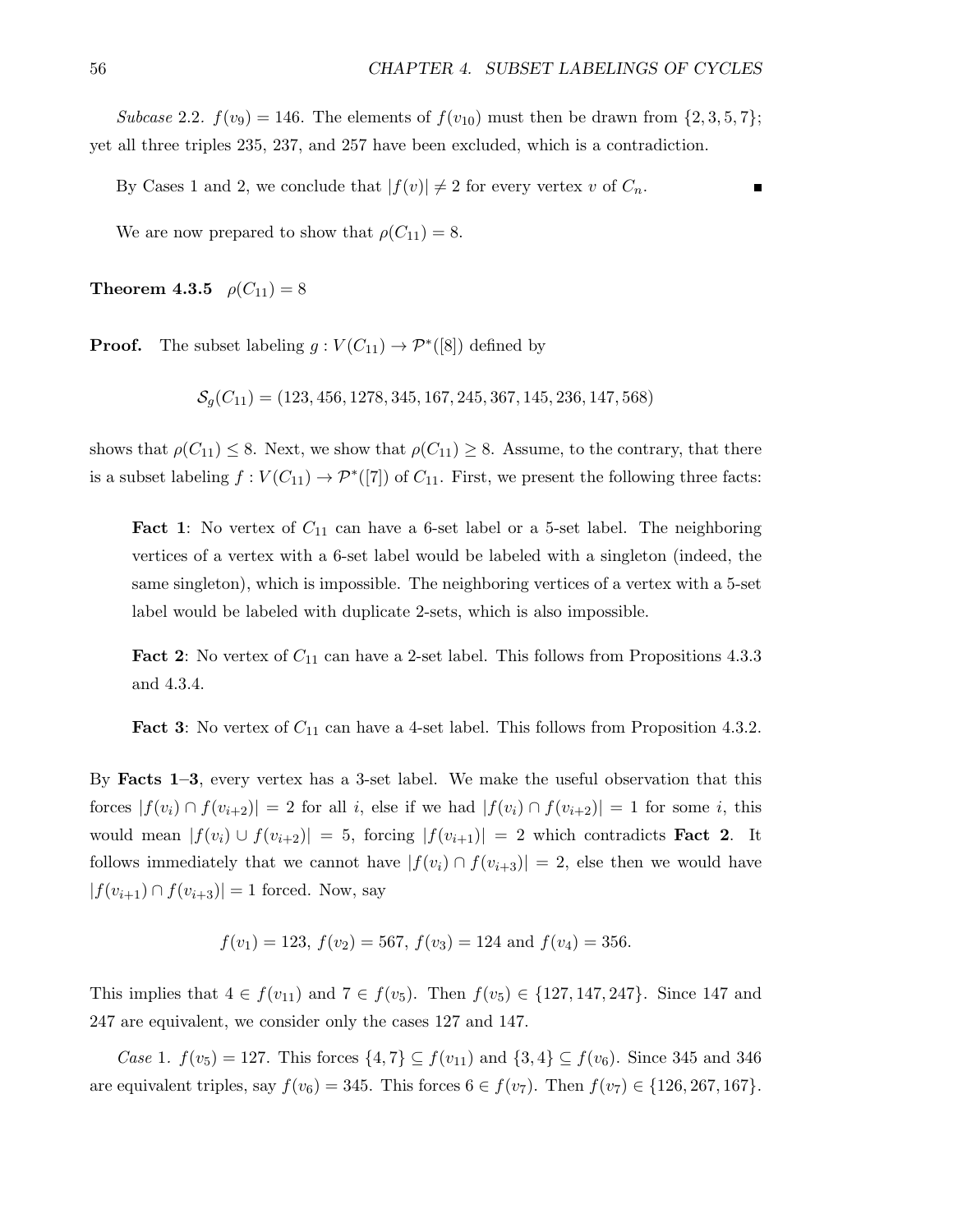Since 167 and 267 are equivalent, it suffices to consider the two cases  $f(v_7) = 126$  and  $f(v_7) = 267.$ 

Subcase 1.1.  $f(v_7) = 126$ . This forces  $f(v_8) = 347$ , which forces  $5 \in f(v_9)$ . We then have  $f(v_9) \in \{125, 156, 256\}$ . But this would force either  $f(v_{10}) = 36$ ,  $f(v_{10}) = 23$ , or  $f(v_{10}) = 13$ , respectively, which contradicts **Fact 2** in all cases. Thus, this case cannot occur.

Subcase 1.2.  $f(v_7) = 267$ . This forces  $\{1, 5\} \subseteq f(v_8)$ . Then  $f(v_8) \in \{135, 145\}$ .

Subcase 1.2.1.  $f(v_8) = 135$ . This forces  $f(v_9) = 246$ , which in turn forces  $f(v_{10}) = 135$ . This contradicts the Subset Lemma.

Subcase 1.2.2.  $f(v_8) = 145$ . This forces  $\{2,3\} \subseteq f(v_9)$ , which in turn forces  $f(v_{10}) = 156$ , which in turn forces  $f(v_{11}) = 47$ . Then  $f(v_{11}) \cap f(v_4) = \emptyset$ , since  $f(v_4) = 356$ . This is a contradiction.

By Subcases 1.2.1-1.2.2, Case 1.2 cannot occur. By Cases 1.1-1.2, Case 1 cannot occur.

Case 2.  $f(v_5) = 147$ . Observing further that  $f(v_{11}) \in \{456, 457, 467\}$ , and observing that 457 and 467 are equivalent, we consider the two subcases  $f(v_{11}) = 456$  and  $f(v_{11}) =$ 457.

Subcase 2.1.  $f(v_{11}) = 456$ . Recall that  $f(v_2) = 567$ ,  $f(v_3) = 124$ , and  $f(v_4) = 356$ . Since  $5, 6 \notin f(v_{10})$  and  $f(v_2) \cap f(v_{10}) \neq \emptyset$ , this forces  $7 \in f(v_{10})$ . Similarly, since  $f(v_4) \cap f(v_{10}) \neq \emptyset$ , this forces  $3 \in f(v_{10})$ . Thus,  $\{3, 7\} \subseteq f(v_{10})$ . Further, since  $1, 4 \notin f(v_6)$  and  $f(v_6) \cap f(v_3) \neq$  $\emptyset$ , this forces 2 ∈  $f(v_6)$ . Since  $f(v_5) \cap f(v_7)$  ∈ {{4,7}, {1,7}, {1,4}}, we consider these three subcases.

Subcase 2.1.1.  $f(v_5) \cap f(v_7) = \{4, 7\}$ . Since vertex labels cannot be duplicated,  $f(v_7) \neq$ 147. Because  $2 \in f(v_6)$ , it follows that  $f(v_7) \neq 247$ . Since  $f(v_1) = 123$  and  $f(v_7) \cap f(v_1) \neq \emptyset$ , this forces  $f(v_7) = 347$ . But then  $|f(v_{10}) \cap f(v_7)| = 2$ , which contradicts the observation made in the paragraph following Fact 3.

Subcase 2.1.2.  $f(v_5) \cap f(v_7) = \{1, 7\}$ . Since  $f(v_5) = 147$  and  $f(v_8) \cap f(v_5) \neq \emptyset$ , this forces  $4 \in f(v_8)$ . This in turn forces  $\{5,6\} \subseteq f(v_9)$ , since  $|f(v_{11}) \cap f(v_9)| = 2$ . However, then, this forces  $f(v_8) = 234$ , so that  $f(v_8) \cap f(v_2) = \emptyset$ . This is a contradiction.

Subcase 2.1.3.  $f(v_5) \cap f(v_7) = \{1, 4\}$ . Since  $f(v_7) \cap f(v_8) = \emptyset$ , we know  $1, 4 \notin f(v_8)$ . But since  $f(v_5) = 147$  and  $f(v_8) \cap f(v_5) \neq \emptyset$ , we have  $7 \in f(v_8)$ . Further, since  $f(v_3) = 124$ and  $f(v_8) \cap f(v_3) \neq \emptyset$ , we have  $2 \in f(v_8)$ . Now, since  $f(v_{11}) = 456$  and  $f(v_{11}) \cap f(v_8) \neq \emptyset$ , we have  $f(v_8) \in \{257, 267\}$ . Since these are equivalent, let  $f(v_8) = 257$ . Then this forces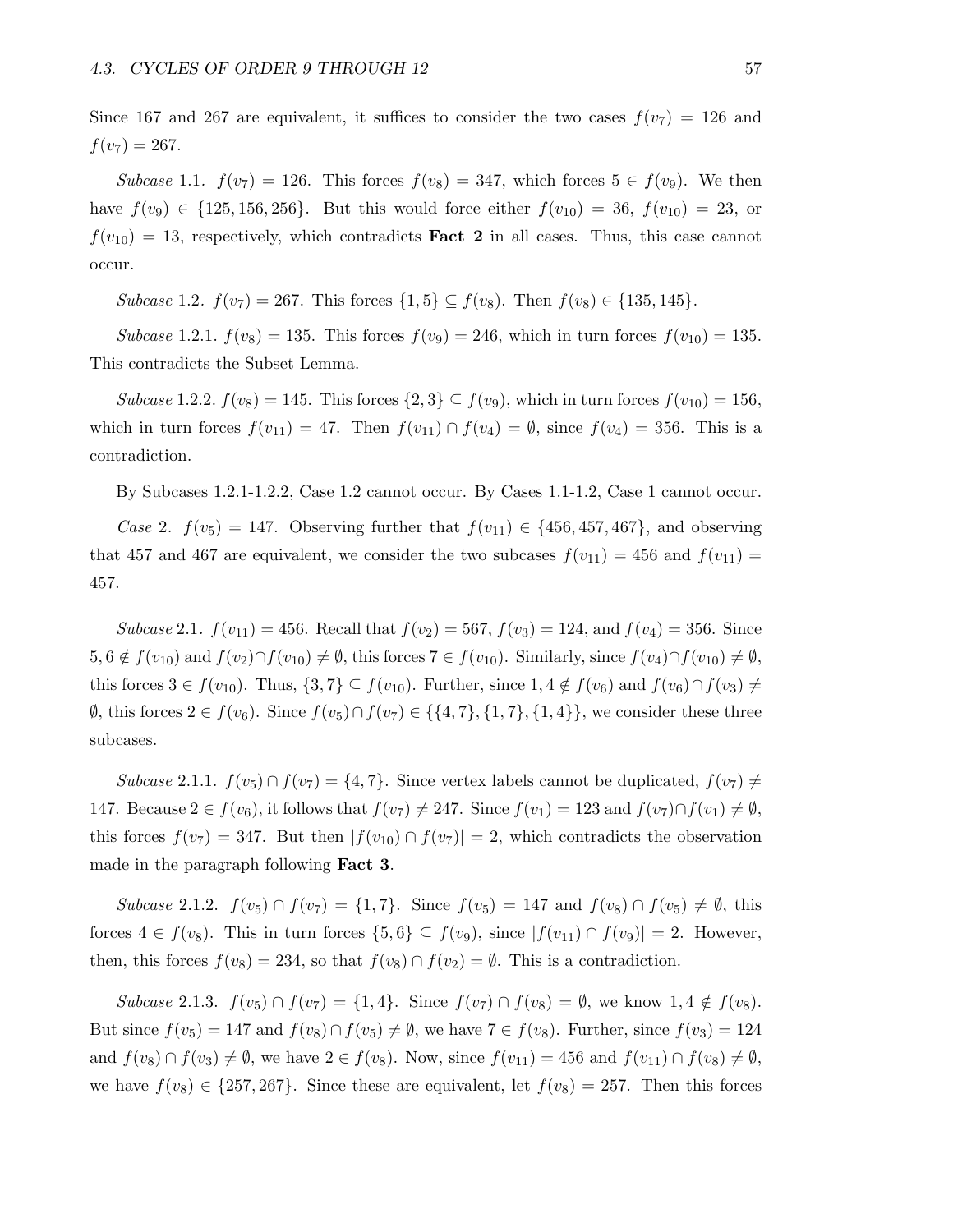$f(v_9) = 146 = f(v_7)$ , which is a contradiction.

By Subcases 2.1.1-2.1.3, it is impossible that  $f(v_{11}) = 456$ , and so Subcase 2.1 cannot occur.

Subcase 2.2.  $f(v_{11}) = 457$ . Recalling that  $f(v_2) = 567$ , this forces  $6 \in f(v_{10})$ . Further, since  $f(v_5) = 147$ , this forces  $2 \in f(v_6) \cap f(v_3)$  and  $5 \in f(v_6) \cap f(v_{11})$ , so that  $\{2, 5\} \subseteq f(v_6)$ . Further, this forces  $1 \in f(v_{10})$ . Thus,  $\{1,6\} \subseteq f(v_{10})$ . We now consider three subcases for  $f(v_5) \cap f(v_7)$ .

Subcase 2.2.1.  $f(v_5) \cap f(v_7) = \{4, 7\}$ . This forces  $f(v_8) \cap f(v_{11}) = \{5\}$  and  $f(v_8) \cap f(v_5) =$  $\{1\}$ , so  $\{1,5\} \subseteq f(v_8)$ . Since  $|f(v_{11}) \cap f(v_9)| = 2$ , this in turn forces  $\{4,7\} \subset f(v_9)$ . Recalling that  $f(v_4) = 356$ , this further forces  $3 \in f(v_9)$ . Thus,  $f(v_9) = 347$ , which in turn forces  $3 \in f(v_6)$ , so  $f(v_6) = 235$ . Recalling that  $f(v_4) = 356$ , we then have  $6 \in f(v_7)$  forced, so  $f(v_7) = 467$ . But then, since  $f(v_1) = 123$ , we have  $f(v_7) \cap f(v_1) = \emptyset$ , which is a contradiction.

Subcase 2.2.2.  $f(v_5) \cap f(v_7) = \{1, 7\}$ . This forces  $4 \in f(v_8)$ . Then, since  $|f(v_{11}) \cap f(v_9)| =$ 2, we must have  $\{5,7\} \subseteq f(v_9)$ . Recalling  $f(v_3) = 124$ , since  $f(v_9) \cap f(v_3) \neq \emptyset$ , we have  $2 \in f(v_9)$  forced, so  $f(v_9) = 257$ . This in turn forces  $f(v_8) = 346$ . But then this together with  $\{2, 5\} \subseteq f(v_6)$  forces  $f(v_7) = 17$ , which contradicts **Fact 2**.

Subcase 2.2.3.  $f(v_5) \cap f(v_7) = \{1, 4\}$ . This forces  $\{2, 7\} \subseteq f(v_8)$ , which in turn forces  $f(v_9) = 345$ . But then this forces  $f(v_8) = 267$ , which together with  $\{2,5\} \subseteq f(v_6)$  forces  $f(v_7) = 134$ . But then recalling that  $f(v_2) = 567$ , we have  $f(v_7) \cap f(v_2) = \emptyset$ , which is a contradiction.

By Subcases 2.2.1-2.2.3, we conclude it is impossible to have  $f(v_{11}) = 457$ , and so Case 2.2 cannot occur.

By Cases 2.1–2.2, we conclude that  $f(v_{11}) \notin \{456, 457\}$ , and so Case 2 cannot occur. Thus, by Cases 1-2, there is no subset labeling  $f: V(C_{11}) \to \mathcal{P}^*([7])$  such that all vertex labels are triples. Consequently,  $\rho(C_{11}) = 8$ . Г

We now determine the value of  $\rho(C_{12})$ .

**Proposition 4.3.6**  $\rho(C_{12}) = 7$ .

**Proof.** We have seen that  $\rho(C_{12}) \in \{6, 7\}$ . Thus, it remains to show that  $\rho(C_{12}) \neq 6$ . Let  $C_{12} = (v_1, v_2, \ldots, v_{12}, v_1)$ . Assume, to the contrary, that there exists a subset labeling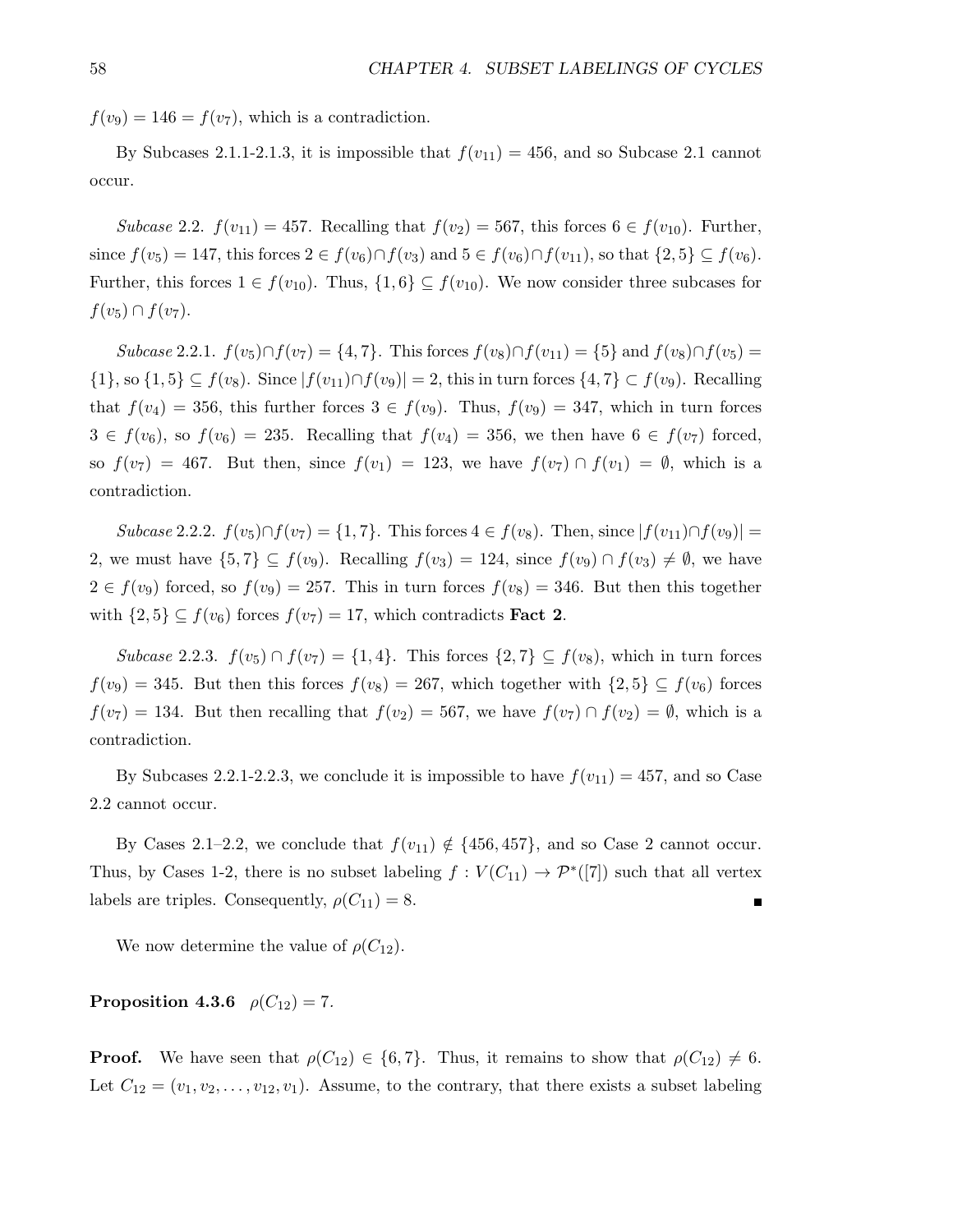$f: V(C_{12}) \to \mathcal{P}^*([6])$  of  $C_{12}$ . Then  $|f(v)| \geq 2$  for every vertex v of  $C_{12}$ . First, we make three observations.

(1) No vertex label can be a 4-set.

If (1) is false, and  $|f(v)| = 4$  for some v, then we have  $|f(u)| = 2$  forced for  $u \in N(v)$ , which contradicts Proposition 2.3.6.

(2) No two consecutive vertex labels can be 3-sets.

This is also an immediate consequence of Proposition 2.3.6.

(3) No two consecutive vertex labels can be 2-sets.

If (3) is false, then we may assume that  $f(v_1) = 12$  and  $f(v_2) = 34$ . By Proposition 4.2.1, we may further assume that  $1 \in f(v_i)$  for each (odd) integer  $i \in \{3, 5, 7, 9, 11\}$ and  $2 \in f(v_i)$  for each (even) integer  $i \in \{4, 6, 8, 10\}$ . Similarly, we may assume that  $4 \in f(v_i)$  for each (odd) integer  $i \in \{5, 7, 9, 11\}$  and  $3 \in f(v_i)$  for each (even) integer  $i \in \{4, 6, 8, 10, 12\}$ . This implies that  $\{2, 3\} \subseteq f(v_i)$  for  $i \in \{4, 6, 8, 10\}$  and  $\{1,4\} \subseteq f(v_i)$  for  $i \in \{5,7,9,11\}$ . By the Subset Lemma, we must have  $|f(v_i)| = 3$  for  $i \in \{4, 6, 8, 10\}$  with no duplicates. Now, since  $\{1, 4\}$  is a subset of  $f(v_5)$ ,  $f(v_7)$ ,  $f(v_9)$ , and  $f(v_{11})$ , it follows that 5 and 6 are the only possibilities for the third element of the four labels  $f(v_i)$  for  $i \in \{4, 6, 8, 10\}$ . However, then, at least two of  $f(v_4)$ ,  $f(v_6)$ ,  $f(v_8)$ , and  $f(v_{10})$  are duplicates, which is a contradiction.

By  $(1)-(3)$ , we conclude that the vertex labels of  $C_{12}$  alternate between 2-sets and 3-sets along the cycle  $C_{12}$ . Thus, we may assume that

$$
|f(v_i)| = 2 \text{ for each (odd) integer } i \in \{1, 3, 5, 7, 9, 11\}
$$
  

$$
|f(v_i)| = 3 \text{ for each (even) integer } i \in \{2, 4, 6, 8, 10, 12\}.
$$

We may further assume that  $f(v_1) = 12$ ,  $f(v_2) = 345$ , and  $f(v_{12}) = 346$ . By Proposition 4.2.1, we may also assume that  $1 \in f(v_i)$  for each (odd) integer  $i \in \{3, 5, 7, 9, 11\}$  and  $2 \in f(v_i)$  for each (even) integer  $i \in \{4, 6, 8, 10\}$ . This forces  $f(v_3) = 16$  and  $f(v_{11}) = 15$ . Since  $f(v_3) = 16$ , we have  $6 \in f(v_i)$  for  $i = \{6, 8, 10\}$  forced. Since  $f(v_{11}) = 15$ , we have  $5 \in f(v_i)$  for  $i = \{4, 6, 8\}$  forced. However, then,  $f(v_6) = 256 = f(v_8)$ , which contradicts the Subset Lemma. We conclude that  $\rho(C_{12}) = 7$ .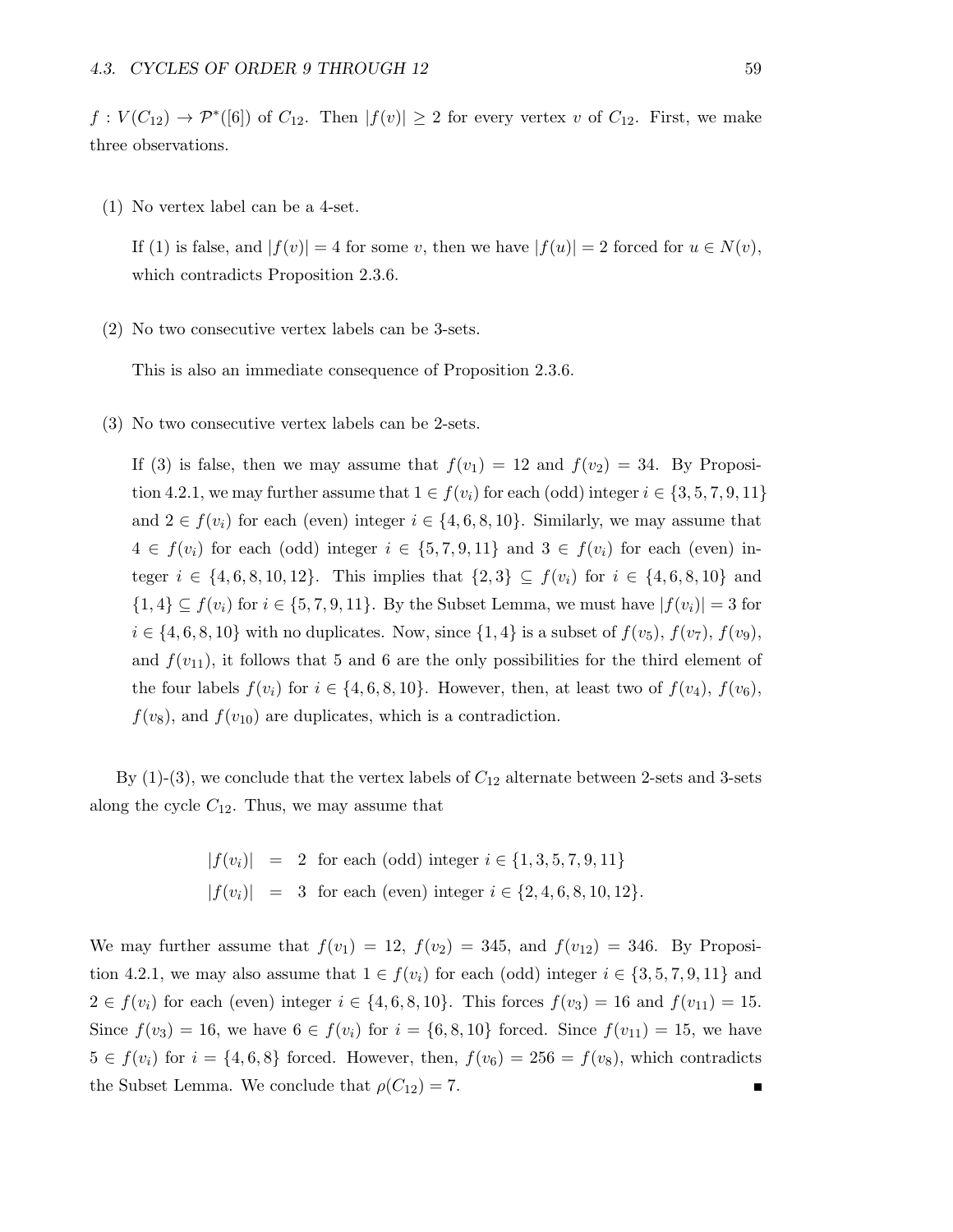In summary, the values of  $\rho(C_n)$  for  $n \in \{9, 10, 11, 12\}$  are listed below.

$$
\rho(C_n) = \begin{cases}\n7 & \text{if } n = 9 \\
6 & \text{if } n = 10 \\
8 & \text{if } n = 11 \\
7 & \text{if } n = 12\n\end{cases}
$$

#### 4.4 Cycles of Order 13 through 18

In this section, we now determine the exact value of  $\rho(C_n)$  for  $13 \leq n \leq 18$ . We begin with  $\rho(C_n)$  for  $n \in \{13, 15, 16, 17, 18\}$ . The number  $\rho(C_{14})$  will be determined afterward.

**Proposition 4.4.1** If  $n \in \{13, 15, 16, 17, 18\}$ , then  $\rho(C_n) = 7$ .

**Proof.** If  $n \ge 13$ , then  $P_{12}$  is an induced subgraph of  $C_n$ , and so  $\rho(C_n) \ge \rho(P_{12}) = 7$ . Thus, if  $n \in \{13, 14, 15, 16, 17, 18\}$ , then  $\rho(C_n) \ge \rho(P_{12}) = 7$ . For  $n = 13, 15, 16, 17, 18$ , there is a subset labeling  $f: V(C_n) \to \mathcal{P}^*([7])$  defined by

$$
S_f(C_{13}) = (123, 456, 127, 345, 167, 245, 367, 145, 236, 147, 256, 134, 567)
$$
  
\n
$$
S_f(C_{15}) = (123, 456, 127, 345, 167, 234, 156, 247, 136, 257, 146, 357, 246,
$$
  
\n
$$
= 135, 467
$$
  
\n
$$
S_f(C_{16}) = (123, 456, 137, 245, 167, 235, 146, 257, 346, 125, 347, 156, 247,
$$
  
\n
$$
356, 124, 567
$$
  
\n
$$
S_f(C_{17}) = (123, 456, 127, 345, 167, 245, 136, 247, 135, 246, 157, 236, 147,
$$
  
\n
$$
256, 347, 125, 467
$$
  
\n
$$
S_f(C_{18}) = (456, 127, 345, 126, 347, 125, 367, 145, 236, 147, 235, 146, 257,
$$
  
\n
$$
136, 247, 135, 246, 137
$$
.

Hence,  $\rho(C_n) = 7$  for  $n = 13, 15, 16, 17, 18$ .

Note that  $\rho(C_{14}) \ge \rho(P_{12}) = 7$ . However, it turns out that  $\rho(C_{14}) = 8$ . In order to establish this fact, we first present some preliminary results.

**Theorem 4.4.2** If  $f: V(C_{14}) \rightarrow \mathcal{P}^*([7])$  is a subset labeling of  $C_{14}$ , then at most one vertex of  $C_{14}$  has a 2-set label.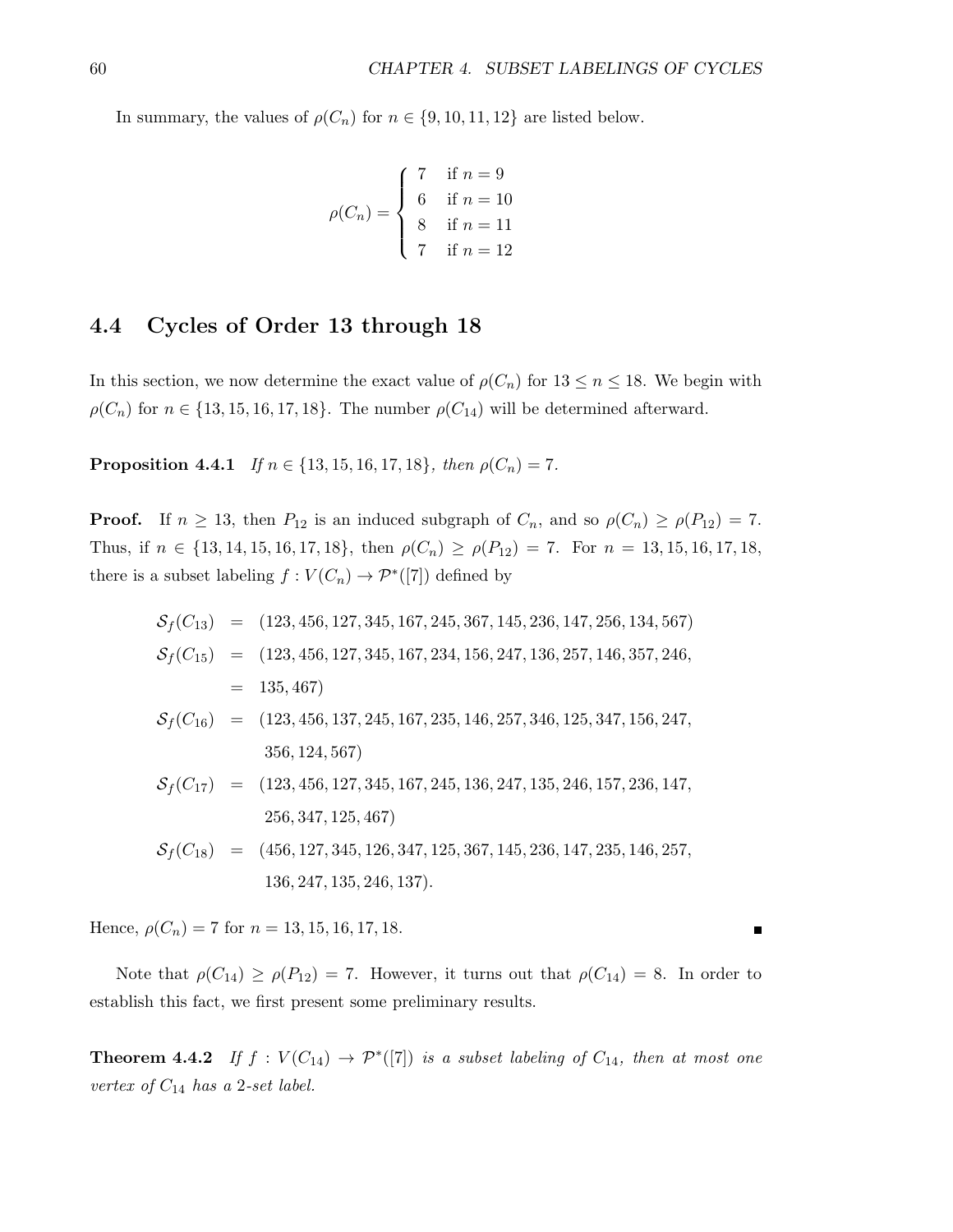**Proof.** Let  $C_{14} = (v_1, v_2, \ldots, v_{14}, v_1)$ . Suppose, to the contrary, that there are at least two vertices u and v such that  $|f(u)| = |f(v)| = 2$ . By Proposition 4.2.3, it follows that  $d(u, v) = 2k$  for some positive integer k. We first prove that u and v are the only two vertices of  $C_n$  with 2-set labels. Suppose, to the contrary, that there is a third vertex w such that  $f(w)$  is a 2-set label. Note that since any two of these vertices are separated by an even distance, all three of their indices will have the same parity. We consider three cases:

Case 1.  $d(u, v) = 2 = d(v, w)$ . Without loss of generality, say  $f(v_1) = 12$ ,  $f(v_3) = 13$ , and  $f(v_5) = 14$ . Then we have  $1 \in f(v_7) \cap f(v_9) \cap f(v_{11}) \cap f(v_{13})$  and  $\{2,3,4\} \subseteq f(v_8) \cap f(v_9)$  $f(v_{10}) \cap f(v_{12})$ . By the Subset Lemma, each of  $f(v_8)$ ,  $f(v_{10})$  and  $f(v_{12})$  must have cardinality at least 4. No label can be a 5-set label, since then its neighbors would have duplicate 2 set labels, which would contradict the Subset Lemma. Without loss of generality, suppose  $f(v_8) = 2345, f(v_{10}) = 2346$ , and  $f(v_{12}) = 2347$ . As a consequence of Proposition 2.3.6, we must have  $|f(v_i)| \leq 2$  for any  $v_i$  in the neighborhood of a vertex with a 4-set label. Since singletons are not allowed, we conclude  $|f(v_i)| = 2$  for  $i \in \{7, 9, 11, 13\}$ . But there are only six possible 2-set labels from [7] containing the element 1. Since  $1 \in f(v_i)$  for all seven odd-indexed vertices  $v_i$ , this produces a contradiction.

Case 2.  $d(u, v) = 4$ ,  $d(v, w) = 2$ . Without loss of generality, suppose  $f(v_1) = 12$ ,  $f(v_5) =$ 13, and  $f(v_7) = 14$ . Then we have  $1 \in f(v_i)$  for all odd i,  $\{2,3,4\} \subseteq f(v_{10}) \cap f(v_{12})$ ,  $\{2,3\} \subseteq f(v_8)$ , and  $\{3,4\} \subseteq f(v_2) \cap f(v_{14})$ . By the Subset Lemma, we must have  $|f(v_{10})|$  =  $4 = |f(v_{12})|$ . Without loss of generality, say  $f(v_{10}) = 2345, f(v_{12}) = 2346$ . This then forces  $f(v_{11}) = 17$  and  $f(v_{13}) = 15$ , which in turn forces  $f(v_8) = 2357$ , which in turn forces  $f(v_9) = 16$ . But then we have  $\{3, 4, 6, 7\} \subseteq f(v_2) \cap f(v_{14})$  forced, which leads to a contradiction of the Subset Lemma.

Case 3.  $d(u, v) = 4 = d(v, w)$ . Without loss of generality, suppose that  $f(v_1) =$  $12, f(v_5) = 13$ , and  $f(v_9) = 14$ . Then we have  $1 \in f(v_i)$  for all i odd,  $\{2, 3, 4\} \subseteq f(v_{12})$ ,  $\{2,3\} \subseteq f(v_8) \cap f(v_{10}), \{2,4\} \subseteq f(v_4) \cap f(v_6)$ , and  $\{3,4\} \subseteq f(v_2) \cap f(v_{14})$ . By the Subset Lemma, we must have both  $|f(v_2)|$  and  $|f(v_1)|$  at least 3. Suppose we have  $5 \in f(v_2)$  and  $6 \in f(v_{14})$ . Then this forces  $6 \in f(v_3)$  and  $5 \in f(v_{13})$ . We now consider two subcases.

Subcase 3.1.  $f(v_3) = 16$ . This forces  $f(v_{11}) = 2346$ , which in turn forces  $f(v_{14}) = 3467$ by the Subset Lemma. This then forces  $f(v_{13}) = 15$ , which forces  $\{2, 3, 5, 6\} \subseteq f(v_8) \cap f(v_{10})$ . Then, similarly to Case 2, this leads to a contradiction.

Subcase 3.2.  $f(v_3) = 167$ . We consider two subcases for  $f(v_{13})$ .

Subcase 3.2.1.  $f(v_{13}) = 15$ . This forces  $\{2,3,5\} \subseteq f(v_8) \cap f(v_{10})$ . By the Subset Lemma,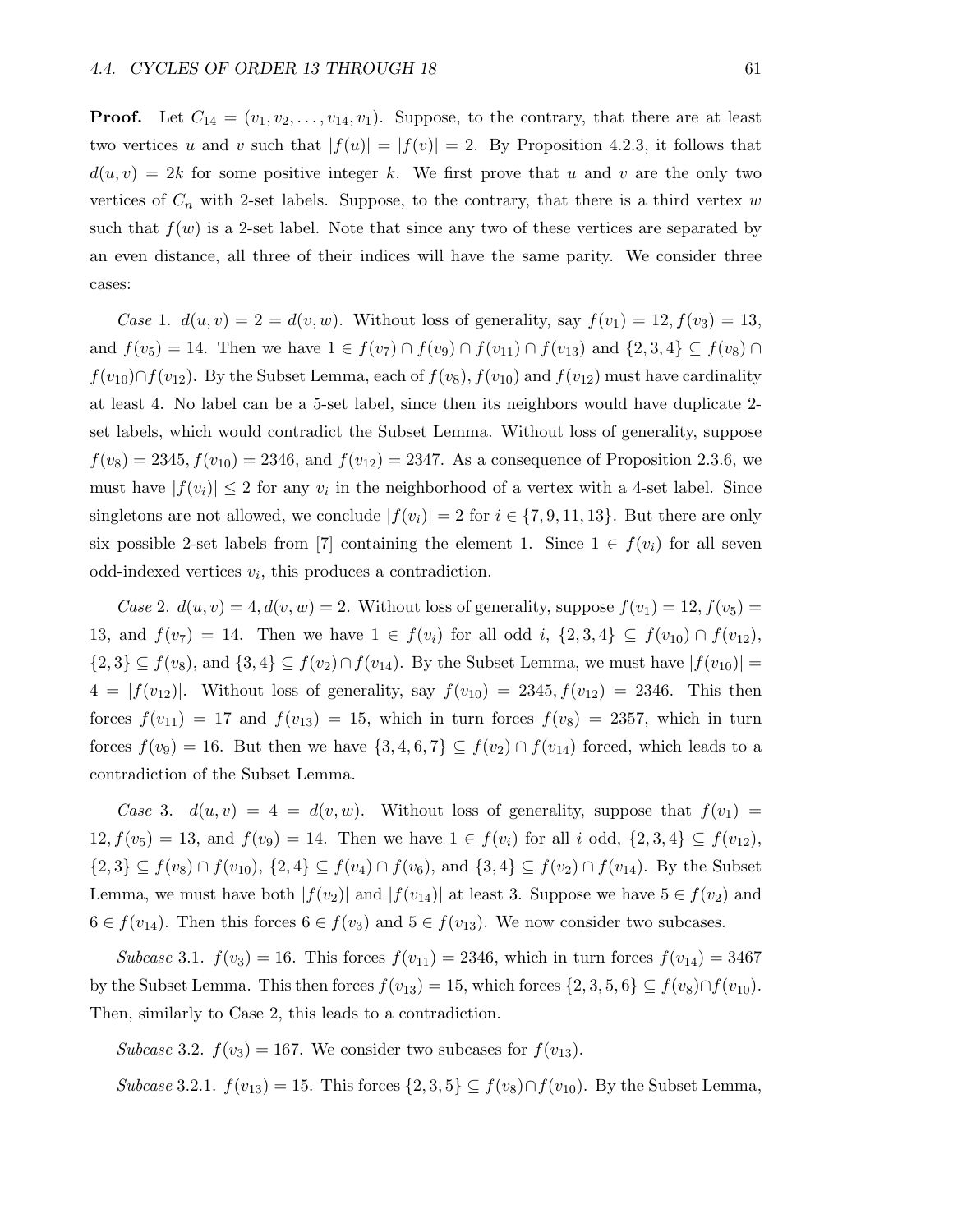without loss of generality this then forces  $f(v_8) = 2356, f(v_{10}) = 2357$ . This in turn forces  $f(v_7) = 17$ . But then we have  $f(v_7) \subseteq f(v_3)$ , which contradicts the Subset Lemma.

Subcase 3.2.2.  $f(v_{13}) = 157$ . Notice now that since we have  $\{2,4\} \subseteq f(v_6)$  and  $\{2,3\} \subseteq$  $f(v_8)$ , and since we must have  $f(v_7) \cap f(v_{12}) \neq \emptyset$ , this forces  $|f(v_{12})| = 4$ . But this contradicts Proposition 2.3.6, since then we have  $|f(v_{13}) \cup f(v_{14})| = 7$ .

By Subcases 3.2.1 and 3.2.2, Subcase 3.2 cannot occur. By Subcases 3.1 and 3.2, Case 3 cannot occur.

Hence, we conclude that at most two vertices  $u$  and  $v$  can have 2-set labels. We now consider three cases for  $d(u, v)$ :

*Case* 1.  $d(u, v) = 2$ . Say  $f(v_1) = 12$  and  $f(v_3) = 13$ . Then we have  $1 \in f(v_i)$  for all i odd and  $\{2,3\} \subset f(v_i)$  for  $i \in \{6,8,10,12\}$ . Without loss of generality, suppose  $f(v_6) = 234, f(v_8) = 235, f(v_{10}) = 236, f(v_{12}) = 237.$  This forces  $f(v_5) = 1567$ , which in turn forces  $f(v_4) = 24$  and  $f(v_6) = 23$ , which contradicts Proposition 4.2.3.

Case 2.  $d(u, v) = 4$ . Say  $f(v_1) = 12$  and  $f(v_5) = 13$ . Then we have  $1 \in f(v_i)$  for all i odd and  $\{2,3\} \subset f(v_i)$  for all i even such that  $v_i$  is not adjacent to  $v_1$  or  $v_5$ . Without loss of generality, suppose  $f(v_8) = 234, f(v_{10}) = 235, f(v_{12}) = 236$ . This would force  $f(v_3) = 1456$ , which would then force  $f(v_2) = 37$  and  $f(v_4) = 27$ , which contradicts Proposition 4.2.3.

Case 3.  $d(u, v) = 6$ . Say  $f(v_1) = 12$  and  $f(v_7) = 13$ . Then we have  $1 \in f(v_i)$ for all i odd and  $\{2,3\} \subset f(v_i)$  for all i even such that  $v_i$  is not adjacent to  $v_1$  or  $v_7$ . Without loss of generality, say  $f(v_4) = 234, f(v_{10}) = 235, f(v_{12}) = 236$ . Then this forces  $\{1,5,6\} \subseteq f(v_3) \cap f(v_5)$ . Since we are unable to assign distinct 4-set labels to  $f(v_3)$  and  $f(v_5)$ , this contradicts the Subset Lemma.

By Cases 1-3, we conclude that no more than one vertex can have a 2-set label. This concludes the proof.  $\blacksquare$ 

**Proposition 4.4.3** If  $f: V(C_{14}) \to \mathcal{P}^*([7])$  is a subset labeling of  $C_{14}$ , then  $|f(v)| \neq 4$  for every vertex v of  $C_{14}$ .

**Proof.** Let  $C_{14} = (v_1, v_2, \ldots, v_{14}, v_1)$  and suppose, to the contrary, that  $|f(v)| = 4$  for some vertex v of  $C_{14}$ . We may assume that  $f(v_1) = 1234$ . Thus, each of  $f(v_2)$  and  $f(v_{14})$ is a subset of  $\{5, 6, 7\}$ . Since we have  $f(v_2) \not\subseteq f(v_{14})$  and  $f(v_{14}) \not\subseteq f(v_2)$  by the Subset Lemma, it follows that each of  $f(v_2)$  and  $f(v_{14})$  is a 2-set label. This is impossible by Theorem 4.4.2.Г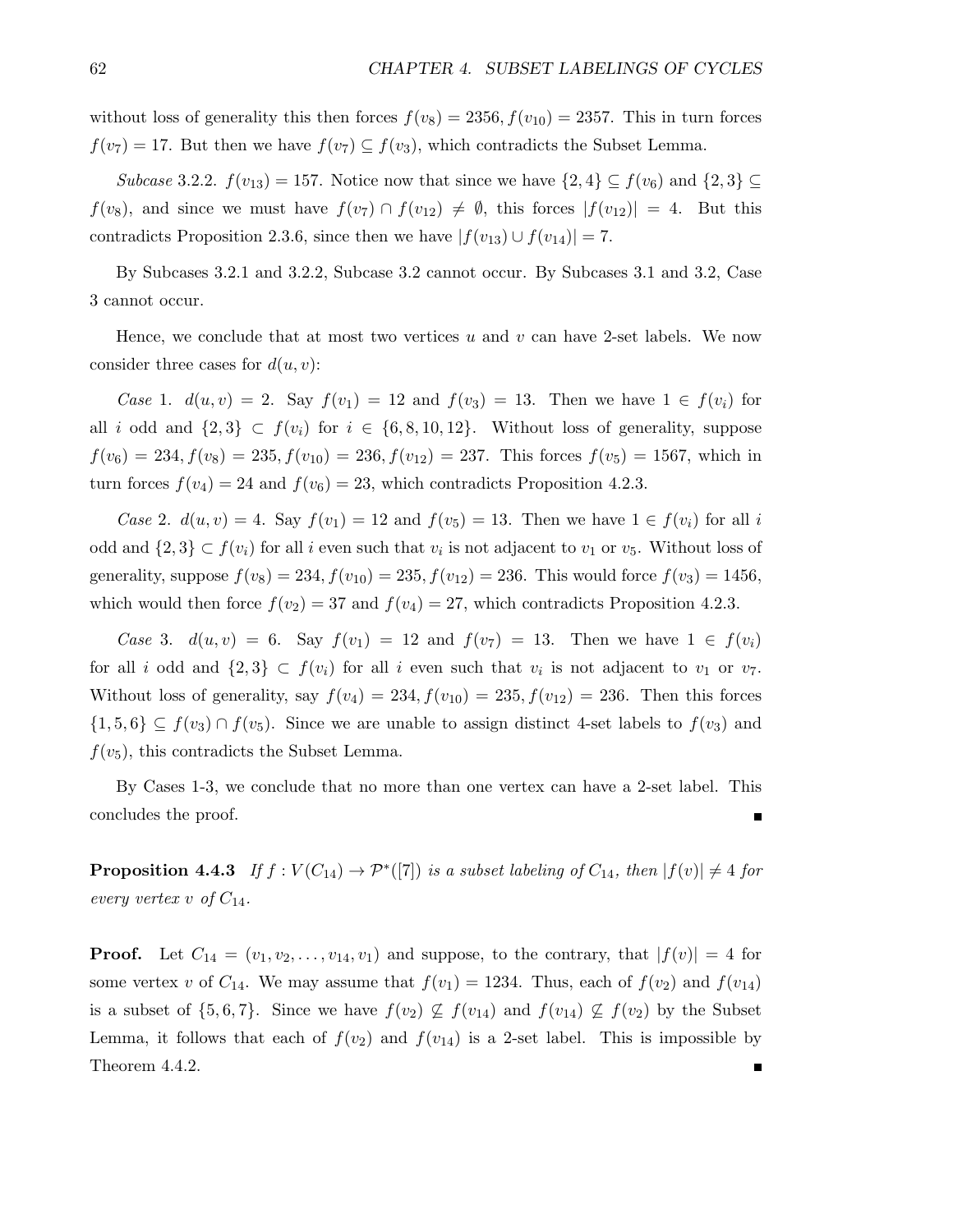**Proposition 4.4.4** If  $f: V(C_{14}) \to \mathcal{P}^*([7])$  is a subset labeling of  $C_{14}$ , then  $|f(v)| \neq 2$  for every vertex v of  $C_{14}$ .

**Proof.** Let  $C_{14} = (v_1, v_2, \ldots, v_{14}, v_1)$ . Assume, to the contrary, that there is a vertex v with a 2-set label, say  $f(v_1) = 12$ . By Proposition 4.4.3 and Theorem 4.4.2, every other vertex label is a 3-set label. We may assume that

$$
f(v_2) = 345
$$
,  $f(v_3) = 167$ ,  $f(v_4) = 234$ ,  $f(v_5) = 156$ , and  $f(v_6) = 247$ .

This implies that  $1 \in f(v_i)$  for  $i \in \{7, 9, 11, 13\}$  and  $2 \in f(v_i)$  for  $i \in \{8, 10, 12\}$ . Among the triples containing either 1 or 2, notice that in addition to the labels used, we have excluded the set

$$
\{127, 157, 267, 235, 245, 237, 347\}
$$

We now have either  $f(v_7) = 135$  or  $f(v_7) = 136$  forced. We consider these two cases.

Case 1.  $f(v_7) = 135$ . This forces  $(f(v_8), f(v_9), f(v_{10}), f(v_{11})) = (246, 137, 256, 347)$ . Since 347 has been eliminated, this is a contradiction.

Case 2.  $f(v_7) = 136$ . This forces  $f(v_8) = 257$ , since the elements of  $f(v_8)$  must come from  $\{2, 4, 5, 7\}$ , but 245 and 247 are excluded. Then the elements of  $f(v_9)$  must come from  $\{1, 3, 4, 6\}$ . There are two possible subcases.

Subcase 2.1.  $f(v_9) = 134$ . This forces  $f(v_{10}) = 256$ , since the elements must come from  $\{2, 5, 6, 7\}$ , but 257 and 267 are excluded. This then forces  $f(v_{11}) = 347$ . However, then,  $f(v_{11}) \cap f(v_5) = \emptyset$ , which is a contradiction.

Subcase 2.2.  $f(v_9) = 146$ . The elements of  $f(v_{10})$  must then be drawn from  $\{2,3,5,7\}$ , yet all three triples 235, 237, and 257 have been excluded, which is a contradiction.

By Cases 1 and 2, we conclude that  $|f(v)| \neq 2$  for every vertex v of  $C_n$ .

We will now show that  $\rho(C_{14}) = 8$ .

**Theorem 4.4.5**  $\rho(C_{14}) = 8$ 

**Proof.** The subset labeling  $g: V(C_{14}) \to \mathcal{P}^*([8])$  defined by

 $\mathcal{S}_a(C_{14}) = (123, 456, 1278, 345, 167, 245, 367, 148, 256, 347, 156, 247, 135, 468)$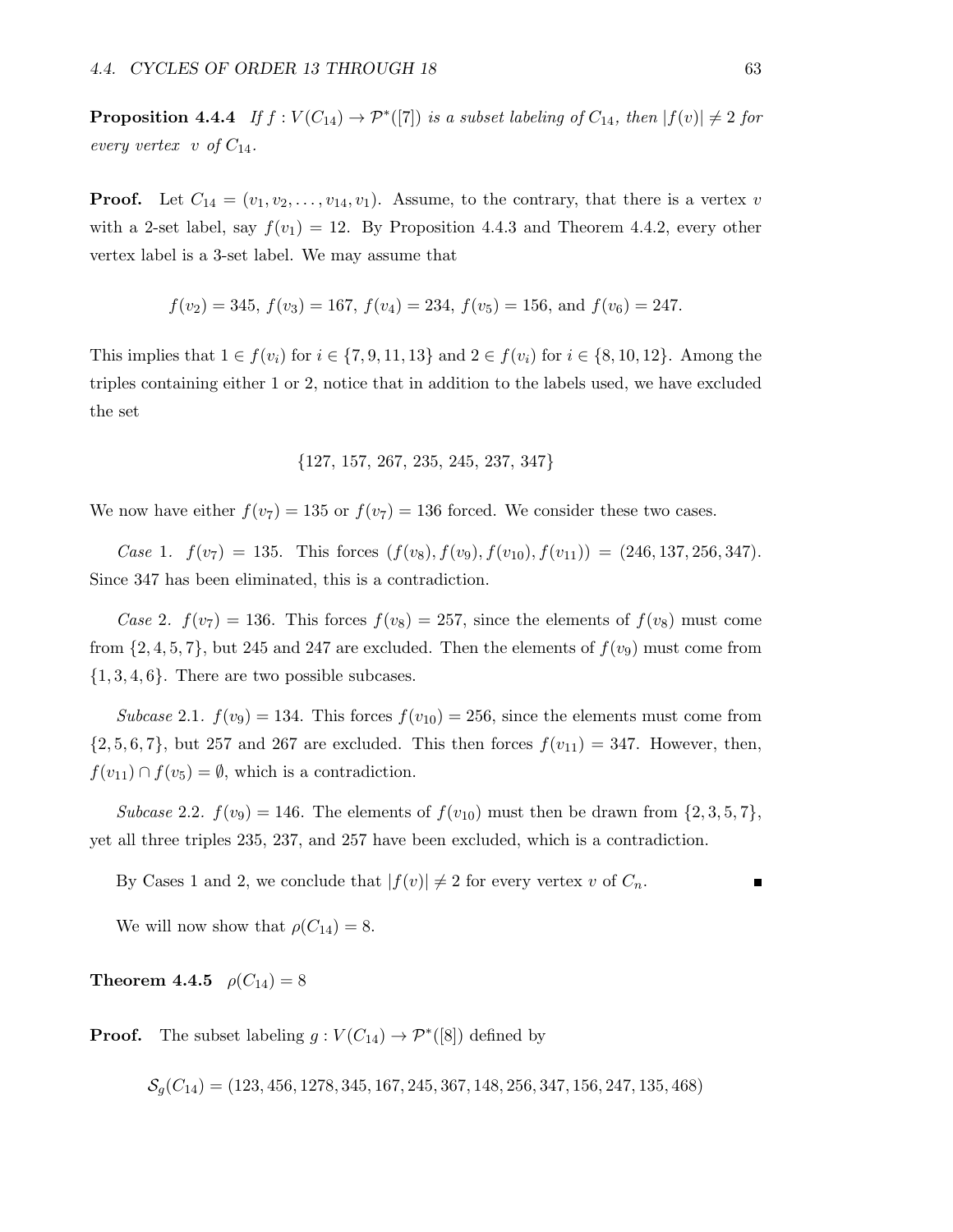shows that  $\rho(C_{14}) \leq 8$ . Next, we show that  $\rho(C_{14}) \geq 8$ . Assume, to the contrary, that there is a subset labeling  $f: V(C_{14}) \to \mathcal{P}^*([7])$ . First, we observe the following three facts:

**Fact 1:** No vertex of  $C_{14}$  can have a 5-set label or a 6-set label.

**Fact 2:** No vertex of  $C_{14}$  can have a 4-set label. This follows from Proposition 4.4.3.

**Fact 3:** No vertex of  $C_{14}$  can have a 2-set label. This follows from Proposition 4.4.4.

By Facts 1-3, every vertex has a 3-set label. We may assume

$$
f(v_1) = 123, f(v_2) = 456, f(v_3) = 127, f(v_4) = 345.
$$

This further eliminates the triples 137, 237, 346, 356 and forces  $7 \in f(v_{14})$  and  $6 \in f(v_{5})$ . We note that  $f(v_5) \in \{267, 167, 126\}$ , but 167 and 267 are equivalent. Thus, without loss of generality, we may consider only the cases  $f(v_5) = 267$  and  $f(v_5) = 126$ .

Case 1.  $f(v_5) = 267$ . Then  $f(v_i)$  is defined for  $1 \leq i \leq 5$  as follows:

$$
f(v_1) = 123, 456, 127, 345, 267 = f(v_5).
$$

with eliminated triples 137, 237, 346, 356, 126, 167. We note that  $f(v_6) \in \{134, 135, 145\}$ . Since the cases  $f(v_6) = 134$  and  $f(v_6) = 135$  are equivalent, it suffices to consider the two non-equivalent subcases  $f(v_6) = 134$  and  $f(v_6) = 145$ .

Subcase 1.1.  $f(v_6) = 134$ . The label 567 has been eliminated for  $f(v_7)$ , so  $f(v_7) \in$ {256, 257}. Since the labels 256 and 257 are equivalent, we may consider only the case  $f(v_7) = 257$ . Since 136 and 346 have been eliminated for  $f(v_8)$ , we see that  $f(v_8) = 146$ . Then  $f(v_i)$  is defined for  $1 \leq i \leq 8$  as follows:

$$
f(v_1) = 123,456,127,345,267,134,257,146 = f(v_8).
$$

The following triples have been eliminated thus far for  $(f(v_9), f(v_{10}), \ldots, f(v_{14}))$ :

{137, 237, 346, 356, 126, 167, 135, 145, 256, 567, 136, 346}

We have  $\{3,5\} \subset f(v_9)$  forced, which in turn forces  $4 \in f(v_{10})$ . Further, notice that  $f(v_{14}) \in \{457, 467\}$ . We consider these two subcases.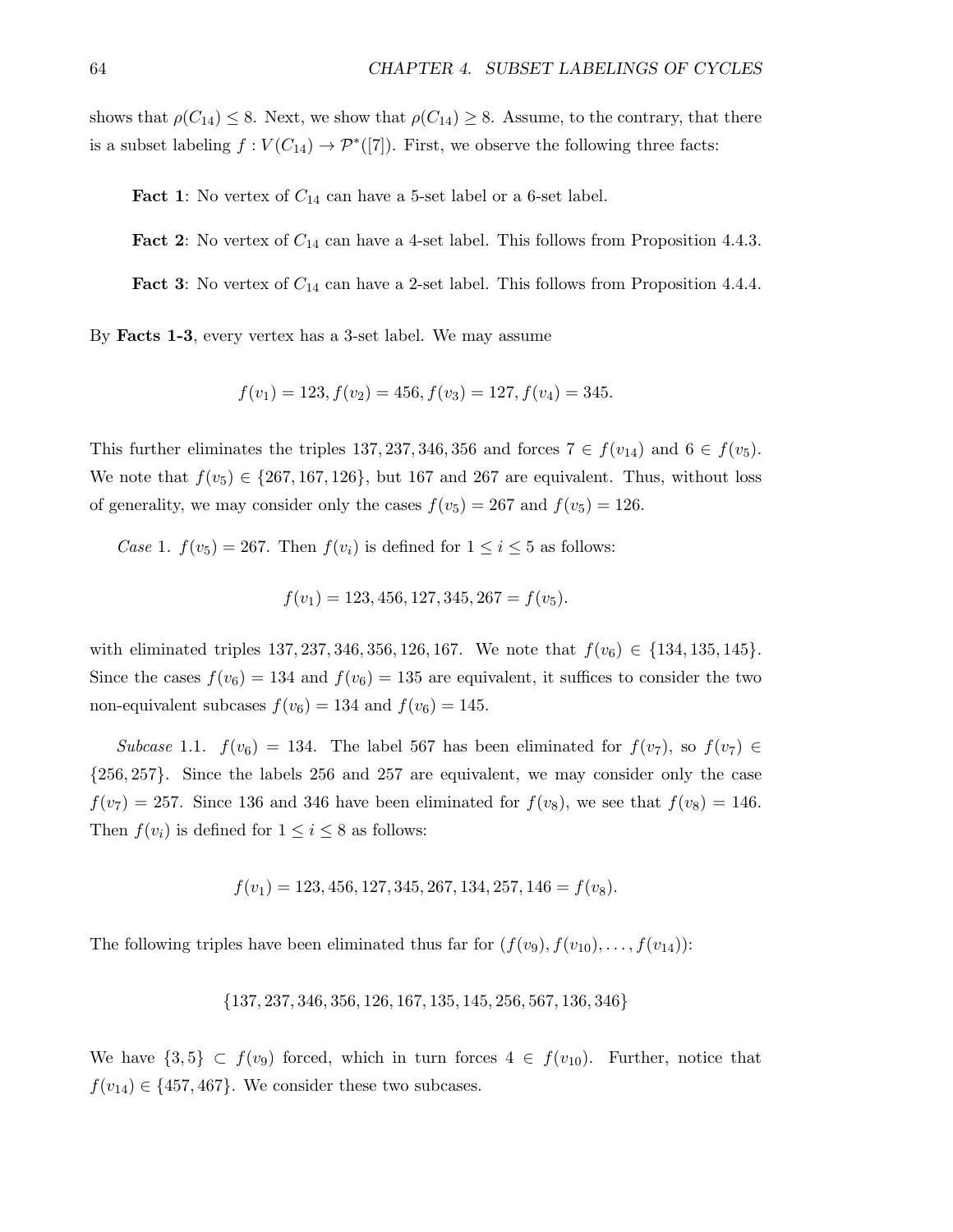Subcase 1.1.1.  $f(v_{14}) = 457$ . This forces  $f(v_{13}) = 236$ , which forces  $\{1, 7\} \subset f(v_{12})$ . The third element must be either 5 or 4. If  $f(v_{12}) = 157$ , then this forces  $f(v_{11}) = 236$ , which has already been used for  $f(v_{13})$ . This is a contradiction. Hence, we must have  $f(v_{12}) = 147$ , which forces  $f(v_{11}) = 235$ . But this has been eliminated by  $f(v_8) = 146$ , so this also leads to a contradiction.

Subcase 1.1.2.  $f(v_{14}) = 467$ . This forces  $7 \in f(v_9)$ , so that  $f(v_9) = 357$ . This then forces  $\{2,4\} \subset f(v_{10})$ , where the third element must be either 1 or 6. If we choose  $f(v_{10}) = 124$ , this forces  $f(v_{11}) = 356$ , which has been eliminated. This is a contradiction. If we choose  $f(v_{10}) = 246$ , this forces  $f(v_{11}) = 135$ , which has also been eliminated. This is also a contradiction.

By Subcases 1.1.1-1.1.2, we conclude that  $f(v_6) = 134$  is not possible.

Subcase 1.2.  $f(v_6) = 145$ . Then  $f(v_i)$  is defined for  $1 \leq i \leq 6$ :

$$
f(v_1) = 123,456,127,345,267,145 = f(v_6)
$$

and the triples eliminated for  $f(v_7), f(v_8), \ldots, f(v_{14})$  are

$$
\{137, 237, 346, 356, 126, 167, 134, 135\}.
$$

We consider the two possible cases  $f(v_7) \in \{236, 367\}.$ 

Subcase 1.2.1.  $f(v_7) = 236$ . This choice further eliminates the triple 457 from consideration for  $f(v_{14})$ , leaving only the choices 467 and 567. Since these choices are equivalent, we will consider only the case  $f(v_{14}) = 467$ . There are two non-equivalent choices for  $f(v_8)$ , namely 147 and 157.

Subcase 1.2.1.1.  $f(v_8) = 147$ . We now have  $f(v_i)$  defined as follows for  $i = 14, 1, 2, ..., 8$ :

$$
f(v_{14}) = 467, 123, 456, 127, 345, 267, 145, 236, 147 = f(v_8).
$$

Since  $f(v_{13}) = 125$  is forced, as is  $f(v_9) = 256$ , this forces  $f(v_{12}) = 467$ . Since this label has already been used, a contradiction is produced.

Subcase 1.2.1.2.  $f(v_8) = 157$ . We now have  $f(v_i)$  defined as follows for  $i = 14, 1, 2, ..., 8$ :

$$
f(v_{14}) = 467, 123, 456, 127, 345, 267, 145, 236, 147 = f(v_8).
$$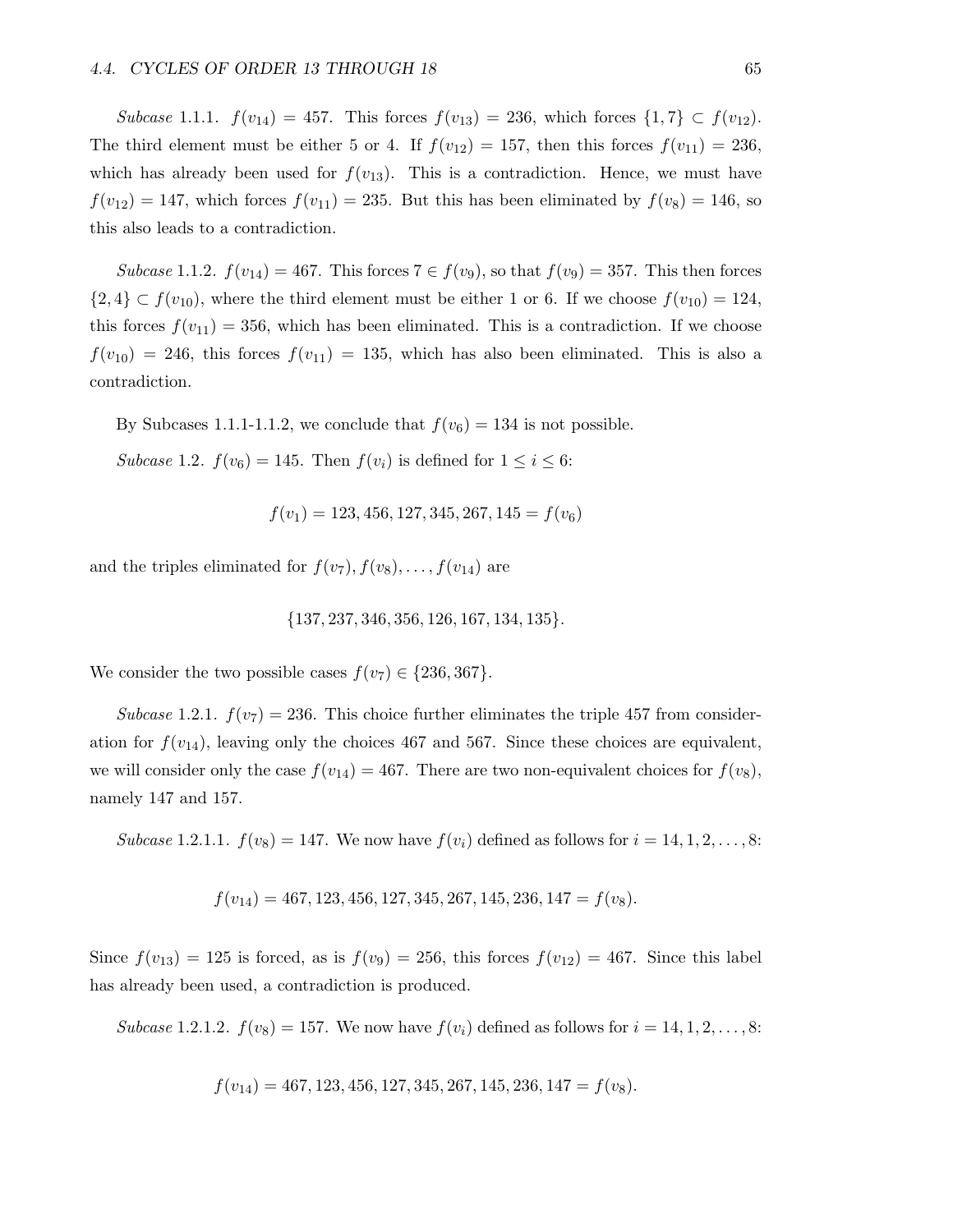This forces  $\{2,4\} \subset f(v_9)$ . We now consider the two options for  $f(v_{13})$ , namely 125 and 235. If we choose  $f(v_{13}) = 125$ , this forces  $f(v_{12}) = 347$ , which forces  $\{5, 6\} \subset f(v_{11})$ , which, in turn, forces  $\{5,6\} \subset f(v_{10})$ . Together with  $\{2,4\} \subset f(v_9)$ , this forces  $f(v_{10}) = 137$ , which has been eliminated. This is a contradiction. If, instead,  $f(v_{13}) = 235$ , this forces  $f(v_{12}) =$ 146, which forces  $f(v_{11}) = 257$ . Together with  $\{2,4\} \subset f(v_9)$ , this forces  $f(v_{10}) = 136$ . But now there is no possibility for the third element of  $f(v_9)$ . This is a contradiction.

Subcase 1.2.2.  $f(v_7) = 367$ . We consider the two non-equivalent cases for  $f(v_{14})$ , namely 457 and 467.

Subcase 1.2.2.1.  $f(v_{14}) = 457$ . We now have  $f(v_i)$  defined as follows for  $i = 14, 1, 2, ..., 7$ :

$$
f(v_{14}) = 457, 123, 456, 127, 345, 267, 145, 367 = f(v_7).
$$

If  $f(v_8) = 245$ , then  $f(v_9) = 1367$ , which is impossible since no label can be a 4-set. Since the case when  $f(v_8) = 124$  is equivalent to that of  $f(v_8) = 125$ , we consider only  $f(v_8) = 124$ . This choice forces  $(f(v_9), f(v_{10}), f(v_{11})) = (357, 246, 157)$ , which forces  $3 \in f(v_{12})$ . But  $f(v_{14}) = 457$  forces  $3 \in f(v_{13})$ . This is a contradiction.

Subcase 1.2.2.2.  $f(v_{14}) = 467$ . This forces  $\{2,4\} \subset f(v_8)$ . We now have  $f(v_i)$  defined as follows for  $i = 14, 1, 2, ..., 7$ :

$$
f(v_{14}) = 467, 123, 456, 127, 345, 267, 145, 367 = f(v_7).
$$

This forces  $f(v_{13}) = 235$ ,  $\{1,4\} \subset f(v_{12})$ , and  $5 \in f(v_{11})$ . We consider the two choices 147, 146 for  $f(v_{12}) = 147$ , this forces  $f(v_{11}) = 256$ , which forces  $f(v_{10}) = 347$ . Together with  $\{2,4\} \subset f(v_8)$ , this forces  $f(v_9) = 156$ . But now no choices remain for the third element of  $f(v_8)$ , which is a contradiction. If, instead,  $f(v_{12}) = 146$ , then this forces  $\{5,7\} \subset f(v_{11})$ . The two options for  $f(v_{11})$  are 257 and 357. If  $f(v_{11}) = 257$ , this forces  $f(v_{10}) = 136$ , which together with  $\{2,4\} \subset f(v_8)$  makes it impossible to label  $f(v_9)$ . This is a contradiction. If  $f(v_{11}) = 357$ , this forces  $f(v_8) = 245$ , which forces  $f(v_9) = 136$ . But this makes it impossible to label  $f(v_{10})$ . This is a contradiction.

Hence, we have  $f(v_{12}) \neq 147, 146$ , which implies that  $f(v_{14}) \neq 467$ .

By Subcases 1.2.1-1.2.2, we conclude that  $f(v_6) \neq 145$  and by Subcases 1.1-1.2, we conclude that  $f(v_5) \neq 267$ .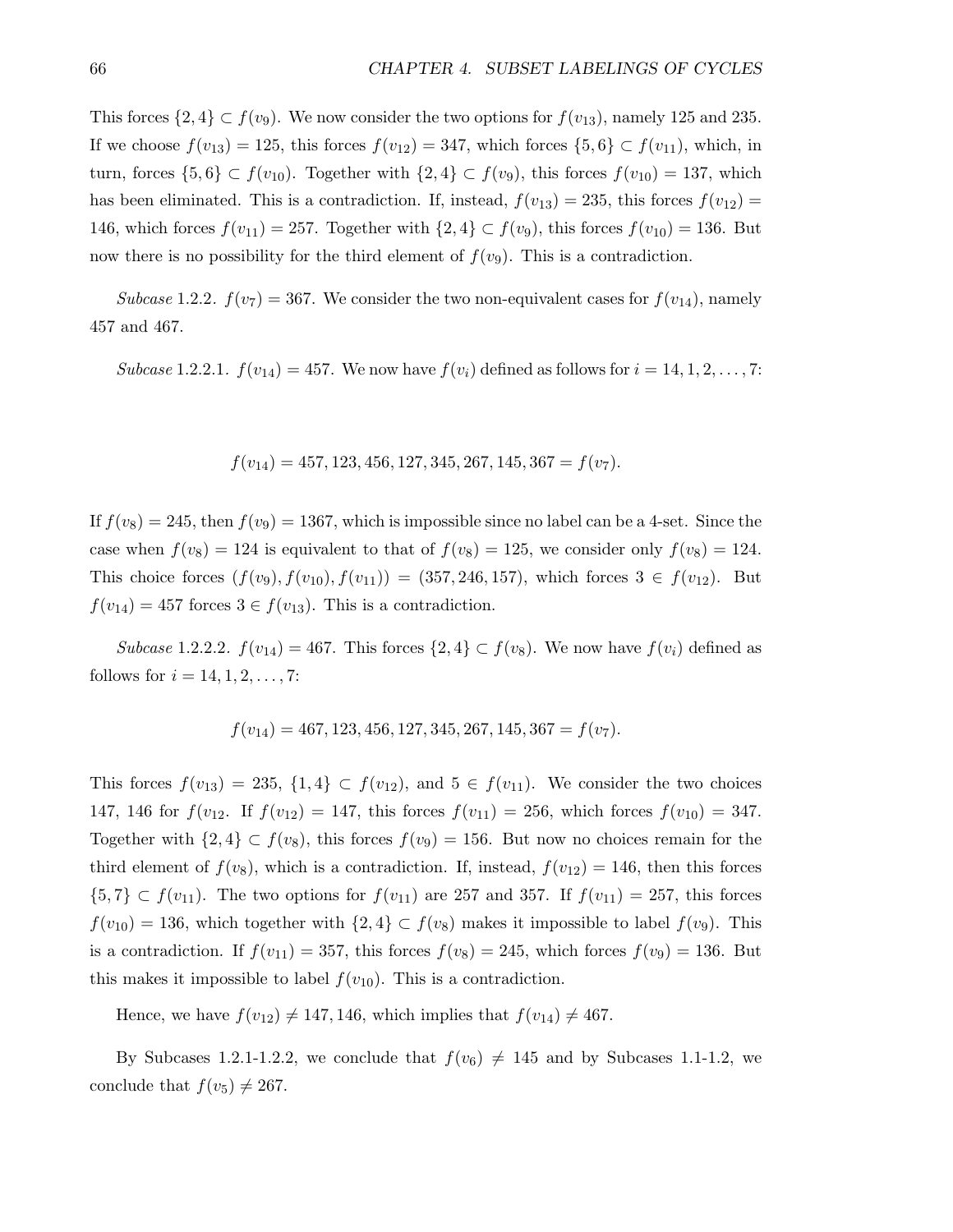Case 2.  $f(v_5) = 126$ . We note that the label 457 has been eliminated for  $f(v_6)$ , so  $f(v_6) \in \{347, 357\}$ . These two subcases are equivalent. Hence, without loss of generality, we consider only the case  $f(v_6) = 347$ . We now have  $f(v_i)$  defined for  $1 \le i \le 6$  as follows:

$$
f(v_1) = 123, 456, 127, 345, 126, 347 = f(v_6).
$$

We note that  $f(v_7) \in \{125, 156, 256\}$ . The cases 156 and 256 are equivalent. Thus, it suffices to consider only the non-equivalent cases  $f(v_7) = 156$  and  $f(v_7) = 125$ .

Subcase 2.1.  $f(v_7) = 156$ . We now have  $f(v_i)$  defined as follows for  $1 \leq i \leq 7$ :

$$
f(v_1) = 123,456,127,345,126,347,156 = f(v_7).
$$

We now consider each of the non-equivalent subcases  $f(v_{14}) \in \{457, 467, 567\}.$ 

Subcase 2.1.1.  $f(v_{14}) = 457$ . Now, the only choices for  $f(v_8)$  are 234 and 247, which are equivalent. Hence, we consider  $f(v_8) = 234$  only. We now have  $f(v_i)$  defined as follows for  $i = 14, 1, 2, \ldots, 8:$ 

$$
f(v_{14}) = 457, 123, 456, 127, 345, 126, 347, 156, 234 = f(v_8).
$$

This labeling forces  $(f(v_9), f(v_{10}), f(v_{11}), f(v_{12})) = (157, 246, 135, 247)$ . Since 247 has been eliminated, this is a contradiction.

Subcase 2.1.2.  $f(v_{14}) = 467$ . This forces  $\{3,5\} \subset f(v_{13})$ . If we choose  $f(v_{13}) = 135$ , this forces  $f(v_{12}) = 246$ , which has been eliminated. Hence,  $f(v_{13}) = 235$  is forced, which forces  $\{1,4\} \subset f(v_{12})$ . In this subcase, the choices 234 and 247 for  $f(v_8)$  are not equivalent. If  $f(v_8) = 247$ , this forces  $f(v_9) = 136$ , which forces  $\{2,5\} \subset f(v_{10})$ . The label  $f(v_{11}) = 367$ is now forced, but this eliminates all choices for  $f(v_{12})$ , which is a contradiction. If instead  $f(v_8) = 234$ , this forces  $f(v_9) = 157$ , which forces  $\{2,6\} \subset f(v_{10})$ , which, in turn, forces  $1 \in f(v_{11})$ . But this is a contradiction since  $1 \in f(v_{12})$ . We conclude that  $f(v_{14}) \neq 467$ .

Subcase 2.1.3.  $f(v_{14}) = 567$ . This forces  $f(v_8) = 147$ , which forces  $\{2,3\} \subset f(v_9)$ , which forces  $1 \in f(v_{10})$ . This choice of  $f(v_{14})$  also forces  $\{1,4\} \subset f(v_{13})$ . The two choices for  $f(v_{13})$ are 124 and 134. If  $f(v_{13}) = 124$ , this forces  $f(v_{12}) = 367$ , which forces  $\{4, 5\} \subset f(v_{11})$ . We now have  $f(v_{10}) = 167$  forced, which has been eliminated. This is a contradiction. If instead  $f(v_{13}) = 134$ , this forces  $f(v_{12}) = 257$ . Together with  $1 \in f(v_{10})$ , this forces  $f(v_{11}) = 346$ , which has been eliminated. This is a contradiction.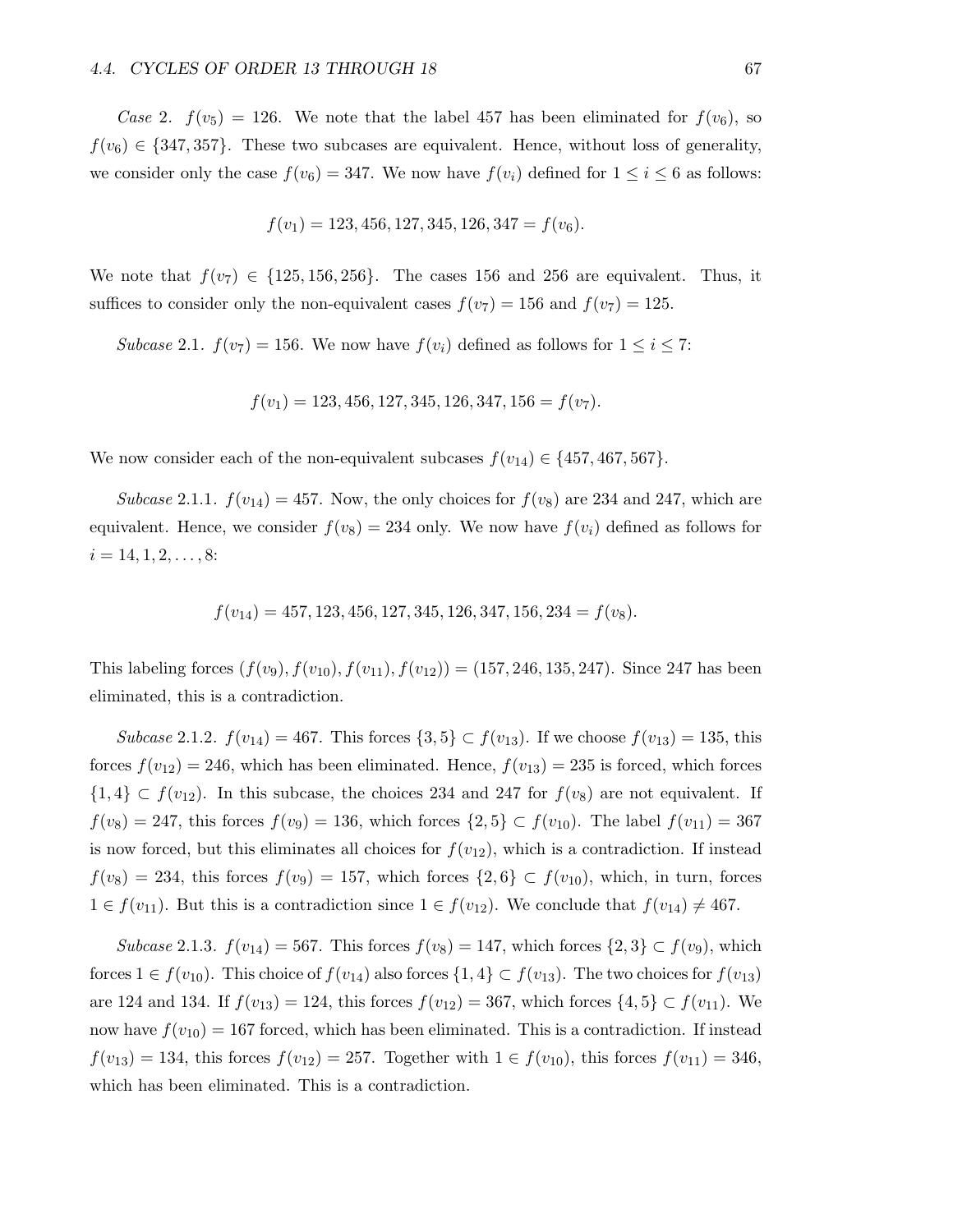п

By Subcases 2.1.1-2.1.3, we conclude that  $f(v_7) \neq 156$ .

Subcase 2.2.  $f(v_7) = 125$ . As the choices 457 and 467 have been eliminated for  $f(v_{14})$ , the remaining case is  $f(v_{14}) = 567$ . Further, since the choices 346 and 467 have been eliminated for  $f(v_8)$ , the only remaining case is  $f(v_8) = 367$ . Thus, we have defined  $f(v_i)$ for  $i = 14, 1, 2, ..., 8$  as follows:

$$
f(v_{14}) = 567, 123, 456, 127, 345, 126, 347, 125, 367 = f(v_8)
$$

Beginning from  $f(v_8)$ , we have  $\{4,5\} \subset f(v_9), \{3,6\} \subset f(v_{10})$ , and  $7 \in f(v_{11})$ . Beginning from  $f(v_{14})$ , we have  $\{3,4\} \subset f(v_{13})$  and  $\{5,7\} \subset f(v_{12})$ . But this is a contradiction, since we cannot have  $7 \in f(v_{11}) \cap f(v_{12})$ .

By Subcases 2.1-2.2, we conclude that  $f(v_6) \neq 347$ . Hence,  $f(v_5) \neq 126$ .

By Cases 1-2, we conclude that  $\rho(C_{14}) \geq 8$ . Thus,  $\rho(C_{14}) = 8$ .

In summary:

$$
\rho(C_n) = \begin{cases} 7 & \text{if } n = 13 \\ 8 & \text{if } n = 14 \\ 7 & \text{if } 15 \le n \le 18. \end{cases}
$$

We summarize the values of  $\rho(C_n)$  for  $3 \leq n \leq 18$  below:

$$
\rho(C_n) = \begin{cases}\n3 & \text{if } n = 3 \\
2 & \text{if } n = 4 \\
5 & \text{if } n = 5, 6 \\
7 & \text{if } n = 7 \\
6 & \text{if } n = 8 \\
7 & \text{if } n = 9 \\
6 & \text{if } n = 10 \\
8 & \text{if } n = 11 \\
7 & \text{if } n = 12, 13 \\
8 & \text{if } n = 14 \\
7 & \text{if } 15 \le n \le 18.\n\end{cases}
$$

We have seen that  $\rho(P_n) = 7$  for  $12 \le n \le 22$ , thus  $\rho(C_n) \ge \rho(P_{12}) = 7$  for  $n \ge 13$ . By Theorem 3.4.8, it follows that if  $n \geq 24$ , then  $\rho(C_n) \geq \rho(P_{23}) = 8$ . In fact, we have the following conjecture: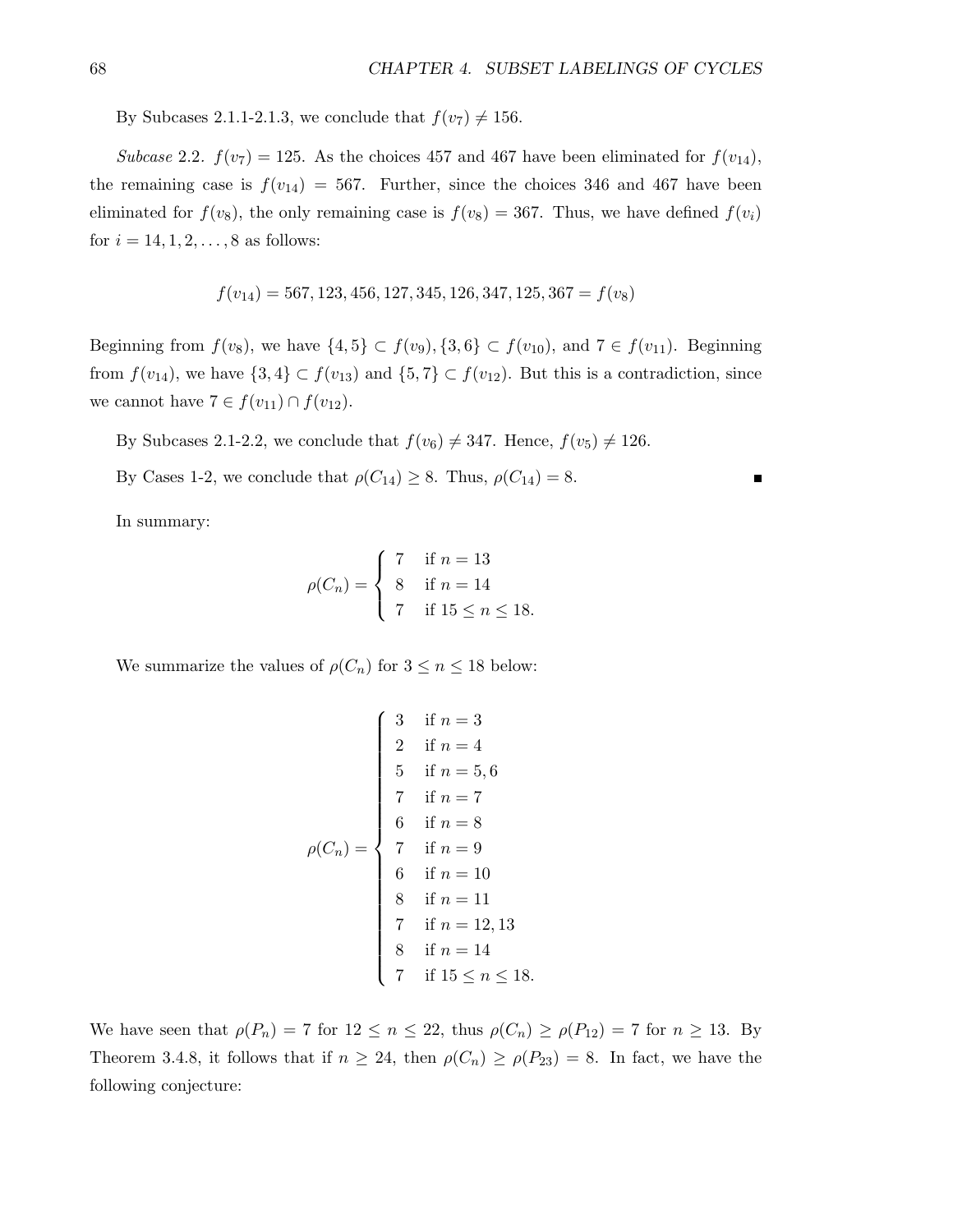#### Conjecture 4.4.6 If  $n \ge 19$ , then  $\rho(C_n) \ge 8$ .

We conclude this chapter with a connection between the subset labeling problem and a closely related problem in combinatorics, showing how our work on cycles in particular has led to the reopening of a highly nontrivial question for further research.

#### 4.5 Subset Labelings and Almost Intersecting Set Families

Given any positive integer r, an intersecting family F of sets in  $\mathcal{P}(|r|)$  is a collection of sets such that for any two sets  $A, B \in \mathcal{F}$ , A and B have nonempty intersection. In 1961, Erdős, Ko, and Rado proved the following theorem on intersecting set families:

**The Erdős-Ko-Rado Theorem.** Let n and k be positive integers with  $n \geq 2k$ . If F is a family of distinct k-element subset of  $[n]$  such that each pair of subsets has nonempty intersection, then the number of sets in F is at most  $\binom{n-1}{k-1}$  $_{k-1}^{n-1}$ ).

In [8], co-authors Dániel Gerbner, Nathan Lemons, Cory Palmer, Balázs Patkós, and Vajk Szécsi introduced the related concept of an "almost" intersecting set family. A family F is defined as  $\ell$ -almost intersecting if for any set  $F \in \mathcal{F}$ , there are exactly  $\ell$  other sets in F disjoint from F. A family is defined as  $\leq \ell$ -almost intersecting if for any set  $F \in \mathcal{F}$ , there are at most  $\ell$  other sets in F disjoint from F. They then introduced the problem of establishing analogous results to the Erd˝os-Ko-Rado Theorem for almost intersecting set families.

We can relate this problem to the subset labeling problem by noting that if  $\ell = \Delta(G)$ for a graph G, then the list of labels in any subset labeling of the graph will constitute a  $\leq \ell$ -almost intersecting set family (since deg  $v \leq \Delta(G)$  for any v, and the label assigned to v must be disjoint from the labels assigned to the neighbors of v). In particular, for any path  $P_n$ , the list of labels in a subset labeling is a  $\leq$  2-almost intersecting set family, since each end-vertex label is disjoint from exactly one other vertex label, while each interior vertex label is disjoint from exactly two other vertex labels. Further, for a cycle  $C_n$ , the list of labels in a subset labeling constitutes a 2-almost intersecting set family, since each vertex label is disjoint from exactly two other vertex labels. Since the empty set cannot be included in a nontrivial  $\ell$ -almost intersecting family, we will use the notation  $\mathcal{P}^*([r])$  for a positive integer r.

For each positive integer  $r$ , a "tight" upper bound (i.e., upper bound with attainment) for the size of a 1-almost intersecting set family from  $\mathcal{P}^*([r])$  was established in [8]. The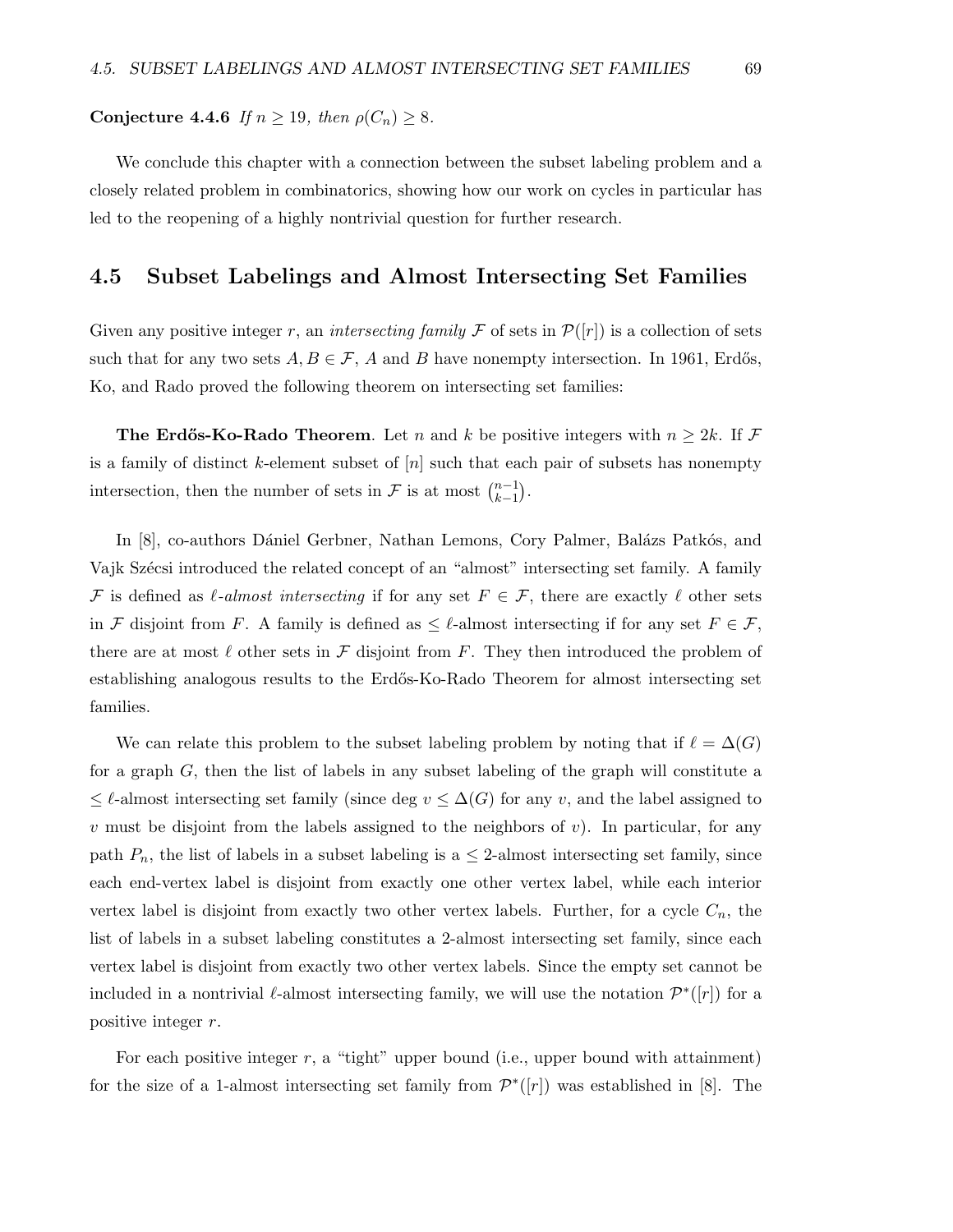authors also claimed to have done the same for the size of a 2-almost intersecting family from  $\mathcal{P}^*([r])$ , presenting what was believed to be the best (largest) possible construction for such a family. It turns out that their calculations were in error, as we will show. The problem of establishing a best possible construction thus remains open for further research and is connected to the problem of establishing a general formula for the subset index of a cycle  $C_n$  as a function of n.

We say a set family F is Sperner if no set  $A \in \mathcal{F}$  contains another set  $B \in \mathcal{F}$ . For example,  $\mathcal{F} = \{12, 34, 25, 13, 45\}$  is Sperner. Observe that when the sets in this particular collection  $\mathcal F$  are assigned as vertex labels to the cycle  $C_5$  in the order above, they constitute a subset labeling  $f: V(C_5) \to \mathcal{P}^*([5])$ . Indeed, by the Subset Lemma, we can assert in general that for  $n \geq 5$ , the list of labels in a subset labeling of a cycle  $C_n$  is a 2-almost intersecting Sperner family. As we will see, the construction for a 2-almost intersecting family in  $\mathcal{P}^*([r])$  described in [8] is non-Sperner. But our counterexamples in the case  $r = 7$  were obtained while generating subset labelings  $f: V(C_n) \to \mathcal{P}^*([7])$  for  $n = 17, 18$ . As observed, these constituted necessarily Sperner families. This suggests that the true best possible construction for a 2-almost intersecting family may be Sperner, although a systematic process for producing such a family in general is still unknown.

It was claimed in [8] that for any integer  $r \geq 3$ , the best possible upper bound for the size | $\mathcal{F}$ | of a 2-almost intersecting family  $\mathcal{F}$  in  $\mathcal{P}^*(r|)$  is given by:

$$
|\mathcal{F}| \leq \begin{cases} 2\binom{r-2}{\frac{r-2}{2}} & \text{if } r \text{ is even} \\ 4\binom{r-3}{\lfloor r/2 \rfloor -2} & \text{if } r \text{ is odd} \end{cases}
$$

In [8], a family attaining this bound was constructed in the following way: If  $r = 2k + 2$ , then let  $\mathcal{F}_1, \mathcal{F}_2$  be a partition of the  $\binom{2k}{k}$  $\binom{2k}{k}$  k-element sets in  $[2k]$  such that  $A \in \mathcal{F}_1$  if and only if  $\overline{A} \in \mathcal{F}_2$ . Then the following family possesses the required properties and has size  $2\binom{2k}{k}$  $\binom{2k}{k}$ :

$$
\mathcal{F} = \mathcal{F}_1 \cup \{ A \cup \{2k+1\} : A \in \mathcal{F}_1 \} \cup \mathcal{F}_2 \cup \{ A \cup \{2k+2\} : A \in \mathcal{F}_2 \}
$$

Similarly, if  $r = 2k + 1$ , the following family possesses the required properties and has size  $4\binom{2k-2}{k-2}$ <sup>2k-2</sup>): Let  $\mathcal{F}_1 = \{A \in \binom{[2k-1]}{k-1}$  $\binom{2k-1}{k-1}$  :  $a \in A$ ,  $\mathcal{F}_2 = \{A \in \binom{[2k-1]}{k}\}$  $\binom{c-1}{k}$  :  $a \notin A$  for some fixed  $a \in [r]$ , and define

$$
\mathcal{F}=\mathcal{F}_1\cup\{A\cup\{2k\}:A\in\mathcal{F}_1\}\cup\mathcal{F}_2\cup\{A\cup\{2k+1\}:A\in\mathcal{F}_2\}.
$$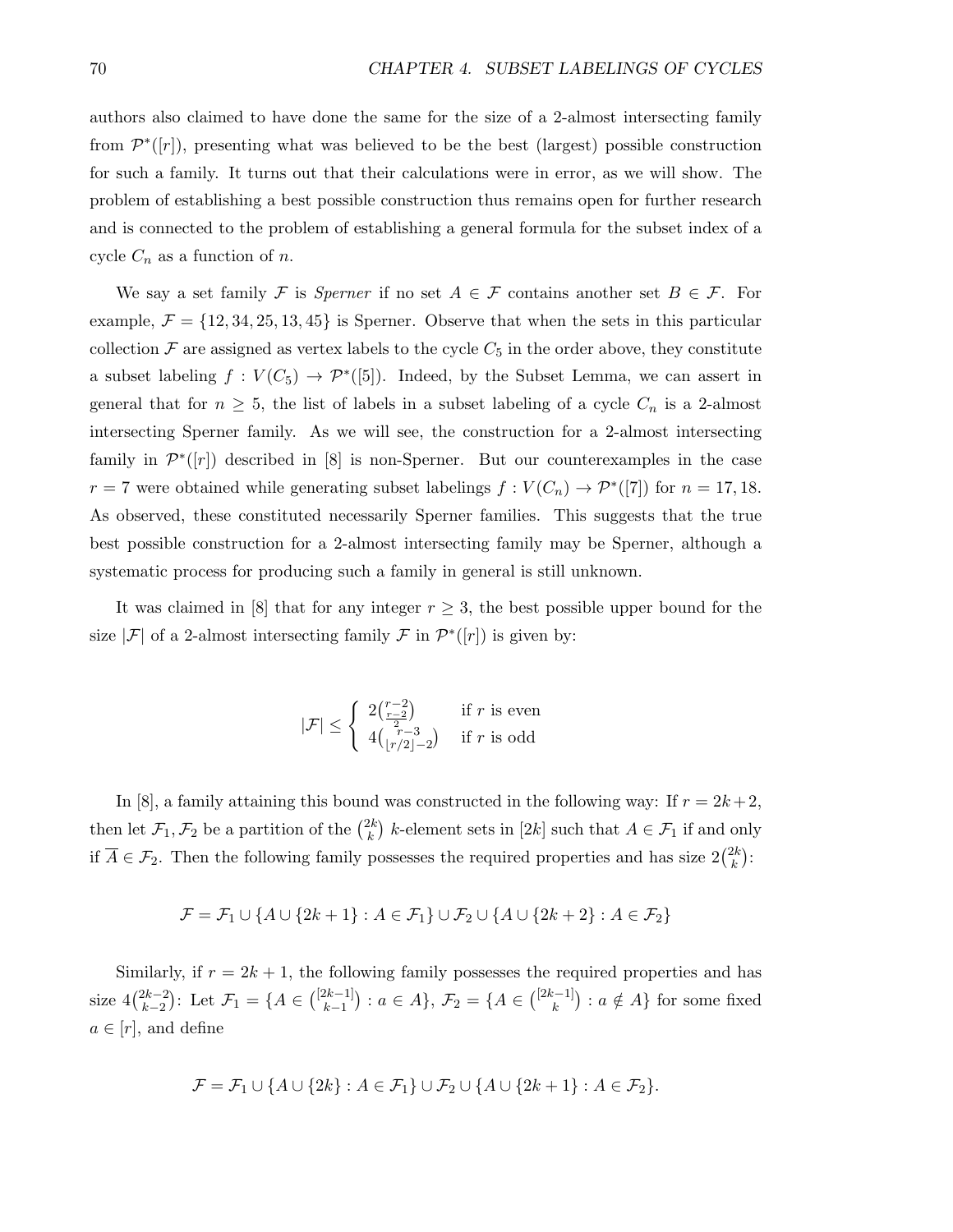To illustrate this for an even r, say  $r = 6$ . Then  $k = 2$ , and the following family of size 12 is generated by this construction:

$$
\mathcal{F}_1 = \{12, 13, 23\}, \mathcal{F}_2 = \{34, 24, 14\}
$$

$$
\mathcal{F} = \mathcal{F}_1 \cup \{125, 135, 235\} \cup \mathcal{F}_2 \cup \{346, 246, 146\}
$$

To illustrate this for an odd r, suppose  $r = 7$ . Then  $k = 3$ , and the following family of size 16 is generated by this construction, where we have chosen to fix  $a = 1$ :

$$
\mathcal{F}_1 = \{12, 13, 14, 15\}, \mathcal{F}_2 = \{234, 235, 245, 345\}
$$
\n
$$
\mathcal{F} = \mathcal{F}_1 \cup \{126, 136, 146, 156\} \cup \mathcal{F}_2 \cup \{2347, 2357, 2457, 3457\}
$$

In justifying their claim that this construction is best possible, the authors establish the following additional notation: Let  $\mathcal{F} \subset \mathcal{P}^*([r])$  be a 2-almost intersecting family. Let  $\mathcal{F}_2^U$  denote the subfamily of sets in  $\mathcal F$  which contain some other set in  $\mathcal F$ , let  $\mathcal F_2^L$  denote the subfamily of sets in  $\mathcal F$  which are contained in some other set in  $\mathcal F$ , and let  $\mathcal F_1$  =  $\mathcal{F}-(\mathcal{F}_2^U\cup\mathcal{F}_2^L)$ . Then we may write  $\mathcal{F}=\mathcal{F}_1\cup\mathcal{F}_2^U\cup\mathcal{F}_2^L$ . The authors then define a good 2-almost intersecting set family  $\mathcal F$  as a family satisfying the following two properties:

- $\star A \in \mathcal{F}_2^U$  implies  $\overline{A} \in \mathcal{F}_2^U$ .
- $\star$  For any  $A_1, A_2 \in \mathcal{F}$  with  $A_1 \subset A_2$ , we have  $|A_2 A_1| = 1$ .

The families constructed above satisfy these conditions. When  $r = 6$ , we have

$$
\mathcal{F}_2^U = \{125, 135, 235, 346, 246, 146\}
$$

$$
\mathcal{F}_2^L = \{12, 13, 23, 34, 24, 14\}
$$

When  $r = 7$ , we have

$$
\mathcal{F}_2^U = \{126, 136, 146, 156, 2347, 2357, 2457, 3457\}
$$

$$
\mathcal{F}_2^L = \{12, 13, 14, 15, 234, 235, 245, 345\}
$$

However, in the case of a Sperner family  $\mathcal{F}$ , we have  $\mathcal{F}_1 = \mathcal{F}$ , since by definition there are no subset relations among the sets in the collection. Yet any nontrivial Sperner family F is trivially "good," since the statement "If  $A \in \mathcal{F}_2^U$ , then  $\overline{A} \in \mathcal{F}_2^U$ " is not false. Similarly,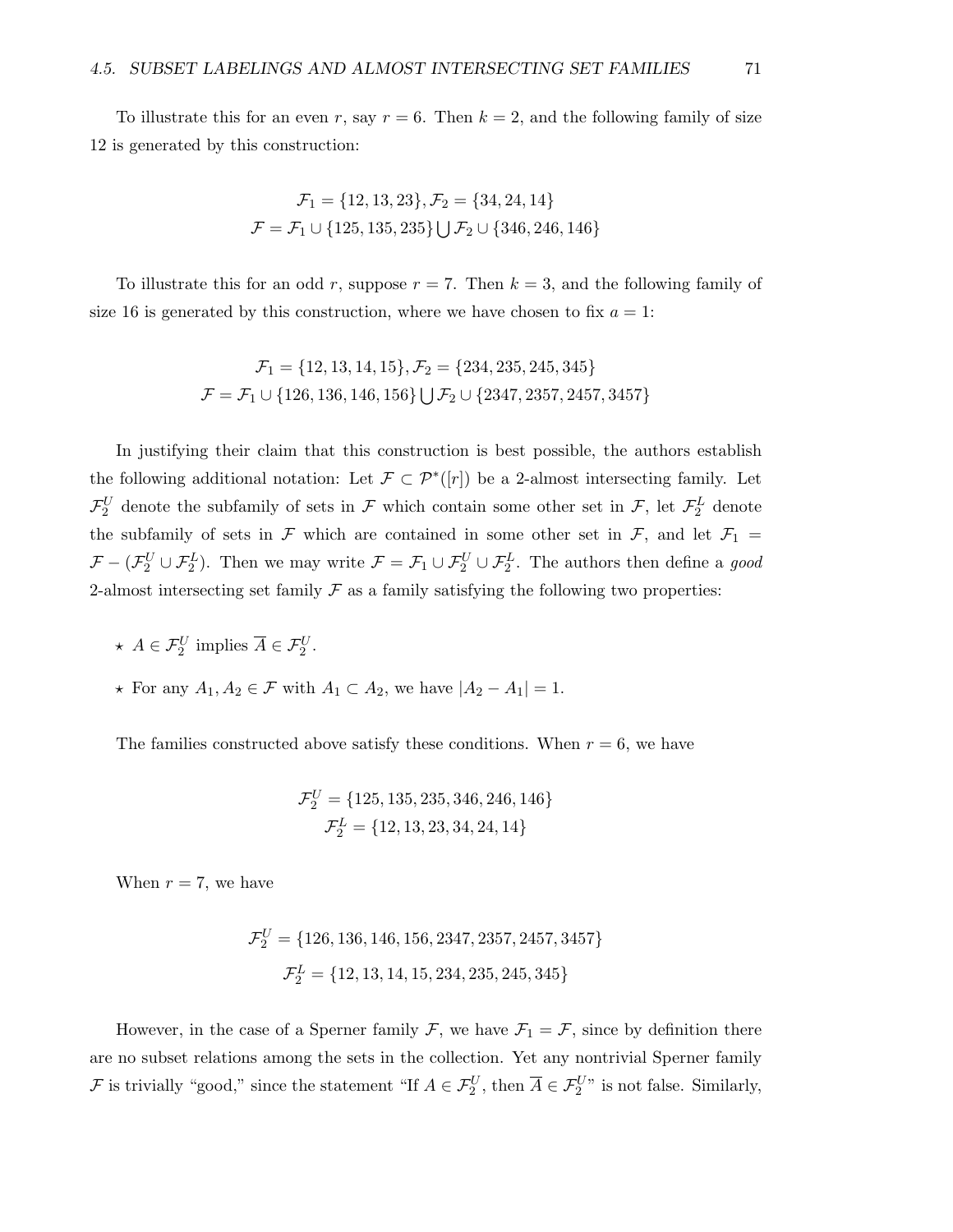even though there are no two sets  $A_1, A_2 \in \mathcal{F}$  such that  $A_1 \subset A_2$ , it is not false to say that if F contained two such sets, then we would have  $|A_2 - A_1| = 1$ .

We now consider the upper bound the authors obtain in the course of their proof attempt, which, it turns out, is not equivalent to the bound in the theorem statement. The bound in the proof is established in terms of the following quantities  $a_k$  and  $b_k$ , which are derived from an inequality the authors separately prove for "good" intersecting families. We omit the full details of the derivation here:

$$
a_k = \frac{2k!(r-k)! - 2k!(r-k-1)!}{r!}
$$

$$
b_k = \frac{2k!(r-k)! + 2(k+1)!(r-k-1)! - 2k!(r-k-1)! - k!(r-k-2)! - (k+1)!(r-k-2)! - k!(r-k-1)! + k!(r-k-2)!}{r!}
$$

The authors claim that if  $m = \min\{a_k, \frac{b_k}{2} : 1 \leq k \leq n-1\}$ , then  $|\mathcal{F}| \leq \frac{1}{m}$ . They then prove separately that as k varies from 1 to  $n-1$ , the quantities  $a_k$  and  $b_k$  are each minimized when  $k = \lfloor r/2 \rfloor$ , then obtain by substitution that  $a_{\lfloor r/2 \rfloor} > \frac{b_{\lfloor r/2 \rfloor}}{2}$  $\frac{1}{2}$ . From this, they conclude that  $\frac{1}{m} = \frac{2}{b_{1r}}$  $\frac{2}{b_{\lfloor r/2 \rfloor}}.$ 

Here, the authors make the erroneous final conclusion that the size of the families in their proposed best possible construction is exactly  $\frac{2}{b_{\lfloor r/2 \rfloor}}$ , which would make the statement  $|\mathcal{F}| \leq \frac{1}{m}$  equivalent to the statement of the theorem. In fact, these expressions are not equivalent in general for r odd, as we show by example in the case  $r = 7$ . Substitution into  $a_3$  yields  $\frac{1}{23\frac{1}{3}}$ , and substitution into  $b_3$  yields  $\frac{1}{12}$ . Then we have  $\frac{b_3}{2} = \frac{1}{24}$ , so  $m = \frac{b_3}{2}$ , and we have  $|\mathcal{F}| \leq \frac{1}{m} = 24$ . On the other hand, substitution into  $4\binom{r-3}{|r/2|}$ .  $\binom{r-3}{r/2-2}$  yields 16.

In fact, it is false that the proposed construction is best possible in general, as we show by counterexample for  $r = 7$ . Indeed, we have already produced 2-almost intersecting Sperner families of size 18 and 17 in  $\mathcal{P}^*([7])$ , namely, the lists of labels in the subset labelings  $f: V(C_{18}) \to \mathcal{P}^*([7])$  and  $f: V(C_{17}) \to \mathcal{P}^*([7])$ :

$$
\mathcal{S}_f(C_{18}) = (456, 127, 345, 126, 347, 125, 367, 145, 236, 147, 235, 146, 257, 136, 247, 135, 246, 137)
$$
  

$$
\mathcal{S}_f(C_{17}) = (123, 456, 127, 345, 167, 245, 136, 247, 135, 246, 157, 236, 147, 256, 347, 125, 467)
$$

In general, it is clear that the largest n such that  $\rho(C_n) = r$  is bounded above by the size of the largest possible 2-almost intersecting Sperner family in  $\mathcal{P}^*([r])$ . These problems thus suggest themselves for further research: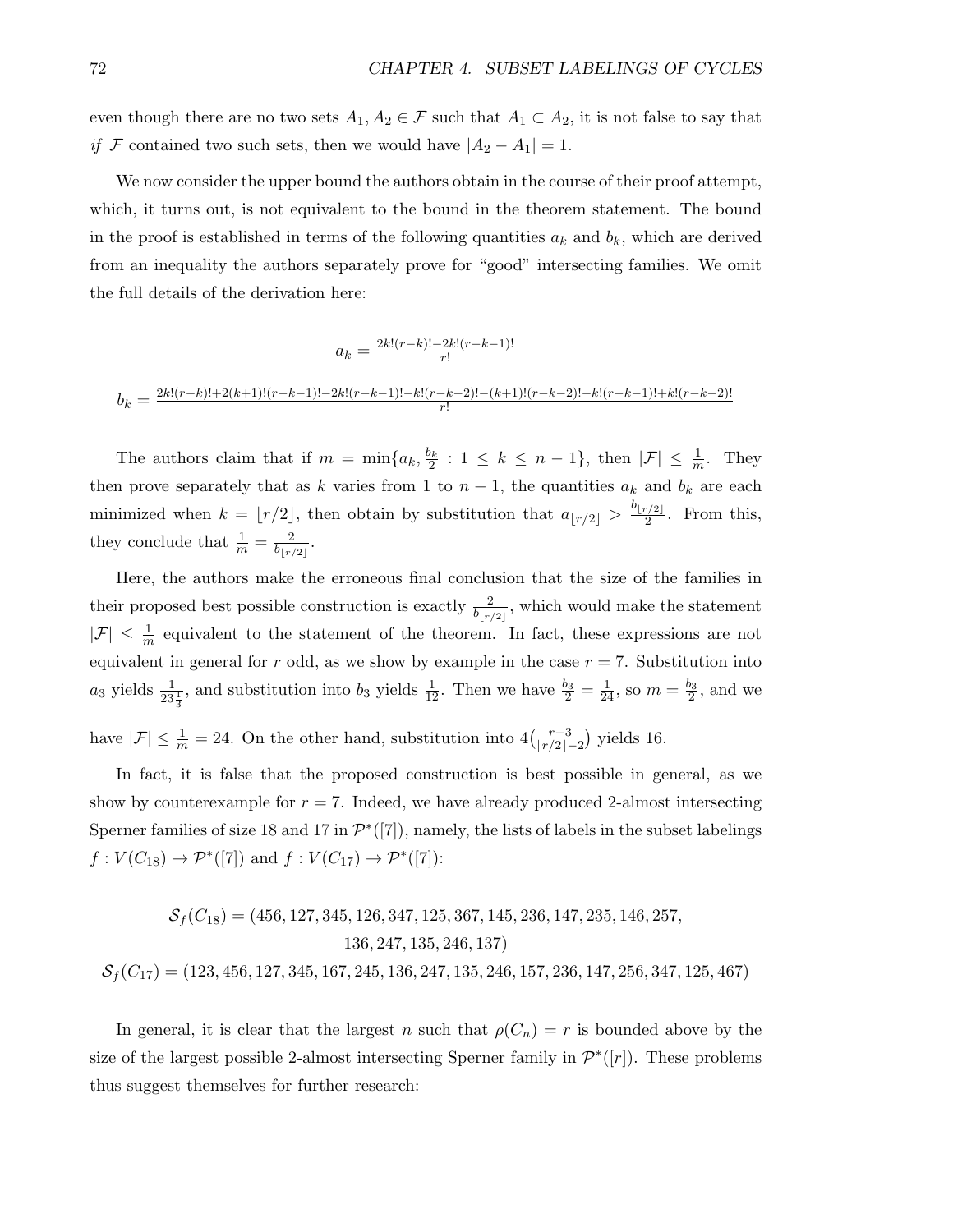Problem 4.5.1 Given any integer r, is the best possible construction for a 2-almost intersecting family of sets in  $\mathcal{P}^*([r])$  a Sperner family?

**Problem 4.5.2** Given any integer r, is the size of the best possible construction for a 2almost intersecting Sperner family of sets in  $\mathcal{P}^*([\mathbf{r}])$  equal to or greater than the largest n such that  $\rho(C_n) = r^2$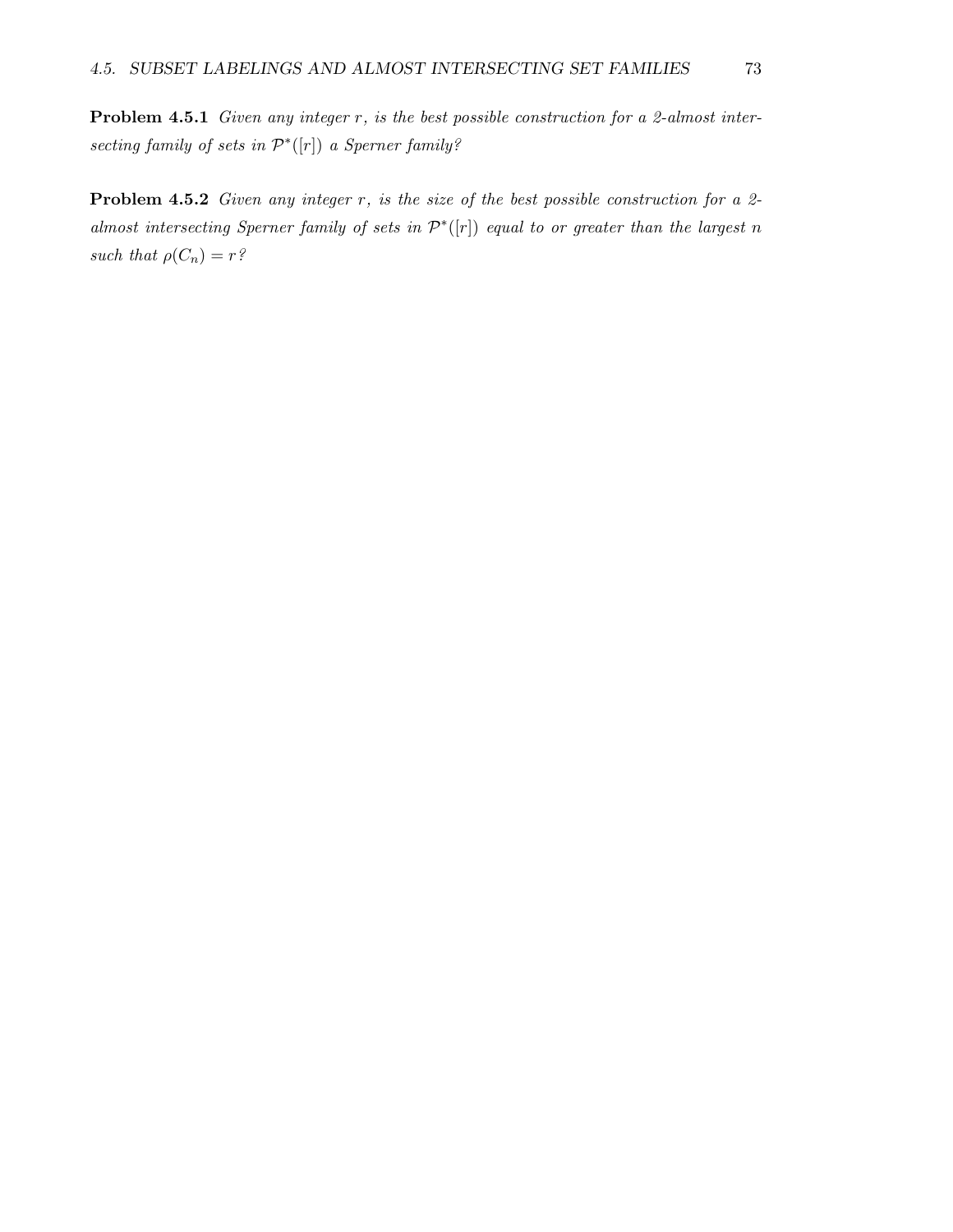## Chapter 5

# Subset Labelings of Prisms and Grids

#### 5.1 Introduction

The Cartesian product  $G \square H$  of two graphs G and H has vertex set  $V(G \square H) = V(G) \times$  $V(H)$ . Two distinct vertices  $(u, v)$  and  $(x, y)$  of  $G \square H$  are adjacent if either  $(1)$   $u = x$  and  $vy \in E(H)$  or (2)  $v = y$  and  $ux \in E(G)$ . In this chapter, we explore the subset indices of the prism  $C_n \square K_2$  and the grid  $P_n \square P_q$  in the special case where  $q = 2$ . We establish bounds for these indices in terms of the subset indices of cycles and paths, respectively.

We begin with a couple of preliminary results.

**Proposition 5.1.1** Let G be a graph containing a clique  $K_r$  and let f be a subset labeling of G. If  $v \in V(G)$  such that v is not adjacent to any vertex of  $K_r$ , then  $|f(v)| \geq r$ .

**Proof.** Suppose, to the contrary, that there exists some vertex  $v \in V(G)$  such that v is not adjacent to any vertex of  $K_r$  and  $|f(v)| < r$ . Then, by the Pigeonhole Principle, there must be some element  $a \in f(v)$  such that  $a \in f(u_i) \cap f(u_j)$  for some two vertices  $u_i, u_j \in V(K_r)$ . Yet, since  $K_r$  is a clique, we have  $f(u_i) \cap f(u_j) = \emptyset$  for any two vertices  $u_i, u_j \in V(K_r)$ . This is a contradiction.

**Theorem 5.1.2** Let  $G = K_n \square K_2$ . For  $n \ge 2$ ,  $\rho(G) = n(n-1)$ .

**Proof.** To prove  $\rho(G) \geq n(n-1)$ , suppose, to the contrary, that there exists a subset labeling  $f: V(G) \to \mathcal{P}^*([n(n-1)-1])$ . Denote the two copies of  $K_n$  in the product as  $K_n$  and  $K'_n$ . Let  $V(K_n) = \{u_1, u_2, \ldots, u_n\}$  and  $V(K'_n) = \{v_1, v_2, \ldots, v_n\}$ , and let  $E(G)$  –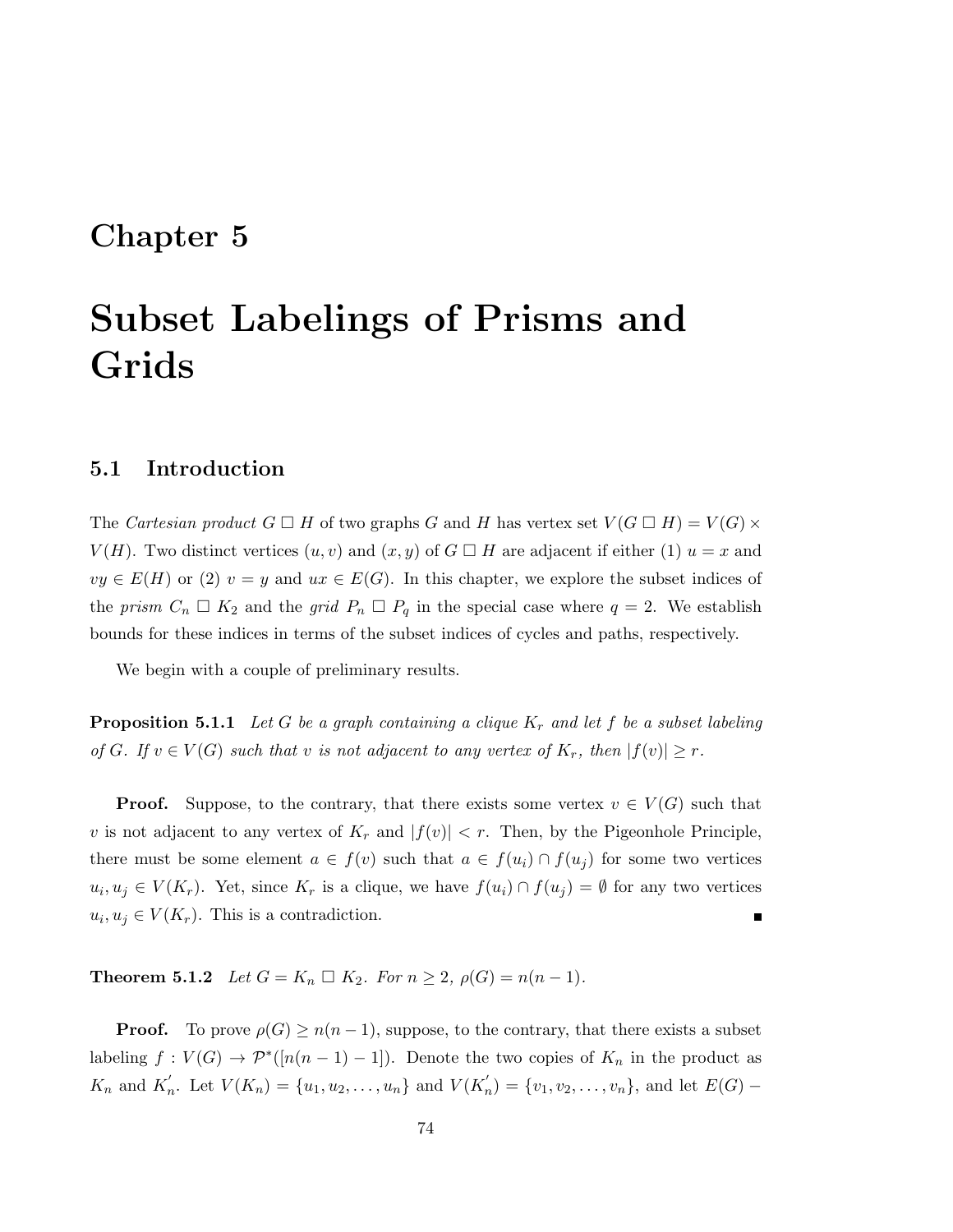#### 5.1. INTRODUCTION 75

 $E(K_n) - E(K'_n) = \{u_i v_i\}_{i=1}^n$ . By the Pigeonhole Principle, without loss of generality, there exists some vertex  $x \in V(K_n)$  such that  $|f(x)| < n-1$ . Yet  $|V(G) - N[x]| = n-1$ , and the vertices of  $V(G) - N[x]$  form the sub-clique  $K'_r$  $n_{n-1}$ . Hence  $|f(x)| \geq n-1$ . By Proposition 5.1.1, this is a contradiction. Thus,  $\rho(K_n \square K_2) \geq n(n-1)$ .

To prove  $\rho(G) \leq n(n-1)$ , we present the following labeling  $f: V(G) \to \mathcal{P}^*([n(n-1)])$ , displayed here in the form of an  $n \times n - 1$  matrix A. For  $1 \leq i \leq n$ ,  $f(u_i)$  is the set of elements in the *i*th row of A, consisting of the integers in the set  $[(i-1)(n-1)+1, i(n-1)]$ . For  $1 \leq j \leq n-1$ ,  $f(v_j)$  is the set of elements in the jth column of A except for that element in the *j*th row. Finally,  $f(v_n) = [n(n-1)] - \bigcup_{i=1}^{n-1} f(v_i)$ .

$$
A = \begin{bmatrix} 1 & 2 & 3 & \dots & n-2 & n-1 \\ n & n+1 & n+2 & \dots & 2n-3 & 2(n-1) \\ 2(n-1)+1 & 2(n-1)+2 & 2(n-1)+3 & \dots & 2(n-1)+(n-2) & 3(n-1) \\ 3(n-1)+1 & 3(n-1)+2 & 3(n-1)+3 & \dots & 3(n-1)+(n-2) & 4(n-1) \\ \vdots & \vdots & \vdots & \ddots & \vdots & \vdots \\ (n-1)(n-1)+1 & (n-1)(n-1)+2 & (n-1)(n-1)+3 & \dots & (n-1)(n-1)+(n-2) & n(n-1) \end{bmatrix}
$$

We claim this labeling is a subset labeling. To begin with, it is clear by construction that  $f(u_i) \cap f(u_j) = \emptyset$  for any two i, j, and similarly  $f(v_i) \cap f(v_j) = \emptyset$  for any two i, j. In particular, note that  $f(v_n)$  consists precisely of the  $n-1$  elements deleted from the lists for each of  $f(v_1), f(v_2), \ldots, f(v_{n-1})$ . Further, for  $1 \leq i \leq n-1$ , each  $f(v_i)$  selects exactly the jth element from each of  $f(u_i)$  except for  $f(u_i)$ , thus ensuring both that  $f(v_i) \cap f(u_i) = \emptyset$ and that  $f(v_i) \cap f(u_j) \neq \emptyset$  for all  $j \neq i$ . Finally, note that  $f(v_n)$  selects the first element from  $f(u_1)$ , the second element from  $f(u_2)$ , the third element from  $f(u_3)$ , and so on up to element number  $n-1$  from  $f(u_{n-1})$ . Hence, by construction, it clearly has nonempty intersection with each of  $f(u_i)$  for  $i \neq n$ . This concludes the proof.

For  $n = 5$ , we give the matrix A together with the corresponding labeling.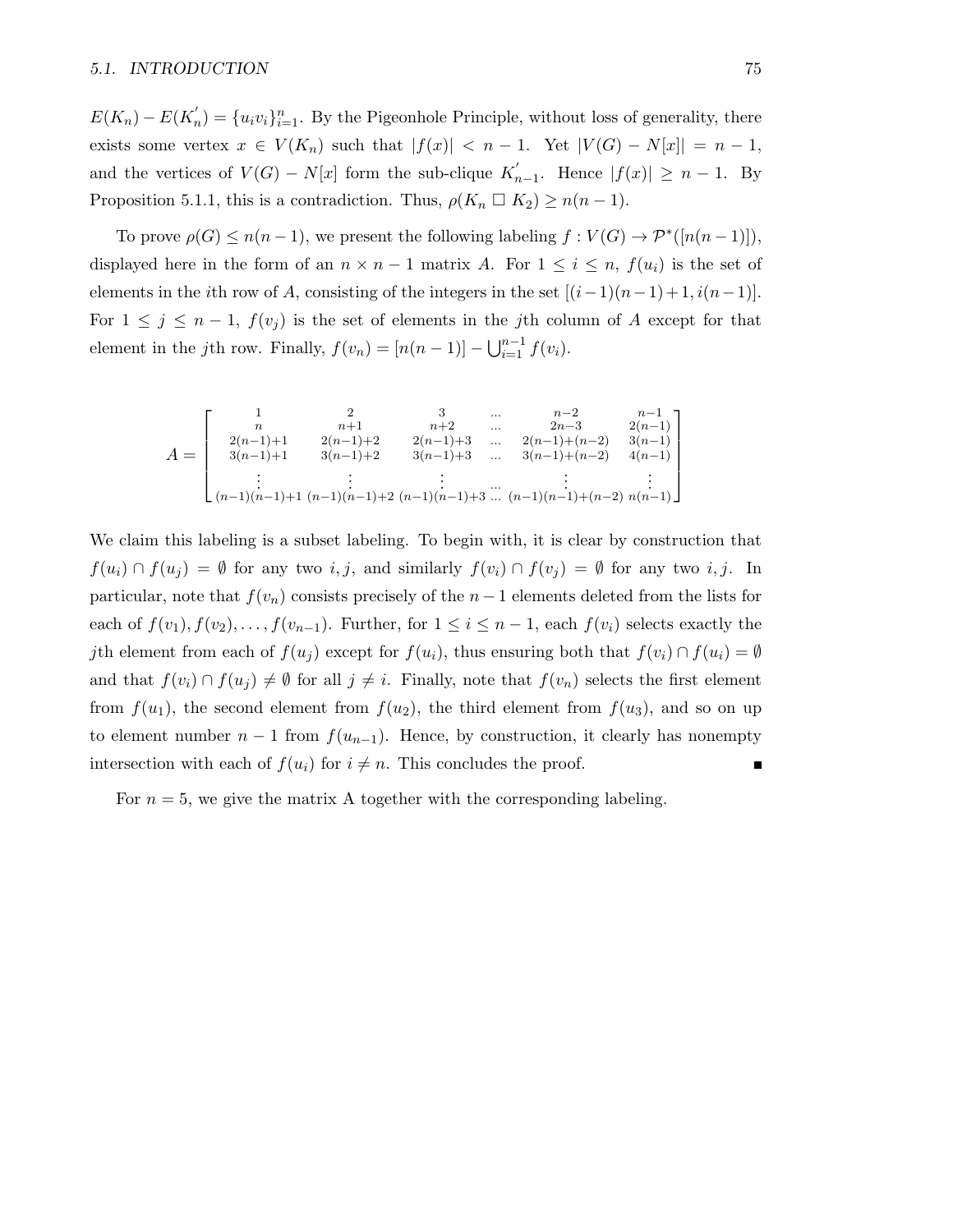$$
A = \begin{bmatrix} 1 & 2 & 3 & 4 \\ 5 & 6 & 7 & 8 \\ 9 & 10 & 11 & 12 \\ 13 & 14 & 15 & 16 \\ 17 & 18 & 19 & 20 \end{bmatrix}
$$

$$
f(u_1) = \{1, 2, 3, 4\}, f(u_2) = \{5, 6, 7, 8\}, f(u_3) = \{9, 10, 11, 12\}
$$

$$
f(u_4) = \{13, 14, 15, 16\}, f(u_5) = \{17, 18, 19, 20\}
$$

$$
f(v_1) = \{5, 9, 13, 17\}, f(v_2) = \{2, 10, 14, 18\}, f(v_3) = \{3, 7, 15, 19\}
$$

$$
f(v_4) = \{4, 8, 12, 20\}, f(v_5) = \{1, 6, 11, 16\}
$$

#### 5.2 Subset Labelings of Prisms

We now turn to prisms in general, beginning with  $\rho(C_n \square K_2)$  for integers  $n \geq 3$ . In the following results, we will consistently return to the labeling notation of  $ab = \{a, b\}$ ,  $abc =$  $\{a, b, c\}$ , etc. Since  $C_3 \square K_2 = K_3 \square K_2$ , it follows by Theorem 5.1.2 that  $\rho(C_3 \square K_2) = 6$ . As an illustration, we present a subset labeling  $f: V(C_3 \square K_2) \to \mathcal{P}^*([6])$  of  $C_3 \square K_2$ , shown in Figure 5.1. Thus, for smallest values of n where  $n = 3, 4, 5$ ,

$$
\rho(C_n \ \Box \ K_2) = \begin{cases} \ 6 & \text{if } n = 3, 4 \\ \ 9 & \text{if } n = 5 \end{cases} \tag{5.1}
$$

Since  $\rho(C_3) = 3$ ,  $\rho(C_4) = 2$ , and  $\rho(C_5) = 5$ , it follows that  $\rho(C_3 \square K_2) = \rho(C_3) + 3$  and  $\rho(C_n \square K_2) = \rho(C_n) + 4$  for  $n = 4, 5$ . The 5-cycle  $C_5$  is not an induced subgraph of  $C_3 \square K_2$ , while  $C_{n+2}$  is an induced subgraph of  $C_n \square K_2$  for each integer  $n \geq 4$ .

Next, we present upper and lower bounds for the subset index of  $\rho(C_n \square K_2)$  in terms of  $\rho(C_{n+2})$  and  $\rho(C_n)$  for each integer  $n \geq 4$ .

**Theorem 5.2.1** For each integer  $n \geq 4$ ,

$$
\rho(C_{n+2}) \le \rho(C_n \square K_2) \le \rho(C_n) + 4.
$$

**Proof.** For an integer  $n \geq 4$ , let  $G = C_n \square K_2$ . Since  $C_{n+2}$  is an induced subgraph of G, it follows that  $\rho(C_{n+2}) \leq \rho(G)$ . Therefore, it remains to show that  $\rho(G) \leq \rho(C_n) + 4$ .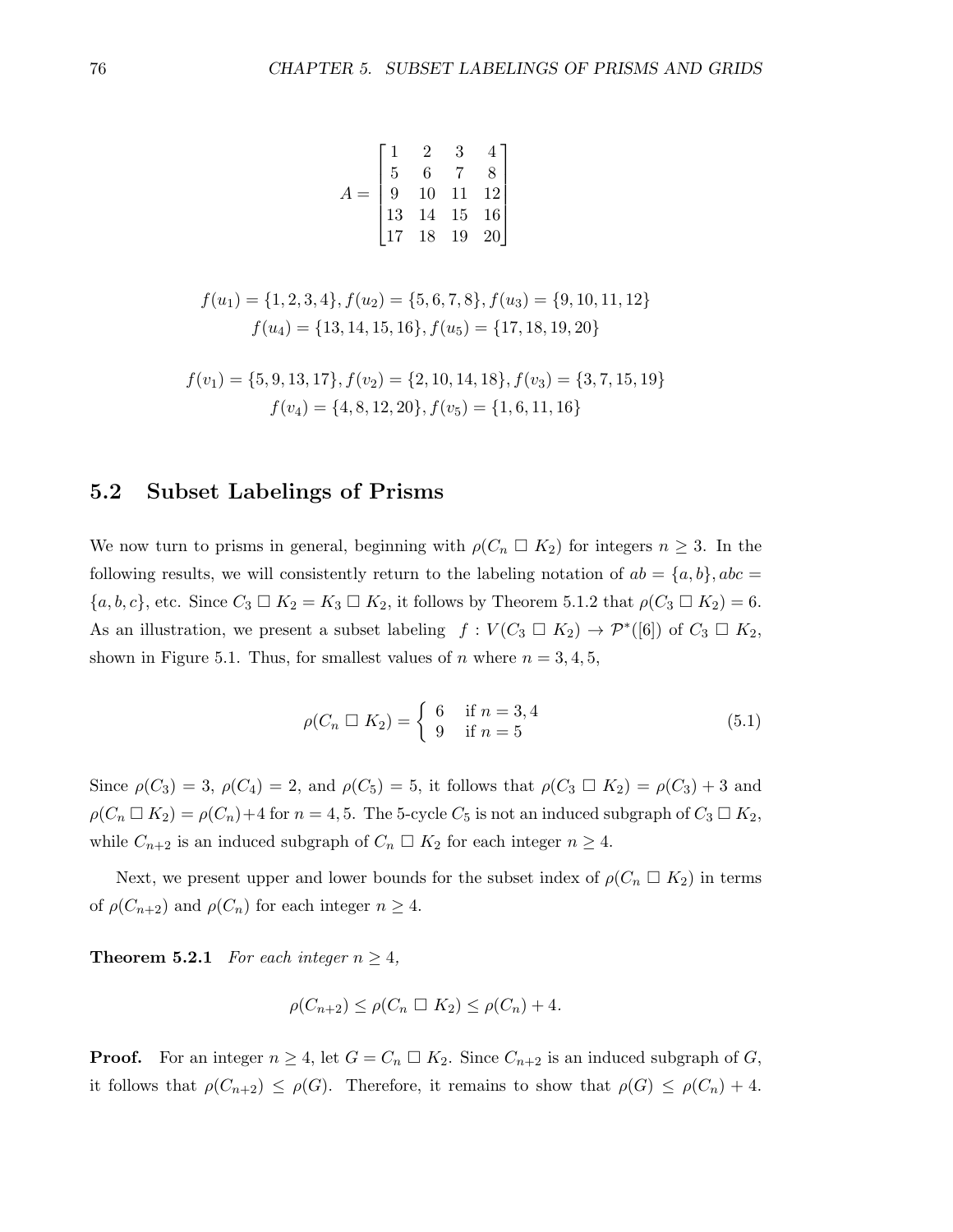

Figure 5.1: A subset labeling f of  $C_3 \square K_2$ 

Suppose that  $\rho(C_n) = k$ . Then  $C_n$  has a subset labeling  $g: V(C_n) \to \mathcal{P}^*([k])$ . The subset labeling g gives rise to another subset labeling

$$
h: V(C_n) \to \mathcal{P}^*([5, k+4])
$$

of  $C_n$  defined by

$$
h(x) = \{i+4 : i \in g(x)\}\
$$
for each vertex  $x$  of  $C_n$ .

Write  $n = 4q + r$  for some integers q and r, where  $q \ge 1$  and  $r \in \{0, 1, 2, 3\}$ . Next, we define a subset labeling  $f: V(G) \to \mathcal{P}^*(\{k+4\})$  of G by considering four cases, according to the value of r. In what follows, let G be constructed from two copies of the n-cycle

$$
C = (u_1, u_2, \dots, u_n, u_{n+1} = u_1)
$$
 and  $C' = (v_1, v_2, \dots, v_n, v_{n+1} = v_1)$ 

by adding the edges  $u_i v_{i+1}$  for  $1 \leq i \leq n$ , where the subscript of a vertex is expressed as a positive integer modulo n.

Case 0.  $r = 0$  and  $n = 4q$ . We define the labeling  $f: V(G) \to \mathcal{P}^*([k+4])$  of G by

$$
f(u_i) = \begin{cases} h(u_i) \cup \{4\} & \text{if } i \equiv 0 \pmod{4} \\ h(u_i) \cup \{a\} & \text{if } i \equiv a \pmod{4} \text{ where } a = 1, 2, 3 \text{ and } 1 \le i \le n \end{cases}
$$
  

$$
f(v_i) = \begin{cases} h(u_i) \cup \{4\} & \text{if } i \equiv 3 \pmod{4} \text{ and } 1 \le i \le n. \\ h(u_i) \cup \{a+1\} & \text{if } i \equiv a \pmod{4} \text{ where } a = 0, 1, 2 \text{ and } 1 \le i \le n. \end{cases}
$$

This is illustrated in Figure 5.2 for  $n = 4$ . It remains to show that f is a subset labeling of G. Let x and y be two vertices of G. If  $x, y \in V(C)$  or  $x, y \in V(C')$ , say the former, then  $f(x) \cap f(y) = \emptyset$  if and only if  $h(x) \cap h(y) = \emptyset$ . Hence,  $f(x) \cap f(y) = \emptyset$  if and only if  $xy \in E(C)$ . Thus, we may assume that  $x \in V(C)$  and  $y \in V(C')$ . By the symmetry of G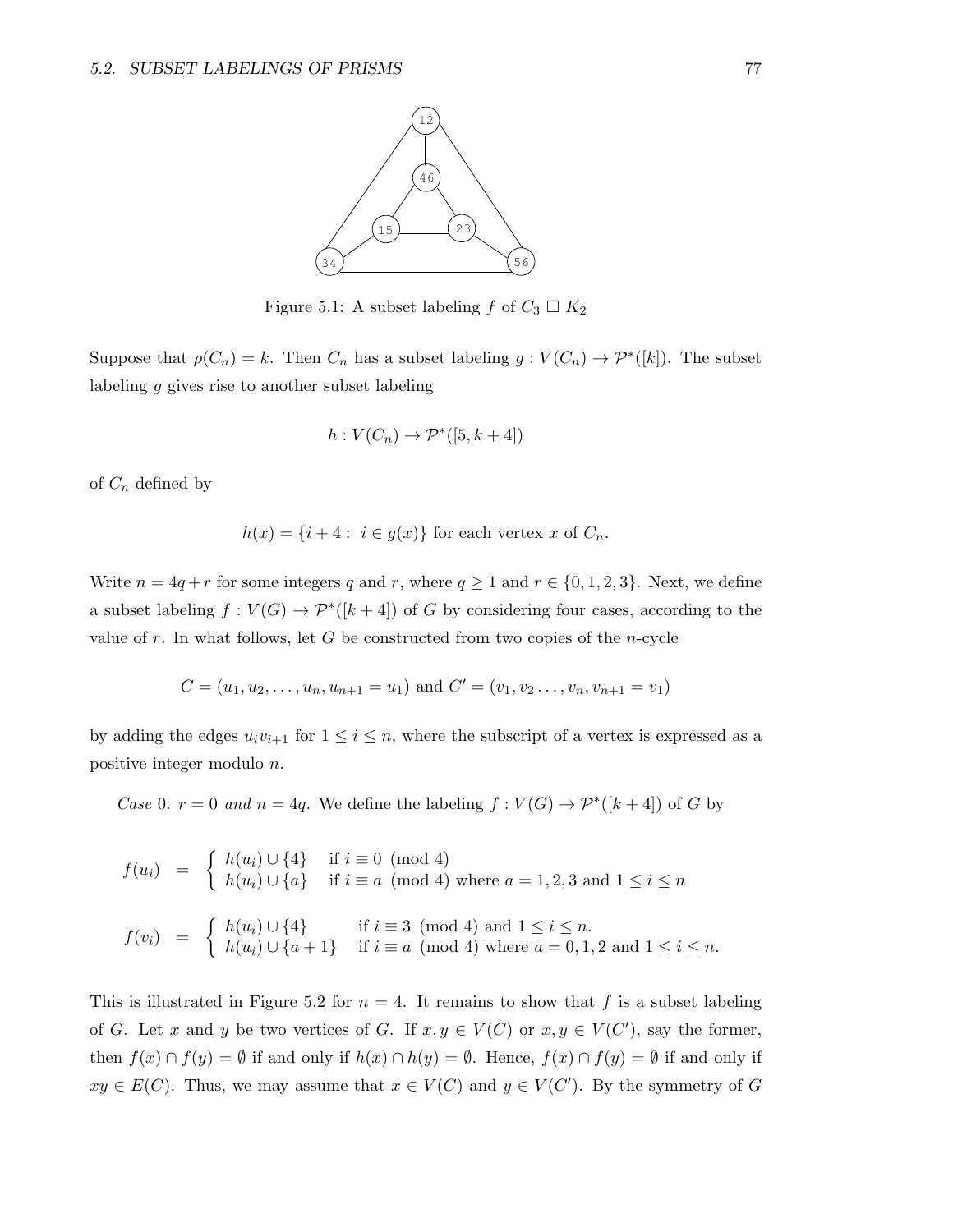

Figure 5.2: The labeling  $f$  in Case 0

and the definition of f, we may further assume that  $x = u_1$  and  $y = v_i$  for some integer i with  $1 \leq i \leq n$ .

- $\star$  If  $y = v_2$ , then  $xy = u_1v_2 \in E(G)$ . Since  $f(u_1) = h(u_1) \cup \{1\}$  and  $f(v_2) = h(u_2) \cup \{3\}$ and  $h(u_1) \cap h(u_2) = \emptyset$ , it follows that  $f(u_1) \cap f(v_2) = \emptyset$ .
- $\star$  If  $y = v_n$ , then  $xy \notin E(G)$ . Since  $1 \in f(u_1) \cap f(v_n)$ , it follows that  $f(u_1) \cap f(v_n) \neq \emptyset$ .
- $\star$  If  $y = v_i$  where  $i \in [n] \{2, n\}$ , then  $xy \notin E(G)$ . Since  $h(u_1) \cap h(u_i) \neq \emptyset$  for  $i \in [n] - \{2, n\}$  and  $h(u_1) \subseteq f(u_1)$ , it follows that  $f(u_1) \cap f(v_i) \neq \emptyset$  for  $i \in [n] - \{2, n\}$ .

Therefore, f is a subset labeling of G, and so  $\rho(G) \leq k + 4$  when  $n \equiv 0 \pmod{4}$ .

Case 1.  $r = 1$ , so  $n = 4q + 1$ . Since  $\rho(C_5 \square K_2) = 9$  and  $\rho(C_5) = 5$ , it follows that  $\rho(C_5 \square K_2) = \rho(C_5) + 4$ . Thus, we may assume that  $n \geq 9$ . We define a labeling  $f: V(G) \to \mathcal{P}^*([k+4])$  of G as follows. For each  $i \in [4q] = [n-1]$ , we define  $f(u_i)$  as in Case 0, and for each  $i \in [4q-1] \cup \{n\} = [n-2] \cup \{n\}$ , we define  $f(v_i)$  as in Case 0.

For the remaining ten vertices of G (namely  $u_i$  for  $i \in [n-4, n]$  and  $v_i$  for  $i \in [n-5, n-1]$ ), we define

$$
f(u_{n-4}) = h(u_{n-4}) \cup \{2\}
$$
  
\n
$$
f(u_{n-3}) = h(u_{n-3}) \cup \{1\}
$$
  
\n
$$
f(u_{n-2}) = h(u_{n-2}) \cup \{3\}
$$
  
\n
$$
f(u_{n-1}) = h(u_{n-1}) \cup \{2\}
$$
  
\n
$$
f(u_n) = h(u_n) \cup \{4\}
$$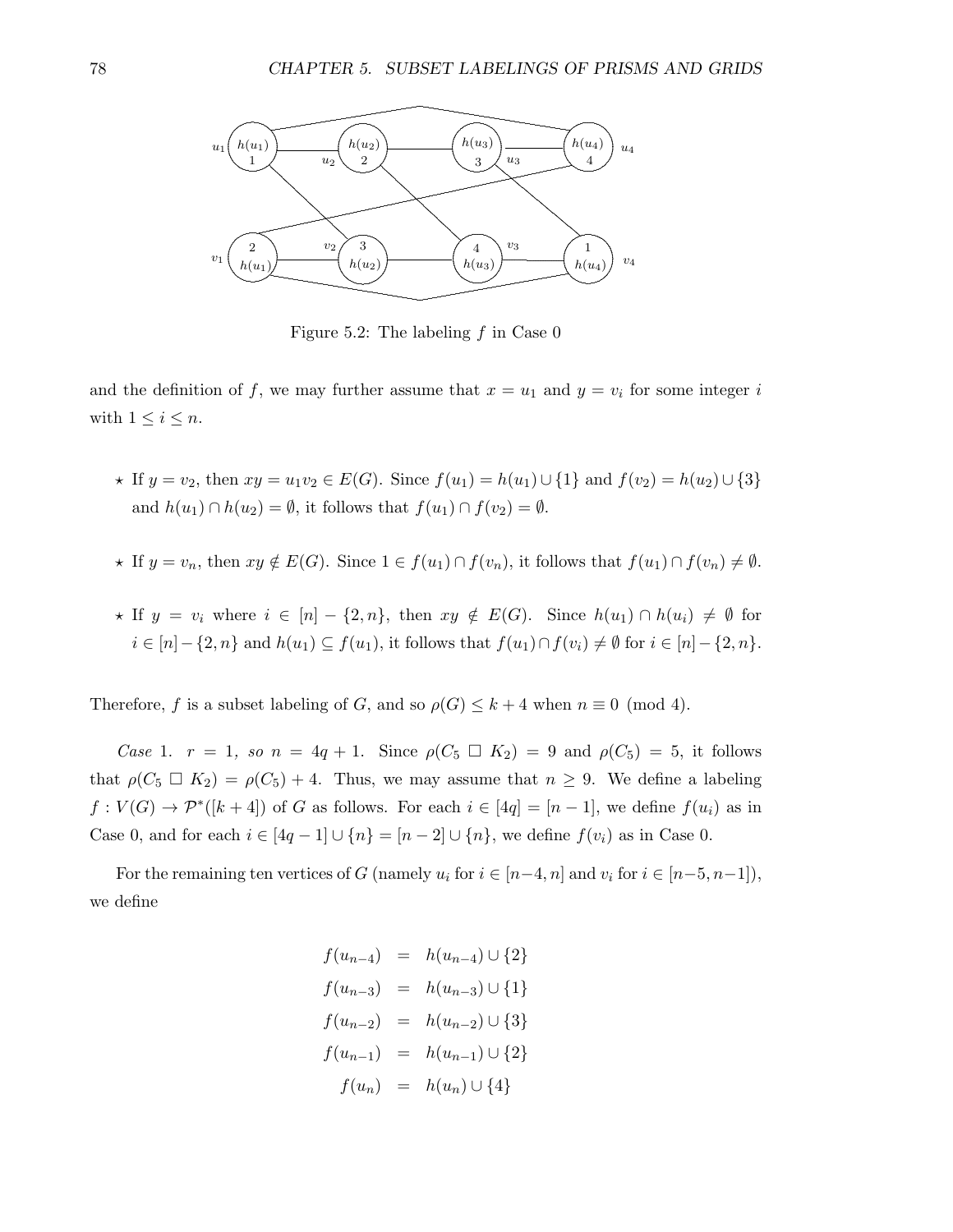and

$$
f(v_{n-5}) = h(u_{n-5}) \cup \{2\}
$$
  
\n
$$
f(v_{n-4}) = h(u_{n-4}) \cup \{1\}
$$
  
\n
$$
f(v_{n-3}) = h(u_{n-3}) \cup \{3\}
$$
  
\n
$$
f(v_{n-2}) = h(u_{n-2}) \cup \{2\}
$$
  
\n
$$
f(v_{n-1}) = h(u_{n-1}) \cup \{4\}
$$

It remains to show that f is a subset labeling of G. Let x and y be two vertices of G. If  $x, y \in V(C)$  or  $x, y \in V(C')$ , say the former, then  $f(x) \cap f(y) = \emptyset$  if and only if  $h(x) \cap h(y) = \emptyset$ . Hence,  $f(x) \cap f(y) = \emptyset$  if and only if  $xy \in E(C)$ . Thus, we may assume that  $x \in V(C)$  and  $y \in V(C')$ . If  $x = u_i$  for  $i \in [n-7]$  and  $y = v_i$  for  $i \in [n]$ , then the proof is similar to that in Case 0. Hence, we may assume that

$$
x = u_i
$$
 where  $i \in [n-6, n] = \{n-6, n-5, n-4, n-3, n-2, n-1, n\}$ 

and  $y = v_i$  for  $1 \leq i \leq n$ .

- $\star$  If  $x = u_{n-6}$  and  $y = v_{n-5}$ , then  $xy = u_{n-6}v_{n-5} \in E(G)$ . Since  $f(u_{n-6}) = h(u_{n-6}) \cup$  $\{3\}, f(v_{n-5}) = h(u_{n-5}) \cup \{2\}, \text{ and } h(u_{n-6}) \cap h(u_{n-5}) = \emptyset, \text{ it follows that } f(u_{n-6}) \cap h(u_{n-6}) = \emptyset.$  $f(v_{n-5}) = \emptyset.$
- $\star$  If  $x = u_{n-5}$  and  $y = v_{n-4}$ , then  $xy = u_{n-5}v_{n-4} \in E(G)$ . Since  $f(u_{n-5}) = h(u_{n-5}) \cup$  $\{4\}, f(v_{n-4}) = h(u_{n-4}) \cup \{1\}, \text{ and } h(u_{n-5}) \cap h(u_{n-4}) = \emptyset, \text{ it follows that } f(u_{n-5}) \cap h(u_{n-5})$  $f(v_{n-4}) = \emptyset.$
- $\star$  If  $x = u_i$  where  $i \in \{n-4, n-3, n-2\}$  and  $y = v_{i+1}$ , then  $xy = u_i v_{i+1} \in E(G)$ . By the definition of f, we have  $f(u_i) = h(u_i) \cup \{a\}$  while  $f(v_{i+1}) = h(u_{i+1}) \cup \{a+1\}$ . Since  $h(u_i) \cap h(u_{i+1}) = \emptyset$ , it follows that  $f(u_i) \cap f(u_{i+1}) = \emptyset$ .
- $\star$  If  $x = u_{n-1}$  and  $y = v_n$ , then  $xy = u_{n-1}v_n \in E(G)$ . Since  $f(u_{n-1}) = h(u_{n-1}) \cup \{2\},\$  $f(v_n) = h(u_n) \cup \{1\}$ , and  $h(u_{n-1}) \cap h(u_n) = \emptyset$ , it follows that  $f(u_{n-1}) \cap f(v_n) = \emptyset$ .
- \* If  $x = u_n$  and  $y = v_1$ , then  $xy = u_n v_1 \in E(G)$ . Since  $f(u_n) = h(u_n) \cup \{4\}$ ,  $f(v_1) =$  $h(u_1) \cup \{2\}$ , and  $h(u_n) \cap h(u_1) = \emptyset$ , it follows that  $f(u_n) \cap f(v_1) = \emptyset$ .
- $\star$  If  $x = u_i$  where  $i \in [n-6, n]$  and  $y = v_{i-1}$ , then  $xy \notin E(G)$ . By the definition of f, we have

$$
(f(u_i) \cap f(v_{i-1}))_{i=n-6}^n = (\{3\}, \{4\}, \{2\}, \{1\}, \{3\}, \{2\}, \{4\}).
$$

Hence,  $f(u_i) \cap f(v_{i-1}) \neq \emptyset$ .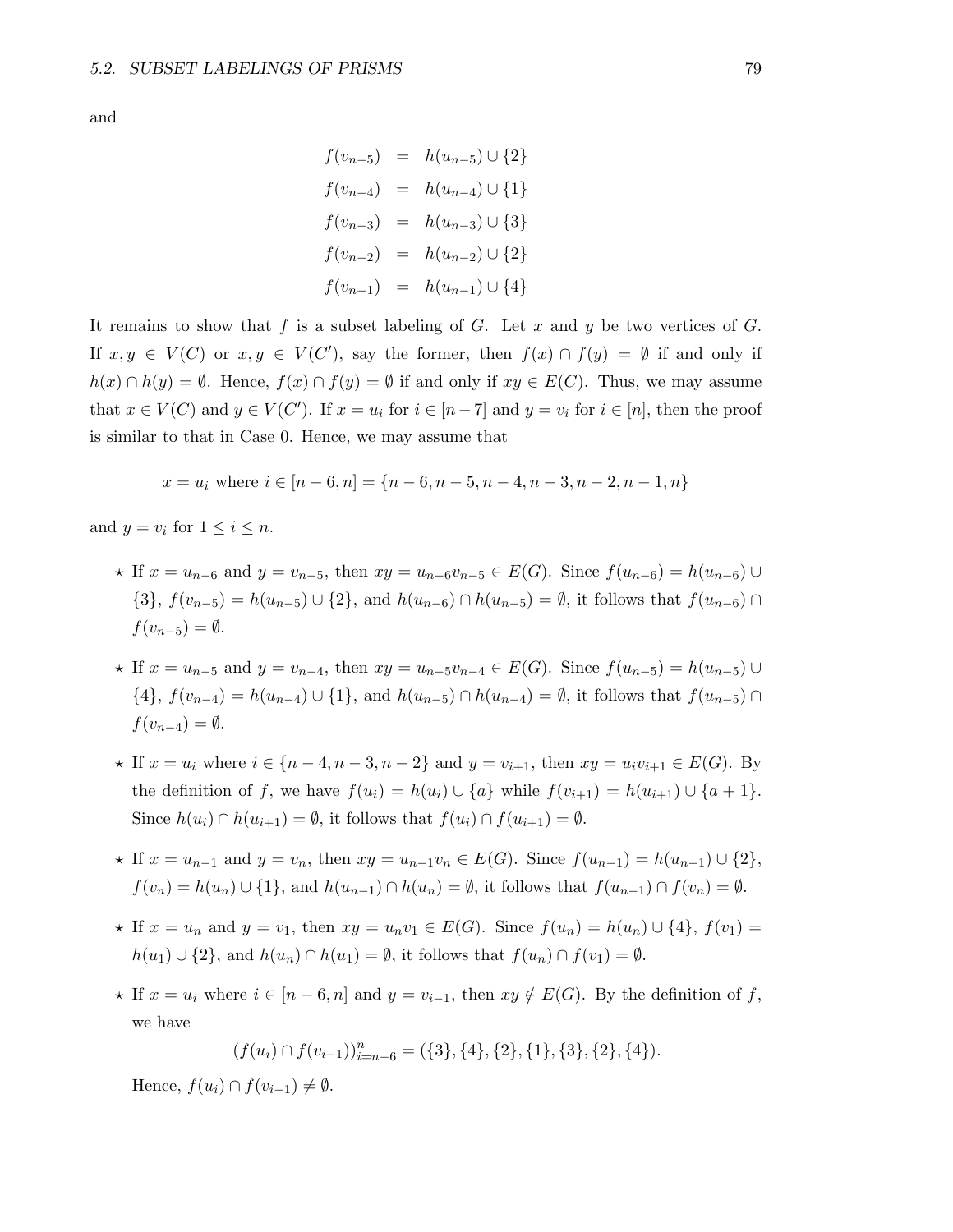$\star$  If  $x = u_i$  where  $i \in [n-6, n]$  and  $y = v_j$  where  $j \neq i-1, i+1$ , then  $xy \notin E(G)$ . Since  $h(u_i) \subseteq f(u_i)$ ,  $h(u_j) \subseteq f(u_j)$ , and  $h(u_i) \cap h(u_j) \neq \emptyset$ , it follows that  $f(u_i) \cap f(u_j) \neq \emptyset$ .

Therefore, f is a subset labeling of G, and so  $\rho(G) \leq k+4$  when  $n \equiv 1 \pmod{4}$ .

Case 2.  $r = 2$  and  $n = 4q + 2$ . We define the labeling  $f : V(G) \rightarrow \mathcal{P}^*([k+4])$ of G as follows. For each  $i \in [4q] = [n-2]$ , we define  $f(u_i)$  as in Case 0, and for each  $i \in [4q-1] \cup \{n\} = [n-3] \cup \{n\}$ , we define  $f(v_i)$  as in Case 0. For the remaining four vertices of G (namely,  $u_i$  for  $i \in \{n-1, n\}$  and  $v_i$  for  $i \in \{n-2, n-1\}$ ), we define

$$
f(u_{n-1}) = h(u_{n-1}) \cup \{2\}
$$
  
\n
$$
f(u_n) = h(u_n) \cup \{3\}
$$
  
\n
$$
f(v_{n-2}) = h(u_{n-2}) \cup \{2\}
$$
  
\n
$$
f(v_{n-1}) = h(u_{n-1}) \cup \{3\}.
$$

It remains to show that f is a subset labeling of G. Let x and y be two vertices of G. If  $x, y \in V(C)$  or  $x, y \in V(C')$ , say the former, then  $f(x) \cap f(y) = \emptyset$  if and only if  $h(x) \cap h(y) = \emptyset$ . Hence,  $f(x) \cap f(y) = \emptyset$  if and only if  $xy \in E(C)$ . Thus, we may assume that  $x \in V(C)$  and  $y \in V(C')$ . If  $x = u_i$  for  $1 \le i \le n-4$  and  $y = v_i$  for  $1 \le i \le n$ , then the proof is similar to that in Case 0. Thus, we may assume that

$$
x = u_i
$$
 where  $i \in [n-3, n] = \{n-3, n-2, n-1, n\}$ 

and  $y = v_i$  for some integer i with  $1 \leq i \leq n$ . By the definition of f, we may further assume that  $u_i = u_{n-3}$ .

- $\star$  If  $y = v_{n-2}$ , then  $xy = u_{n-3}v_{n-2} \in E(G)$ . Since  $f(u_{n-3}) = h(u_{n-3}) \cup \{3\}$ ,  $f(v_{n-2}) =$  $h(u_{n-2}) \cup \{2\}$ , and  $h(u_{n-3}) \cap h(u_{n-2}) = \emptyset$ , it follows that  $f(u_{n-3}) \cap f(v_{n-2}) = \emptyset$ .
- $\star$  If  $y = v_{n-4}$ , then  $xy \notin E(G)$ . Since  $4 \in f(u_{n-3}) \cap f(v_{n-4})$ , it follows that  $f(u_{n-3}) \cap f(v_{n-4})$  $f(v_{n-4}) \neq \emptyset$ .
- $\star$  If  $y = v_i$  where  $i \in [n] \{n-2, n-4\}$ , then  $xy \notin E(G)$ . Since  $h(u_{n-3}) \cap h(u_i) \neq \emptyset$  for  $i \in [n] - \{n-2, n-4\}$  and  $h(u_{n-3}) \subseteq f(u_{n-3})$ , it follows that  $f(u_{n-3}) \cap f(v_i) \neq \emptyset$ .

Therefore, f is a subset labeling of G, and so  $\rho(G) \leq k + 4$  when  $n \equiv 2 \pmod{4}$ .

Case 3.  $r = 3$  and  $n = 4q + 3$ . A labeling  $f : V(G) \to \mathcal{P}^*([k+4])$  of G is defined as follows. For each  $i \in [n]$ , we define  $f(u_i)$  as in Case 0, and for each  $i \in [4q-1] \cup \{n\}$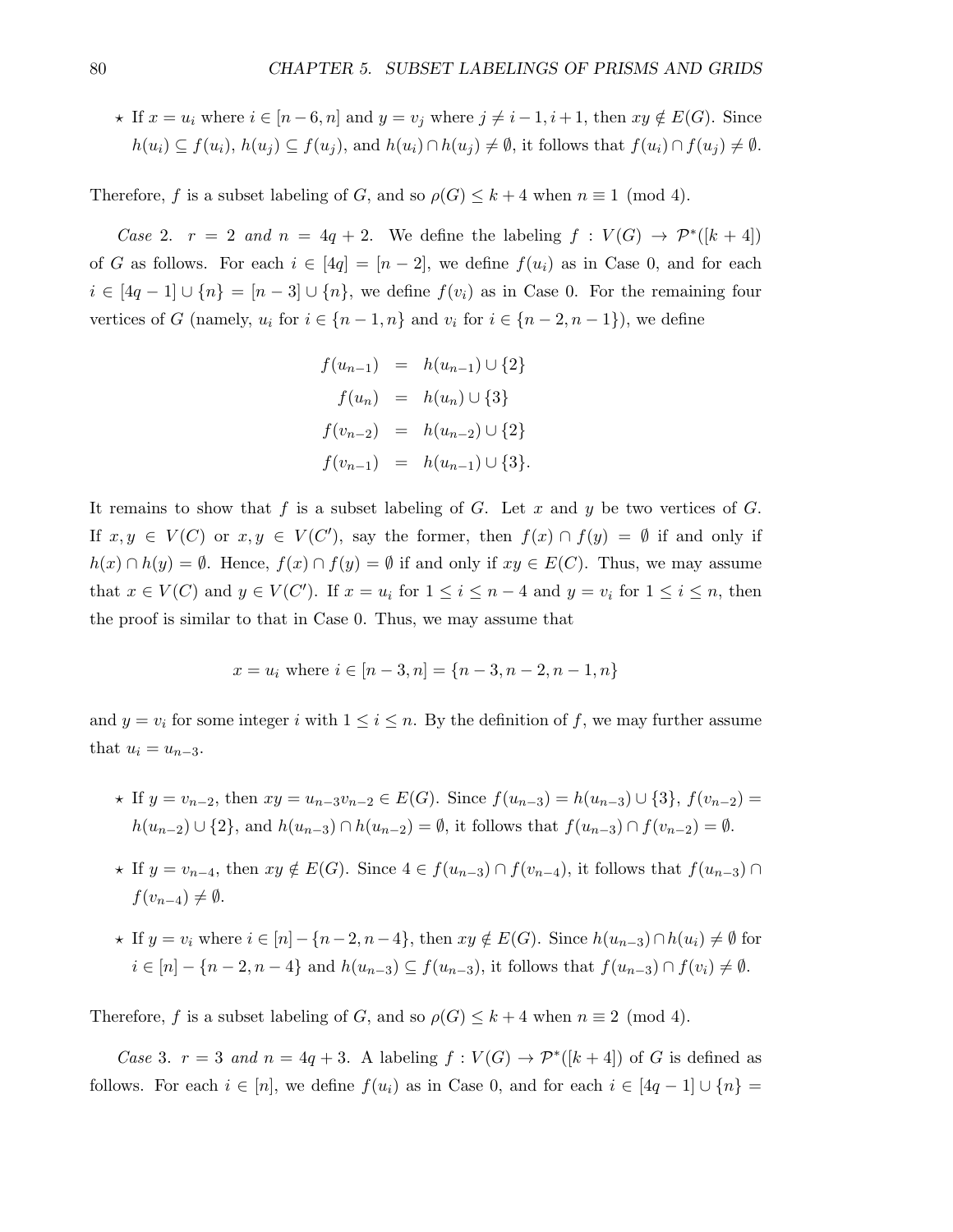$[n-4] \cup \{n\}$ , we define  $f(v_i)$  as in Case 0. For the remaining three vertices of G (namely,  $v_i$  for  $i \in \{n-3, n-2, n-1\}$ , we define

$$
f(v_{n-3}) = h(u_{n-3}) \cup \{1\}
$$
  

$$
f(v_{n-2}) = h(u_{n-2}) \cup \{2\}
$$
  

$$
f(v_{n-1}) = h(u_{n-1}) \cup \{3\}.
$$

It remains to show that f is a subset labeling of G. Let x and y be two vertices of G. If  $x, y \in V(C)$  or  $x, y \in V(C')$ , say the former, then  $f(x) \cap f(y) = \emptyset$  if and only if  $h(x) \cap h(y) = \emptyset$ . Hence,  $f(x) \cap f(y) = \emptyset$  if and only if  $xy \in E(C)$ . Thus, we may assume that  $x \in V(C)$  and  $y \in V(C')$ . By the symmetry of G and the definition of f, if  $x = u_i$  for  $1 \leq i \leq n-5$ , then the proof is similar to the one in Case 0. Therefore, we assume that  $x = u_i$  for  $i \in \{n-4, n-3, n-2, n-1, n\}$  and  $y = v_i$  for some integer i with  $1 \le i \le n$ .

- $\star$  If  $x = u_{n-4}$  and  $y = v_{n-3}$ , then  $xy = u_{n-4}v_{n-3} \in E(G)$ . Since  $f(u_{n-4}) = h(u_{n-4}) \cup$ {3} and  $f(v_{n-3}) = h(u_{n-3}) \cup {2}$  and  $h(u_{n-4}) \cap h(u_{n-3}) = ∅$ , it follows that  $f(u_{n-4}) \cap ...$  $f(v_{n-3}) = \emptyset$ .
- $\star$  If  $x = u_{n-3}$  and  $y = v_{n-2}$ , then  $xy = u_{n-3}v_{n-2} \in E(G)$ . Since  $f(u_{n-3}) = h(u_{n-3}) \cup$ {4} and  $f(v_{n-2}) = h(u_{n-2}) \cup \{2\}$ , and  $h(u_{n-3}) \cap h(u_{n-2}) = \emptyset$ , it follows that  $f(u_{n-3}) \cap$  $f(v_{n-2}) = \emptyset.$
- $\star$  If  $x = u_{n-2}$  and  $y = v_{n-1}$ , then  $xy = u_{n-2}v_{n-1} \in E(G)$ . Since  $f(u_{n-2}) = h(u_{n-2}) \cup$ {1} and  $f(v_{n-1}) = h(u_{n-1}) \cup \{3\}$ , and  $h(u_{n-2}) \cap h(u_{n-1}) = \emptyset$ , we have  $f(u_{n-2}) \cap$  $f(v_{n-1}) = \emptyset.$
- $\star$  If  $x = u_{n-1}$  and  $y = v_n$ , then  $xy = u_{n-1}v_n \in E(G)$ . Since  $f(u_{n-1}) = h(u_{n-1}) \cup \{2\}$ and  $f(v_n) = h(u_n) \cup \{1\}$ , and  $h(u_{n-1}) \cap h(u_n) = \emptyset$ , we have  $f(u_{n-1}) \cap f(u_n) = \emptyset$ .
- $\star$  If  $x = u_n$  and  $y = v_1$ , then  $xy = u_n v_1 \in E(G)$ . Because  $f(u_n) = h(u_n) \cup \{3\}$  and  $f(v_1) = h(u_1) \cup \{2\}$ , and  $h(u_n) \cap h(u_1) = \emptyset$ , it follows that  $f(u_n) \cap f(v_1) = \emptyset$ .
- $\star$  If  $x = u_i$  where  $i \in [n-4, n]$  and  $y = v_{i-1}$ , then  $xy \notin E(G)$ . By the definition of f, we have

$$
(f(u_i) \cap f(v_{i-1}))_{i=n-4}^n = (\{3\}, \{4\}, \{1\}, \{2\}, \{3\}, \{1\}).
$$

Hence,  $f(u_i) \cap f(v_{i-1}) \neq \emptyset$ .

★ If  $x = u_i$  for  $i \in [n-4, n]$  and  $y = v_j$  where  $j \neq i-1, i+1$ , then  $xy \notin E(G)$ . Because  $h(u_i) \subseteq f(u_i)$ ,  $h(u_j) \subseteq f(u_j)$ , and  $h(u_i) \cap h(u_j) \neq \emptyset$ , it follows that  $f(u_i) \cap f(u_j) \neq \emptyset$ .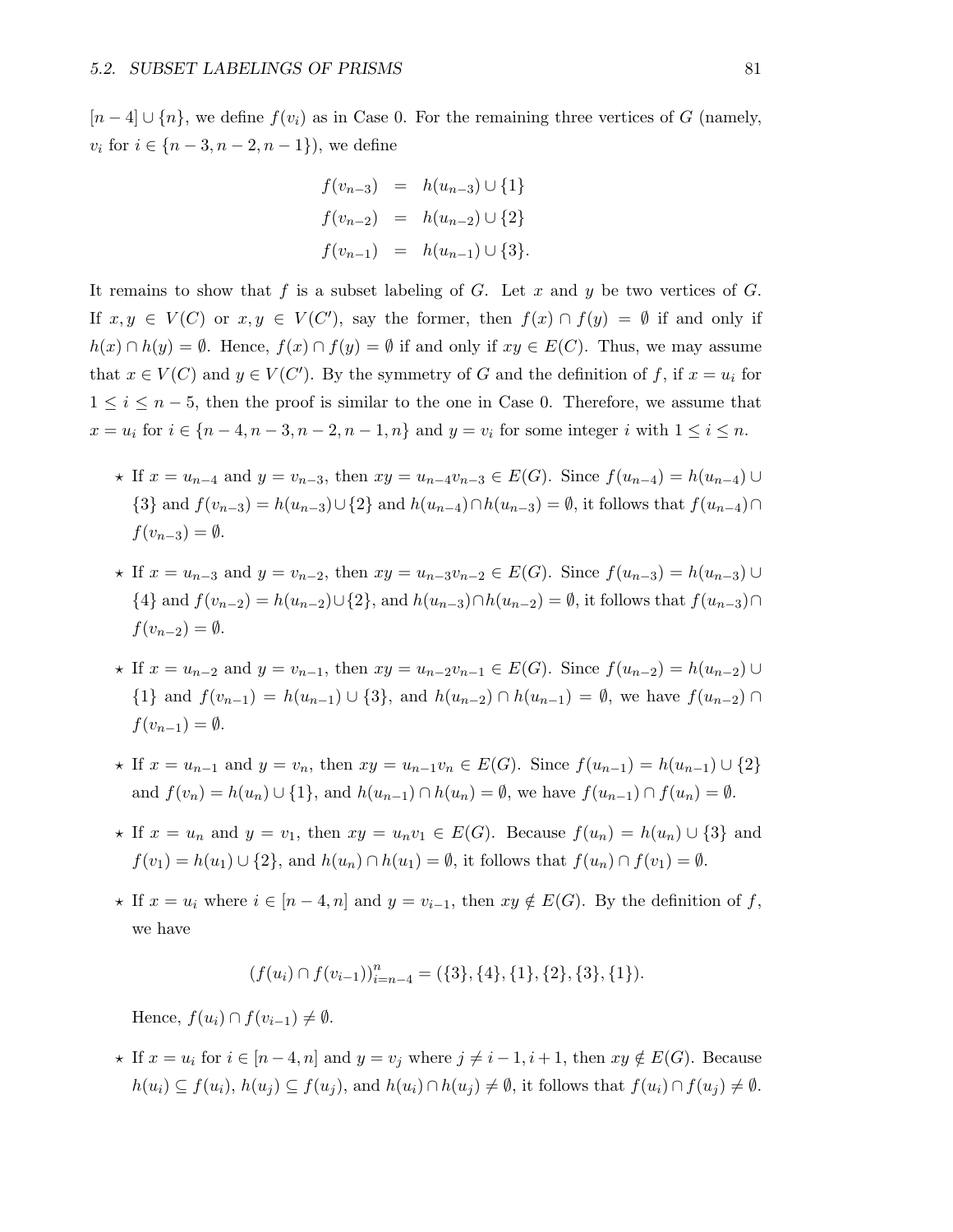Therefore, f is a subset labeling of G, and so  $\rho(G) \leq k+4$  when  $n \equiv 3 \pmod{4}$ .  $\overline{\phantom{a}}$ 

There are integers  $n \geq 6$  such that  $\rho(C_{n+2}) < \rho(C_n \square K_2) < \rho(C_n) + 4$ . In fact, if  $n \geq 3$  and  $n \equiv 0 \pmod{3}$ , then the upper bound for  $\rho(C_n \square K_2)$  in Theorem 5.2.1 can be improved, as we show next.

**Theorem 5.2.2** For each integer  $n \geq 3$  and  $n \equiv 0 \pmod{3}$ ,

$$
\rho(C_n \ \square \ K_2) \le \rho(C_n) + 3.
$$

**Proof.** Since  $\rho(C_3 \square K_2) = 6 = \rho(C_3) + 3$ , we may assume that  $n \geq 6$ . Let  $G = C_n \square K_2$ be constructed from two copies of the n-cycle

$$
C = (u_1, u_2, \dots, u_n, u_{n+1} = u_1)
$$
 and  $C' = (v_1, v_2, \dots, v_n, v_{n+1} = v_1)$ 

by adding the edges  $u_i v_{i+1}$  for  $1 \leq i \leq n$ , where the subscript of a vertex is expressed as a positive integer modulo n. Suppose that  $\rho(C_n) = k$ . Then  $C_n$  has a subset labeling  $g: V(C_n) \to \mathcal{P}^*([k])$ . The subset labeling g gives rise to another subset labeling

$$
h: V(C_n) \to \mathcal{P}^*([4, k+3])
$$

of  $C_n$  defined by  $h(x) = \{i+3 : i \in g(x)\}\$  for each vertex x of  $C_n$ . With the aid of the labeling h, we now define the labeling  $f: V(G) \to \mathcal{P}^*([k+3])$  of G by

$$
f(u_i) = \begin{cases} h(u_i) \cup \{3\} & \text{if } i \equiv 0 \pmod{3} \\ h(u_i) \cup \{a\} & \text{if } i \equiv a \pmod{3} \text{ where } a = 1, 2 \text{ and } 1 \le i \le n \end{cases}
$$
\n
$$
f(v_i) = \begin{cases} h(u_i) \cup \{3\} & \text{if } i \equiv 2 \pmod{3} \text{ and } 1 \le i \le n. \\ h(u_i) \cup \{a+1\} & \text{if } i \equiv a \pmod{3} \text{ where } a = 0, 1 \text{ and } 1 \le i \le n. \end{cases}
$$

This labeling is shown in Figure 5.3 for  $n = 6$ .

It remains to show that f is a subset labeling of G. Let x and y be two vertices of G. If  $x, y \in V(C)$  or  $x, y \in V(C')$ , say the former, then  $f(x) \cap f(y) = \emptyset$  if and only if  $h(x) \cap h(y) = \emptyset$ . Hence,  $f(x) \cap f(y) = \emptyset$  if and only if  $xy \in E(C)$ . Thus, we may assume that  $x \in V(C)$  and  $y \in V(C')$ . By the symmetry of G and the definition of f, we may further assume that  $x = u_1$  and  $y = v_i$  for some integer i with  $1 \le i \le n$ .

 $\star$  If  $y = v_2$ , then  $xy = u_1v_2 \in E(G)$ . Since  $f(u_1) = h(u_1) \cup \{1\}$  and  $f(v_2) = h(u_2) \cup \{3\}$ and  $h(u_1) \cap h(u_2) = \emptyset$ , it follows that  $f(u_1) \cap f(v_2) = \emptyset$ .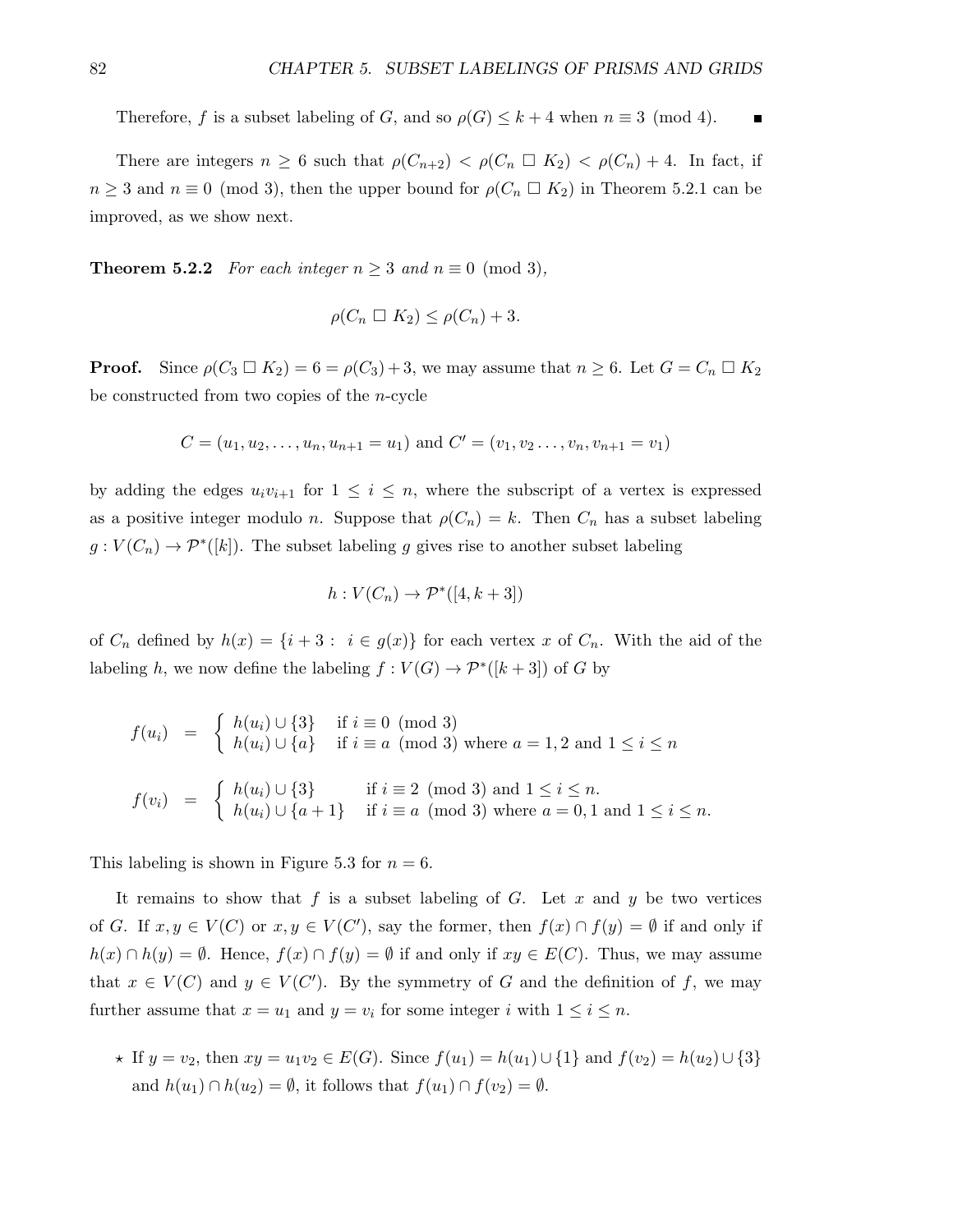

Figure 5.3: The labeling f for  $C_6 \square K_2$  in the proof of Theorem 5.2.2

- $\star$  If  $y = v_n$ , then  $xy \notin E(G)$ . Since  $1 \in f(u_1) \cap f(v_n)$ , it follows that  $f(u_1) \cap f(v_n) \neq \emptyset$ .
- $\star$  If  $y = v_i$  where  $i \in [n] \{2, n\}$ , then  $xy \notin E(G)$ . Since  $h(u_1) \cap h(u_i) \neq \emptyset$  for  $i \in [n] - \{2, n\}$  and  $h(u_1) \subseteq f(u_1)$ , it follows that  $f(u_1) \cap f(v_i) \neq \emptyset$  for  $i \in [n] - \{2, n\}$ .

Therefore, f is a subset labeling of G, and so  $\rho(G) \leq k+4$  when  $n \equiv 0 \pmod{3}$ . п

We saw that  $\rho(C_3 \square K_2) = 6 = \rho(C_3) + 3$ . As another illustration, we show that  $\rho(C_6 \square K_2) = \rho(C_6) + 3 = 8.$ 

Proposition 5.2.3  $\rho(C_6 \square K_2) = 8$ .

**Proof.** Since  $\rho(C_6) = 5$  and  $\rho(C_6 \square K_2) \leq \rho(C_6) + 3 = 8$  by Theorem 5.2.2, it suffices to show that  $\rho(C_6 \square K_2) \geq 8$ . Let  $G = C_6 \square K_2$ . Assume, to the contrary, that G has a subset labeling  $f: V(G) \to \mathcal{P}^*([7])$ . Suppose that G is constructed from two copies of the 6-cycle

$$
C = (u_1, u_2, \dots, u_6, u_7 = u_1)
$$
 and  $C' = (v_1, v_2, \dots, v_6, v_7 = v_1)$ 

by adding the edges  $u_i v_i$  for  $1 \leq i \leq 6$ . Since the eccentricity of every vertex of G is 4, it follows that  $|f(u)| \geq 2$  for every vertex u of G. If  $u, v \in V(G)$  and  $u \neq v$ , then  $N(u) - N(v) \neq \emptyset$ , and so  $f(v) \nsubseteq f(u)$  by the Subset Lemma. Consequently,  $|f(u)| \leq 5$  for every vertex u of G and  $f(u) \neq f(v)$  for every two distinct vertices u and v of G.

First, we verify the following three facts:

**Fact 1:** There exists some vertex  $u \in V(G)$  such that  $|f(u)| \geq 3$ .

**Fact 2:** No vertex of  $G$  can have a 4-set label.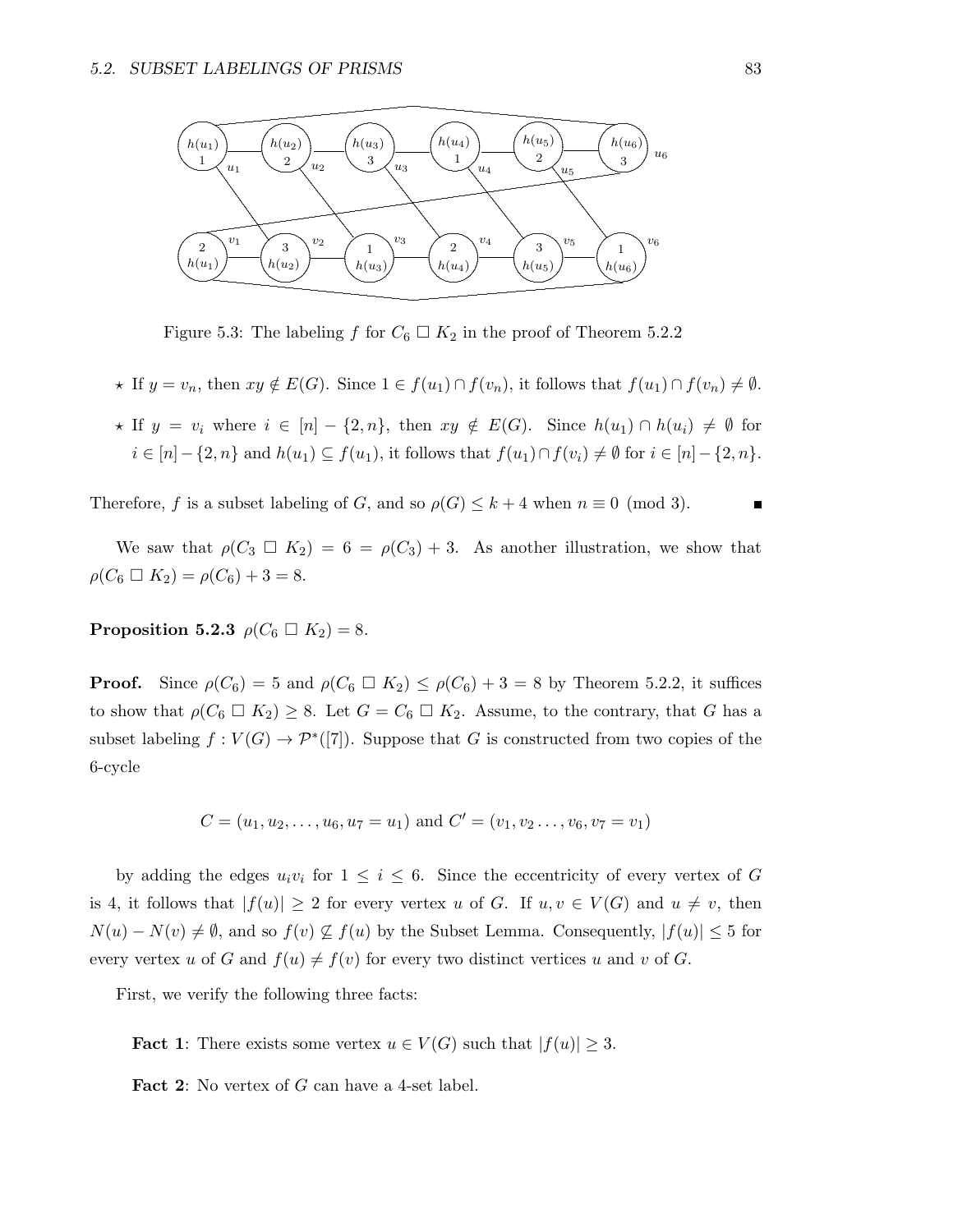Fact 3: No two adjacent vertices of G can have 3-set labels.

**Proof of Fact 1**: Suppose, to the contrary, that  $|f(u)| = 2$  for every vertex u of G. We may assume, without loss of generality, that  $f(u_1) = 12$ ,  $f(u_2) = 34$ ,  $f(u_3) = 15$ ,  $f(u_4) = 23$ ,  $f(u_5) = 14$ , and  $f(u_6) = 35$ . However, then, this forces  $\{3, 4, 5\} \subseteq f(v_1)$ , which is a contradiction. Thus, Fact 1 holds.

**Proof of Fact 2:** Suppose, to the contrary, some vertex label of  $G$  is a 4-set. We may assume, without loss of generality, that  $f(u_1) = 1234$ . We claim that  $|f(v)| = 2$  for each  $v \in N(u_1) = \{u_2, v_1, u_6\}$ ; for otherwise, we may assume that  $f(u_6) = 567$  or  $f(v_1) = 567$ , say  $f(u_6) = 567$ . However, then,  $f(v_1) \subseteq f(u_6)$  and  $f(u_2) \subseteq f(u_6)$ , which is impossible by the Subset Lemma. Thus, as claimed,  $|f(v)| = 2$  for each  $v \in N(u_1) = \{u_2, v_1, u_6\}.$ Suppose, without loss of generality, that  $f(u_2) = 56$ ,  $f(u_6) = 57$ , and  $f(v_1) = 67$ . This again forces  $f(v_2) \subseteq f(u_1)$ , which again is impossible by the Subset Lemma. Thus, **Fact 2** holds.

**Proof of Fact 3:** Suppose, to the contrary, that there are two adjacent vertices  $u$ and v such that  $|f(u)| = |f(v)| = 3$ . We may assume that (1)  $u = u_1$  and  $f(u_1) = 123$  and (2)  $v \in \{u_2, v_1\}$  and  $f(v) = 456$ . First, suppose that  $f(u_2) = 456$ . Since  $f(v_2) \nsubseteq f(u_1)$ by the Subset Lemma, this forces  $7 \in f(v_2)$ . Because  $f(u_1) = 123$  and  $7 \in f(v_2)$ , this forces  $f(v_1) \subseteq f(u_2)$ , which again is impossible by the Subset Lemma. Next, suppose that  $f(v_1) = 456$ . Similarly, this forces  $7 \in f(v_2)$ . The fact that  $f(u_1) = 123$  and  $7 \in f(v_2)$ forces  $f(u_2) \subseteq f(v_1)$ , which is impossible. Thus, **Fact 3** holds.

By Facts 1 and 2, we may assume that  $f(u_1) = 123$ . It then follows by Facts 2 and 3 that  $|f(v)| = 2$  for each  $v \in N(u_1) = \{u_2, v_1, u_6\}$ . Suppose, without loss of generality, that  $f(u_2) = 57$  and  $f(u_6) = 56$ . Then  $6 \notin f(v_1)$  and  $7 \notin f(v_1)$ ; for otherwise, say  $6 \in f(v_1)$ . However, then,  $f(v_2) \cap f(u_6) = \emptyset$ , which is impossible. This forces  $f(v_1) = 45$ , which in turn forces  $4 \in f(u_3) \cap f(v_4)$  and  $5 \in f(u_4)$ . Since  $f(v_4) \cap f(u_2) \neq \emptyset$  and  $f(v_4) \cap f(u_6) \neq \emptyset$ , it follows that  $6, 7 \in f(v_4)$ . Thus,  $f(v_4) = 467$ . However, then,  $f(v_4) \cap f(u_1) = \emptyset$ , which is a contradiction.

Therefore,  $\rho(G) \geq 8$ , and so  $\rho(G) = 8$ .

We now investigate the lower bound  $\rho(C_{n+2})$  for the subset index  $\rho(C_n \Box K_2)$  of  $C_n \Box K_2$ in Theorem 5.2.1. We have seen for each integer n with  $3 \leq n \leq 6$  that  $\rho(C_n \square K_2) \neq \emptyset$  $\rho(C_{n+2})$ . In fact, this is also true for  $n = 7, 8$ , as we show next. Since

П

$$
\rho(C_7) = \rho(C_9) = 7
$$
 and  $\rho(C_8) = \rho(C_{10}) = 6$ ,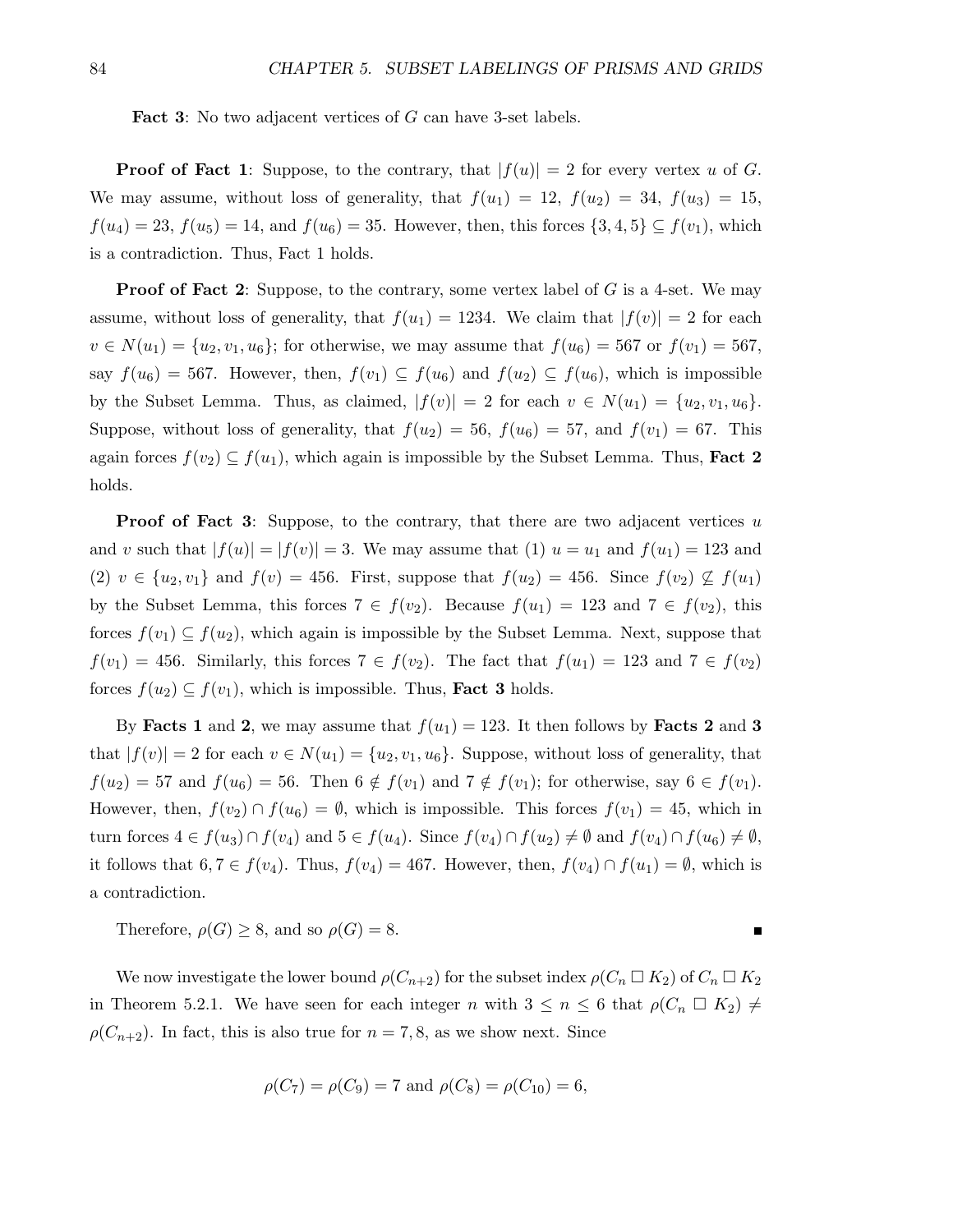it follows by Theorem 5.2.1 that

$$
7 \leq (C_7 \square K_2) \leq 11 \text{ and } 6 \leq (C_8 \square K_2) \leq 10.
$$

We now show that  $\rho(C_n \square K_2) \geq 8$  for  $n = 7, 8$ .

**Proposition 5.2.4** If  $n = 7, 8$ , then  $\rho(C_n \square K_2) \geq 8$ .

**Proof.** We will only consider the case when  $n = 7$ , since the proof for the case when  $n = 8$ is similar. Let  $G = C_7 \square K_2$ . Assume, to the contrary, that G has a subset labeling  $f: V(G) \to \mathcal{P}^*([7])$ . Suppose that G is constructed from two copies of the 7-cycle

 $C = (u_1, u_2, \dots, u_7, u_8 = u_1)$  and  $C' = (v_1, v_2, \dots, v_7, v_8 = v_1)$ 

by adding the edges  $u_i v_i$  for  $1 \leq i \leq 7$ . By the Subset Lemma and 5.1.1,  $|f(u)| \geq 2$ for every vertex u of G and  $f(u) \nsubseteq f(v)$  for every two distinct vertices u and v of G. Furthermore,  $|f(u)| \leq 5$  for every vertex u of G. First, we verify the following three facts:

**Fact 1:** There exists some vertex  $u \in V(G)$  such that  $|f(u)| \geq 3$ .

Fact 2: No vertex of G can have a 4-set label.

**Fact 3:** No two adjacent vertices of G can have 3-set labels.

**Proof of Fact 1**: Suppose, to the contrary, that  $|f(u)| = 2$  for every vertex u of G. We may assume, without loss of generality, that  $f(u_1) = 12$ ,  $f(u_2) = 34$ ,  $f(u_3) = 15$ ,  $f(u_4) = 23$ , and  $f(u_5) = 14$ . However, then, this forces  $\{2,3,5\} \subseteq f(u_6)$ , which is a contradiction. Thus, Fact 1 holds.

**Proof of Fact 2:** Suppose, to the contrary, some vertex label of  $G$  is a 4-set. We may assume, without loss of generality, that  $f(u_1) = 1234$ . By the Subset Lemma, it follows that  $|f(v)| = 2$  for each  $v \in N(u_1) = \{u_2, v_1, u_7\}$ . Suppose, without loss of generality, that  $f(u_2) = 56$ ,  $f(u_7) = 57$ , and  $f(v_1) = 67$ . This again forces  $f(v_2) \subseteq f(u_1)$ , which is impossible. Thus, Fact 2 holds.

**Proof of Fact 3:** Suppose, to the contrary, that there are two adjacent vertices u and v such that  $|f(u)| = |f(v)| = 3$ . We may assume that (1)  $u = u_1$  and  $f(u_1) = 123$  and (2)  $v \in \{u_2, v_1\}$  and  $f(v) = 456$ . First, suppose that  $f(u_2) = 456$ . Since  $f(v_2) \nsubseteq f(u_1)$  by the Subset Lemma, this forces  $7 \in f(v_2)$ . Because  $f(u_1) = 123$  and  $7 \in f(v_2)$ , this forces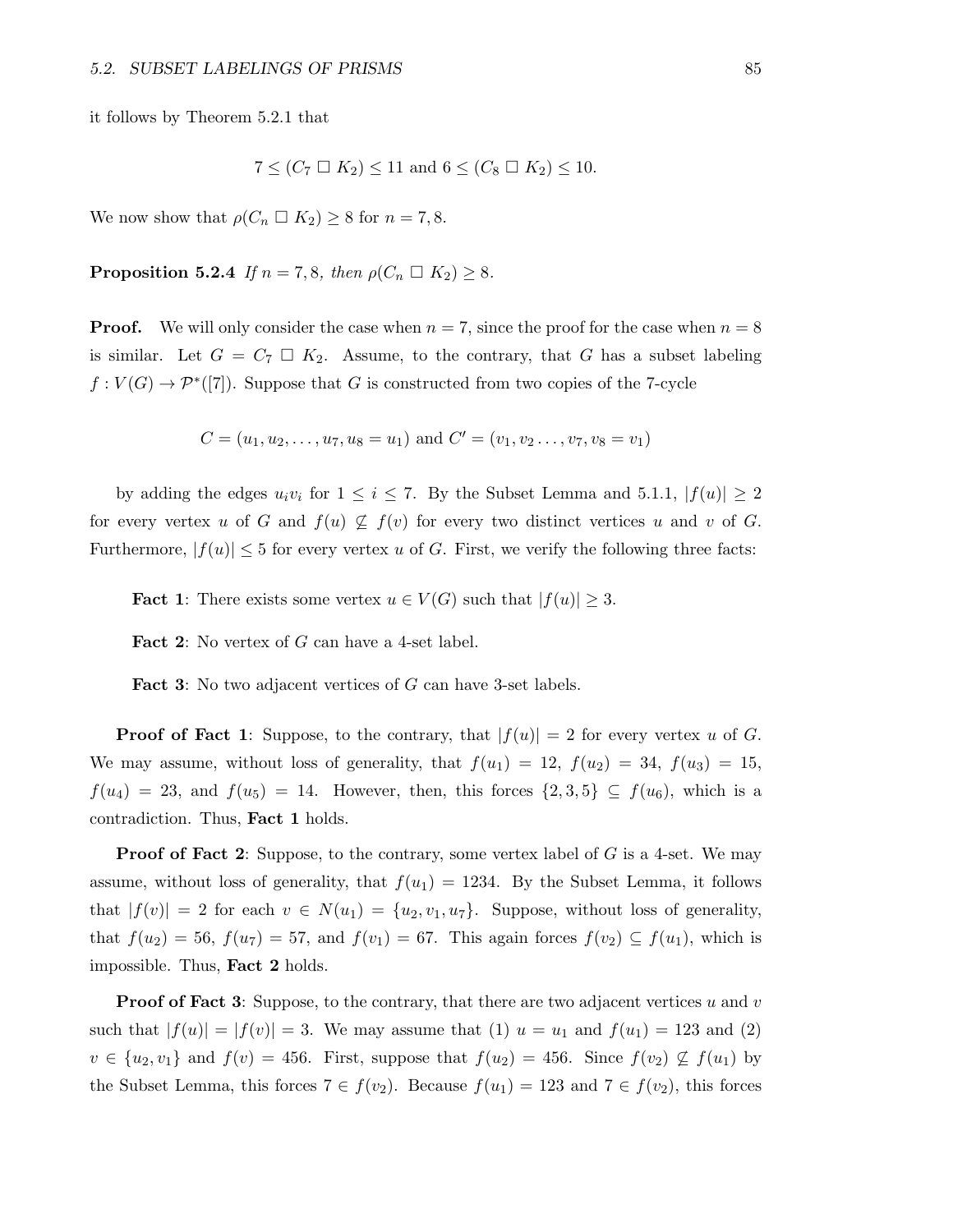$f(v_1) \subseteq f(u_2)$ , which is impossible. Next, suppose that  $f(v_1) = 456$ . Similarly, this forces  $7 \in f(v_2)$ . The fact that  $f(u_1) = 123$  and  $7 \in f(v_2)$  forces  $f(u_2) \subseteq f(v_1)$ , which again is a contradiction. Thus, Fact 3 holds.

By Facts 1 and 2, we may assume that  $f(u_1) = 123$ . It then follows by Facts 2 and 3 that  $|f(v)| = 2$  for each  $v \in N(u_1) = \{u_2, v_1, u_7\}$ . Suppose, without loss of generality, that  $f(u_2) = 57$  and  $f(u_7) = 56$ . Then  $6 \notin f(v_1)$  and  $7 \notin f(v_1)$ ; for otherwise, say  $6 \in f(v_1)$ . However, then,  $f(v_2) \cap f(u_7) = \emptyset$ , which is impossible. This forces  $f(v_1) = 45$ , which in turn forces  $4 \in f(u_3) \cap f(v_4)$  and  $5 \in f(u_4)$ . Since  $f(v_4) \cap f(u_2) \neq \emptyset$  and  $f(v_4) \cap f(u_7) \neq \emptyset$ , it follows that  $6, 7 \in f(v_4)$ . Thus,  $f(v_4) = 467$ . However, then,  $f(v_4) \cap f(u_1) = \emptyset$ , which is a contradiction. Therefore,  $\rho(G) \geq 8$ .

By (5.1) and Propositions 5.2.3 and 5.2.4, we have the following:

If 
$$
3 \le n \le 8
$$
, then  $\rho(C_n \square K_2) \ne \rho(C_{n+2})$ .

The following question remains open.

**Problem 5.2.5** Does there exist  $n \geq 9$  such that  $\rho(C_n \square K_2) = \rho(C_{n+2})$ ?

#### 5.3 Subset Labelings of Grids

We now investigate the subset labelings of grids  $P_n \square K_2$  for integers  $n \geq 2$ . Since

$$
\rho(P_2 \ \square \ K_2) = \rho(C_4) = 2,
$$

we may assume that  $n \geq 3$ . Since  $P_{n+2}$  and  $P_{n-1} \square K_2$  are induced subgraphs of  $P_n \square K_2$ and  $P_n \square K_2$  is an induced subgraph of  $P_{n+1} \square K_2$ , we have the following useful observation.

**Observation 5.3.1** For each integer  $n \geq 3$ ,

$$
\max\{\rho(P_{n+2}), \rho(P_{n-1} \square K_2)\} \le \rho(P_n \square K_2) \le \rho(P_{n+1} \square K_2).
$$

First, we determine  $\rho(P_3 \square K_2)$  for  $3 \leq n \leq 6$ . By Observation 5.3.1, it is useful to recall the following known values of  $\rho(P_n)$ :

$$
\rho(P_n) = \begin{cases}\n n - 1 & \text{if } 3 \le n \le 6 \\
 5 & \text{if } n = 7 \\
 6 & \text{if } 8 \le n \le 11 \\
 7 & \text{if } 12 \le n \le 22 \\
 8 & \text{if } n = 23.\n\end{cases}
$$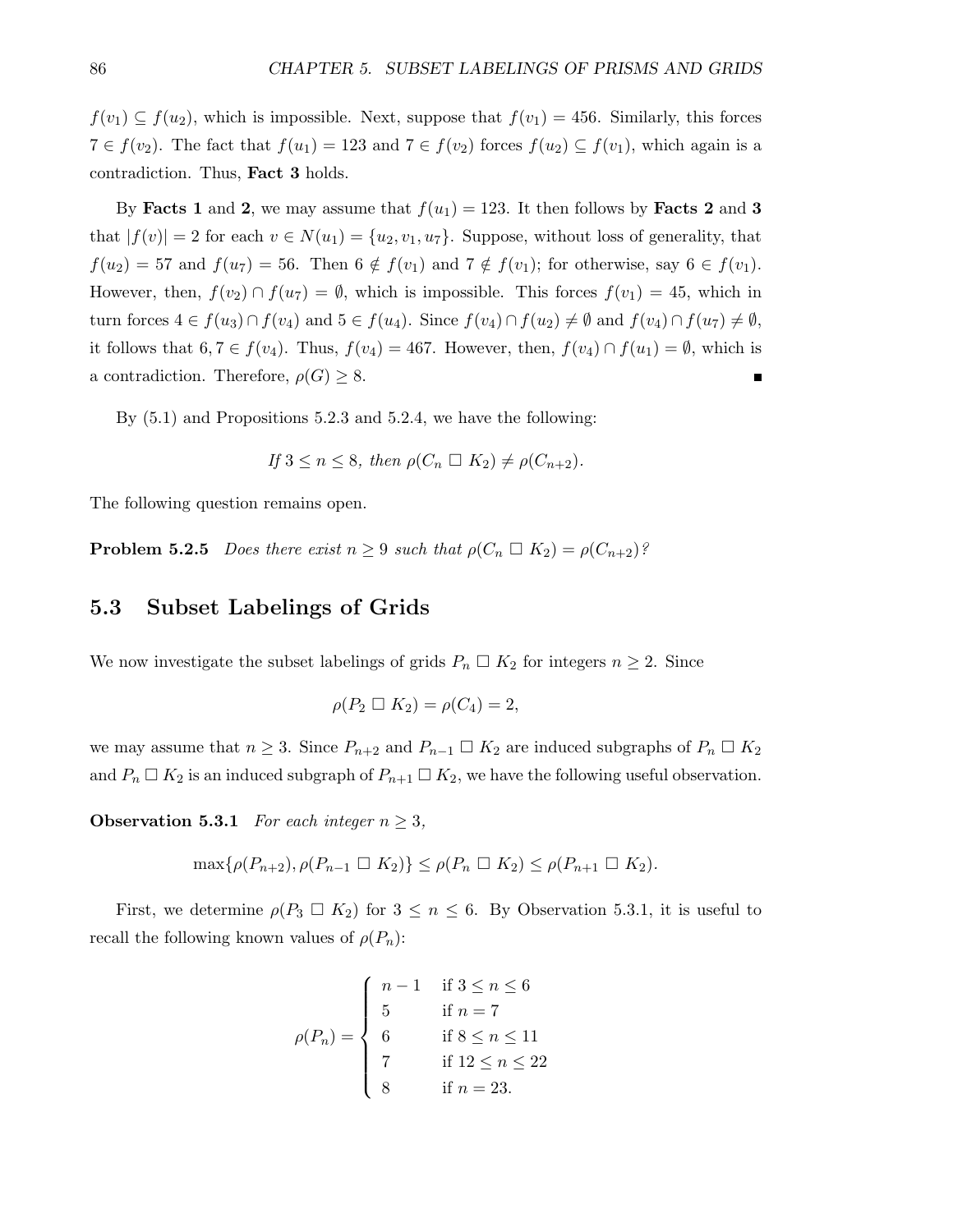**Example 5.3.2**  $\rho(P_3 \square K_2) = 4$ .

**Proof.** Let  $G = P_3 \square K_2$ . By Observation 5.3.1,  $\rho(G) \ge \rho(P_5) = 4$ . Figure 5.4 shows a subset labeling  $f: V(G) \to \mathcal{P}^*([4])$  of G, and so  $\rho(G) \leq 4$ . Thus,  $\rho(G) = 4$ .



Figure 5.4: A subset labeling of  $P_3 \square K_2$ 

**Example 5.3.3**  $\rho(P_4 \square K_2) = \rho(P_5 \square K_2) = 6.$ 

**Proof.** By Observation 5.3.1, it suffices to show that

$$
\rho(P_4 \ \square \ K_2) \ge 6 \text{ and } \rho(P_5 \ \square \ K_2) \le 6.
$$

Let  $G = P_4 \square K_2$  be constructed from two copies  $(u_1, u_2, u_3, u_4)$  and  $(v_1, v_2, v_3, v_4)$  of the 4-path  $P_4$  by adding the edges  $u_i v_i$  for  $1 \leq i \leq 4$ . Assume, to the contrary, that G has a subset labeling  $f: V(G) \to \mathcal{P}^*([5])$ . By the Subset Lemma and 5.1.1, it follows that  $|f(u)| \geq 2$  for every vertex u of G and  $f(u) \neq f(v)$  for every two distinct vertices u and v of G. This implies that  $|f(u)| = 2$  for every vertex u of G. Thus, we may assume that  $f(u_1) = 12$ ,  $f(u_2) = 34$ , and  $f(v_1) = 35$ . We may further assume that  $1 \in f(x)$  where  $x \in \{u_3, v_4, v_2\}$  and  $2 \in f(x)$  where  $x \in \{u_4, v_3\}$ . This forces  $5 \in f(x)$  where  $x \in \{u_3, v_4\}$ . However, then,  $f(u_3) = f(v_4) = 15$ , which is impossible. Thus,  $\rho(P_4 \square K_2) \ge 6$ .

Next, we show that  $\rho(P_5 \square K_2) \leq 6$ . Let  $P_5 \square K_2$  be constructed from two copies  $(u_1, u_2, u_3, u_5)$  and  $(v_1, v_2, v_3, v_5)$  of the 5-path by adding the edges  $u_i v_i$  for  $1 \le i \le 5$ . We define a subset labeling  $f: V(P_5 \square K_2) \to \mathcal{P}^*([6])$  by

> $f(u_1) = 356, f(u_2) = 12, f(u_3) = 34, f(u_4) = 15, f(u_5) = 236,$  $f(v_1) = 124$ ,  $f(v_2) = 35$ ,  $f(v_3) = 16$ ,  $f(v_4) = 23$ ,  $f(v_5) = 145$ .

Thus,  $6 \leq \rho(P_4 \square K_2) \leq \rho(P_5 \square K_2) \leq 6$ , giving the desired result.

**Example 5.3.4**  $\rho(P_6 \square K_2) = 7$ .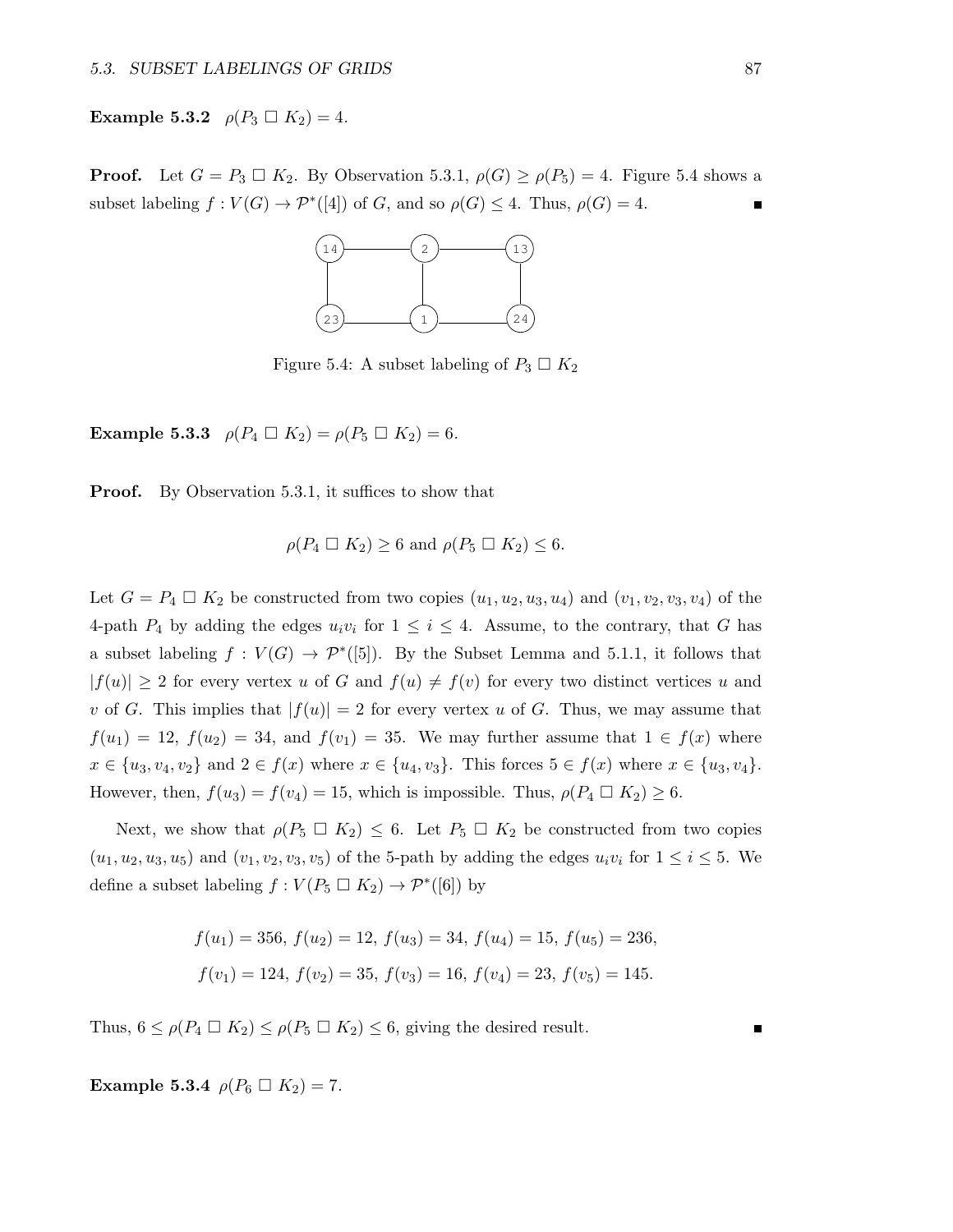**Proof.** First, we show that  $\rho(P_6 \square K_2) \geq 7$ . Let  $G = P_6 \square K_2$  be constructed from two copies  $(u_1, u_2, \ldots, u_6)$  and  $(v_1, v_2, \ldots, v_6)$  of the 6-path by adding the edges  $u_i v_i$  for  $1 \leq i \leq 6$ . Assume, to the contrary, that G has a subset labeling  $f: V(G) \to \mathcal{P}^*([6])$ . By the Subset Lemma and 5.1.1, it follows that  $2 \leq |f(u)| \leq 3$  for every vertex u of G and  $f(u) \neq f(v)$  for every two distinct vertices u and v of G. We claim that  $|f(u_i)| = |f(v_i)| = 2$ for  $2 \leq i \leq 5$ . If this is not the case, then we may assume  $f(u_2) = 123$  or  $f(u_3) = 123$ . If  $f(u_i) = 123$  for  $i = 2, 3$ , then  $f(u_{i+1}) \cup f(v_i) = 456$ . This forces  $f(v_{i+1}) \subseteq \{1, 2, 3\} = f(u_i)$ , which is impossible by the Subset Lemma. Thus,  $|f(u_i)| = |f(v_i)| = 2$  for  $2 \le i \le 5$ . We may assume that  $f(u_2) = 12$ ,  $f(u_3) = 34$ , and  $f(v_2) = 35$ . We may further assume that  $1 \in f(x)$  where  $x \in \{u_4, u_6, v_3, v_5\}$  and  $2 \in f(x)$  where  $x \in \{u_5, v_6, v_4\}$ . This forces  $5 \in f(x)$ where  $x \in \{u_4, u_6, v_5\}$ . However, then,  $f(u_4) = f(v_5) = 15$ , which is impossible. Thus,  $\rho(G) \geq 7$ .

To show that  $\rho(G) \leq 7$ , we define a subset labeling  $f: VG) \to \mathcal{P}^*([7])$  by

$$
f(u_1) = 126, f(u_2) = 347, f(u_3) = 15, f(u_4) = 236, f(u_5) = 14, f(u_6) = 2357
$$
  

$$
f(v_1) = 2457, f(v_2) = 12, f(v_3) = 346, f(v_4) = 17, f(v_5) = 235, f(v_6) = 146.
$$

Thus,  $\rho(P_6 \square K_2) \leq 7$  and so  $\rho(P_6 \square K_2) = 7$ .

Next, we establish lower and upper bounds for  $\rho(P_n \square K_2)$  for  $n \geq 3$  in terms of  $\rho(P_{n+2})$ and  $\rho(P_n)$  in general.

**Theorem 5.3.5** For each integer  $n \geq 3$ ,

$$
\rho(P_{n+2}) \le \rho(P_n \square K_2) \le \rho(P_n) + 3.
$$

**Proof.** Let  $G = P_n \square K_2$ . By Observation 5.3.1, it remains to verify that  $\rho(G) \leq \rho(P_n)+3$ . Since this is true for  $3 \leq n \leq 6$  by Examples 5.3.2, 5.3.3 and 5.3.4, we may assume that  $n \geq 7$ . Let  $G = P_n \square K_2$  be constructed from two copies of the path of order n, namely

$$
P = (u_1, u_2, \dots, u_n)
$$
 and  $P' = (v_1, v_2, \dots, v_n)$ ,

by adding the edges  $u_i v_i$  for  $1 \leq i \leq n$ . Suppose that  $\rho(P_n) = k$ . Then  $P_n$  has a subset labeling  $g: V(P_n) \to \mathcal{P}^*([k])$ . This subset labeling g gives rise to a subset labeling h:  $V(P_n) \to \mathcal{P}^*([4, k+3])$  of  $P_n$  defined by

$$
h(x) = \{i+3 : i \in g(x)\}\
$$
for each vertex  $x$  of  $P_n$ .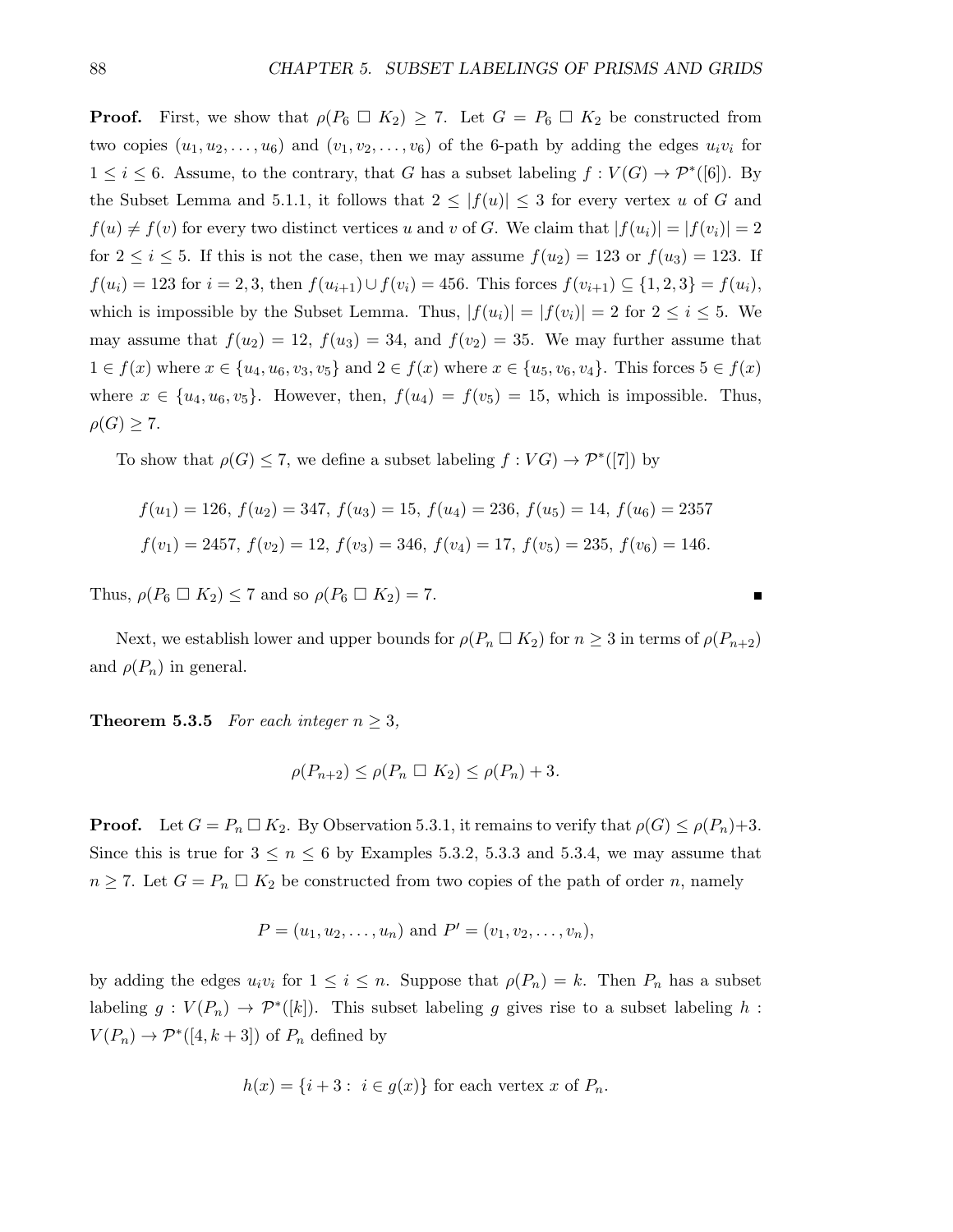We define the labeling  $f: V(G) \to \mathcal{P}^*([k+3])$  of G by

$$
f(u_i) = \begin{cases} h(u_i) & \text{if } i \in \{1, 2\} \\ h(u_i) \cup \{3\} & \text{if } i \equiv 2 \pmod{3} \\ h(u_i) \cup \{a+1\} & \text{if } i \equiv a \pmod{3} \text{ where } a = 0, 1 \text{ and } 1 \le i \le n \end{cases}
$$
  

$$
f(v_i) = \begin{cases} h(u_{i+1}) \cup \{3\} & \text{if } i \equiv 0 \pmod{3} \text{ and } 1 \le i \le n-2. \\ h(u_{i+1}) \cup \{a\} & \text{if } i \equiv a \pmod{3} \text{ where } a = 1, 2 \text{ and } 1 \le i \le n-2. \\ h(u_{i+1}) & \text{if } i = n-1. \\ h(u_{i-1}) \cup \{2, 3\} & \text{if } i = n \text{ and } n \equiv 0 \pmod{3}. \\ h(u_{i-1}) \cup \{1, 3\} & \text{if } i = n \text{ and } n \equiv 1 \pmod{3}. \\ h(u_{i-1}) \cup \{1, 2\} & \text{if } i = n \text{ and } n \equiv 2 \pmod{3}. \end{cases}
$$

It remains to show that f is a subset labeling of G. Let x and y be two vertices of G. If  $x, y \in V(P)$  or  $x, y \in V(P')$  and  $\{x, y\} \neq \{v_{n-3}, v_n\}$ , then  $f(x) \cap f(y) = \emptyset$  if and only if  $h(x) \cap h(y) = \emptyset$ . Next, assume that  $\{x, y\} = \{v_{n-3}, v_n\}.$ 

- If  $n \equiv 0 \pmod{3}$ , then  $3 \in f(v_{n-3})$  and  $3 \in f(v_n)$ .
- If  $n \equiv 1 \pmod{3}$ , then  $1 \in f(v_{n-3})$  and  $1 \in f(v_n)$ .
- If  $n \equiv 2 \pmod{3}$ , then  $2 \in f(v_{n-3})$  and  $2 \in f(v_n)$ .

Hence,  $f(v_{n-3}) \cap f(v_n) \neq \emptyset$ . Thus, we may assume that  $x \in V(P)$  and  $y \in V(P')$ .

- $\star$  If  $x = u_1$  and  $y = v_1$ , then  $xy = u_1v_1 \in E(G)$ . Since  $f(u_1) = h(u_1)$  and  $f(v_1) =$  $h(u_2) \cup \{1\}$  and  $h(u_1) \cap h(u_2) = \emptyset$ , it follows that  $f(u_1) \cap f(v_1) = \emptyset$ .
- $\star$  If  $x = u_2$  and  $y = v_2$ , then  $x = u_2v_2 \in E(G)$ . Since  $f(u_2) = h(u_2)$  and  $f(v_2) =$  $h(u_3) \cup \{2\}$  and  $h(u_2) \cap h(u_3) = \emptyset$ , it follows that  $f(u_2) \cap f(v_2) = \emptyset$ .
- $\star$  If  $x = u_1$  and  $y = v_i$  for  $2 \leq i \leq n$ , then  $xy \notin E(G)$ . Since  $h(u_1) \cap h(u_i) \neq \emptyset$  for  $2 \leq i \leq n$ , it follows that  $f(u_1) \cap f(v_i) \neq \emptyset$  for  $2 \leq i \leq n$ .
- $\star$  If  $x = u_2$  and  $y = v_i$  for  $3 \leq i \leq n$ , then  $xy \notin E(G)$ . Since  $h(u_2) \cap h(u_i) \neq \emptyset$  for  $3 \leq i \leq n$ , it follows that  $f(u_2) \cap f(v_i) \neq \emptyset$  for  $3 \leq i \leq n$ .
- \* If  $x = u_3$  and  $y = v_3$ , then  $xy = u_3v_3 \in E(G)$ . Since  $f(u_3) = h(u_3) \cup \{1\}$  and  $f(v_3) = h(u_4) \cup \{3\}$  and  $h(u_3) \cap h(u_4) = \emptyset$ , it follows that  $f(u_3) \cap f(v_3) = \emptyset$ . By the symmetry of the graph structure and the definition of the labeling  $f$ , the same reasoning holds in general for the adjacent vertices  $u_i$  and  $v_i$  when  $3 \leq i \leq n-1$ .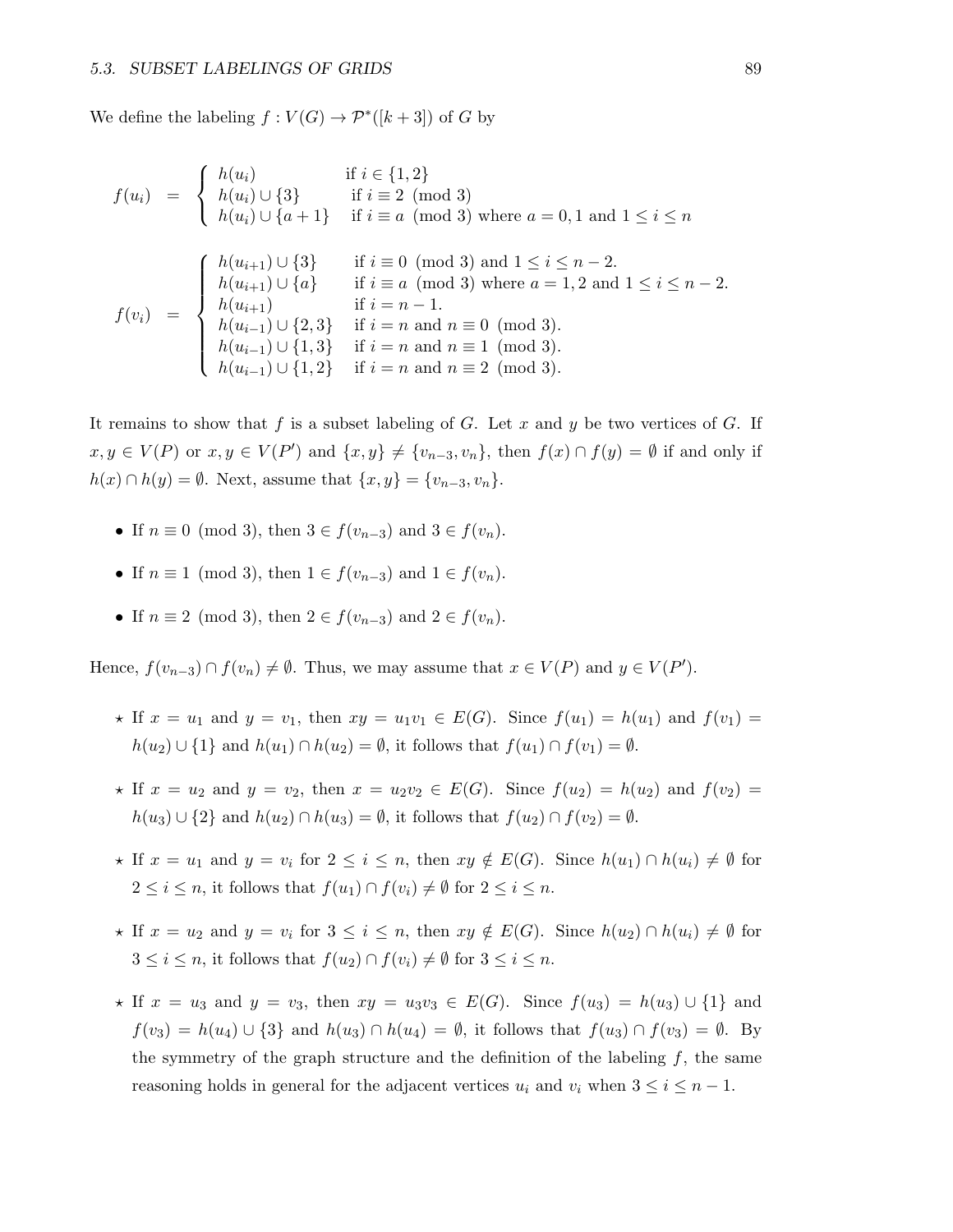- $\star$  If  $x = u_3$  and  $y = v_1$ , then  $xy = u_3v_1 \notin E(G)$ . Since  $f(u_3) = h(u_3) \cup \{1\}$  and  $f(v_1) = h(u_2) \cup \{1\}$ , it follows that  $f(u_3) \cap f(v_1) \neq \emptyset$ . By the symmetry of the graph structure and the definition of the labeling  $f$ , the same reasoning holds in general for the nonadjacent vertices  $u_i$  and  $v_{i-2}$  when  $3 \leq i \leq n$ .
- $\star$  If  $x = u_3$  and  $y = v_i$  for  $i \notin \{1, 3\}$ , then  $u_3v_i \notin E(G)$ . Since  $h(u_3) \subseteq f(u_3)$  and  $h(u_{i+1}) \subseteq f(v_i)$ , and  $h(u_3) \cap h(u_{i+1}) \neq \emptyset$ , it follows that  $f(u_3) \cap f(v_i) \neq \emptyset$ . By the symmetry of the graph structure and the definition of the labeling  $f$ , the same reasoning holds in general for the nonadjacent vertices  $u_i$  and  $v_j$  where  $j \notin \{i-2, i\}.$
- $\star$  If  $x = u_n$  and  $y = v_n$ , then  $xy \in E(G)$ . We consider three possibilities.
	- If  $n \equiv 0 \pmod{3}$ , then  $f(u_n) = h(u_n) \cup \{1\}$  and  $f(v_n) = h(u_{n-1}) \cup \{2, 3\}.$
	- If  $n \equiv 1 \pmod{3}$ , then  $f(u_n) = h(u_n) \cup \{2\}$  and  $f(v_n) = h(u_{n-1}) \cup \{1, 3\}$ .
	- If  $n \equiv 2 \pmod{3}$ , then  $f(u_n) = h(u_n) \cup \{3\}$  and  $f(v_n) = h(u_{n-1}) \cup \{1, 2\}$ .

Since  $h(u_n) \cap h(u_{n-1}) = \emptyset$  in all cases, it follows that  $f(u_n) \cap f(v_n) = \emptyset$ .

- ★ If  $x = u_{n-2}$  and  $y = v_n$ , then  $u_{n-2}v_n \notin E(G)$ . We consider three possibilities.
	- If  $n \equiv 0 \pmod{3}$  or  $n-2 \equiv 1 \pmod{3}$ , then  $f(u_{n-2}) = h(u_{n-2}) \cup \{2\}$  and  $f(v_n) = h(u_{n-1}) \cup \{2,3\}.$
	- If  $n \equiv 1 \pmod{3}$  or  $n-2 \equiv 2 \pmod{3}$ , then  $f(u_{n-2}) = h(u_{n-2}) \cup \{3\}$  and  $f(v_n) = h(u_{n-1}) \cup \{3, 1\}.$
	- If  $n \equiv 2 \pmod{3}$  or  $n-2 \equiv 0 \pmod{3}$ , then  $f(u_{n-2}) = h(u_{n-2}) \cup \{1\}$  and  $f(v_n) = h(u_{n-1}) \cup \{1,2\}.$

Hence,  $f(u_{n-2}) \cap f(v_n) \neq \emptyset$  in all cases.

Therefore, f is a subset labeling of G, and so  $\rho(G) \leq k+3$ .

The subset labelings of  $P_n \square K_2$  are shown in Figure 5.5 for  $n = 7, 8, 9$ .

Both the lower and upper bounds for  $\rho(P_n \square K_2)$  described in Theorem 5.3.5 can be attained. Furthermore, strict inequalities in Theorem 5.3.5 are also possible. For  $3 \le n \le 6$ , the values of  $\rho(P_n \square K_2)$  are listed as follows:

$$
\rho(P_n \Box K_2) = \begin{cases} 4 & n = 3 \\ 6 & n = 4, 5 \\ 7 & n = 6. \end{cases}
$$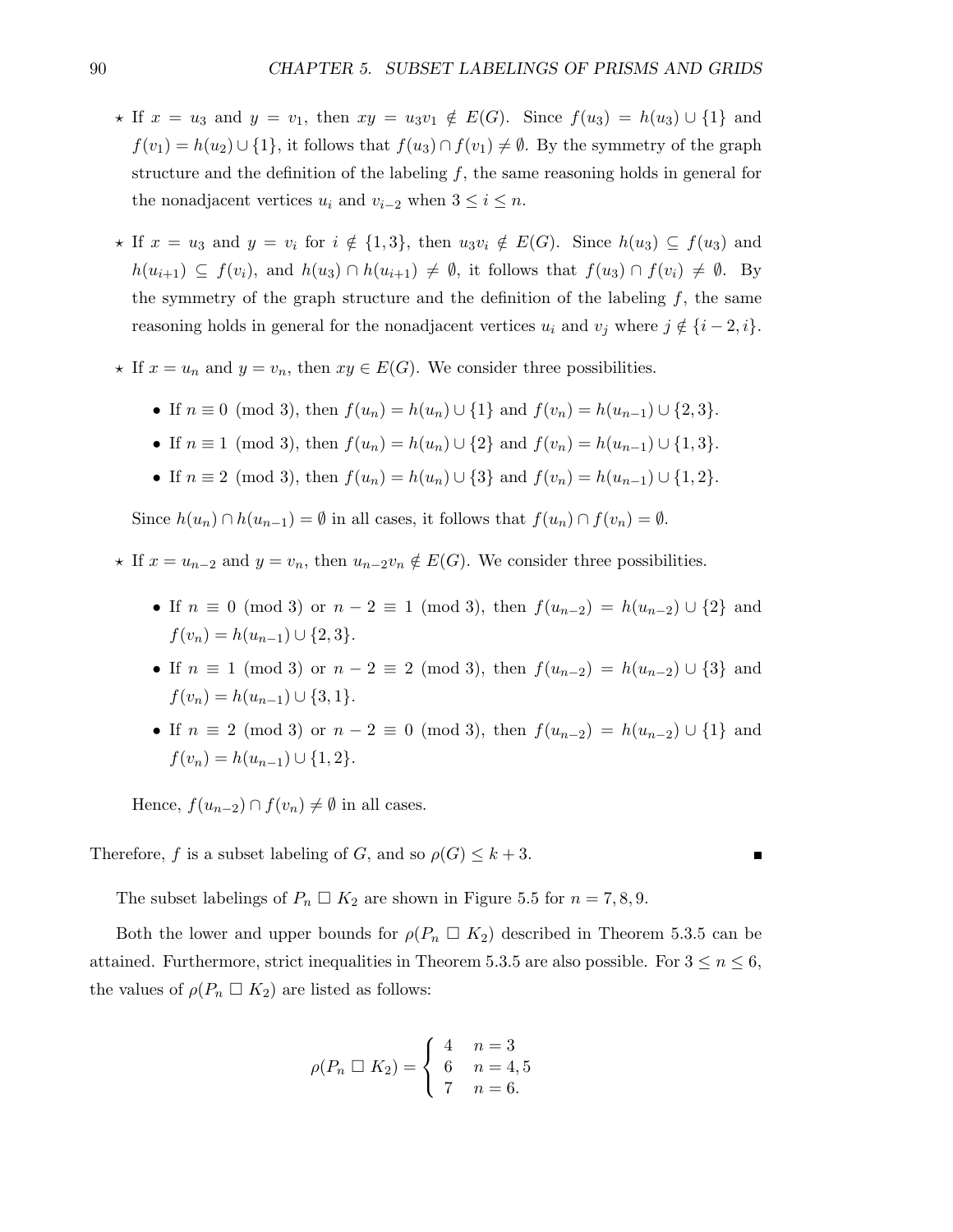

Figure 5.5: Illustrating the subset labelings of  $P_n \square K_2$ for  $n = 7, 8, 9$  described in the proof of Theorem 5.3.5

Consequently,

$$
\rho(P_3 \square K_2) = \rho(P_5) = 4,
$$
  
\n
$$
\rho(P_4 \square K_2) = \rho(P_4) + 3 = 6,
$$
  
\n
$$
5 = \rho(P_7) < \rho(P_5 \square K_2) = 6 < \rho(P_5) + 3 = 7, \text{ and}
$$
  
\n
$$
6 = \rho(P_8) < \rho(P_6 \square K_2) = 7 < \rho(P_6) + 3 = 8.
$$

With the aid of Observation 5.3.1, Example 5.3.4 and Theorem 5.3.5, we next show that  $\rho(P_7 \Box K_2) = 8$ , and so  $\rho(P_7 \Box K_2) = \rho(P_7) + 3$ .

**Proposition 5.3.6**  $\rho(P_7 \square K_2) = 8$ .

**Proof.** By Observation 5.3.1, Example 5.3.4 and Theorem 5.3.5, it follows that  $\rho(P_7 \square K_2)$  = 7 or  $\rho(P_7 \square K_2) = 8$ . Thus, it suffices to show that  $\rho(P_7 \square K_2) \neq 7$ . Let  $G = P_7 \square K_2$ be constructed from two copies  $(u_1, u_2, \ldots, u_7)$  and  $(v_1, v_2, \ldots, v_7)$  of the 7-path by adding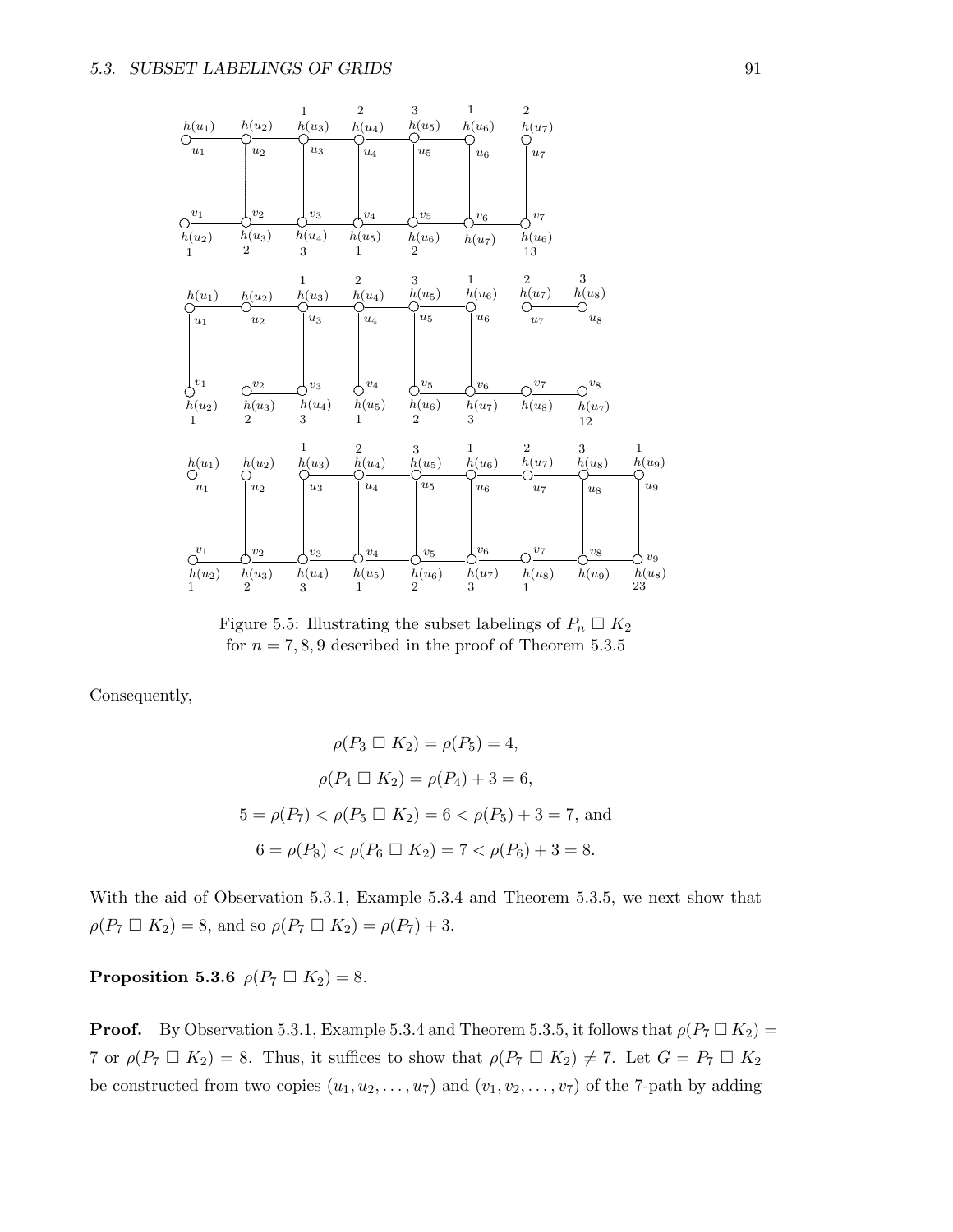the edges  $u_i v_i$  for  $1 \leq i \leq 7$ . Assume, to the contrary, that G has a subset labeling  $f: V(G) \to \mathcal{P}^*([7])$ . By the Subset Lemma and 5.1.1, it follows that  $2 \leq |f(u)| \leq 4$  for every vertex u of G and  $f(u) \neq f(v)$  for every two distinct vertices u and v of G. First, we verify the following three facts:

Fact 1: No vertex of degree 3 in G can have a 4-set label.

**Fact 2:** There exists an integer i with  $3 \leq i \leq 5$  such that at least one of  $u_i$  and  $v_i$ has a 3-set label.

Fact 3: No two adjacent vertices of degree 3 in G can have 3-set labels.

**Proof of Fact 1:** Assume, to the contrary, that  $|f(u)| = 4$  for some vertex u of degree 3 in G. We may assume that  $u = u_i$  where  $2 \leq i \leq n-1$ . We will consider only the case when  $u = u_2$  and  $f(u_2) = 1234$ , since the arguments for other cases are similar. By the Subset Lemma, we have  $|f(x)| = 2$  for each  $x \in N(u_2) = \{u_1, v_2, u_3\}$ . Without loss of generality, we may assume that  $f(u_1) = 56$ ,  $f(u_3) = 57$ , and  $f(v_2) = 67$ . Since  $f(u_3) \cup f(v_2) = \{5, 6, 7\}$ , it follows that  $f(v_3) \subseteq f(u_2)$ , which contradicts the Subset Lemma. Thus, Fact 1 holds.

**Proof of Fact 2:** By Fact 1, if  $\deg_G u = 3$ , then  $2 \leq |f(u)| \leq 3$ . Assume, to the contrary, that  $|f(x)| = 2$  if  $x \in \{u_i, v_i\}$  for  $3 \leq i \leq 5$ . Without loss of generality, we may assume that  $f(u_3) = 12$ ,  $f(u_4) = 34$ ,  $f(u_5) = 15$ ,  $f(v_5) = 23$ ,  $f(v_4) = 16$ , and  $f(v_3) = 35$ . This, however, forces  $\{2,3\} \subseteq f(u_6)$ , and so  $f(v_5) \subseteq f(u_6)$ , which contradicts the Subset Lemma. Thus, Fact 2 holds.

**Proof of Fact 3:** Assume, to the contrary, that there are two adjacent vertices  $u$ and v of degree 3 such that  $|f(u)| = |f(v)| = 3$ . Then either  $\{u, v\} = \{u_i, u_{i+1}\}\$  for  $2 \leq i \leq n-2$  or  $\{u, v\} = \{u_i, v_i\}$  for  $2 \leq i \leq n-1$ . We will consider the situations when  ${u, v} = {u_2, u_3}$  and  ${u, v} = {u_2, v_2}$  since the arguments for other cases are similar. First, suppose that  $\{u, v\} = \{u_2, u_3\}$  where say  $f(u_2) = 123$  and  $f(u_3) = 456$ . This forces  $7 \in f(v_3)$ , for otherwise,  $f(v_3) \subseteq f(u_2)$ , which is impossible by the Subset Lemma. However, then,  $f(u_2) \cup f(v_3) = \{1, 2, 3, 7\}$ , which forces  $f(v_2) \subseteq f(u_3)$ . Again, this is impossible by the Subset Lemma. Next, suppose that  $\{u, v\} = \{u_2, v_2\}$ , where say  $f(u_2) = 123$  and  $f(v_2) = 456$ . This forces  $7 \in f(v_3)$ , for otherwise,  $f(v_3) \subseteq f(u_2)$ , which is impossible by the Subset Lemma. Here again,  $f(u_2) \cup f(v_3) = \{1, 2, 3, 7\}$ , which forces  $f(u_3) \subseteq f(v_2)$ , a contradiction by the Subset Lemma.

By Fact 2, we may assume that  $f(u_3) = 123$  or  $f(u_4) = 123$ . We consider two cases.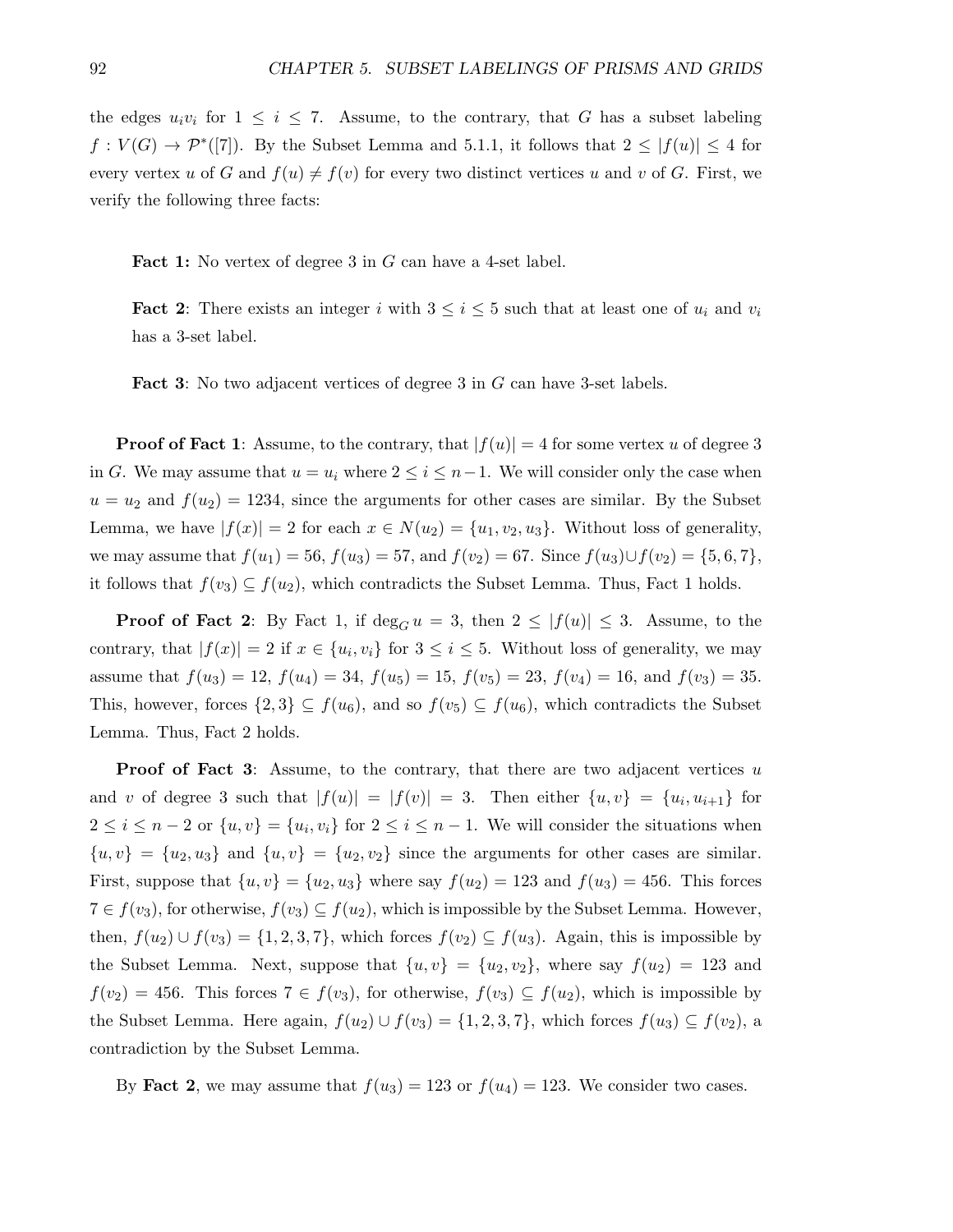Case 1.  $f(u_3) = 123$ . By Fact 3,  $|f(x)| = 2$  for each  $x \in \{u_2, v_3, v_4\}$ . We may suppose, without loss of generality, that  $f(u_4) = 45$  and  $f(v_3) = 46$ . Since  $f(u_2) \cap f(v_4) \neq$  $\emptyset$ , it follows that  $f(u_2) \neq 56$ . Furthermore,  $f(u_2) \cup f(v_3) \neq \{4, 5, 6, 7\}$ ; for otherwise,  $f(v_2) \subseteq f(u_3)$ , which is impossible by the Subset Lemma. Therefore,  $f(u_2)$  cannot be any of 45, 46, 56, 57, 67, which forces  $f(u_2) = 47$ . This, in turn, forces  $6 \in f(u_5)$  and  $4 \in f(u_6)$ , which forces  $\{5,6,7\} \subseteq f(v_6)$ . Since  $|f(v_6)| \leq 3$  by **Fact 1**, it follows that  $f(v_6) = 567$ . However, then,  $f(v_6) \cap f(u_3) = \emptyset$ , a contradiction.

Case 2.  $f(u_4) = 123$ . By the argument used in Case 1, we may assume, without loss of generality, that  $f(u_5) = 45$ ,  $f(v_4) = 46$ , and  $f(u_3) = 47$  and conclude that  $\{5, 6, 7\} \subseteq f(v_7)$ and  $\{5,6,7\} \subseteq f(v_1)$ . Since  $f(v_7) \cap f(u_4)$  and  $f(v_1) \cap f(u_4) \neq \emptyset$ , it follows that  $f(v_1) = t_1567$ and  $f(v_1) = t_2567$ , where  $t_1 \neq t_2$  and  $t_1, t_2 \in \{1, 2, 3\}$ . We can further assume that  $f(v_1) = 1567$  and  $f(v_7) = 2567$ . This forces  $2 \in f(u_1) \cap f(v_2)$  and  $1 \in f(u_7) \cap f(v_6)$ . If  $x \in$  $\{u_1, v_2, u_7, v_6\}$ , then  $7 \notin f(x)$  and  $f(x) \cap f(u_3) \neq \emptyset$ , which forces  $4 \in f(x)$ . Consequently,  $\{2,4\} \subseteq f(u_1) \cap f(v_2)$  and  $\{1,4\} \subseteq f(u_7) \cap f(v_6)$ . Since  $f(u_1) \nsubseteq f(v_2)$  by the Subset Lemma, this forces  $f(u_1) = 234$ . Thus,  $f(u_1) \cup f(u_3) = \{2, 3, 4, 7\}$ , and so  $f(u_2) \subseteq \{1, 5, 6\}$ . On the other hand,  $f(v_4) \cup f(v_5) \cup f(v_6) \subseteq \{1, 4, 5, 6\}$ , and so  $f(v_5) \subseteq \{2, 3, 7\}$ . However, then,  $u_2v_5 \notin E(G)$  and  $f(u_2) \cap f(v_5) = \emptyset$ , a contradiction.

Therefore, we conclude that  $\rho(G) = 8$ .

We have seen that if  $n \geq 3$ , then  $\rho(P_n) \leq \rho(P_{n+1}) \leq \rho(P_n) + 1$ . Consequently,

$$
0 \leq \rho(P_{n+1}) - \rho(P_n) \leq 1
$$
 for each integer  $n \geq 3$ .

This, however, is not the case for  $\rho(P_n \square K_2)$ . For example, we saw that  $\rho(P_3 \square K_2) = 4$  in Example 5.3.2 and  $\rho(P_4 \square K_2) = 6$  in Example 5.3.3. Thus,  $\rho(P_4 \square K_2) - \rho(P_3 \square K_2) = 2$ . In fact,  $\rho(P_{n+1} \square K_2)$  cannot exceed  $\rho(P_n \square K_2)$  by more than 2, as we show next.

**Theorem 5.3.7** For each integer  $n \geq 3$ ,

$$
\rho(P_n \square K_2) \leq \rho(P_{n+1} \square K_2) \leq \rho(P_n \square K_2) + 2.
$$

**Proof.** Since  $\rho(P_n \square K_2) \leq \rho(P_{n+1} \square K_2)$  by Observation 5.3.1, it remains to verify the upper bound. Let  $F = P_n \square K_2$  be constructed from the two *n*-paths  $(u_1, u_2, \ldots, u_n)$  and  $(v_1, v_2, \ldots, v_n)$  by adding the edges  $u_i v_i$  for  $1 \leq i \leq n$ , and let  $G = P_{n+1} \square K_2$  be constructed from the two  $(n + 1)$ -paths  $(u_1, u_2, \ldots, u_n, u_{n+1})$  and  $(v_1, v_2, \ldots, v_n, u_{n+1})$  by adding the edges  $u_i v_i$  for  $1 \le i \le n+1$ . Suppose that  $\rho(P_n \square K_2) = k$ . Let  $g: V(F) \to \mathcal{P}^*([k])$  be a

П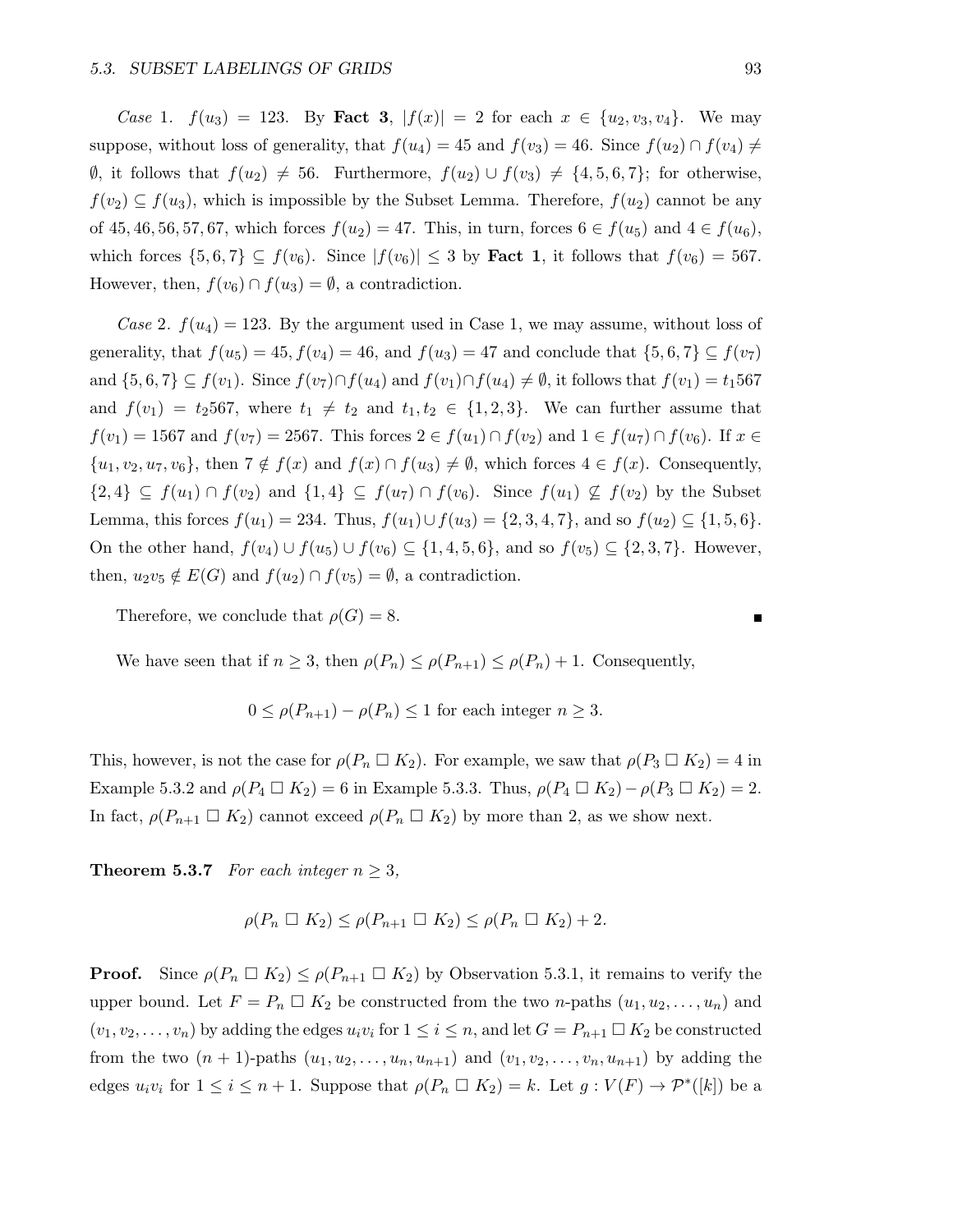subset labeling of F. This labeling gives rise to a subset labeling  $h: V(F) \to \mathcal{P}^*([3, k+2])$ defined by

$$
h(x) = \{i+2 : i \in g(x)\} \text{ for each vertex } x \text{ of } F.
$$

We now define the labeling  $f: V(G) \to \mathcal{P}^*([k+2])$  of G by

$$
f(u_i) = \begin{cases} h(u_i) & \text{if } 1 \le i \le n-3 \text{ and } i = n \\ h(u_i) \cup \{1\} & \text{if } i = n-2 \\ h(u_i) \cup \{2\} & \text{if } i = n-1 \\ h(u_{n-1}) \cup \{1\} & \text{if } i = n+1 \end{cases}
$$

$$
f(v_i) = \begin{cases} h(v_i) & \text{if } 1 \le i \le n-3 \text{ and } i = n \\ h(v_i) \cup \{2\} & \text{if } i = n-2 \\ h(v_i) \cup \{1\} & \text{if } i = n-1 \\ h(v_{n-1}) \cup \{2\} & \text{if } i = n+1. \end{cases}
$$

It remains to show that f is a subset labeling of G. Let x and y be two vertices of G. If  $x, y \in V(F)$ , then  $f(x) \cap f(y) = \emptyset$  if and only if  $h(x) \cap h(y) = \emptyset$ . If  $\{x, y\} = \{u_{n+1}, v_{n+1}\},$ say  $x = u_{n+1}$  and  $y = v_{n+1}$ , then  $f(x) = h(u_{n-1}) \cup \{1\}$  and  $f(y) = h(v_{n-1}) \cup \{2\}$ . Since  $h(u_{n-1}) \cap h(v_{n-1}) = \emptyset$ , it follows that  $f(x) \cap f(y) = \emptyset$ . Next, we assume that  $x \in \{u_{n+1}, v_{n+1}\}\$ and  $y \in V(F)$ . By the definition of f, we may assume that  $x = u_{n+1}$ . Hence,  $f(x) = f(u_{n+1}) = h(u_{n-1}) \cup \{1\}.$ 

- $\star$  If  $y = u_i$  where  $1 \leq i \leq n-3$ , then  $xy \notin E(G)$ . Since  $h(u_i) \cap h(u_{n-1}) \neq \emptyset$ ,  $f(x) = h(u_{n-1}) \cup \{1\}$  and  $f(u_i) = h(u_i)$ , it follows that  $f(x) \cap f(y) \neq \emptyset$ .
- $\star$  If  $y = u_{n-2}$ , then  $1 \in f(x) \cap f(y)$ . Thus,  $xy \notin E(G)$  and  $f(x) \cap f(y) \neq \emptyset$ .
- $\star$  If  $y = u_{n-1}$ , then  $h(u_{n-1}) \subseteq f(x) \cap f(y)$ . Hence,  $xy \notin E(G)$  and  $f(x) \cap f(y) \neq \emptyset$ .
- $\star$  If  $y = u_n$ , then  $xy \in E(G)$ . Since  $h(u_{n-1}) \cap h(u_n) = \emptyset$  and  $1 \notin h(u_n)$ , it follows that  $f(x) \cap f(y) = \emptyset.$
- $\star$  If  $y = v_i$  where  $1 \leq i \leq n-2$  or  $i = n$ , then  $xy \notin E(G)$ . Since  $h(v_i) \cap h(u_{n-1}) \neq \emptyset$ ,  $f(x) = h(u_{n-1}) \cup \{1\}$ , and  $f(v_i) = h(v_i)$ , it follows that  $f(x) \cap f(y) \neq \emptyset$ .
- $\star$  If  $y = v_{n-1}$ , then  $1 \in f(x) \cap f(y)$ . Thus,  $xy \notin E(G)$  and  $f(x) \cap f(y) \neq \emptyset$ .

Hence, f is a subset labeling of G, and so  $\rho(G) \leq k + 2 = \rho(F) + 2$ .

$$
\blacksquare
$$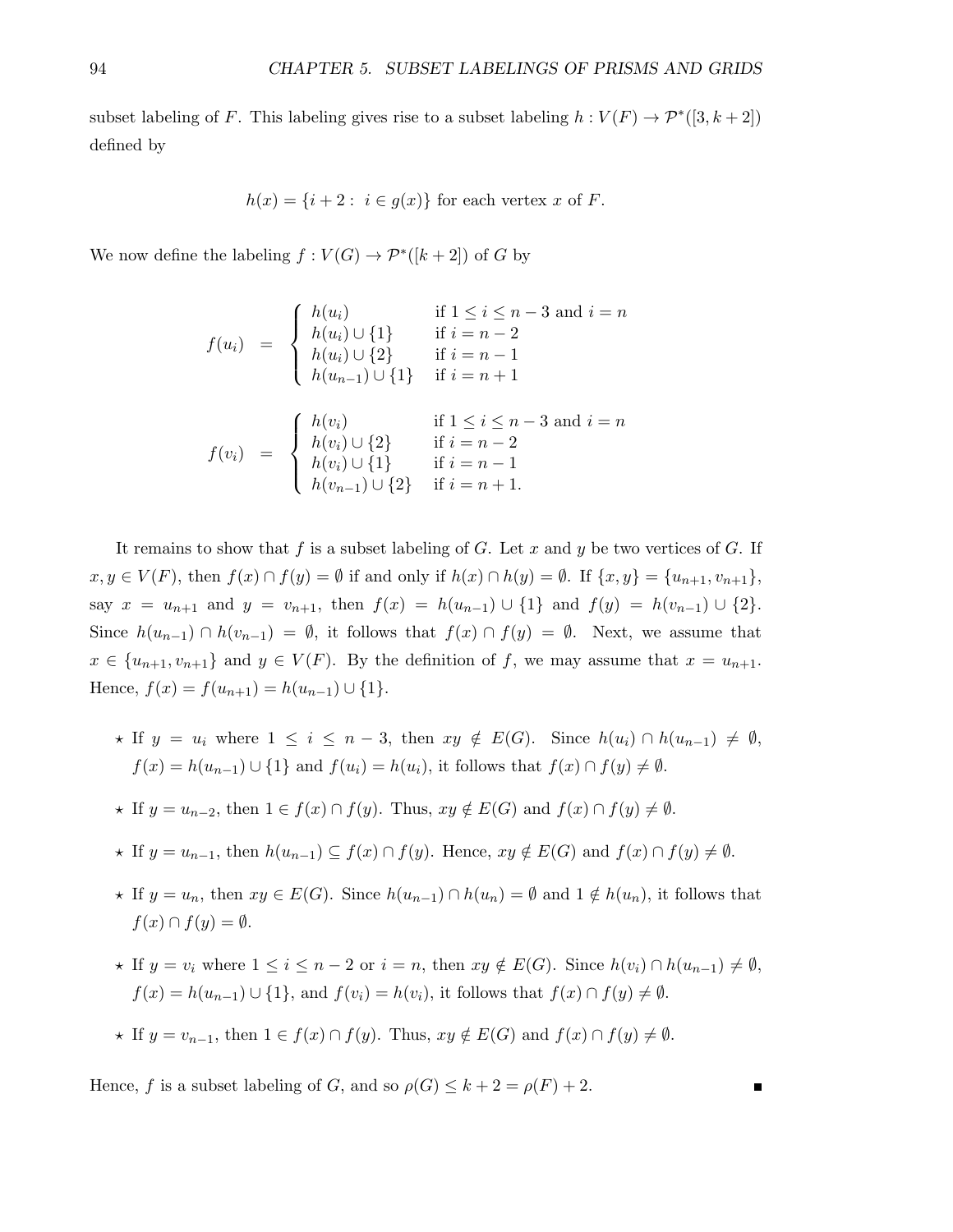For an integer  $n \geq 2$ , the graph  $P_n \square K_2$  is often referred to as the ladder graph and therefore is denoted by  $L_n$ . With this notation, the following corollary is a consequence of Theorems 5.3.5 and 5.3.7:

Corollary 5.3.8 For each integer  $n \geq 2$ ,

$$
\max\{\rho(P_{n+3}), \ \rho(L_n)\} \le \rho(L_{n+1}) \le 2 + \min\{\rho(P_{n+1}) + 1, \ \rho(L_n)\}.
$$

For  $n = 8$  and  $k = \rho(L_8)$ , Figure 5.6 illustrates the subset labeling

$$
f: V(L_9) \to \mathcal{P}^*([k+2]) \text{ of } L_9
$$

that is constructed from a subset labeling  $g: V(L_8) \to \mathcal{P}^*([k])$  of  $L_8$ , as described in the proof of Theorem 5.3.7.



Figure 5.6: Constructing a subset labeling of  $L_{n+1}$ as described in the proof of Theorem 5.3.7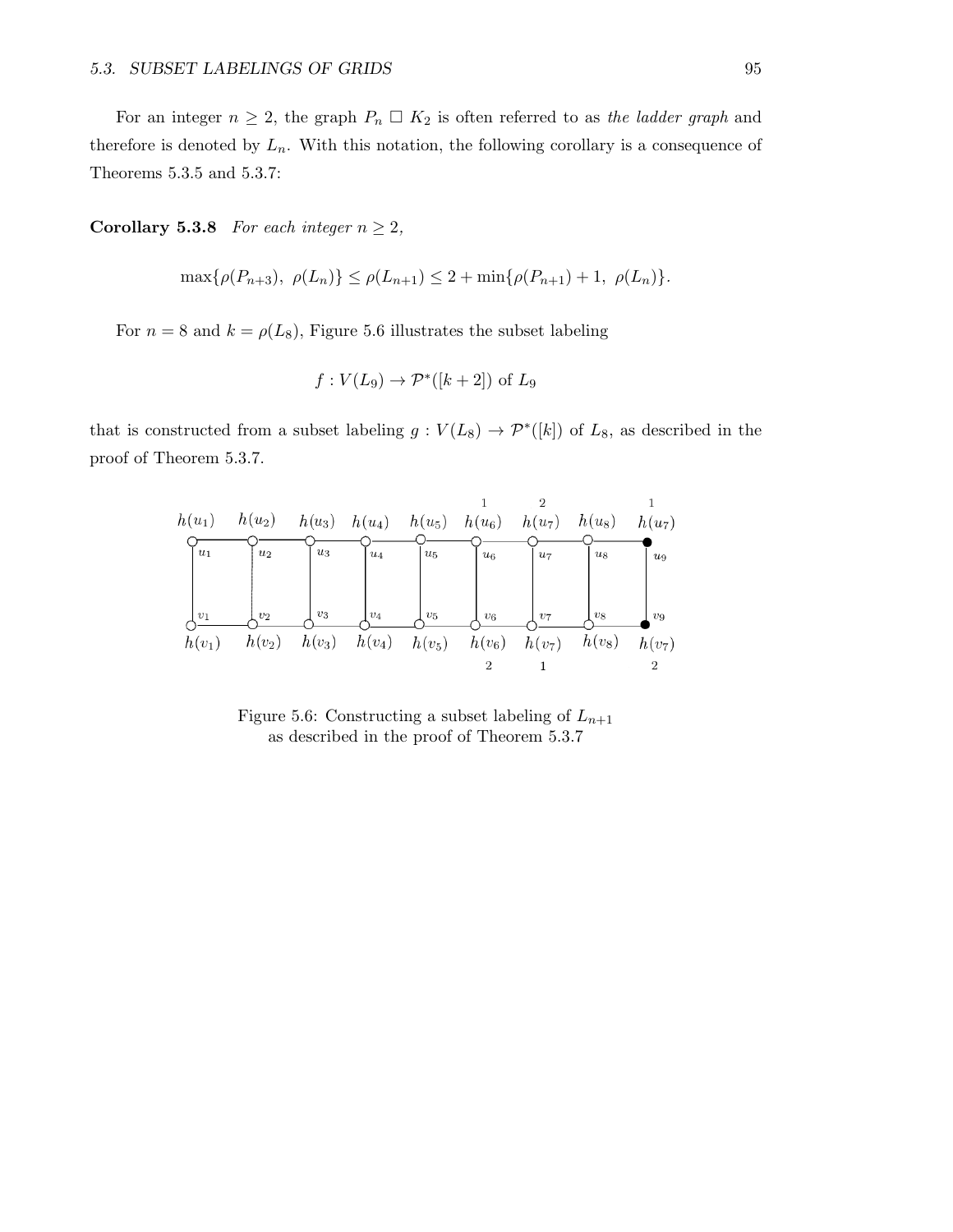## Chapter 6

# Subset Labelings of Graph Unions

A union of graphs  $G_1, G_2, \ldots, G_n$ , also called the sum  $G_1 + G_2 + \cdots + G_n$ , is the graph whose vertex set is the disjoint union of the vertex sets of  $G_1, G_2, \ldots, G_n$  and whose edge set is the disjoint union of the edge sets of  $G_1, G_2, \ldots, G_n$ . We give a few preliminary results, then focus on the subset index problem for unions of complete graphs and unions of cycles.

### 6.1 Preliminary Results on Graph Unions

We first present an upper bound for the subset index of the union of two graphs.

**Theorem 6.1.1** For two graphs  $G_1$  and  $G_2$ ,  $\rho(G_1+G_2) \leq \rho(G_1)\rho(G_2)$ .

**Proof.** Let  $V(G_1) = \{u_1, u_2, \ldots, u_p\}$  and  $V(G_2) = \{v_1, v_2, \ldots, v_q\}$ . Let  $\rho(G_1) =$  $r_1, \rho(G_2) = r_2$ . Define subset labelings  $f_1 : V(G_1) \to \mathcal{P}^*([r_1])$  and  $f_2 : V(G_2) \to \mathcal{P}^*([r_2])$ . We define a subset labeling  $f: V(G_1 + G_2) \to \mathcal{P}^*([r_1r_2])$  by the  $r_1 \times r_2$  matrix A below (denoting the *i*th row as  $R_i$ ,  $1 \leq i \leq r_1$  and the *j*th column as  $C_j$ ,  $1 \leq j \leq r_2$ ) in the following way: Let  $R_i \subseteq f(u)$  if and only if  $i \in f_1(u)$  for some vertex  $u \in V(G_1)$ , and let  $C_j \subseteq f(v)$  if and only if  $j \in f_2(v)$  for some vertex  $v \in V(G_2)$ .

$$
A = \begin{bmatrix} 1 & 2 & 3 & \dots & r_2 \\ r_2 + 1 & r_2 + 2 & r_2 + 3 & \dots & 2r_2 \\ 2r_2 + 1 & 2r_2 + 2 + 2 & 2r_2 + 3 & \dots & 3r_2 \\ \vdots & \vdots & \vdots & \ddots & \vdots & \vdots \\ (r_1 - 1)r_2 + 1 & (r_1 - 1)r_2 + 2 & (r_1 - 1)r_2 + 3 & \dots & r_1r_2 \end{bmatrix}
$$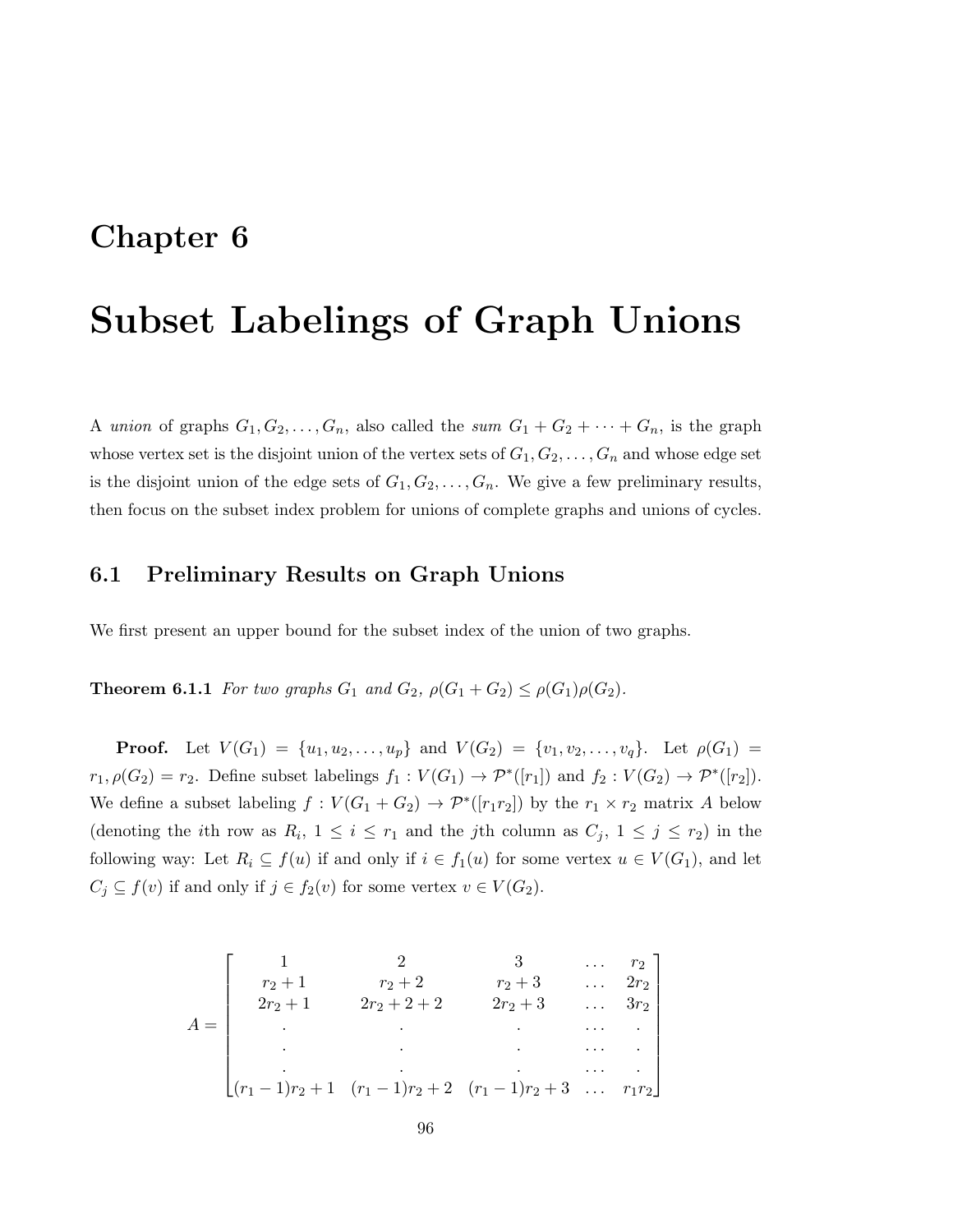By construction, for  $x, y \in V(G_1)$  or  $x, y \in V(G_2)$ , we have  $f(x) \cap f(y) = \emptyset$  if and only if  $f_1(x) \cap f_1(y) = \emptyset = f_2(x) \cap f_2(y)$ , while for  $x \in V(G_1)$  and  $y \in V(G_2)$ , we have  $f(x) \cap f(y) \neq \emptyset$ . Hence,  $\rho(G_1 + G_2) \leq \rho(G_1)\rho(G_2)$ . É

We illustrate this with the example  $P_5 + C_7$ , recalling that  $\rho(P_5) = 4$  and  $\rho(C_7) = 7$ . Let  $P_5 = (u_1, u_2, u_3, u_4)$  and  $C_7 = (v_1, v_2, v_3, \ldots, v_7, v_1)$ , and define  $f_1 : V(P_5) \to \mathcal{P}^*([4])$ and  $f_2: V(C_7) \to \mathcal{P}^*([7])$  as follows:

$$
\mathcal{S}_{f_1}(P_5) = (12, 34, 1, 23, 14)
$$
  

$$
\mathcal{S}_{f_2}(C_7) = (123, 456, 127, 345, 167, 234, 567)
$$

Then, referring to the matrix A below, we may define  $f: V(P_5 + C_7) \to \mathcal{P}^*([28])$  as follows, where for convenience we write the union of the collections of elements in rows  $R_{i_1}$ and  $R_{i_2}$  as  $R_{i_1}R_{i_2}$ . Similarly, we denote the union of the collections of elements in columns  $C_{j_1}$  and  $C_{j_2}$  as  $C_{j_1}C_{j_2}$ , and so on for unions of three or more rows/columns.

$$
(f(u_1), f(u_2), \dots, f(u_5)) =
$$

$$
(R_1 R_2, R_3 R_4, R_1, R_2 R_3, R_1 R_4)
$$

$$
(f(v_1), f(v_2), f(v_3), \dots, f(v_7)) =
$$
  

$$
(C_1C_2C_3, C_4C_5C_6, C_1C_2C_7, C_3C_4C_5, C_1C_6C_7, C_2C_3C_4, C_5C_6C_7)
$$

| $\frac{1}{1}$ |  |                                                                                                                                                |  |
|---------------|--|------------------------------------------------------------------------------------------------------------------------------------------------|--|
|               |  |                                                                                                                                                |  |
|               |  |                                                                                                                                                |  |
|               |  | $\begin{bmatrix} 1 & 2 & 3 & \ldots & 7 \\ 8 & 9 & 10 & \ldots & 14 \\ 15 & 16 & 17 & \ldots & 21 \\ 22 & 23 & 24 & \ldots & 28 \end{bmatrix}$ |  |

This bound is sharp, attained by the class of complete graph unions  $K_p + K_q$ .

Corollary 6.1.2  $\rho(K_p + K_q) = \rho(K_p)\rho(K_q)$ 

**Proof.** By Proposition 6.1.1, it suffices to show that  $\rho(K_p + K_q) \geq \rho(K_p)\rho(K_q)$ . Observe that for any subset labeling f of  $K_p + K_q$ , we must have  $|f(x)| \ge q$  for all  $x \in V(K_p)$ , since every two vertices of  $K_p$  are adjacent, while  $|f(y)| \geq p$  for all  $y \in V(K_q)$ , since every two vertices of  $K_q$  are adjacent. We conclude that  $\rho(K_p + K_q) \geq pq$ .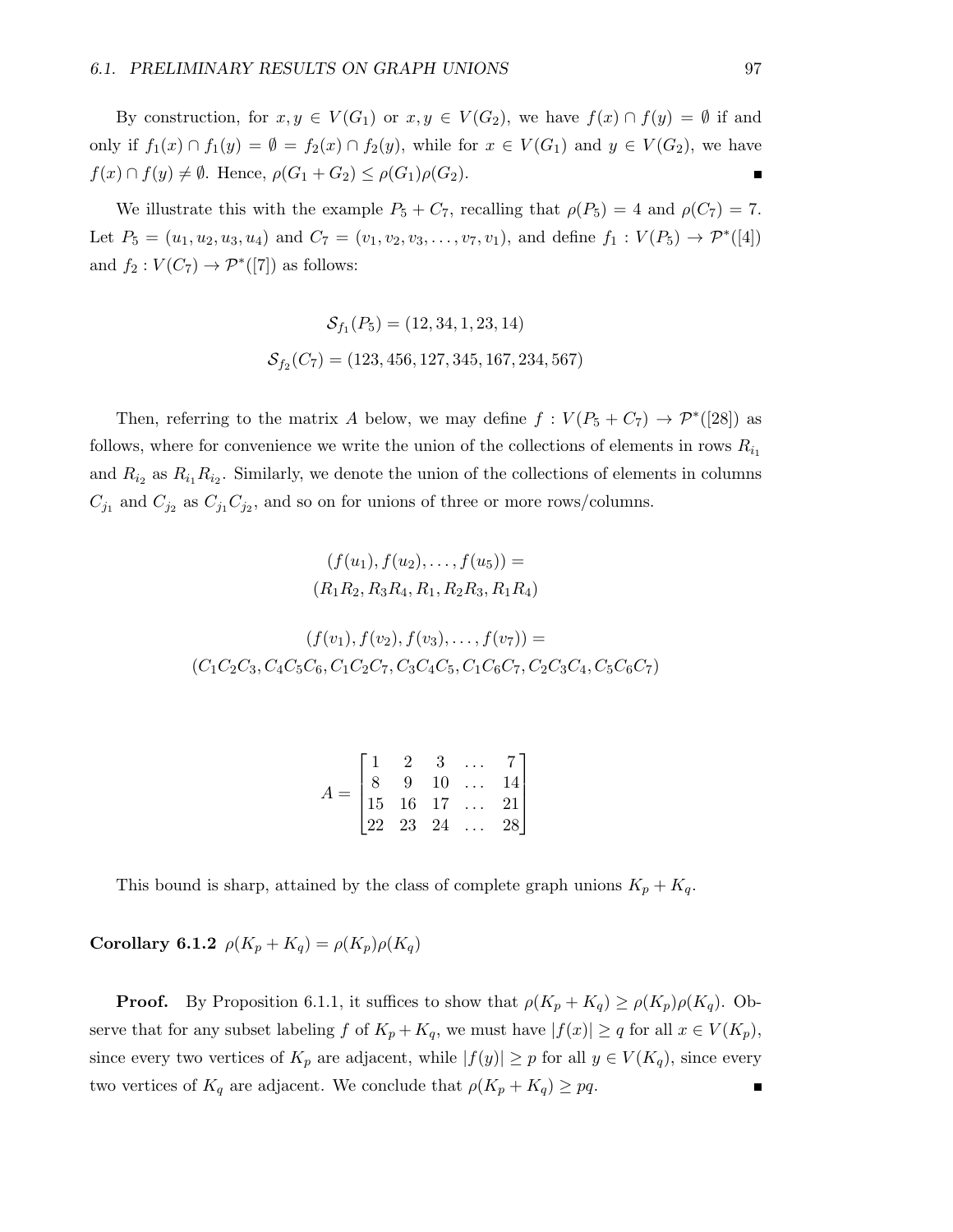#### 6.2 Subset Index of  $kK_2$

We now consider the special case of  $kK_2$ ,  $k \geq 2$ . The following conjecture for the index of such graphs was made independently by Chartrand and McGrew, first formulated by Chartrand as follows:

**Conjecture 6.2.1** Let k and s be integers where  $k \geq 2$  and  $s \geq 3$ .

(*i*) If  $\binom{2s-1}{s}$  $s^{(-1)}$  $\leq k \leq {2s \choose s-1}$  $s_{s-1}^{2s}$ , then  $\rho(kK_2) = 2s + 1$ . (ii) If  $\binom{2s}{s-1}$  $s-1$ <sup>2s</sup> + 1 ≤  $k \leq {2s+1 \choose s}$  $s^{(+)}, \text{ then } \rho(kK_2) = 2s + 2.$ That is, if  $((k))$  is the minimum integer t such that  $k \leq {t-1 \choose \lfloor \frac{t-2}{2} \rfloor}$ , then  $\rho(kK_2) = ((k)).$ 

It turns out that this conjecture is true. In fact, the problem is equivalent to one of the almost intersecting family problems introduced in [8]. We observe that the labels in a subset labeling  $f: V(kK_2) \to \mathcal{P}^*([r])$  form a 1-almost intersecting family of size 2k. That is, each label is disjoint from exactly one other label in the collection. Since there are no other constraints imposed by the structure of the graph, we observe that the size of the largest 1-almost intersecting family F with sets from  $\mathcal{P}^*([r])$  for a given r equals twice the largest k such that  $\rho(kK_2) = r$  for a given r. In [8], the authors state and prove the following, using theorems of Sperner and Bollobás:

$$
|\mathcal{F}| \leq \begin{cases} {r \choose r/2} & \text{if } r \text{ is even} \\ 2{r-1 \choose |r/2|-1} & \text{if } r \text{ is odd} \end{cases}
$$

For example, if  $r = 6$ , then  $|\mathcal{F}| \leq \binom{6}{6}$  $\binom{6}{6/2} = 20$ . In terms of the notation in our conjecture,  $6 = ((10))$ . If  $r = 7$ , then  $|\mathcal{F}| \leq 2\binom{6}{2}$  $_{2}^{6}$ ) = 30, or in our notation, 7 = ((15)).

We give subset labelings  $f: V(10K_2) \to \mathcal{P}^*([6])$  and  $f: V(15K_2) \to \mathcal{P}^*([7])$ , which also constitute best-possible constructions for  $|\mathcal{F}|$  as proven in the result from [8]. In general, we denote the set of vertices from one side of the k copies of  $K_2$  as  $u_1, u_2, ..., u_k$  and the set from the other side as  $v_1, v_2, \ldots, v_k$ . We define a subset labeling  $f: V(10K_2) \to \mathcal{P}^*([6])$  as follows:

$$
(f(u_1), f(u_2), \dots, f(u_{10})) = (123, 124, 125, 126, 134, 135, 136, 145, 146, 156)
$$

$$
(f(v_1), f(v_2), \dots, f(v_{10})) = (456, 356, 346, 345, 256, 246, 245, 236, 235, 234)
$$

We define a subset labeling  $f: V(15K_2) \to \mathcal{P}^*([7])$  as follows: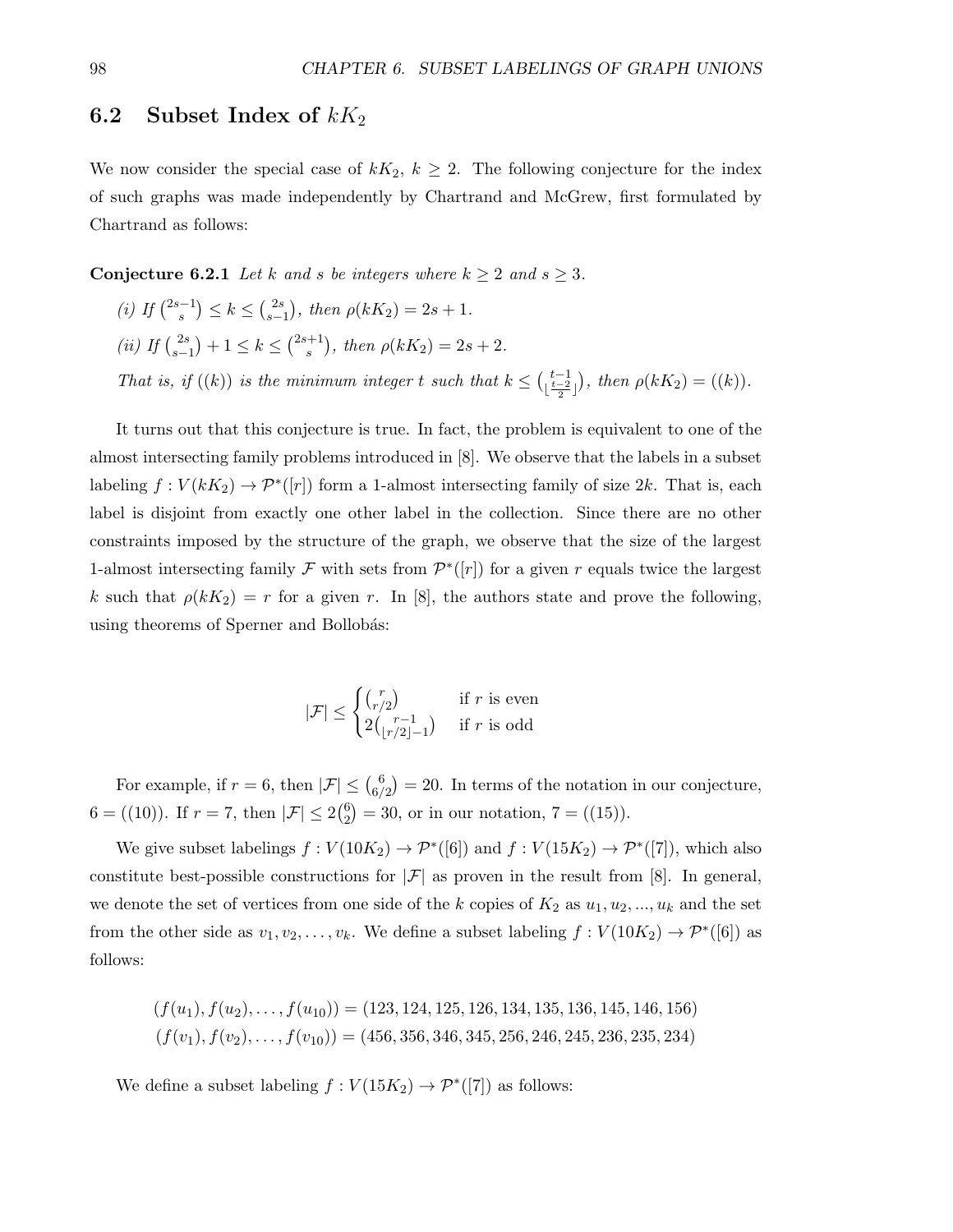$(f(u_1), f(u_2), \ldots, f(u_{15})) =$ (123, 124, 125, 126, 127, 134, 135, 136, 137, 145, 146, 147, 156, 157, 167)  $(f(v_1), f(v_2), \ldots, f(v_{15})) =$ (4567, 3567, 3467, 3457, 3456, 2567, 2467, 2457, 2456, 2367, 2357, 2356, 2347, 2346, 2345)

We can make a further connection to the index of the *friendship graph*  $F_k$ , which is the graph of order  $2k + 1$  and size 3k constructed by identifying k copies of  $C_3$  with a common vertex. We show that if  $\rho(kK_2) = r$ , then  $\rho(F_k) = r + 1$ . To show  $\rho(F_k) \ge r + 1$ , suppose, to the contrary, that there exists a subset labeling  $f: V(F_k) \to \mathcal{P}^*([r])$ . Then this would force the label for the common vertex  $u$  to have nonempty intersection with the label for some vertex in  $kK_2$ , a contradiction. To show  $\rho(F_k) \leq r+1$ , suppose we have a subset labeling  $g: V(kK_2) \to \mathcal{P}^*([r])$ . Define a subset labeling  $f: V(F_k) \to \mathcal{P}^*([r+1])$  by letting  $f(v) = g(v)$  for each vertex v of  $kK_2$  and letting  $f(u) = r + 1$  for the common vertex u. We conclude that  $\rho(F_k) = r + 1$ .

The problem of finding the index of  $kK_n$  for  $n \geq 3$  remains unsolved.

### 6.3 Subset Labelings of Cycle Unions

We begin with the following observation for the union  $kC_4 = k(K_2 \square K_2)$ :

**Proposition 6.3.1** Let  $k \geq 1$ . Then  $\rho(kC_4) = \rho(kK_2)$ .

**Proof.** Let  $r = \rho(kK_2)$ . Since  $kK_2$  is an induced subgraph of  $kC_4$ , we have  $\rho(kC_4) \geq r$ . To show that  $\rho(kC_4) \leq r$ , let  $g: V(kK_2) \to \mathcal{P}^*([r])$  be a subset labeling of  $kK_2$ . For  $1 \leq i \leq k$ , let  $C_4^{(i)}$  $Q_4^{(i)}$  denote the *i*<sup>th</sup> of the *k* 4-cycles, where  $C_4^{(i)} = (v_1^{(i)})$  $\mathbf{v}_1^{(i)}, \mathbf{v}_2^{(i)}$  $\stackrel{(i)}{2},v_3^{(i)}$  $_3^{\left( i\right) },v_4^{\left( i\right) }$  $\mathbf{u}_4^{(i)}, \mathbf{v}_1^{(i)}$  $\binom{1}{1}$ . Then we may define  $f: V(kC_4) \to \mathcal{P}^*([r])$  in the following way: For each  $C_4^{(i)}$  $\mathfrak{q}_4^{(i)}$ , let the  $k$ subgraphs  $K_2$  formed by  $(v_1^{(i)})$  $\stackrel{(i)}{1},\stackrel{(i)}{v_4^{\left(i\right)}}$  $\binom{(i)}{4}$  be labeled according to g, then let  $f(v_3^{(i)})$  $f_3^{(i)}$ ) =  $f(v_1^{(i)}$  $\binom{1}{1}$  and  $f(v_4^{(i)}$  $\binom{i}{4} = f(v_2^{(i)})$  $2^{(i)}$ ). Then we have  $(f(v_1^{(i)})$  $\binom{i}{1} \cup f(v_3^{(i)}$  $\binom{(i)}{3}$ )  $\cap (f(v_2^{(i)})$  $2^{(i)}$ )  $\cup f(v_4^{(i)})$  $\binom{1}{4}$ ) =  $\emptyset$  for each *i*. Since g is a subset labeling,  $f(x) \cap f(y) \neq \emptyset$  for  $x \in C_4^{(i)}$  $y_4^{(i)}$  and  $y \in C_4^{(j)}$  $\eta_4^{(J)}$ ,  $i \neq j$ . Hence,  $\rho(kC_4) \leq r$ . And so,  $\rho(kC_4) = r$ .

From Proposition 6.1.1,  $\rho(G_1+G_2) \leq \rho(G_1)\rho(G_2)$  for every two graphs  $G_1$  and  $G_2$ . However, when  $G_1$  and  $G_2$  are cycles  $C_p$  and  $C_q$ ,  $p \leq q$ , we can establish much closer upper bounds for  $\rho(C_p + C_q)$  in terms of the larger cycle. We begin with the special case  $p = q$ .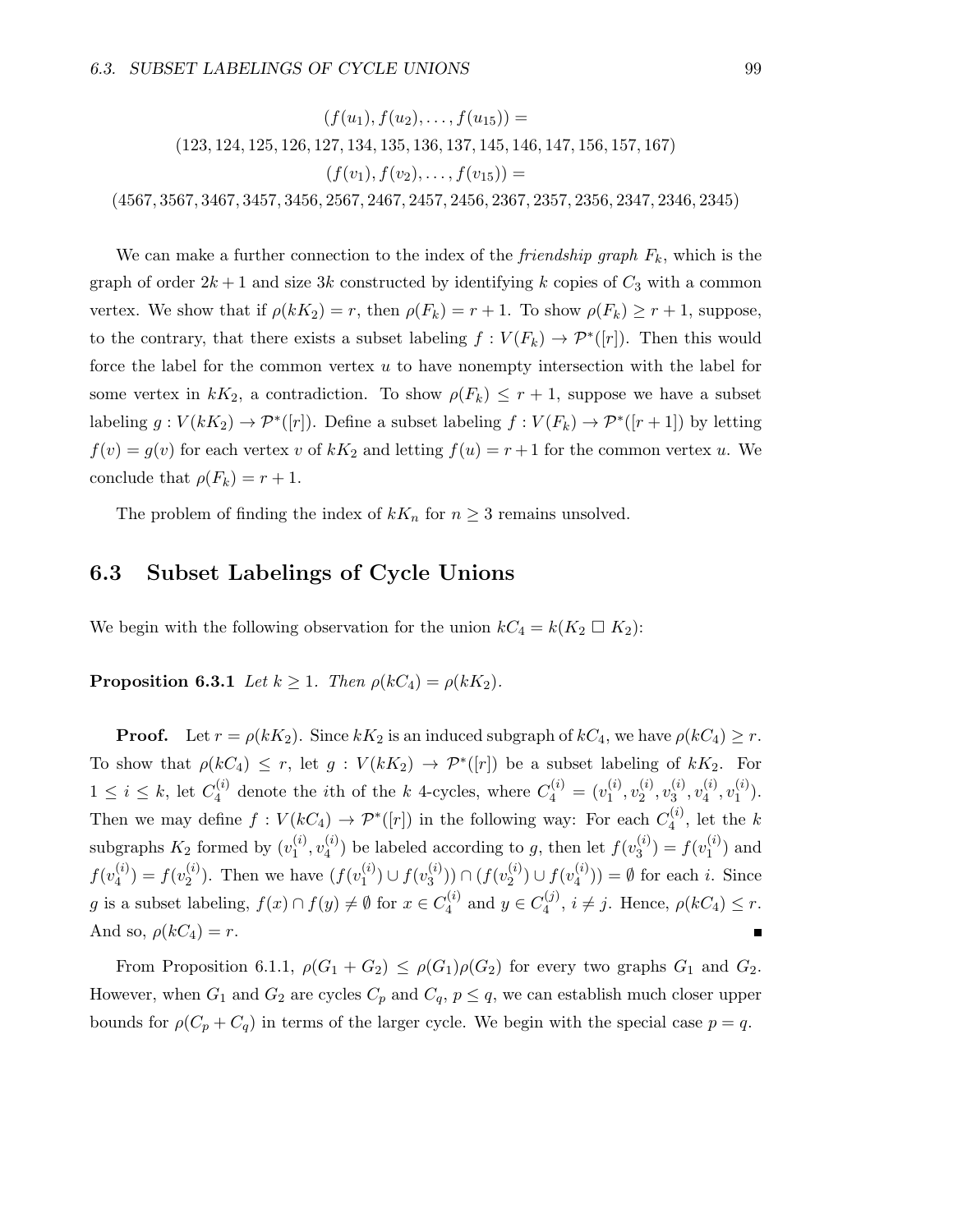**Theorem 6.3.2** Let  $G = 2C_p, p \ge 5$ .

- $\star$  If p is odd,  $\rho(G) \leq \rho(C_n) + 3$ .
- $\star$  If p is even,  $\rho(G) \leq \rho(C_n) + 2$ .

**Proof.** Denote the two copies of  $C_p$  as  $C_p$  and  $C'_p$ . Let  $C_p = (u_1, u_2, \ldots, u_p, u_1)$  and  $C'_p = (v_1, v_2, \ldots, v_p, v_1)$ , and let  $\rho(C_p) = r$ . Suppose  $h : V(C_p) \to \mathcal{P}^*([r])$  is a subset labeling of  $C_p$ .

To prove the first statement, consider the labeling  $f: V(G) \to \mathcal{P}^*([r+3])$  defined by:

$$
f(u_i) = \begin{cases} h(u_i) \cup \{r+3\} & \text{if } i = 1\\ h(u_i) \cup \{r+1\} & \text{if } i \text{ is even, } i \neq p-1\\ h(u_i) \cup \{r+2\} & \text{if } i \text{ is odd, } i \notin \{1,3\}\\ h(u_i) \cup \{r+2, r+3\} & \text{if } i = 3\\ h(u_i) \cup \{r+1, r+3\} & \text{if } i = p-1 \end{cases}
$$

$$
f(v_i) = \begin{cases} h(u_{i+1}) \cup \{r+3\} & \text{if } i \in \{1, p-1\}\\ h(u_{i+1}) \cup \{r+1\} & \text{if } i \text{ even, } i \neq p-1\\ h(u_{i+1}) \cup \{r+2\} & \text{if } i \text{ odd, } i \notin \{1, p\}\\ h(u_{i+1}) \cup \{r+1, r+2\} & \text{if } i = p \end{cases}
$$

We show that f is a subset labeling. If vertices  $x = u_j$  and  $y = u_k$  are both in  $V(C_p)$ , then we have  $f(x) \cap f(y) = \emptyset$  if and only if  $h(u_{j-1}) \cap h(u_{k-1}) = \emptyset$ . If vertices  $x = v_j$  and  $y = v_k$  are both in  $V(C_p)$ , then  $f(x) \cap f(y) = \emptyset$  if and only if  $h(u_j) \cap h(u_k) = \emptyset$ . Furthermore, if  $x = u_i \in V(C_p)$  and  $y = v_j \in V(C'_p)$ , where  $j \notin \{i-2, i\}$ , then  $f(x) \cap f(y) \neq \emptyset$ , since  $h(u_i) \cap h(u_j) \neq \emptyset$ . It remains to consider the following cases:

 $h(u_{i+1}) \cup \{r+1, r+2\}$  if  $i = p$ 

- $\star$  If  $x = u_i, y = v_i$ , i even and  $i \neq p-1$ , then  $xy \notin E(G)$ . Since  $r + 1 \in f(u_i) \cap f(v_i)$ , we have  $f(x) \cap f(y) \neq \emptyset$ .
- $\star$  If  $x = u_{p-1}$  and  $y = v_{p-1}$ , then  $xy \notin E(G)$ . Since  $r + 3 \in f(u_{p-1}) \cap f(v_{p-1})$ , we have  $f(x) \cap f(y) \neq \emptyset$ .
- $\star$  If  $x = u_i, y = v_i$ , i odd,  $i \neq 1$ , then  $xy \notin E(G)$ . Since  $r + 2 \in f(u_i) \cap f(v_i)$ , we have  $f(x) \cap f(y) \neq \emptyset$ .
- $\star$  If  $x = u_1, y = v_1$ , then  $xy \notin E(G)$ . Since  $r+3 \in f(u_1) \cap f(v_1)$ , we have  $f(x) \cap f(y) \neq \emptyset$ .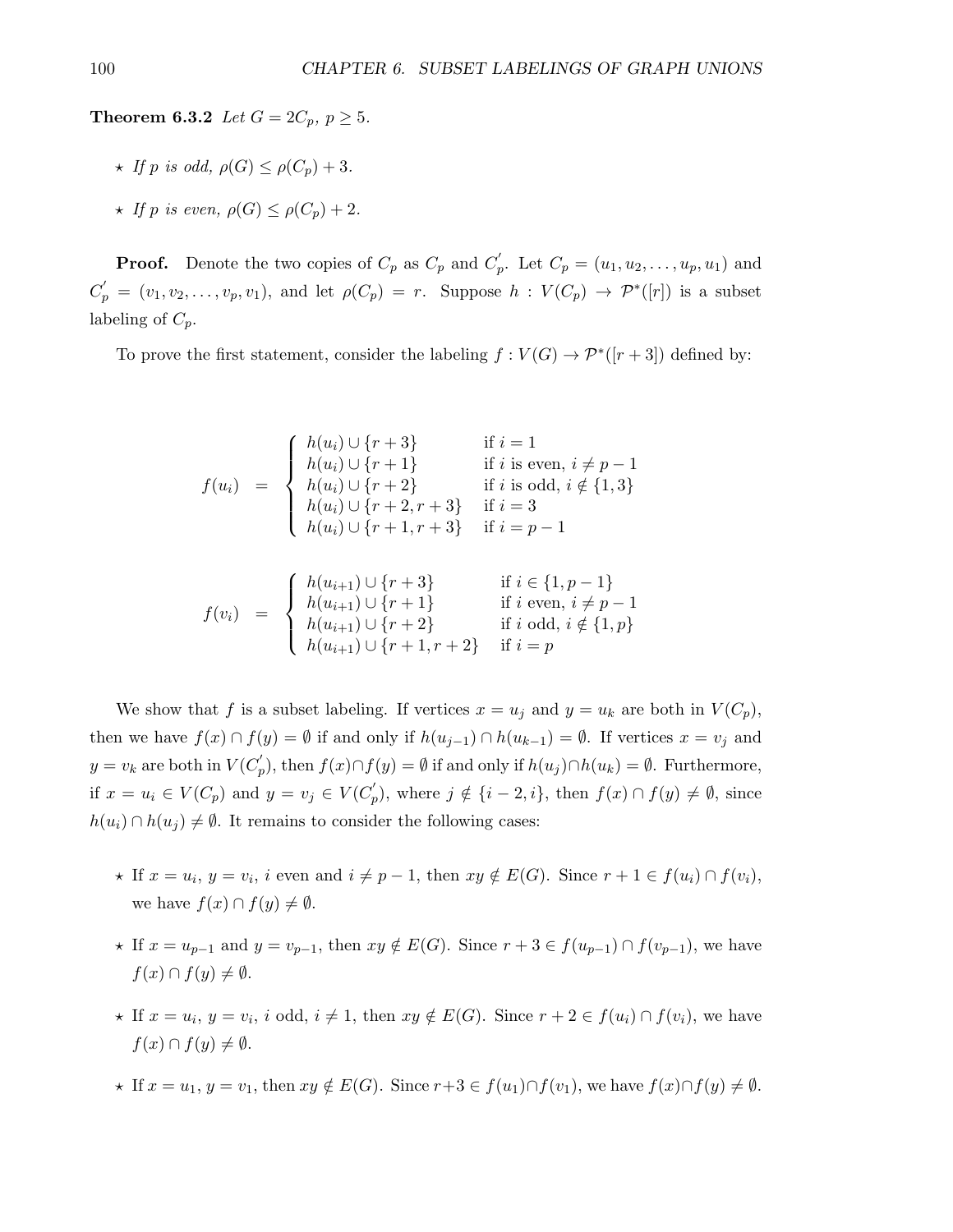- $\star$  If  $x = u_i, y = v_{i-2}, i$  odd,  $i \notin \{1, 3\}$ , then  $xy \notin E(G)$ . Since  $r + 2 \in f(u_i) \cap f(v_{i-1}),$ we have  $f(x) \cap f(y) \neq \emptyset$ .
- $\star$  If  $x = u_1, y = v_{p-1}$ , then  $xy \notin E(G)$ . Since  $r + 3 \in f(u_1) \cap f(v_{p-1})$ , we have  $f(x) \cap f(y) \neq \emptyset$ .
- $\star$  If  $x = u_3, y = v_1$ , then  $xy \notin E(G)$ . Since  $r+3 \in f(u_3) \cap f(v_1)$ , we have  $f(x) \cap f(y) \neq \emptyset$ .
- $\star$  If  $x = u_i, y = v_{i-2}, i$  even, then  $xy \notin E(G)$ . Since  $r + 1 \in f(u_i) \cap f(v_{i-2}),$  we have  $f(x) \cap f(y) \neq \emptyset$ .

We conclude that f is a subset labeling. Hence,  $\rho(2C_p) \leq \rho(C_p) + 3$  for p odd.

To prove the second statement, consider the labeling  $f: V(G) \to \mathcal{P}^*([r+2])$  defined by:

$$
f(u_i) = \begin{cases} h(u_i) \cup \{r+1\} & \text{if } i \text{ is odd} \\ h(u_i) \cup \{r+2\} & \text{if } i \text{ is even} \end{cases}
$$
  

$$
f(v_i) = \begin{cases} h(u_{i+1}) \cup \{r+1\} & \text{if } i \text{ is odd} \\ h(u_{i+1}) \cup \{r+2\} & \text{if } i \text{ is even} \end{cases}
$$

We show that f is a subset labeling. If vertices  $x = u_j$  and  $y = u_k$  are both in  $V(C_p)$ , then we have  $f(x) \cap f(y) = \emptyset$  if and only if  $h(u_i) \cap h(u_k) = \emptyset$ . If vertices  $x = v_i$  and  $y = v_k$  are both in  $V(C_p')$ , then  $f(x) \cap f(y) = \emptyset$  if and only if  $h(u_{j+1}) \cap h(u_{k+1}) = \emptyset$ . Furthermore, if  $x = u_i \in V(C_p)$  and  $y = v_j \in V(C'_p)$ ,  $j \notin \{i-2, i\}$ , then  $f(x) \cap f(y) \neq \emptyset$ , since  $h(u_i) \cap h(u_j) \neq \emptyset$ . It remains to consider the following cases:

- $\star$  If  $x = u_i, y = v_j, j \in \{i 2, i\}, i$  odd, then  $xy \notin E(G)$ . Since  $r + 1 \in f(u_i) \cap f(v_j)$ , we have  $f(x) \cap f(y) \neq \emptyset$ .
- $\star$  If  $x = u_i, y = v_j, j \in \{i-2, i\}, i$  even, then  $xy \notin E(G)$ . Since  $r + 2 \in f(u_i) \cap f(v_j)$ , we have  $f(x) \cap f(y) \neq \emptyset$ .

We conclude that f is a subset labeling. Hence,  $\rho(2C_p) \leq \rho(C_p) + 2$  for p even. These upper bounds are attained for  $p = 5$  and  $p = 6$ .

**Observation 6.3.3** Let  $G = C_5 + C_q$ , where  $q \geq 5$  is odd. Then  $\rho(G) \geq 8$ .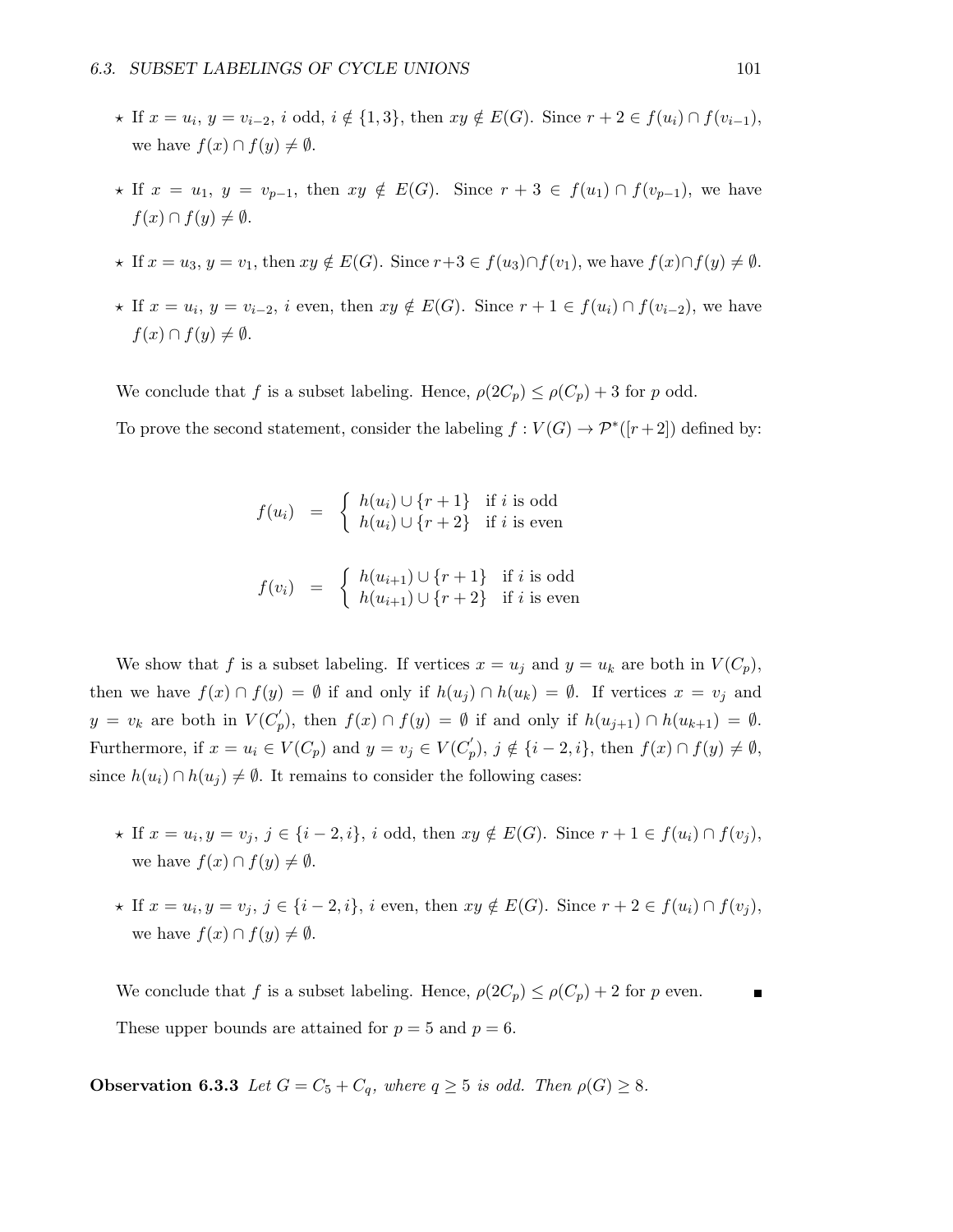**Proof.** Let  $C_5 = (u_1, u_2, u_3, u_4, u_5, u_1)$ . Assume, to the contrary, that there exists a subset labeling  $f: V(G) \to \mathcal{P}^*([7])$ . First, we observe that  $|f(u_i)| \geq 3$  for all  $u_i \in V(C_5)$ . Otherwise, if say  $f(u_2) = 12$ , then, without loss of generality, we must have  $1 \in f(v_i)$  for i odd and  $2 \in f(v_i)$  for i even. But then this would mean  $1 \in f(v_1) \cap f(v_q)$ , which is a contradiction. Thus, without loss of generality, say  $f(u_1) = 123, f(u_2) = 456, f(u_3) =$ 127,  $f(u_4) = 345$ . This forces  $f(u_5) = 67$ , which is a contradiction. Hence,  $\rho(G) \geq 8$ .  $\blacksquare$ 

In particular,  $\rho(2C_5) \geq 8$ . We give a subset labeling  $f: V(2C_5) \to \mathcal{P}^*([8])$ :

$$
(f(u_1), f(u_2), f(u_3), f(u_4), f(u_5)) = (123, 456, 178, 236, 458)
$$
  

$$
(f(v_1), f(v_2), f(v_3), f(v_4), f(v_5)) = (125, 348, 156, 247, 368)
$$

We conclude that  $\rho(2C_5) = \rho(C_5) + 3 = 8$ .

Proposition 6.3.4 Let  $G = 2C_6$ . Then  $\rho(G) = 7$ .

**Proof.** Let  $C_6 = (u_1, u_2, u_3, u_4, u_5, u_6, u_1)$  and  $C'_6 = (v_1, v_2, v_3, v_4, v_5, v_6, v_1)$ . To show that  $\rho(G) \leq 7$ , we give a subset labeling  $f: V(G) \to \mathcal{P}^*([7])$ :

$$
(f(u_1), f(u_2), f(u_3), f(u_4), f(u_5), f(u_6)) = (135, 246, 157, 234, 156, 247)
$$
  

$$
(f(v_1), f(v_2), f(v_3), f(v_4), f(v_5), f(v_6)) = (123, 456, 127, 345, 126, 457)
$$

It remains to show that  $\rho(G) \geq 7$ . Assume, to the contrary, that there exists a subset labeling  $f: V(G) \to \mathcal{P}^*([6])$ . We must have  $|f(x)| < 4$  for all  $x \in V(G)$ , otherwise we would have  $f(y) \subseteq f(z)$  for  $y, z \in N(x)$ , which contradicts the Subset Lemma. Further, by Proposition 2.3.6, we cannot have  $|f(x)| = 3 = |f(y)|$  for any two adjacent vertices  $x, y \in V(G)$ . Hence, we must have  $|f(x)| = 2$  for at least three vertices  $x \in V(C_6)$  and at least three vertices  $y \in V(C'_{\epsilon})$  $b'_6$ ). For our vertices from  $V(C'_6)$  $(v_6)$ , suppose we choose  $v_i$  where either all i are odd or all i are even, say without loss of generality  $f(v_1) = 12, f(v_3) =$  $14, f(v_5) = 16$ . Then this forces  $f(u_i) = 246 = f(u_k)$  for some two vertices  $u_i, u_k \in V(C_6)$ , which contradicts the Subset Lemma. Hence, without loss of generality, we must choose two vertices  $v_i$  even and one odd. Say  $f(v_1) = 12, f(v_2) = 34$ , and  $f(v_4) = 13$ . Then, without loss of generality, we have  $\{1,4\} \subseteq f(u_i)$  for all i odd and  $\{2,3\} \subseteq f(u_i)$  for all i even. Since at least three of these labels must be 2-sets, we have at least two equal, which contradicts the Subset Lemma. Thus,  $\rho(G) \geq 7$ . We conclude that  $\rho(G) = 7$ .

Since  $C_p$  is an induced subgraph of G, we have  $\rho(C_p) \leq \rho(G)$  in general. This lower bound is attained in the case  $p = 7$ . Letting  $C_7 = (u_1, u_2, u_3, u_4, u_5, u_6, u_7, u_1), C'_7 =$  $(v_1, v_2, v_3, v_4, v_5, v_6, v_7, v_1)$ , we give a subset labeling  $f: V(2C_7) \to \mathcal{P}^*([7])$ :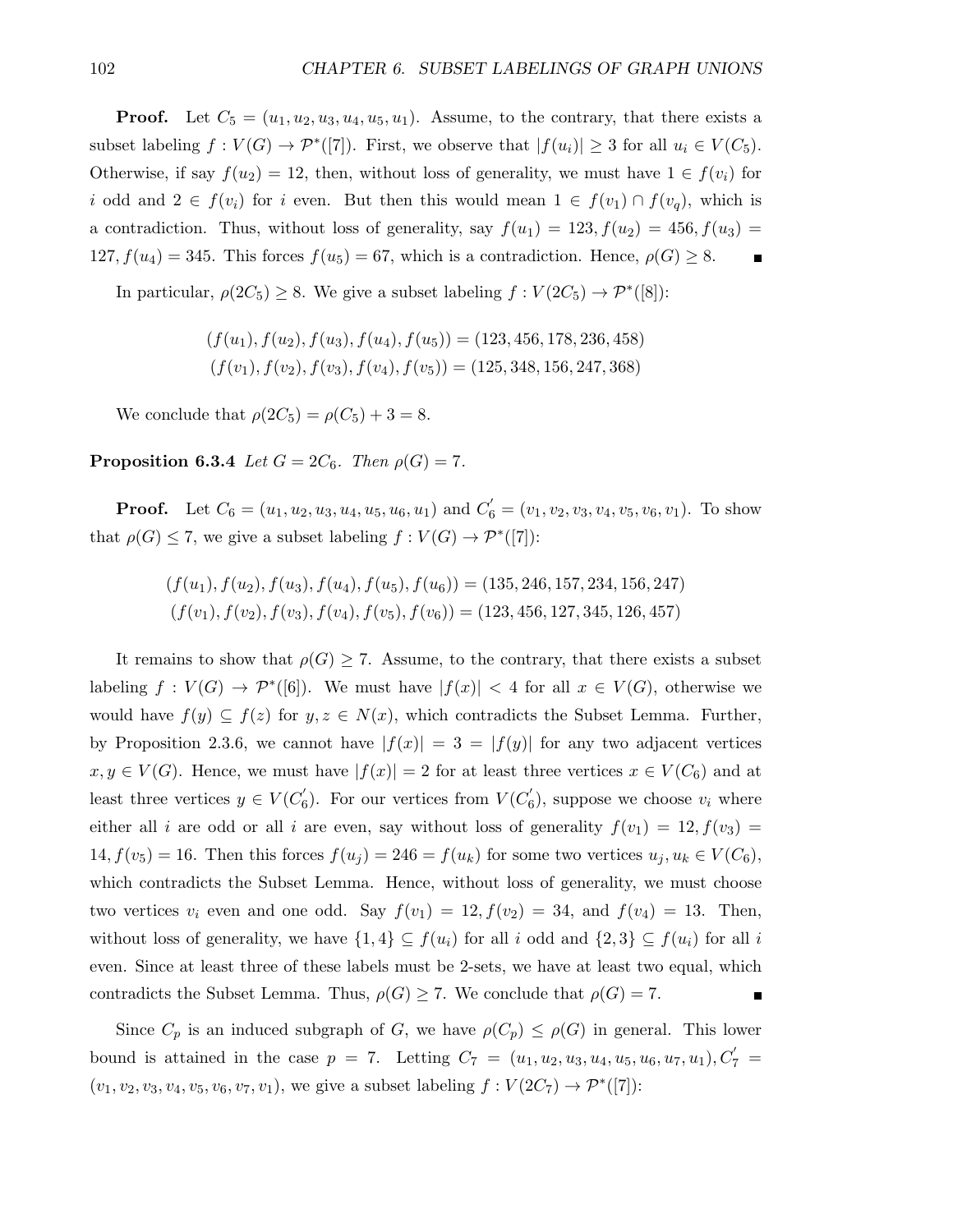$$
(f(u_1), f(u_2), f(u_3), f(u_4), f(u_5), f(u_6), f(u_7)) = (135, 246, 357, 146, 257, 136, 247)
$$
  

$$
(f(v_1), f(v_2), f(v_3), f(v_4), f(v_5), f(v_6), f(v_7)) = (123, 456, 127, 345, 167, 234, 567)
$$

For even p, we make a conjecture for the index of the general union  $kC_p$ .

Conjecture 6.3.5  $\rho(kC_p) \leq \rho(C_p) + k$  for even  $p \geq 4$ .

We now present an upper bound for  $\rho(C_p + C_q)$  when  $p < q$ .

**Theorem 6.3.6** Let  $G = C_p + C_q$ ,  $p < q$ . Then  $\rho(G) \leq \rho(C_q) + 3$ .

**Proof.** Let  $C_p = (u_1, u_2, \dots, u_p, u_1)$  and  $C_q = (v_1, v_2, \dots, v_q, v_1)$ . We consider four cases.

Case 1. p odd, q even. Let  $\rho(C_q) = r$ , and let  $h: V(C_q) \to \mathcal{P}^*([r])$  be a subset labeling of  $C_q$ . Let  $a \in h(v_3) \cap h(v_q)$ . We claim the following labeling  $f: V(G) \to \mathcal{P}^*([r+3])$  is a subset labeling:

$$
f(u_i) = \begin{cases} \{r+1, r+2\} & \text{if } i = 1\\ h(v_{i-1}) \cup \{a, r+3\} & \text{if } i = 2\\ h(v_{i-1}) \cup \{r+1\} & \text{if } i \text{ odd, } i \notin \{1, p\} \\ h(v_{i-1}) \cup \{r+2\} & \text{if } i \text{ even, } i \neq 2 \\ h(v_{i-1}) \cup \{r+3\} & \text{if } i = p \end{cases}
$$

$$
f(v_i) = \begin{cases} h(v_i) \cup \{r+1\} & \text{if } i \text{ odd, } i \notin \{p-2, p, q-1\} \\ h(v_i) \cup \{r+2\} & \text{if } i \text{ even, } i \neq 2 \\ h(v_i) \cup \{r+2, r+3\} & \text{if } i = 2 \\ h(v_i) \cup \{r+1, r+3\} & \text{if } i \in \{p-2, p, q-1\} \end{cases}
$$

If vertices x and y are both in  $V(C_q)$ , then  $f(x) \cap f(y) = \emptyset$  if and only if  $h(x) \cap h(y) = \emptyset$ . If  $x = u_j$  and  $y = u_k$  are both in  $V(C_p)$ , where  $j, k \neq 1$ , then we have  $f(x) \cap f(y) = \emptyset$  if and only if  $h(v_{j-1}) \cap h(v_{k-1}) = ∅$ . Furthermore, if  $x = u_i$  and  $y = v_j$ ,  $i \neq 1$ ,  $j \notin \{i-2, i\}$ , then  $f(x) \cap f(y) \neq \emptyset$ , since  $h(v_{i-1}) \cap h(v_i) \neq \emptyset$ . It remains to consider the following possibilities for  $x$  and  $y$ :

 $h(v_i) \cup \{r+1, r+3\}$  if  $i \in \{p-2, p, q-1\}$ 

 $\star$  If  $x = u_1$  and  $y = u_2$ , then  $xy \in E(G)$ . Since  $r + 1, r + 2 \notin f(u_2)$  and  $r + 3 \notin f(u_1)$ , we have  $f(x) \cap f(y) = \emptyset$ .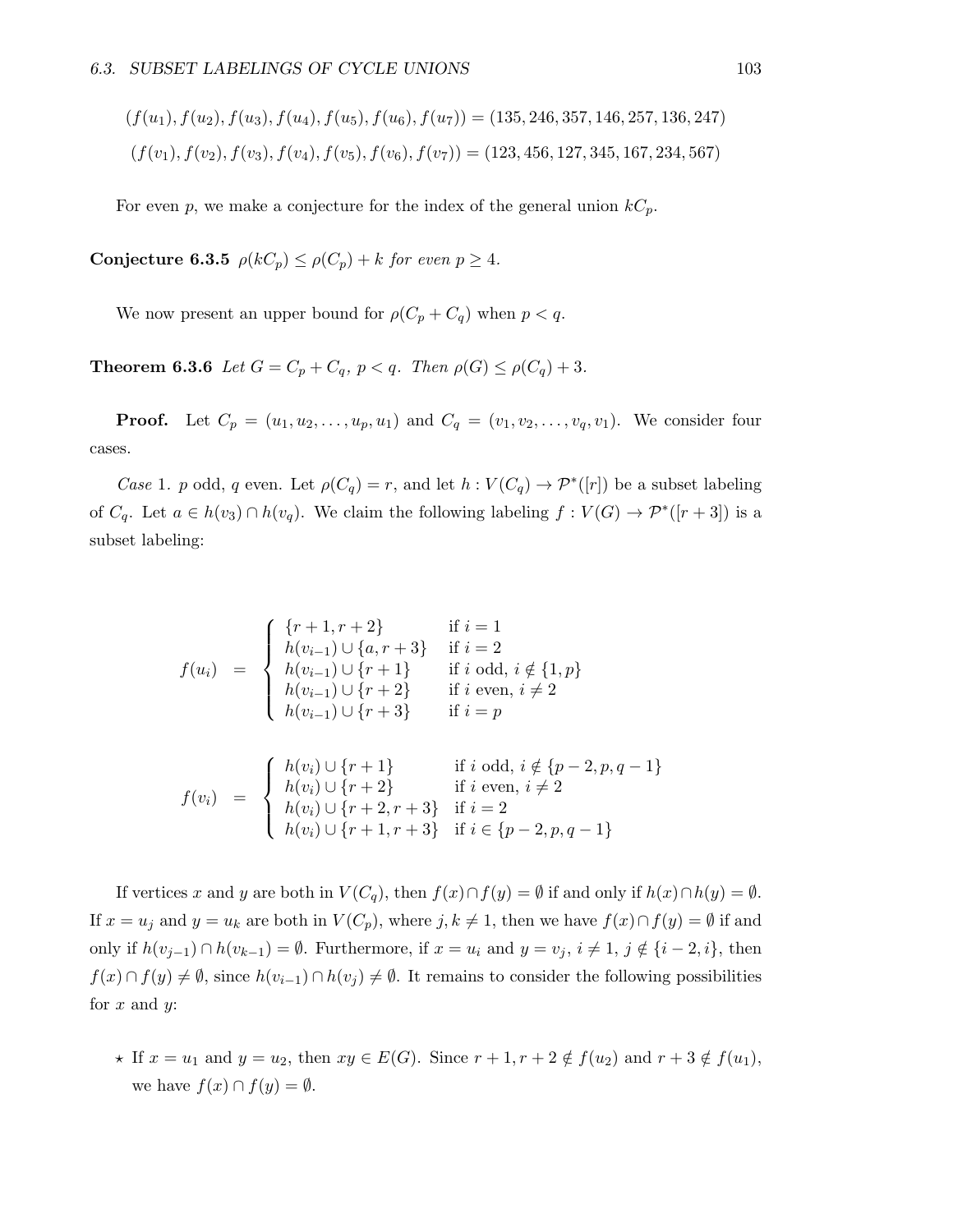- $\star$  If  $x = u_1$  and  $y = u_p$ , then  $xy \in E(G)$ . Since  $r + 1, r + 2 \notin f(u_p)$  and  $r + 3 \notin f(u_1)$ , we have  $f(x) \cap f(y) = \emptyset$ .
- $\star$  If  $x = u_1$  and  $y = u_i$ ,  $i \notin \{2, p\}$ , then  $xy \notin E(G)$ . Since  $r + 1 \in f(u_i)$  for i odd and  $r + 2 \in f(u_i)$  for i even, we have  $f(x) \cap f(y) \neq \emptyset$ .
- $\star$  If  $x = u_1$  and  $y = v_i$ , then  $xy \notin E(G)$ . Since  $r + 1 \in f(v_i)$  for i odd and  $r + 2 \in f(v_i)$ for *i* even, we have  $f(x) \cap f(y) \neq \emptyset$ .
- $\star$  If  $x = u_2$  and  $y = v_2$ , then  $xy \notin E(G)$ . Since  $r + 3 \in f(u_2) \cap f(v_2)$ , we have  $f(x) \cap f(y) \neq \emptyset$ .
- $\star$  If  $x = u_2$  and  $y = v_q$ , then  $xy \notin E(G)$ . Since  $a \in f(u_2) \cap f(v_q)$ , we have  $f(x) \cap f(y) \neq \emptyset$ .
- $\star$  If  $x = u_i$  and  $y \in \{v_i, v_{i-2}\}, i$  even,  $i \neq 2$ , then  $xy \notin E(G)$ . Since  $r + 2 \in f(u_i) \cap$  $f(v_i) \cap f(v_{i-2}),$  we have  $f(x) \cap f(y) \neq \emptyset$ .
- $\star$  If  $x = u_i$  and  $y \in \{v_i, v_{i-2}\}, i$  odd,  $i \notin \{1, p\}$ , then  $xy \notin E(G)$ . Since  $r + 1 \in$  $f(u_i) \cap f(v_i) \cap f(v_{i-2})$ , we have  $f(x) \cap f(y) \neq \emptyset$ .
- $\star$  If  $x = u_p$  and  $y \in \{v_{p-2}, v_p\}$ , then  $xy \notin E(G)$ . Since  $r + 3 \in f(u_p) \cap f(v_{p-2}) \cap f(v_p)$ , we have  $f(x) \cap f(y) \neq \emptyset$ .

We conclude that  $f$  is a subset labeling.

Case 2. p even, q odd. Let  $\rho(C_q) = r$ , and suppose  $h: V(C_q) \to \mathcal{P}^*([r])$  is a subset labeling of  $C_q$ . Since  $q \geq p+1$ , we observe that there exists some a such that  $a \in h(v_{p-2}) \cap$  $h(v_q)$ . We claim the following labeling  $f: V(G) \to \mathcal{P}^*([r+3])$  is a subset labeling:

$$
f(u_i) = \begin{cases} h(v_i) \cup \{r+3\} & \text{if } i \in \{1, p-1\} \\ h(v_i) \cup \{r+1\} & \text{if } i \text{ even, } i \neq p \\ h(v_i) \cup \{r+2\} & \text{if } i \text{ odd, } i \notin \{1, p-1\} \\ \{r+1, r+2, a\} & \text{if } i = p \end{cases}
$$

$$
f(v_i) = \begin{cases} h(v_i) \cup \{r+1\} & \text{if } i \text{ odd, } i \neq q \\ h(v_i) \cup \{r+2, r+3\} & \text{if } i \in \{2, p-2, p\} \\ h(v_i) \cup \{r+2\} & \text{if } i \text{ is even, } i \notin \{2, p-2, p\} \\ h(v_i) \cup \{r+3\} & \text{if } i = q \end{cases}
$$

If vertices x and y are both in  $V(C_q)$ , then  $f(x) \cap f(y) = \emptyset$  if and only if  $h(x) \cap h(y) = \emptyset$ . If x and y are both in  $V(C_p)$ , where  $x, y \neq u_p$ , then if  $h(v_i) \subseteq f(x)$  and  $h(v_k) \subseteq f(y)$ , we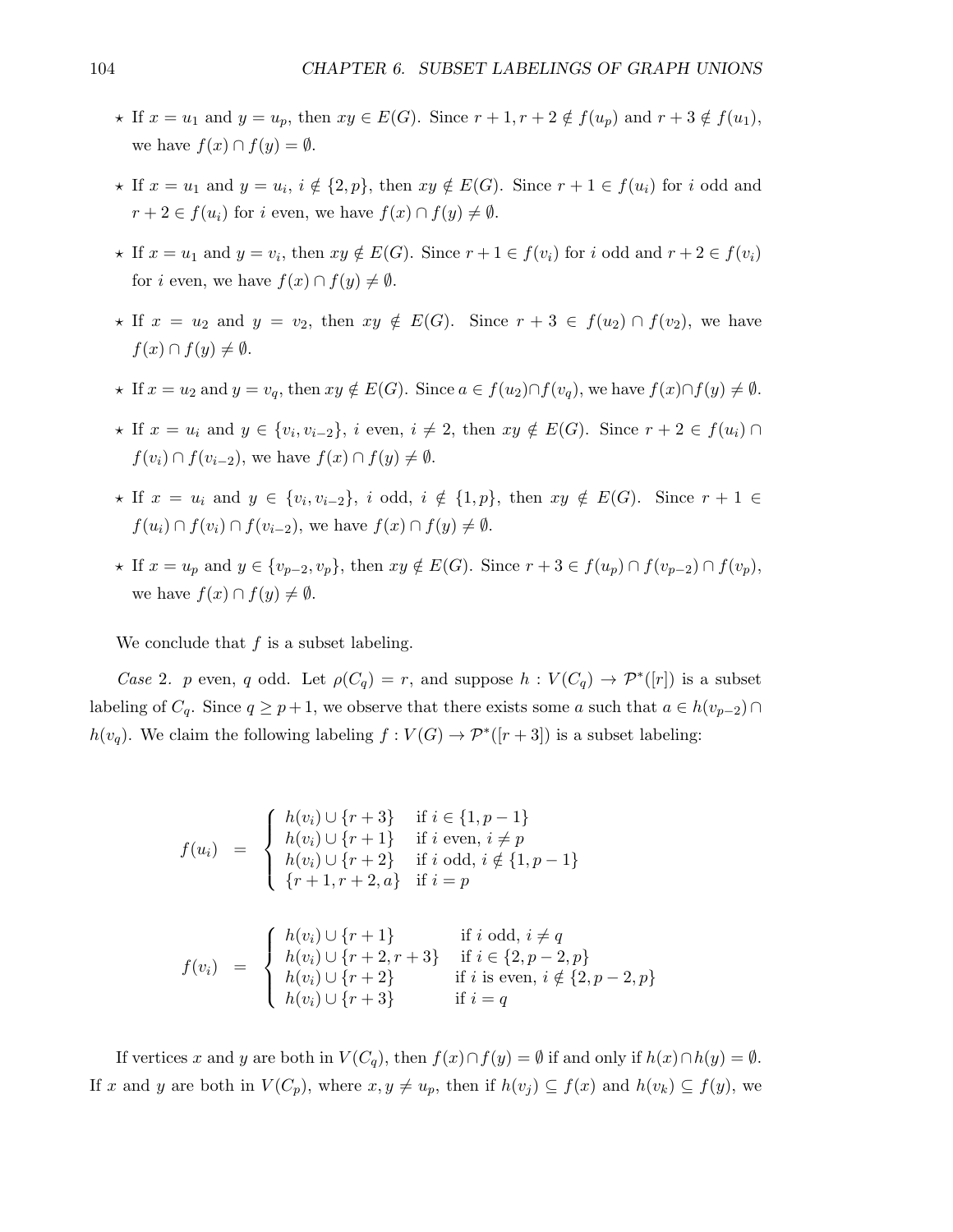have  $f(x) \cap f(y) = \emptyset$  if and only if  $h(v_i) \cap h(v_k) = \emptyset$ . Furthermore, if  $x = u_i$  and  $y = v_j$ ,  $i \neq p, j \notin \{i-1, i+1\}$ , then  $f(x) \cap f(y) \neq \emptyset$ , since  $h(v_i) \cap h(v_j) \neq \emptyset$ . It remains to consider the following possibilities for  $x$  and  $y$ :

- $\star$  If  $x = u_p$  and  $y \in \{u_1, u_{p-1}\},\$  then  $xy \in E(G)$ . We observe  $r + 3 \notin f(u_p)$  and  $r+1, r+2 \notin f(u_1) \cup f(u_{p-1})$ . Further, since  $a \in h(v_{p-2}) \cap h(v_q)$ , it follows that  $a \notin h(v_1) \cup h(v_{p-1})$ . Thus, we have  $f(x) \cap f(y) = \emptyset$ .
- $\star$  If  $x = u_p$  and  $y \in u_i, i \notin \{1, p-1\}$ , then  $xy \notin E(G)$ . Since  $r + 1 \in f(u_i)$  for all i even, while  $r + 2 \in f(u_i)$  for all i odd,  $i \notin \{1, p - 1\}$ , we have  $f(x) \cap f(y) \neq \emptyset$ .
- $\star$  If  $x = u_p$  and  $y \in v_i$ ,  $i \neq q$ , then  $xy \notin E(G)$ . Since  $r + 1 \in f(v_i)$  for all i odd,  $i \neq q$ , while  $r + 2 \in f(v_i)$  for all i even, we have  $f(x) \cap f(y) \neq \emptyset$ .
- $\star$  If  $x = u_p$  and  $y = v_q$ , then  $xy \notin E(G)$ . Since  $a \in f(u_p) \cap f(v_q)$ , we have  $f(x) \cap f(y) \neq \emptyset$ .
- $\star$  If  $x = u_1$  and  $y \in \{v_2, v_q\}$ , then  $xy \notin E(G)$ . Since  $r + 3 \in f(u_1) \cap f(v_2) \cap f(v_q)$ , we have  $f(x) \cap f(y) \neq \emptyset$ .
- $\star$  If  $x = u_{p-1}$  and  $y \in \{v_{p-2}, v_p\}$ , then  $xy \notin E(G)$ . Since  $r+3 \in f(u_{p-1}) \cap f(v_{p-2}) \cap f(v_p)$ , we have  $f(x) \cap f(y) \neq \emptyset$ .
- $\star$  If  $x = u_i$  and  $y \in \{v_{i-1}, v_{i+1}\}, i$  odd,  $i \notin \{1, p-1\}$ , then  $xy \notin E(G)$ . Since  $r + 2 \in$  $f(u_i) \cap f(v_{i-1}) \cap f(v_{i+1}),$  we have  $f(x) \cap f(y) \neq \emptyset$ .
- $\star$  If  $x = u_i$  and  $y \in \{v_{i-1}, v_{i+1}\}, i$  even,  $i \neq p$ , then  $xy \notin E(G)$ . Since  $r + 1 \in$  $f(u_i) \cap f(v_{i-1}) \cap f(v_{i+1}),$  we have  $f(x) \cap f(y) \neq \emptyset$ .

We conclude that  $f$  is a subset labeling.

Case 3. p and q odd. Let  $\rho(C_q) = r$ , and suppose  $h: V(C_q) \to \mathcal{P}^*([r])$  is a subset labeling of  $C_q$ . Since  $q \geq p+2$ , we observe that there exists some a such that  $a \in h(v_p) \cap h(v_q)$ . We claim the following labeling  $f: V(G) \to \mathcal{P}^*([r+3])$  is a subset labeling: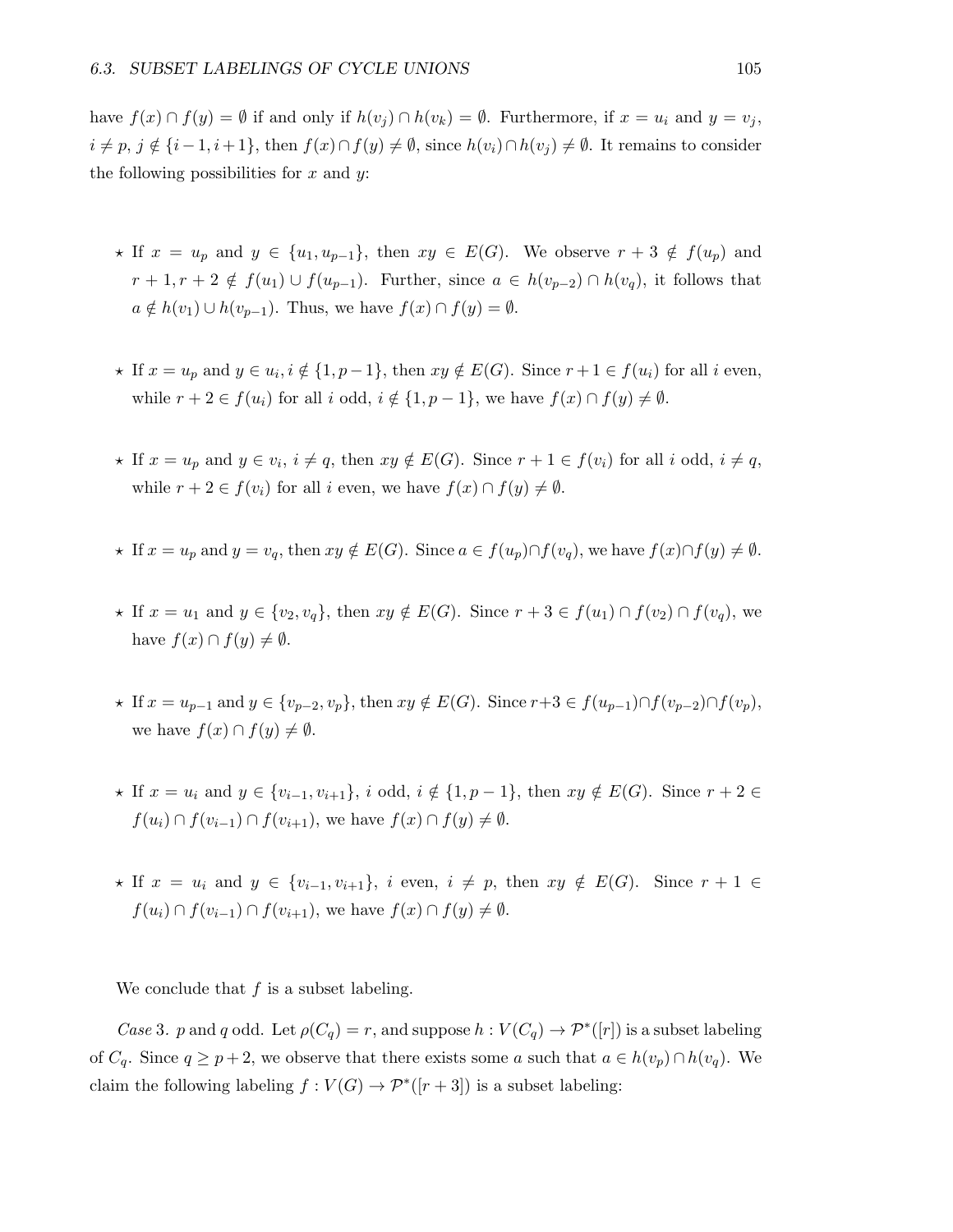$$
f(u_i) = \begin{cases} h(v_i) \cup \{r+3\} & \text{if } i \in \{1, p-1\} \\ h(v_i) \cup \{r+1\} & \text{if } i \text{ even, } i \neq p-1 \\ h(v_i) \cup \{r+2\} & \text{if } i \text{ odd, } i \notin \{1, p\} \\ \{r+1, r+2, a\} & \text{if } i = p \end{cases}
$$

$$
f(v_i) = \begin{cases} h(v_i) \cup \{r+1\} & \text{if } i \text{ odd, } i \notin \{p-2, p, q\} \\ h(v_i) \cup \{r+1, r+3\} & \text{if } i \in \{p-2, p\} \\ h(v_i) \cup \{r+3\} & \text{if } i = q \\ h(v_i) \cup \{r+2, r+3\} & \text{if } i = 2 \\ h(v_i) \cup \{r+2\} & \text{if } i \text{ even, } i \neq 2 \end{cases}
$$

If vertices x and y are both in  $V(C_q)$ , then  $f(x) \cap f(y) = \emptyset$  if and only if  $h(x) \cap h(y) = \emptyset$ . If x and y are both in  $V(C_p)$ , where  $x, y \neq u_p$ , then if  $h(v_j) \subseteq f(x)$  and  $h(v_k) \subseteq f(y)$ , we have  $f(x) \cap f(y) = \emptyset$  if and only if  $h(v_i) \cap h(v_k) = \emptyset$ . Furthermore, if  $x = u_i$  and  $y = v_i$ ,  $i \neq p, j \notin \{i-1, i+1\}$ , then  $f(x) \cap f(y) \neq \emptyset$ , since  $h(v_i) \cap h(v_j) \neq \emptyset$ . It remains to consider the following possibilities for  $x$  and  $y$ :

- $\star$  If  $x = u_p$  and  $y = u_1$ , then  $xy \in E(G)$ . Since  $r + 1, r + 2 \notin f(u_1)$ , and since  $a \in h(v_q)$ implies  $a \notin h(v_1)$ , we have  $f(x) \cap f(y) = \emptyset$ .
- $\star$  If  $x = u_p$  and  $y = u_{p-1}$ , then  $xy \in E(G)$ . Since  $r + 1, r + 2 \notin f(u_{p-1})$ , and since  $a \in h(v_p)$  implies  $a \notin h(v_{p-1})$ , we have  $f(x) \cap f(y) = \emptyset$ .
- $\star$  If  $x = u_p$  and  $y = v_q$ , then  $xy \notin E(G)$ . Since  $a \in f(u_p) \cap f(v_q)$ , we have  $f(x) \cap f(y) \neq \emptyset$ .
- $\star$  If  $x = u_p$  and  $y = v_i, i \neq q$ , then  $xy \notin E(G)$ . Since  $r + 1 \in f(v_i)$  for i odd,  $i \neq q$  and  $r + 2 \in f(v_i)$  for i even, we have  $f(x) \cap f(y) \neq \emptyset$ .
- $\star$  If  $x = u_1$  and  $y = v_q$ , then  $xy \notin E(G)$ . Since  $r + 3 \in f(u_1) \cap f(v_q)$ , we have  $f(x) \cap f(y) \neq \emptyset$ .
- $\star$  If  $x = u_1$  and  $y = v_2$ , then  $xy \notin E(G)$ . Since  $r + 3 \in f(u_1) \cap f(v_2)$ , we have  $f(x) \cap f(y) \neq \emptyset$ .
- $\star$  If  $x = u_{p-1}$  and  $y \in \{v_{p-2}, v_p\}$ , then  $xy \notin E(G)$ . Since  $r+3 \in f(u_{p-1}) \cap f(v_{p-2}) \cap f(v_p)$ , we have  $f(x) \cap f(y) \neq \emptyset$ .
- $\star$  If  $x = u_i$  and  $y \in \{v_{i-1}, v_{i+1}\}\)$  for even  $i \neq p-1$ , then  $xy \notin E(G)$ . Since  $r+1 \in$  $f(u_i) \cap f(v_{i-1}) \cap f(v_{i+1}),$  we have  $f(x) \cap f(y) \neq \emptyset$ .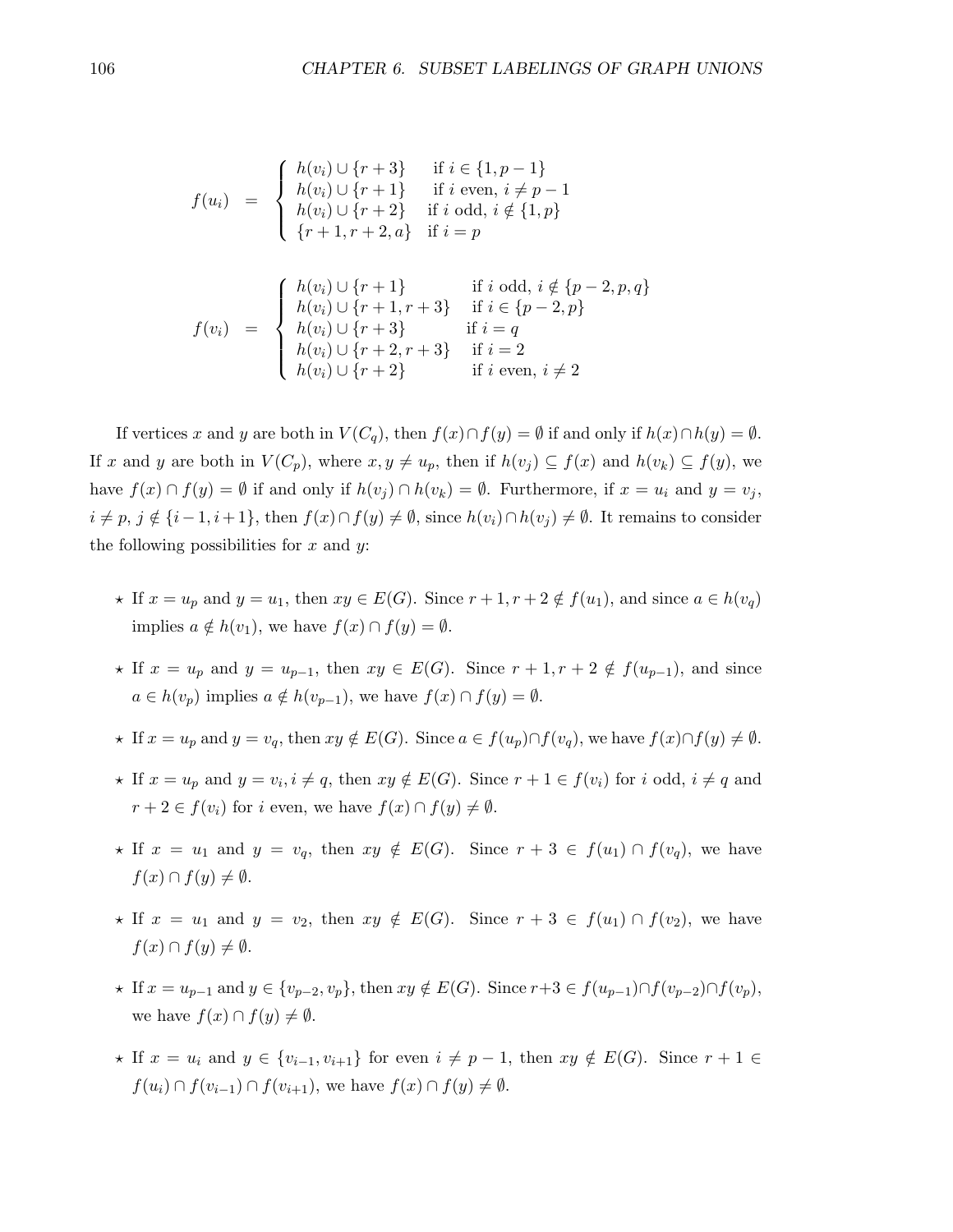$\star$  If  $x = u_i$  and  $y \in \{v_{i-1}, v_{i+1}\}$  for odd  $i \notin \{1, p\}$ , then  $xy \notin E(G)$ . Since  $r + 2 \in$  $f(u_i) \cap f(v_{i-1}) \cap f(v_{i+1}),$  we have  $f(x) \cap f(y) \neq \emptyset$ .

We conclude that  $f$  is a subset labeling.

Case 4. p and q even. Let  $\rho(C_q) = r$ , and suppose  $h: V(C_q) \to \mathcal{P}^*([r])$  is a subset labeling of  $C_q$ . Since  $p > 3$ , we observe that there exists some a such that  $a \in h(v_1) \cap h(v_{p-1})$ . We claim the following labeling  $f: V(G) \to \mathcal{P}^*([r+3])$  is a subset labeling:

$$
f(u_i) = \begin{cases} h(v_i) \cup \{r+1\} & \text{if } i \text{ is odd, } i \neq p-1 \\ \{r+1, r+2, a\} & \text{if } i = p-1 \\ h(v_i) \cup \{r+2\} & \text{if } i \text{ is even, } i \notin \{2, p-2, p\} \\ h(v_i) \cup \{r+2, r+3\} & \text{if } i = 2 \\ h(v_i) \cup \{r+3\} & \text{if } i = p-2 \\ h(v_q) \cup \{r+3\} & \text{if } i = p \end{cases}
$$

$$
f(v_i) = \begin{cases} h(v_i) \cup \{r+3\} & \text{if } i = 1\\ h(v_i) \cup \{r+1\} & \text{if } i \text{ is even} \\ h(v_i) \cup \{r+2, r+3\} & \text{if } i \in \{p-3, p-1, q-1\} \\ h(v_i) \cup \{r+2\} & \text{if } i \text{ is odd, } i \notin \{1, p-3, p-1, q-1\} \end{cases}
$$

If vertices x and y are both in  $V(C_q)$ , then  $f(x) \cap f(y) = \emptyset$  if and only if  $h(x) \cap h(y) = \emptyset$ . If x and y are both in  $V(C_p)$ , where  $x, y \neq u_{p-1}$ , then if  $h(v_i) \subseteq f(x)$  and  $h(v_j) \subseteq f(y)$ , we have  $f(x) \cap f(y) = \emptyset$  if and only if  $h(v_i) \cap h(v_j) = \emptyset$ . Furthermore, if  $x = u_i$  and  $y = v_j$ ,  $i \neq p-1$ ,  $j \notin \{i-1, i+1\}$ , then  $f(x) \cap f(y) \neq \emptyset$ , since  $h(v_i) \cap h(v_j) \neq \emptyset$ . It remains to consider the following possibilities for  $x$  and  $y$ :

- $\star$  If  $x = u_{p-1}$  and  $y \in \{u_{p-2}, u_p\}$ , then  $xy \in E(G)$ . We observe that  $a \in h(v_1) \cap h(v_{p-1})$ implies  $a \notin h(v_q) \cup h(v_{p-2})$ . Further,  $r+3 \notin f(u_{p-1})$ , and  $r+1$ ,  $r+2 \notin f(u_{p-2}) \cup f(u_p)$ . Hence, we have  $f(x) \cap f(y) = \emptyset$ .
- $\star$  If  $x = u_{p-1}$  and  $y = u_i$ ,  $i \notin \{p-2, p\}$ , then  $xy \notin E(G)$ . Since  $r + 1 \in f(u_i)$  for all odd *i* and  $r + 2 \in f(u_i)$  for all even  $i \notin \{p - 2, p\}$ , we have  $f(x) \cap f(y) \neq \emptyset$ .
- ★ If  $x = u_{p-1}$  and  $y = v_i$ , then  $xy \notin E(G)$ . Since  $a \in h(v_1)$ ,  $r + 1 \in f(v_i)$  for all even i, and  $r + 2 \in f(v_i)$  for all odd  $i \neq 1$ , we have  $f(x) \cap f(y) \neq \emptyset$ .
- $\star$  If  $x = u_2$  and  $y = v_1$ , then  $xy \notin E(G)$ . Since  $r + 3 \in f(u_2) \cap f(v_1)$ , we have  $f(x) \cap f(y) \neq \emptyset$ .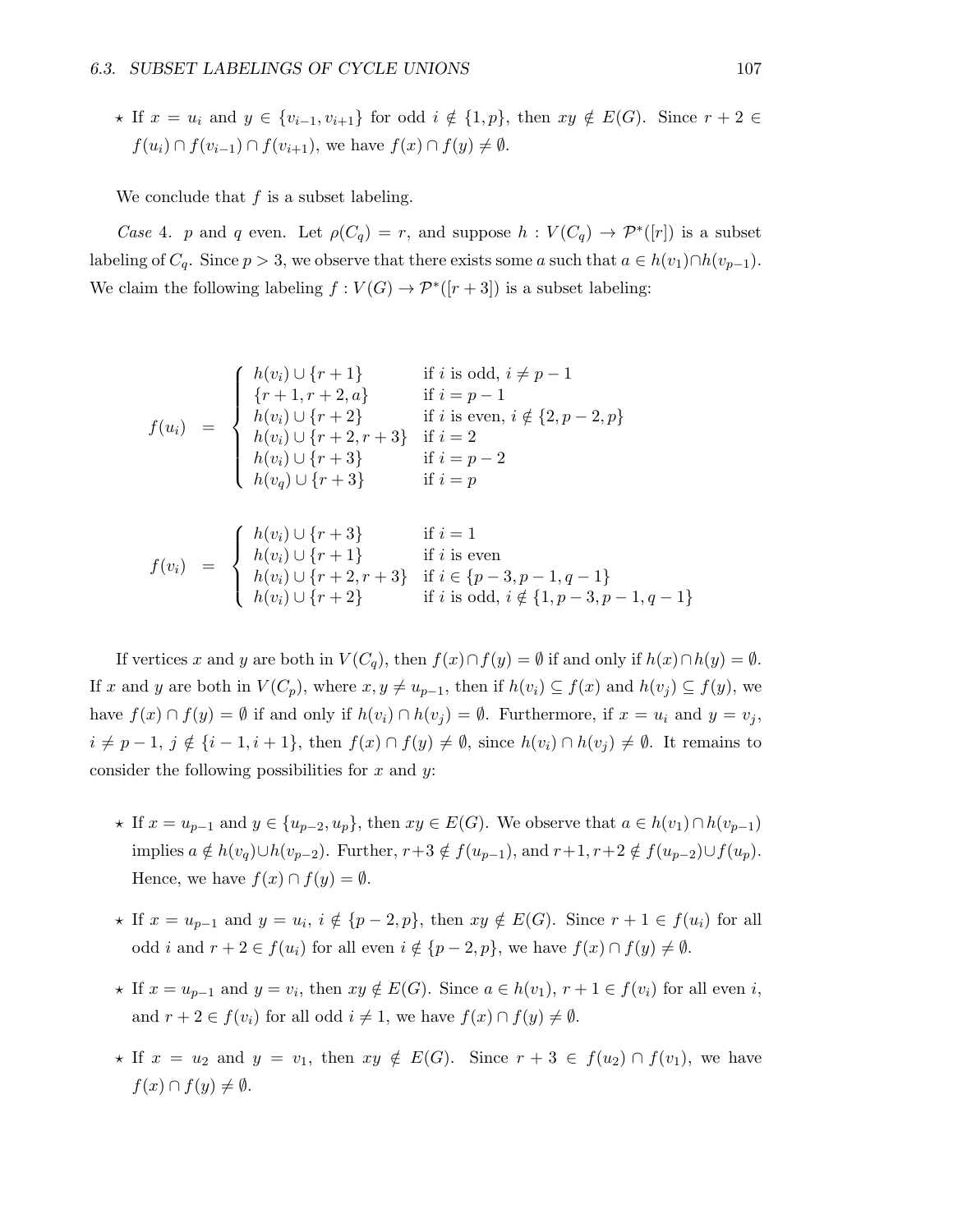- $\star$  If  $x = u_{p-2}$  and  $y \in \{v_{p-3}, v_{p-1}\}\$ , then  $xy \notin E(G)$ . Since  $r + 3 \in f(u_{p-2}) \cap f(v_{p-3}) \cap f(v_{p-4})$  $f(v_{p-1}),$  we have  $f(x) \cap f(y) \neq \emptyset$ .
- $\star$  If  $x = u_p$  and  $y \in \{v_1, v_{q-1}\},\$  then  $xy \notin E(G)$ . Since  $r + 3 \in f(u_p) \cap f(v_1) \cap f(v_{q-1}),$ we have  $f(x) \cap f(y) \neq \emptyset$ .
- $\star$  If  $x = u_i$  and  $y \in \{v_{i-1}, v_{i+1}\}, i$  odd,  $i \neq p-1$ , then  $xy \notin E(G)$ . Since  $r+1 \in$  $f(u_i) \cap f(v_{i-1}) \cap f(v_{i+1}),$  we have  $f(x) \cap f(y) \neq \emptyset$ .
- $\star$  If  $x = u_i$  and  $y \in \{v_{i-1}, v_{i+1}\}, i$  even,  $i \notin \{p-2, p\}, \text{ then } xy \notin E(G)$ . Since  $r + 2 \in f(u_i) \cap f(v_{i-1}) \cap f(v_{i+1}),$  we have  $f(x) \cap f(y) \neq \emptyset$ .

We conclude that  $f$  is a subset labeling. By the four cases above, we conclude that  $\rho(C_p + C_q) \leq \rho(C_q) + 3$  for any two integers p, q with  $p < q$ . П

It remains an open question whether there exist integers p and q such that  $5 \leq p < q$  and  $\rho(C_p + C_q) = \rho(C_q) + 3$ . In some cases, the index may attain its lower bound of  $\rho(C_q)$ . For example, recalling that  $\rho(C_{11}) = 8$ , we give a subset labeling  $f: V(C_7 + C_{11}) \to \mathcal{P}^*([8])$ , letting  $C_7 = (u_1, u_2, u_3, u_4, u_5, u_6, u_7, u_1)$  and  $C_{11} = (v_1, v_2, v_3, v_4, v_5, v_6, v_7, v_8, v_9, v_{10}, v_{11}, v_1)$ :

$$
(f(u_1), f(u_2), f(u_3), f(u_4), f(u_5), f(u_6), f(u_7)) = (136, 247, 3568, 147, 268, 134, 2578)
$$

$$
(f(v_1), f(v_2), f(v_3), f(v_4), f(v_5), f(v_6), f(v_7), f(v_8), f(v_9), f(v_{10}), f(v_{11})) = (123, 4567, 128, 3456, 178, 2456, 378, 1256, 348, 1257, 468)
$$

The general problem of finding bounds for a union  $C_{p_1} + C_{p_2} + C_{p_3} + \cdots + C_{p_n}$  of cycles,  $n\geq 3,$  remains open for further research.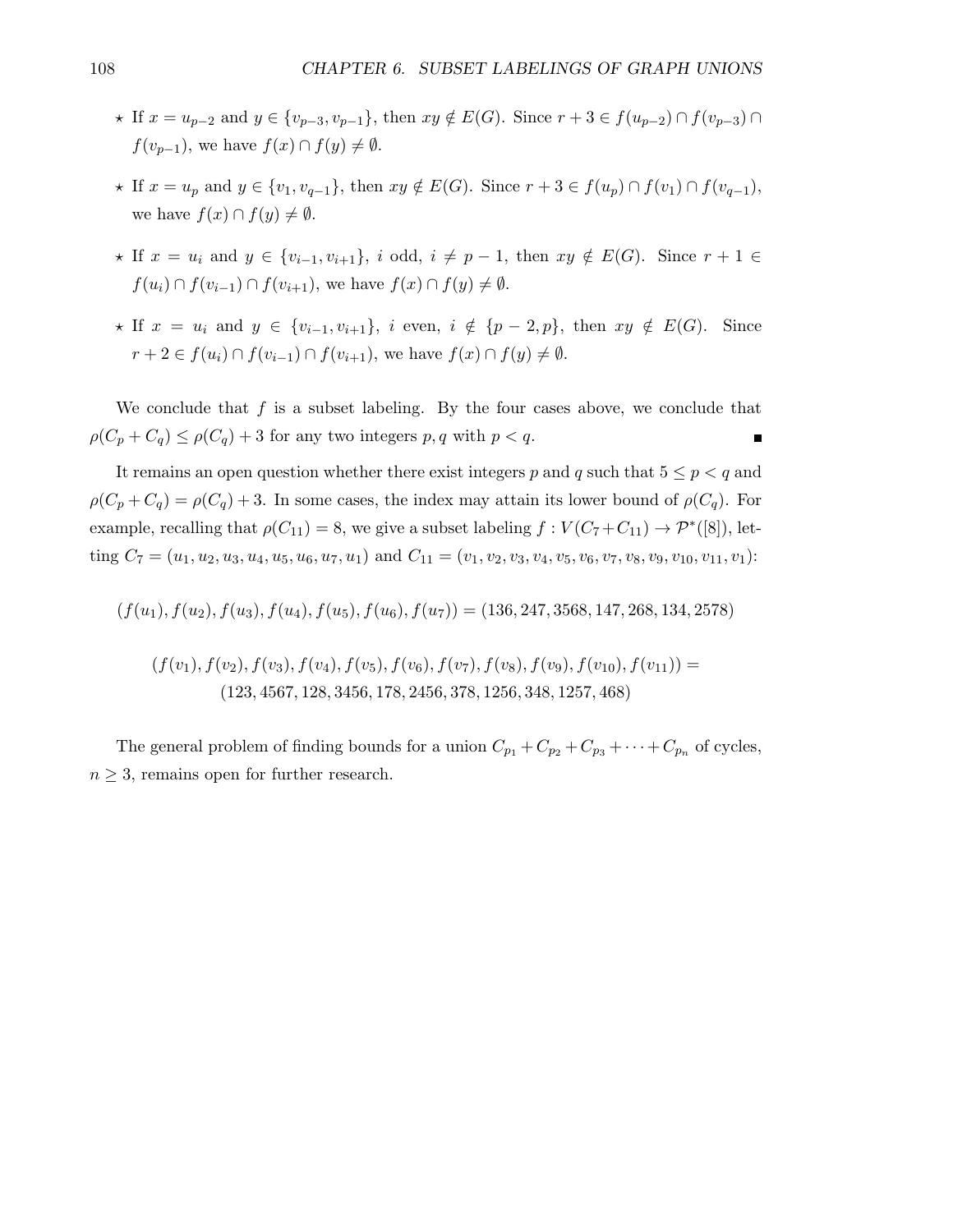## Bibliography

- [1] R. L. Brooks, On coloring the nodes of a network. Proc. Cambridge Philos. Soc. 37 (1941), 194–197.
- [2] G. Chartrand, C. Egan, and P. Zhang, How to Label a Graph. Springer, New York (2019).
- [3] G. Chartrand and F. Harary, Planar permutation graphs. Ann. Inst. H. Poincaré (Sect. B) 3 (1967) 433-438.
- [4] G. Chartrand, G. L. Johns, and S. L. Tian, Detour distance in graphs. *Quo vadis*, graph theory? Ann. Discrete Math. 55 North-Holland, Amsterdam (1993) 127-136,
- [5] G. Chartrand and P. Zhang, Chromatic Graph Theory. Second Edition, Chapman & Hall/CRC Press, Boca Raton (2020).
- [6] P. Erdős and R. J. Wilson, On the chromatic index of almost all graphs. J. Combin. Theory Ser. B 23 (1977) 255-257.
- [7] J. A. Gallian, A dynamic survey of graph labeling. Electron. J. Combin. (2017), #DS6.
- [8] D. Gerbner, N. Lemons, C. Palmer, B. Patkós, V. Szécsi, Almost intersecting families of sets. SIAM Journal on Discrete Mathematics. 26(4) (2012)
- [9] S. W. Golomb, How to number a graph. Graph Theory and Computing. Academic Press, New York (1972), 23–37.
- [10] R. L. Graham and N. J. A. Sloane, On additive bases and harmonious graphs. SIAM J. Alg. Disc. Math. 1 (1980), 382–404.
- [11] F. Harary, Graph Theory. Addison-Wesley, Reading, MA (1969).
- [12] P. Haxell, O. Pikhurko, and A. Taraz, Primality of trees. J. Combin. 2 (2011), 481– 500.